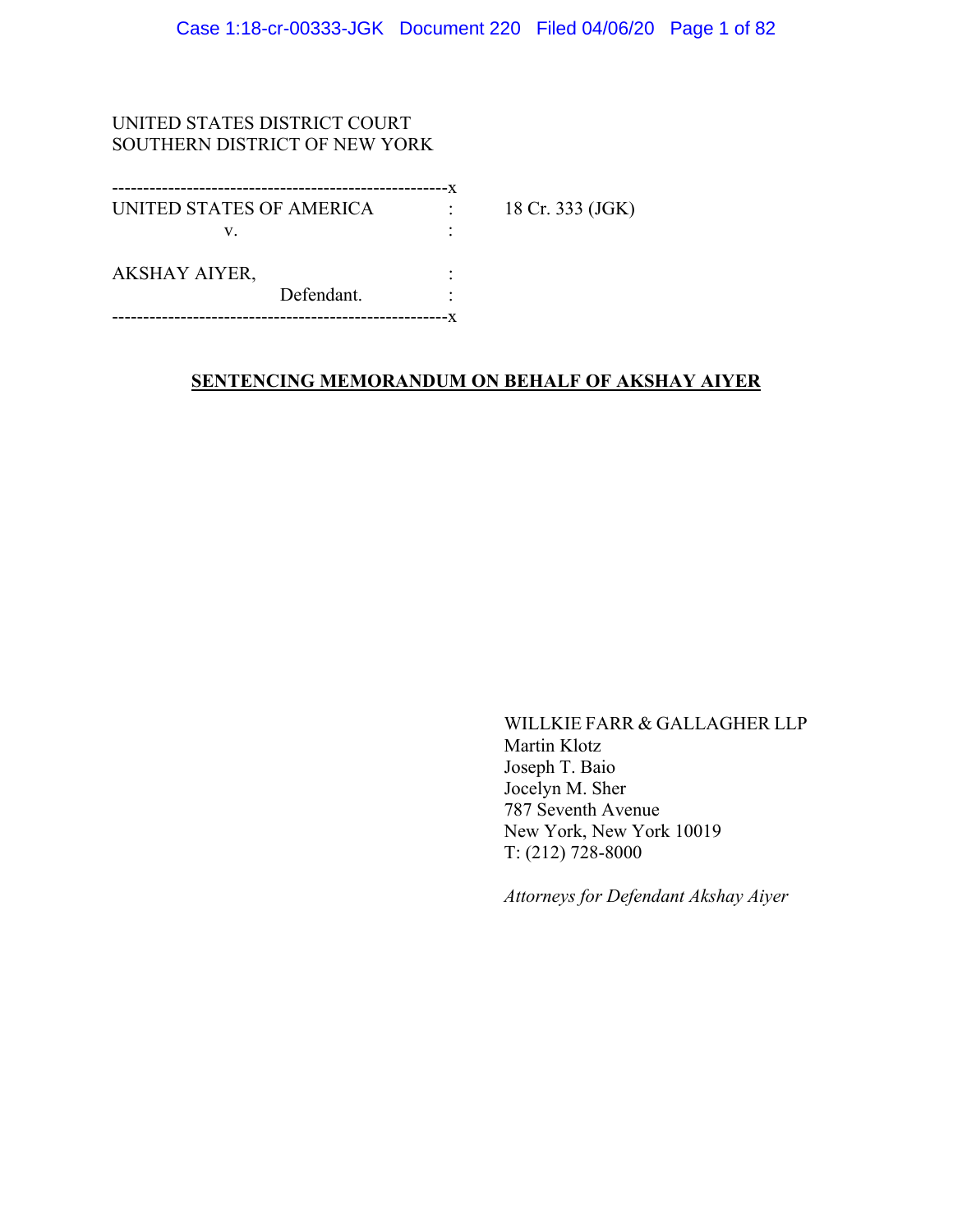**Page** 

## **TABLE OF CONTENTS**

| I.  |               | The Court Must Calculate The Applicable Guidelines Range Before Imposing A                                                                                                                                     |     |
|-----|---------------|----------------------------------------------------------------------------------------------------------------------------------------------------------------------------------------------------------------|-----|
|     | A.            | Mr. Aiyer Objects To The Eight-Level Enhancement Based On Volume                                                                                                                                               |     |
|     |               | The Government Did Not Prove Any Volume Of Commerce<br>1.                                                                                                                                                      |     |
|     |               | The Government Overstates The Volume Of Commerce By<br>2.                                                                                                                                                      |     |
|     |               | 3.<br>The Distinct Possibility That The Jury Convicted On An Episode<br>With The Least Significant Volume Further Supports The<br>Argument That Any Upward Adjustment Based On Volume Of                       |     |
|     |               | Even If Calculated Correctly, The Government's Volume Of<br>4.<br>Commerce Number Greatly Overstates The Economic Significance<br>Of The Trading Involved, And A Downward Departure From Mr.                   |     |
|     |               |                                                                                                                                                                                                                |     |
|     | <b>B.</b>     | Mr. Aiyer Objects To The One-Level Enhancement For Bid Rigging24<br>Conduct Involving The Ruble And Zloty Is Not Bid Rigging25<br>1.<br>Conduct Involving Interdealer Transactions On Reuters Is Not Bid<br>2. |     |
|     |               |                                                                                                                                                                                                                | .27 |
|     | $C_{\bullet}$ | Mr. Aiyer Should Receive A Two-Level Downward Adjustment For His                                                                                                                                               | .28 |
|     |               | Mr. Katz's And Mr. Cummins' Conspiracy With Each Other And<br>1.<br>Additional Traders Began As Early As Nine Years Before They                                                                                |     |
|     |               | Mr. Aiyer Was Generally A Passive Participant In The Charged<br>2.                                                                                                                                             | .30 |
|     |               |                                                                                                                                                                                                                |     |
| II. |               | The Section 3353(a) Factors Weigh In Favor Of A Sentence Of Probation With A                                                                                                                                   |     |
|     | A.            | The Conduct For Which Mr. Aiyer Was Convicted Is Not Representative                                                                                                                                            |     |
|     |               | 1.                                                                                                                                                                                                             |     |
|     |               | 2.                                                                                                                                                                                                             |     |
|     |               | 3.                                                                                                                                                                                                             |     |
|     |               | 4.                                                                                                                                                                                                             |     |
|     |               | 5.<br>Mr. Aiyer's Commitment To His Friends And Community41                                                                                                                                                    |     |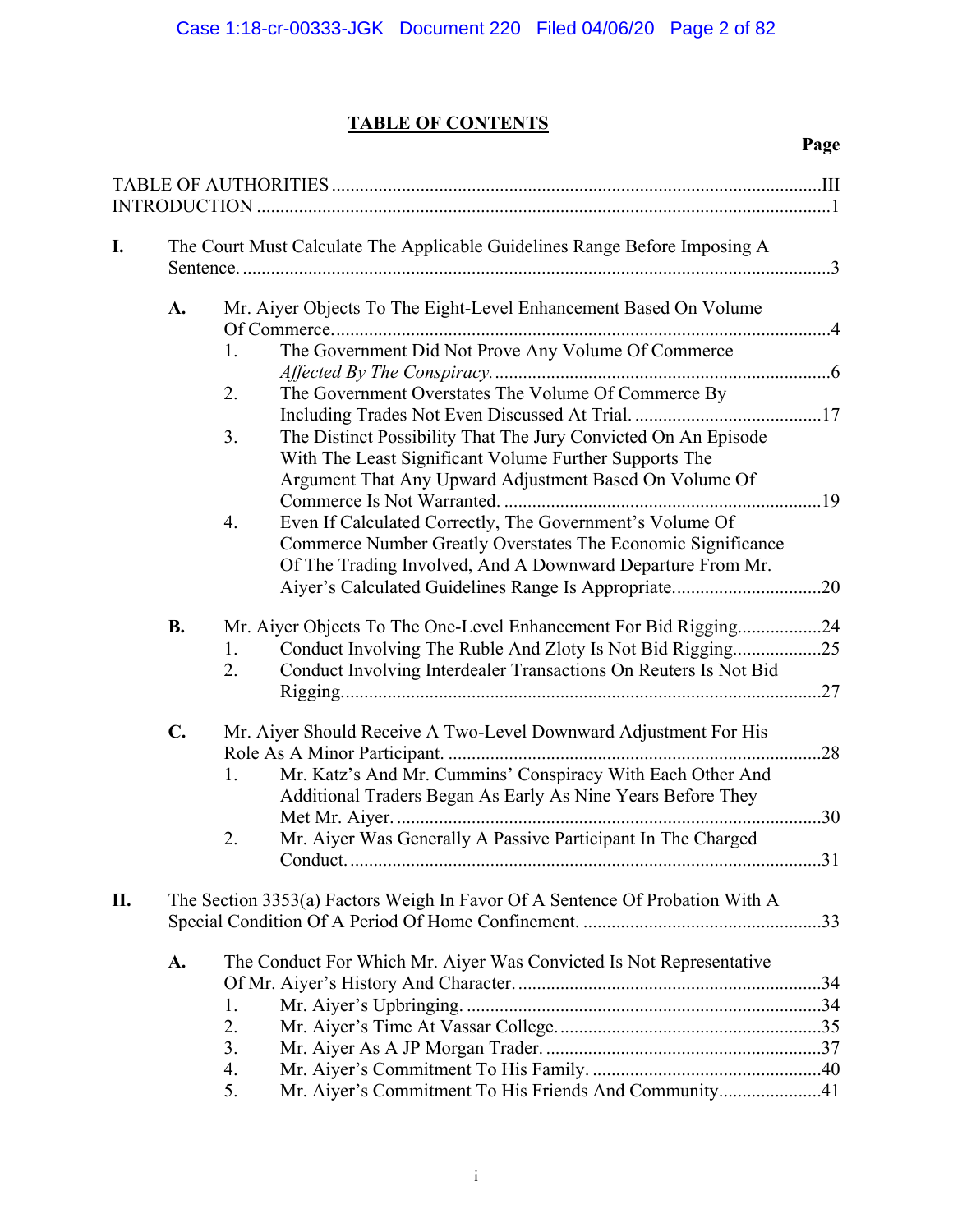|           |               | 6. |                                                                             |  |
|-----------|---------------|----|-----------------------------------------------------------------------------|--|
|           |               | 7. | Mr. Aiyer's Desire To Remain In The United States. 44                       |  |
| <b>B.</b> |               |    | The Unique Nature And Characteristics Of The Conduct For Which Mr.          |  |
|           |               |    | Aiyer Was Convicted Support A Sentence Of Probation With A Period of        |  |
|           |               |    |                                                                             |  |
|           | $C_{\bullet}$ |    | A Non-Custodial Sentence Will Be Sufficient To Punish Mr. Aiyer,            |  |
|           |               |    | A Sentence With A Period Of Home Confinement Is A Sufficient                |  |
|           |               | 1. |                                                                             |  |
|           |               |    | Punishment, Considering The Numerous Collateral Consequences                |  |
|           |               | 2. | A Sentence With A Period Of Home Confinement Protects The                   |  |
|           |               |    |                                                                             |  |
|           |               |    |                                                                             |  |
|           | D.            |    | A Sentence With A Period Of Home Confinement Is Appropriate To              |  |
|           |               |    |                                                                             |  |
|           |               | 1. | A Non-Incarceratory Sentence Avoids Unwarranted Sentence                    |  |
|           |               |    |                                                                             |  |
|           |               | 2. | A Non-Incarceratory Sentence Avoids Unwarranted Sentence                    |  |
|           |               |    | Disparities With Other Antitrust Defendants Sentenced In The                |  |
|           |               |    |                                                                             |  |
| Ш.        |               |    |                                                                             |  |
|           |               |    | Special Considerations Applicable To Mr. Aiyer Weigh In Favor Of A Sentence |  |
|           |               |    |                                                                             |  |
|           | A.            |    | The Severity Of The Potential Consequences Of Mr. Aiyer's Immigration       |  |
|           |               |    |                                                                             |  |
|           |               | 1. | The Effect Of Mr. Aiyer's Non-Citizen Status On Imprisonment                |  |
|           |               |    |                                                                             |  |
|           |               | 2. | The Potential Immigration Consequences Of Sentencing:                       |  |
|           |               |    |                                                                             |  |
|           | <b>B.</b>     |    | A Sentence Of Home Confinement Is Appropriate Given The                     |  |
|           |               |    |                                                                             |  |
|           |               |    |                                                                             |  |
|           |               |    |                                                                             |  |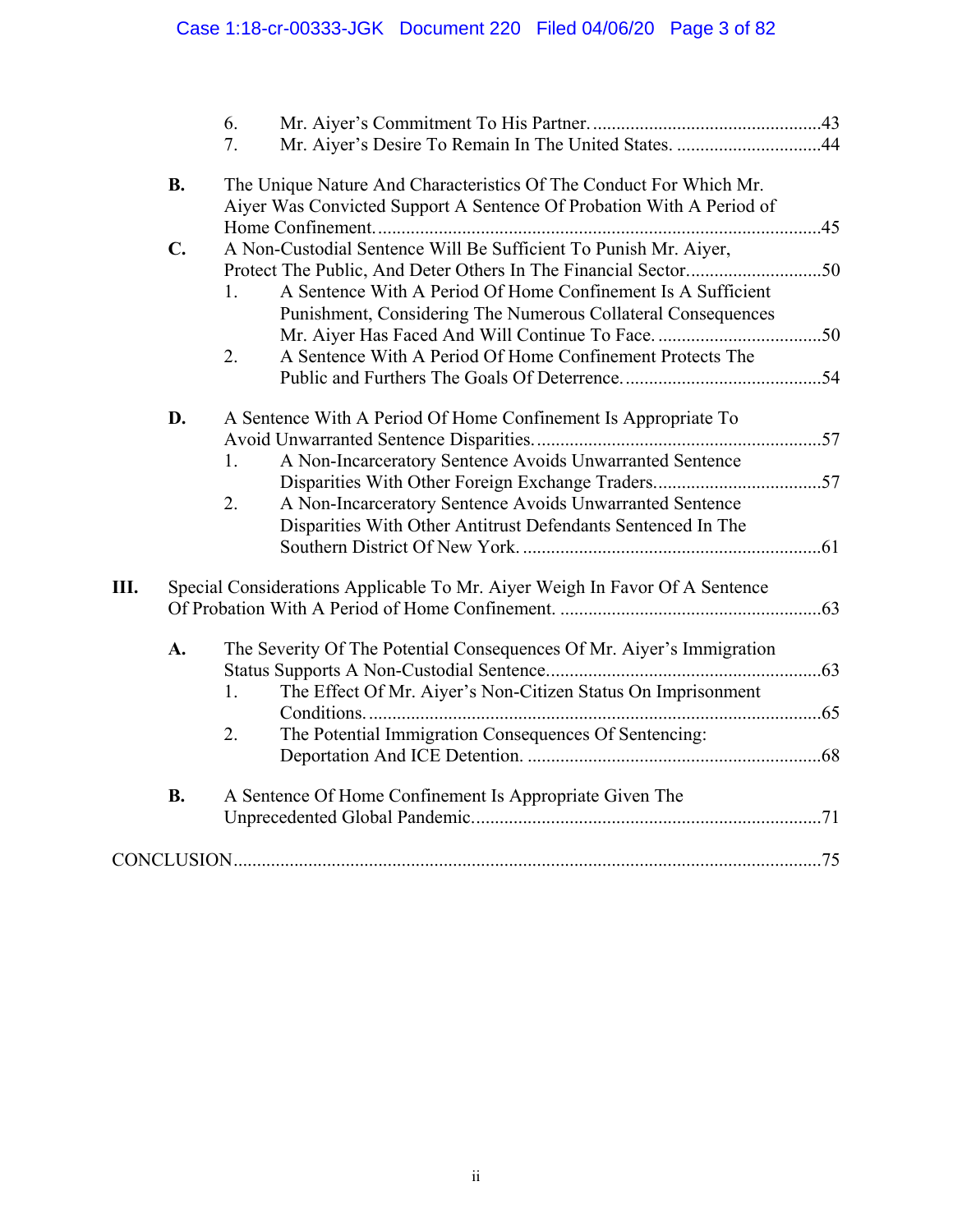## **TABLE OF AUTHORITIES**

| <b>Cases</b>                                                                 | Page(s) |
|------------------------------------------------------------------------------|---------|
| Basank v. Decker,                                                            |         |
| Coronel v. Decker,                                                           |         |
| In re Foreign Exchange Benchmark Rates Antitrust Litig.,                     |         |
| Gall v. United States,                                                       |         |
| Granite Partners, L.P. v. Bear, Stearns & Co.,                               |         |
| In re Joseph,                                                                |         |
| Medley v. Decker,                                                            |         |
| New York v. Hendrickson Brothers, Inc.,                                      |         |
| Phillips Getschow Co. v. Green Bay Brown Cty. Prof'l Football Stadium Dist., |         |
| United States v. Appalachian Oil Co., Inc.,                                  |         |
| United States v. Arthur,                                                     |         |
| United States v. Briggin,                                                    |         |
| United States v. Carbajal,                                                   |         |
| United States v. Caruso,                                                     |         |
| United States v. Chong,                                                      |         |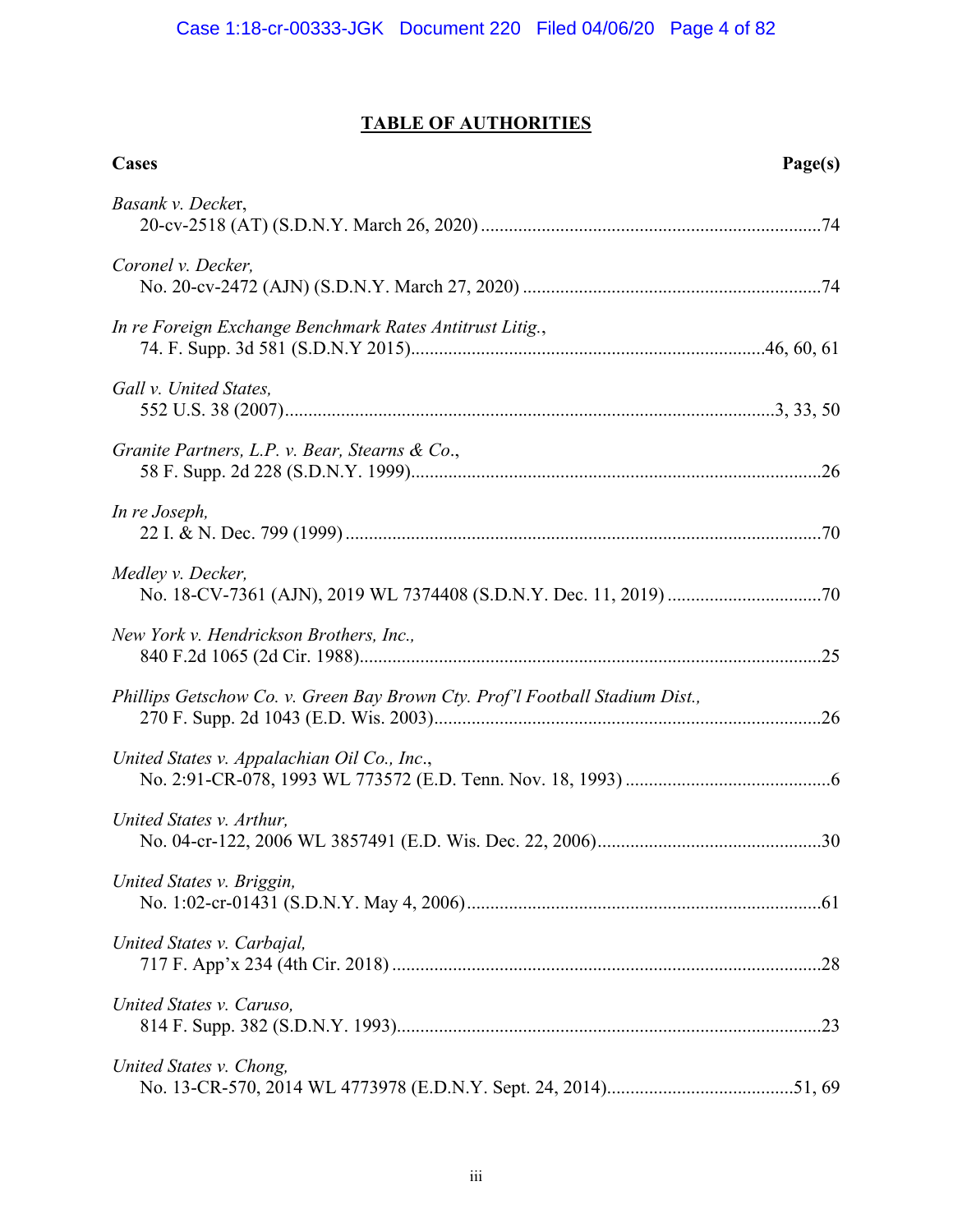# Case 1:18-cr-00333-JGK Document 220 Filed 04/06/20 Page 5 of 82

| United States v. Coughlin,   |  |
|------------------------------|--|
| United States v. DiAmbrosio, |  |
| United States v. Doody,      |  |
| United States v. Emmenegger, |  |
| United States v. Gaind,      |  |
| United States v. Gupta,      |  |
| United States v. Heffernan,  |  |
| United States v. Hernandez,  |  |
| United States v. Howe,       |  |
| United States v. Jones,      |  |
| United States v. Leitch,     |  |
| United States v. Montgomery, |  |
| United States v. Mullings,   |  |
| United States v. Musgrave,   |  |
| United States v. Nesbeth,    |  |
| United States v. Perez,      |  |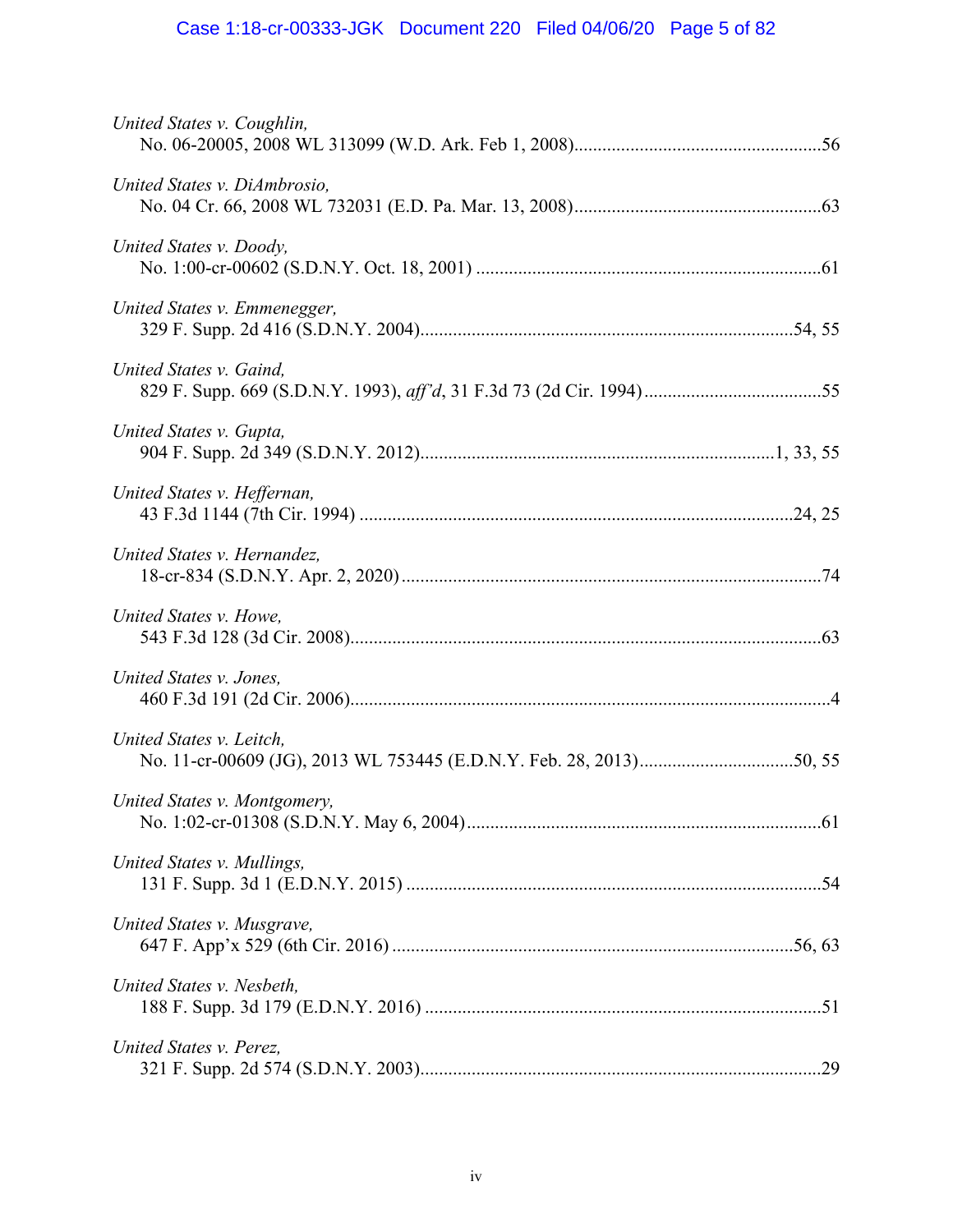# Case 1:18-cr-00333-JGK Document 220 Filed 04/06/20 Page 6 of 82

| United States v. Petrelli,                  |  |
|---------------------------------------------|--|
| United States v. Prosperi,                  |  |
| United States v. Quintero-Leyva,            |  |
| United States v. Ruiz,                      |  |
| United States v. Schenider,                 |  |
| United States v. SKW Metals & Alloys, Inc., |  |
| United States v. SKW Metals & Alloys, Inc., |  |
| United States v. Spadola,                   |  |
| United States v. Stewart,                   |  |
| United States v. Sturdivant,                |  |
| United States v. Thavaraja,                 |  |
| United States v. Thompson,                  |  |
| United States v. U.S. Gypsum Co.,           |  |
|                                             |  |
| United States v. Vigil,                     |  |
| <b>Statutes</b>                             |  |
|                                             |  |
|                                             |  |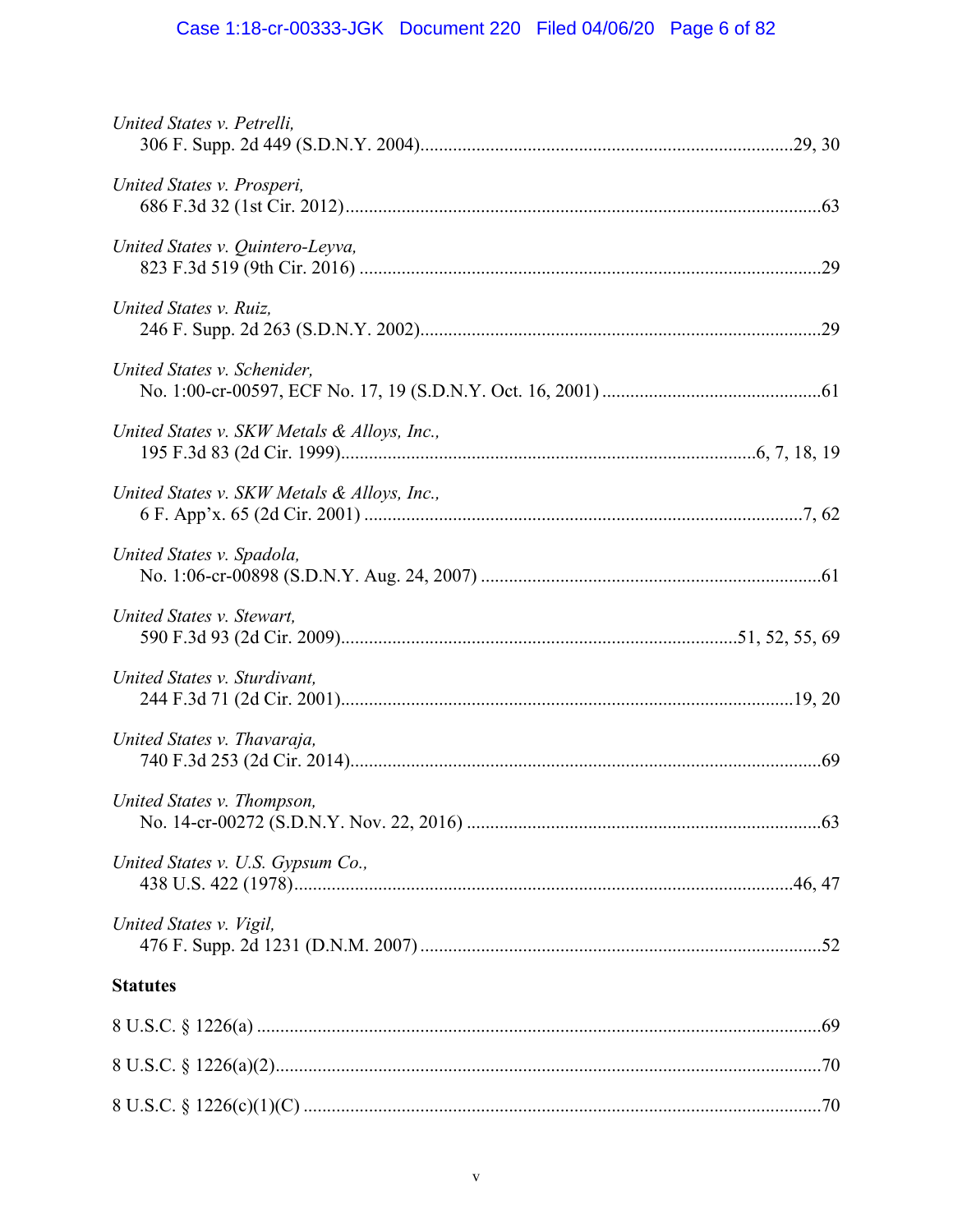# Case 1:18-cr-00333-JGK Document 220 Filed 04/06/20 Page 7 of 82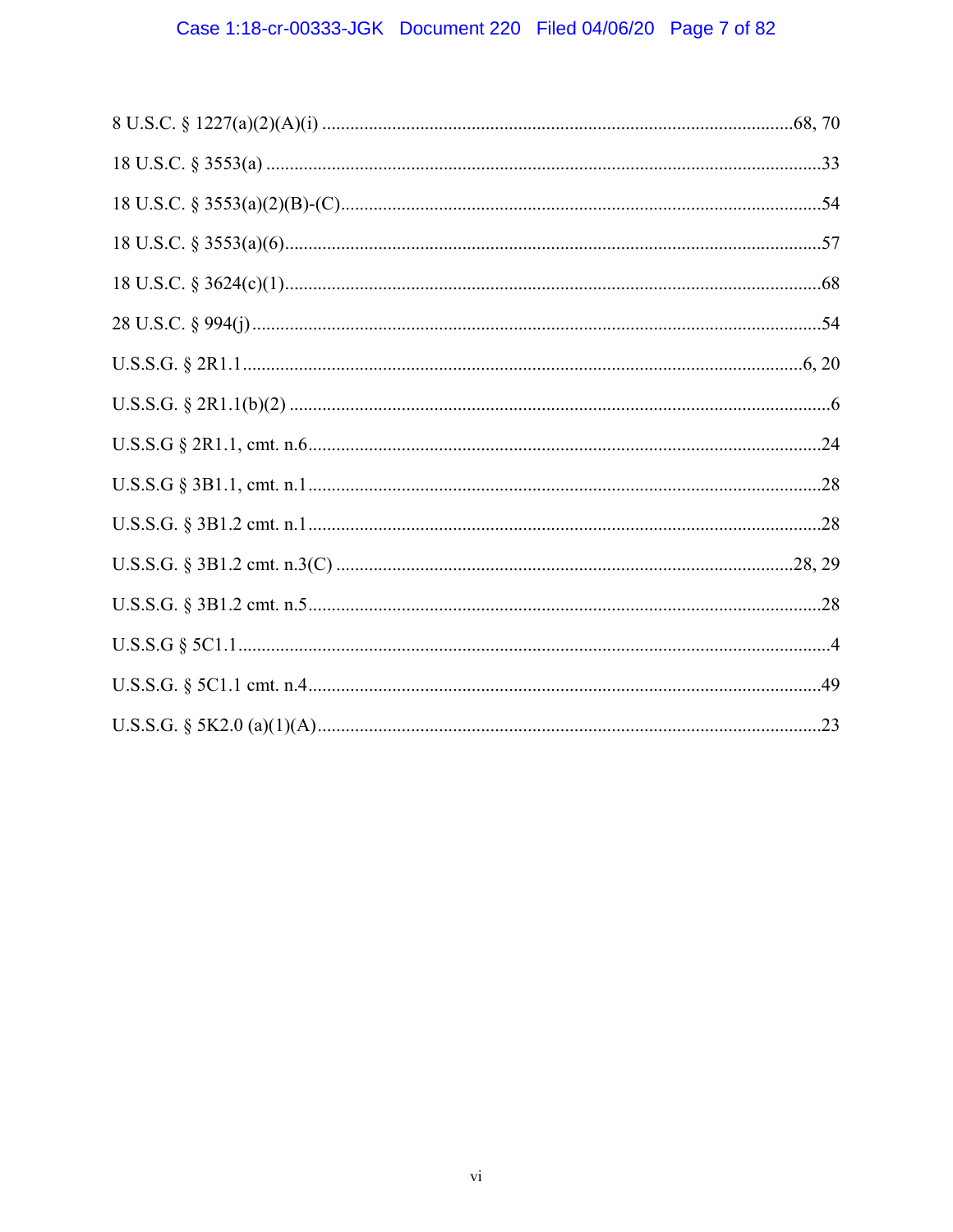Defendant Akshay Aiyer respectfully submits this memorandum to aid the Court in determining an appropriate sentence. Sentencing is currently scheduled for May 29, 2020.

#### **INTRODUCTION**

Mr. Aiyer will respectfully stand before this Court on May 29, 2020 for sentencing. Sentencing "requires a court to consider, with great care and sensitivity, a large complex of facts and factors," not the least of which is "a defendant's character." *United States v. Gupta*, 904 F. Supp. 2d 349, 350, 354 (S.D.N.Y. 2012). Courts in the Southern District of New York have recognized that reducing this complicated analysis to "the mechanical adding-up of a small set of numbers artificially assigned to a few … variables wars with common sense." *Id.* at 350. Instead, the Sentencing Guidelines (the "Guidelines") are merely the starting point, and a court must "judge the man as a whole." *Id*. at 354. As detailed in the outpouring of letters written by Mr. Aiyer's family, friends, and former colleagues, Mr. Aiyer is a man of extraordinary decency and is deserving of leniency in his sentencing.

The conduct for which Mr. Aiyer was convicted stands in stark contrast to the person whom those closest to Mr. Aiyer describe. As the letters attest, Mr. Aiyer is, above all else, a selfless person. "Generous," "sensitive," and "caring" are but a few of the descriptors attributed to Mr. Aiyer repeatedly throughout these letters. Indeed, the prominent common thread among the many letters is Mr. Aiyer's willingness to help others, especially in their times of need. From taking care of his partner through her chronic illness, to paying for his mother's house and his sister's college education, to opening his home to his friends with financial troubles, illnesses, and other difficulties, the letters make clear that Mr. Aiyer's inclination is always to give—be it his time, his energy, his knowledge, his resources, or his kindness. As one letter states simply, Mr. Aiyer puts others before himself.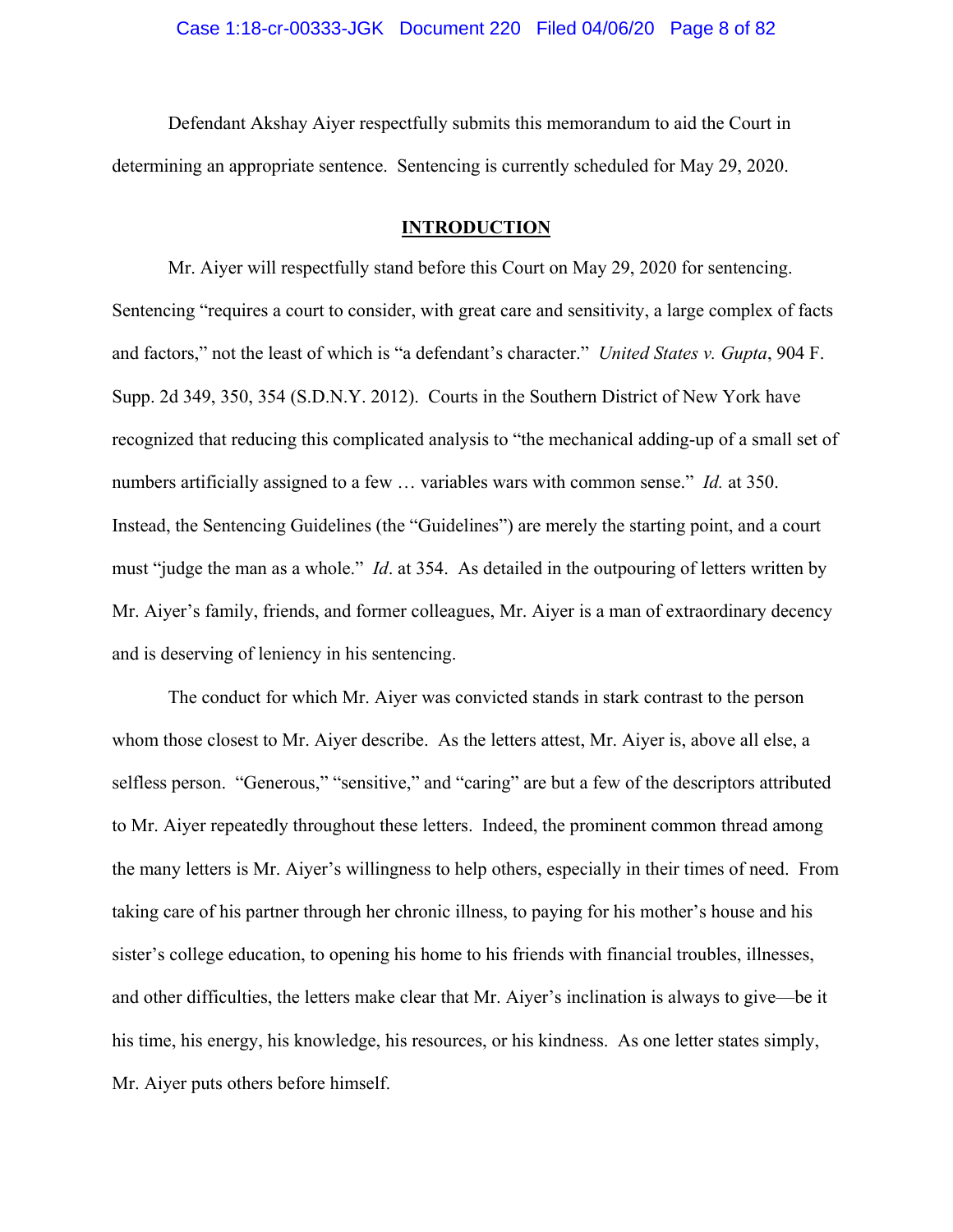#### Case 1:18-cr-00333-JGK Document 220 Filed 04/06/20 Page 9 of 82

Mr. Aiyer has always been a law-abiding, upstanding person. He has never shown any waywardness or disrespect for the law. He has never had any legal troubles prior to this case, much less a criminal record. He has always exemplified just the opposite—decency and integrity—as is described at length in the many letters.

Just as Mr. Aiyer's characteristics are atypical of those convicted of crimes, the conduct at issue in this case is unlike the typical criminal antitrust case. This case bears little resemblance to traditional price fixing or bid rigging. This case does not feature any bid rotation scheme, as in most bid rigging cases, nor any agreed-upon, supra-competitive pricing, as in most price fixing cases.

Moreover, there are no significant pecuniary gains to the alleged coconspirators in this case, nor any significant identifiable pecuniary losses to any customers, as are ordinarily present in criminal antitrust cases. The record does not reflect the anticompetitive effects typically present in per se cases—not an agreed-upon price, not what prices would or should have been in the absence of the alleged conduct, not harm to customers, not any reduction in output or competition, not any unfavorable terms to a transaction.

For this reason, the Government cannot prove that a specific volume of commerce attributable to Mr. Aiyer was affected, warranting the Government's proposed upward adjustment to Mr. Aiyer's offense level. "Volume of commerce" is intended to serve as an approximation of damages, and the Government presented no evidence tending to show any volume of trading measurably affected by Mr. Aiyer's conduct.

This case has wreaked immeasurable havoc on Mr. Aiyer's life and the lives of those closest to him, including his mother, his friends, and his partner, all of whom are distraught. Mr. Aiyer has been plagued with stress, has been without gainful employment, and has been unable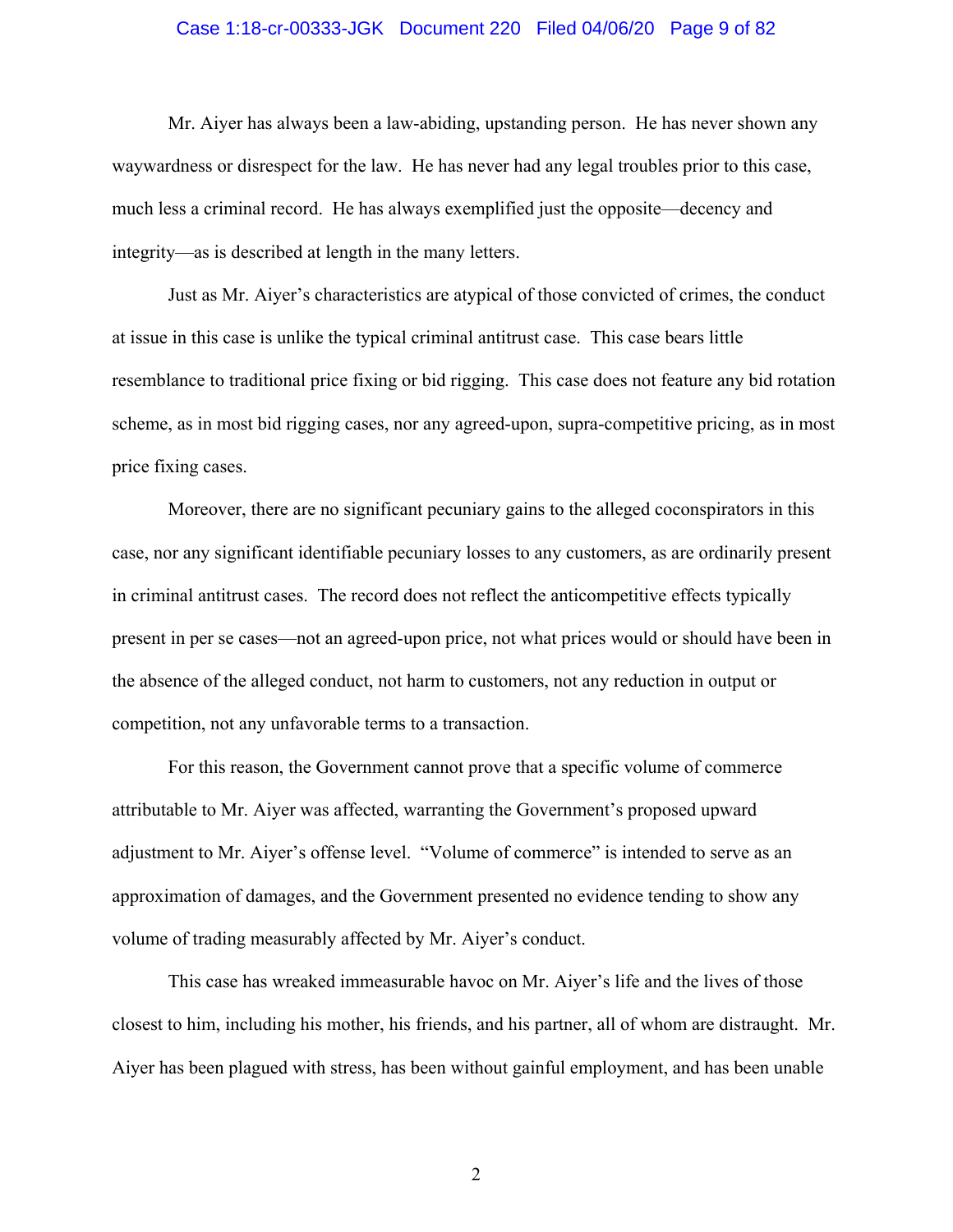#### Case 1:18-cr-00333-JGK Document 220 Filed 04/06/20 Page 10 of 82

to move freely in the world to see friends or family, many of whom, including his mother and grandparents, live in India.

The consequences of this case are even worse for Mr. Aiyer because of his status as a non-citizen. Almost eighteen years ago, Mr. Aiyer moved to the United States from India, seeking to better his circumstances. Although Mr. Aiyer has lawfully resided in the United States ever since, the imposition of a sentence of imprisonment increases the risk that he may be deported. While other white collar criminal defendants generally enjoy eligibility for minimumsecurity facilities, Mr. Aiyer will be designated a "deportable alien" and required to serve his time in a privately-run, for-profit prison where conditions are notoriously poor and even dangerous. Following any term in prison, Mr. Aiyer would likely be taken into custody by the United States Immigration and Customs Enforcement ("ICE"), which could commence removal proceedings against Mr. Aiyer while holding him indefinitely in an unsafe detention facility with limited medical, recreational, educational, and other services.

It is incumbent upon this Court to calculate an appropriate sentence for Mr. Aiyer. The Guidelines governing this calculation are merely advisory, and do not dictate the sentence imposed. We respectfully ask the Court, when determining Mr. Aiyer's sentence, to give full consideration to the letters written in support of Mr. Aiyer and all of the factors set forth herein, especially as they relate to Mr. Aiyer's upstanding character. In Mr. Aiyer's case, we submit that a non-custodial sentence of a term of probation, with a special condition of a period of home confinement, would fully satisfy both the objectives of sentencing and the call of justice.

## **I. The Court Must Calculate The Applicable Guidelines Range Before Imposing A Sentence.**

Calculation of the applicable Guidelines range is required before the Court imposes a sentence on a defendant. *Gall v. United States*, 552 U.S. 38, 49-50 (2007). In the Presentence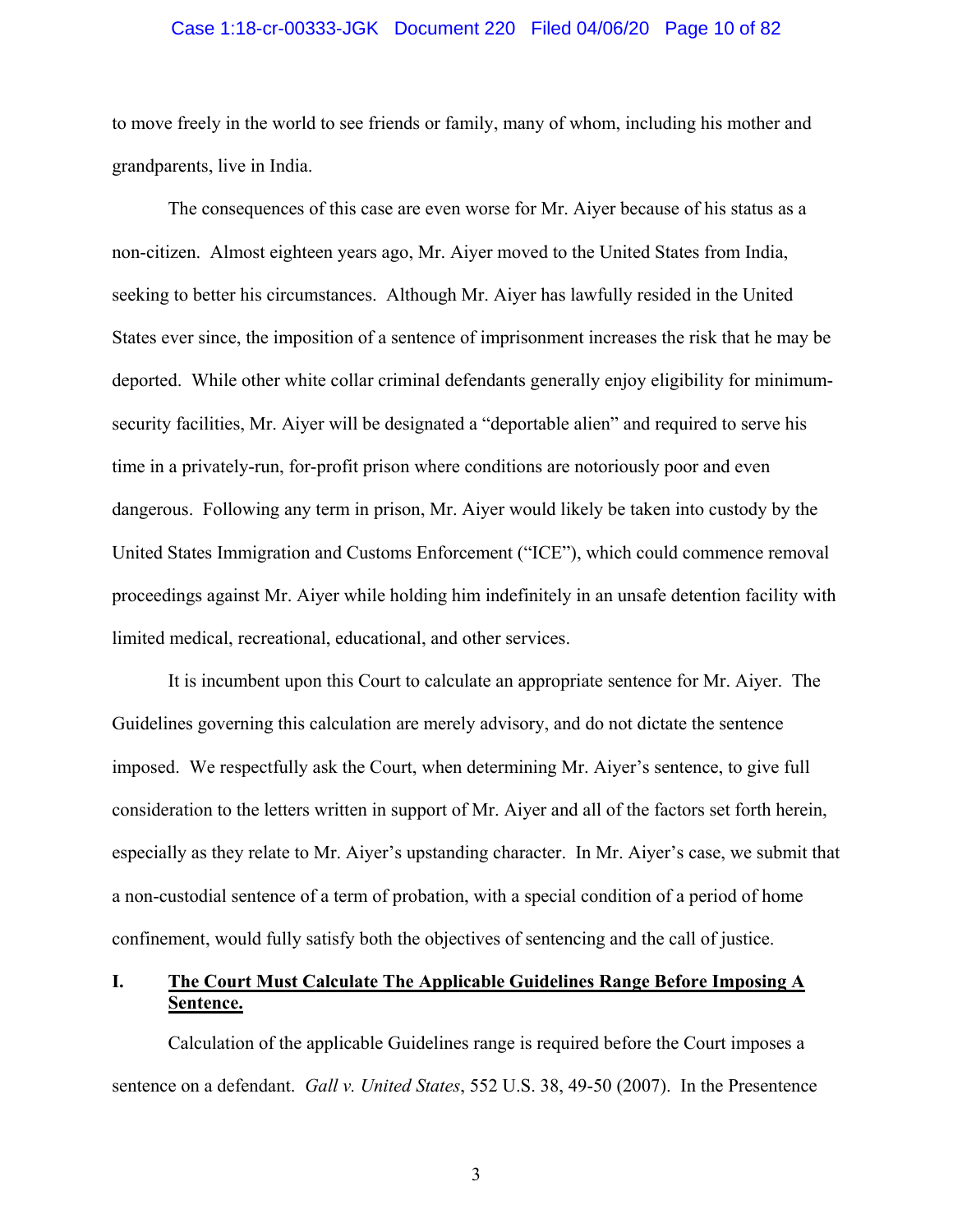#### Case 1:18-cr-00333-JGK Document 220 Filed 04/06/20 Page 11 of 82

Investigation Report ("PSR"), the Probation Department calculated an offense level of 21, with a Guidelines range of 37 to 46 months. (PSR at ¶ 93.) The PSR's offense level calculation is driven by the Government's unsubstantiated calculation of the affected volume of commerce. (*Id.* at 21-22.)

The Probation Department recommended a downward departure from the Guidelines range—namely, a sentence of 24 months. (*Id.* at 26.) Ultimately, however, the Guidelines and the PSR's recommendation are merely advisory and courts are free to tailor the appropriate sentence based on any number of considerations. *United States v. Jones*, 460 F.3d 191, 194 (2d Cir. 2006) (affirming sentence and sentencing court's reliance on factors such as the defendant's "consistent work ethic," "support of his wife and son," and "assistance and support for other members of his family" for imposition of non-Guidelines range sentence).

Mr. Aiyer respectfully disagrees with the PSR's Guidelines range calculation and recommended sentence. When calculated correctly, the defense believes the appropriate Guidelines calculation of the offense level is 10, and the appropriate Guidelines sentencing range is 6 to 12 months. Because Mr. Aiyer is a first-time, non-violent offender, a non-custodial sentence is warranted. *See* U.S.S.G § 5C1.1. cmt. 4 ("If the defendant is a nonviolent first offender and the applicable guideline range is in Zone A or B of the Sentencing Table, the court should consider imposing a sentence other than a sentence of imprisonment").

## **A. Mr. Aiyer Objects To The Eight-Level Enhancement Based On Volume Of Commerce.**

The PSR states that an eight-level increase in Mr. Aiyer's offense level is warranted because "[t]he volume of commerce attributable to the defendant was approximately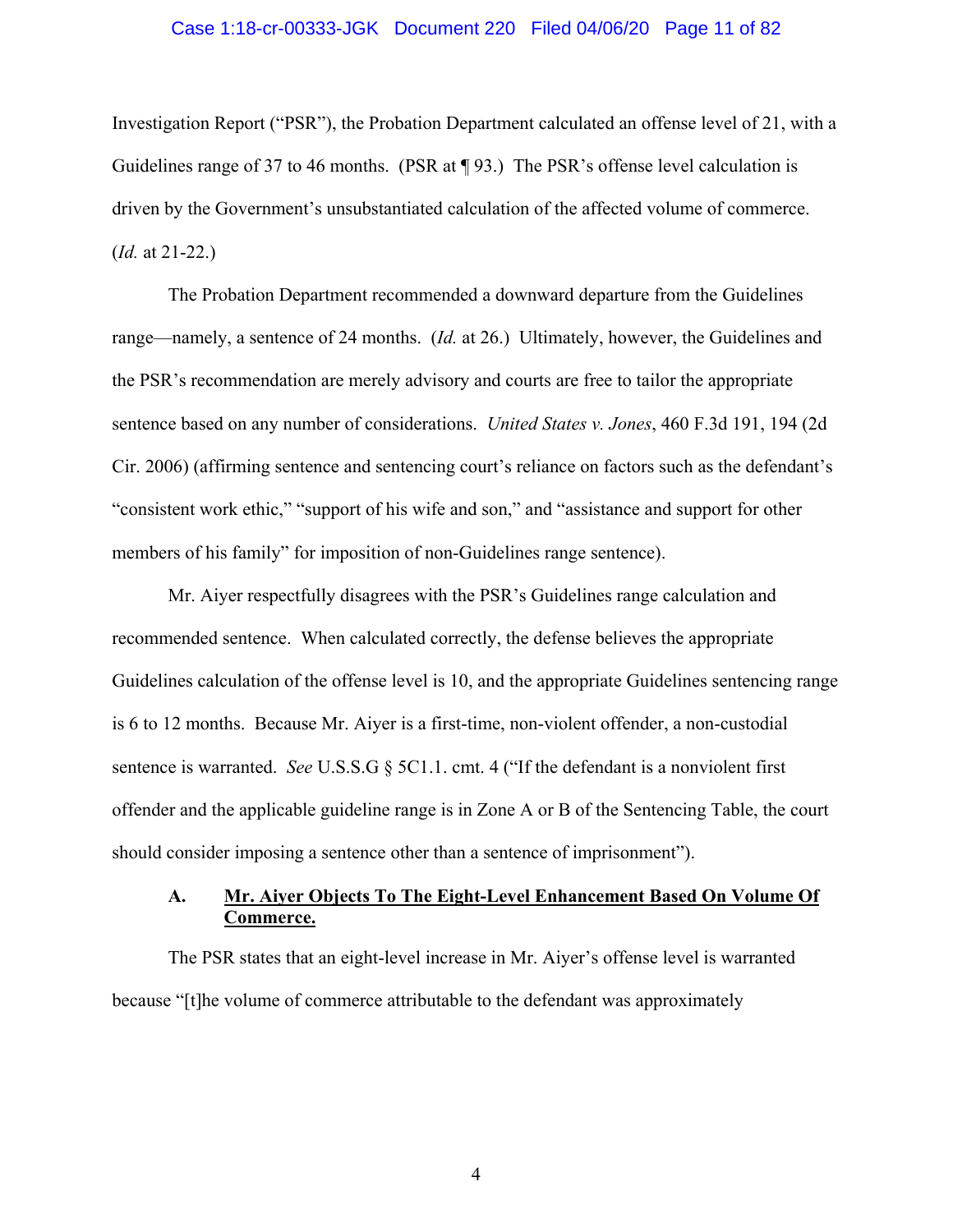\$276,498,963." (PSR at  $\P$ 46.)<sup>1</sup> As an initial matter, the defense and the Court have been given limited information as to how the Government arrived at this number. In its letter to the Probation Office, dated March 9, 2020, the Government provided very limited and general information about its calculation, including a representation that the figure excluded spoofing and cancelled trades, as well as any transactions that Mr. Aiyer "did not win." (*See* Ex. A, March 9, 2020 Letter to Officer Paul Hay, at  $2.<sup>2</sup>$  The Government also noted that for the Reuters trading episodes, it "limited its calculations to the time period and currency pair reflected in the corresponding [Waller] summary exhibit[,] [and] then totaled the volume of transactions entered into by Defendant during each time period in the respective currency pair, as reflected in his trading book." (*Id.*) However, the Government still has not specified which transactions of the 23 at issue form the basis of its calculation, and the limited information that it has provided does not, on its face, justify an enhancement for which it bears the burden of proof.

In any event, for the reasons that follow, the Government's figure is grossly overstated. Given the lack of evidence of impact presented at trial, no adjustment to the offense level based on volume of commerce is warranted.

The "volume of commerce" provision of Section 2R1.1 of the Guidelines is a critical determinant of the recommended sentencing range in antitrust cases. Both the fine imposed and term of imprisonment are direct correlates of the volume of commerce proven pursuant to this provision. Section 2R1.1 provides for a base offense level of 12 for bid rigging, price fixing, or

 $\overline{a}$ 

<sup>&</sup>lt;sup>1</sup> Although the PSR added eight points to the offense level computation for volume of commerce, it notes that the Court is in a better position than the Probation Department to resolve this issue. (*Id.* at 22.)

<sup>&</sup>lt;sup>2</sup> All references to "Ex." or "Exhibit" are to the documents and testimony attached to the Declaration of Martin Klotz, dated April 6, 2020.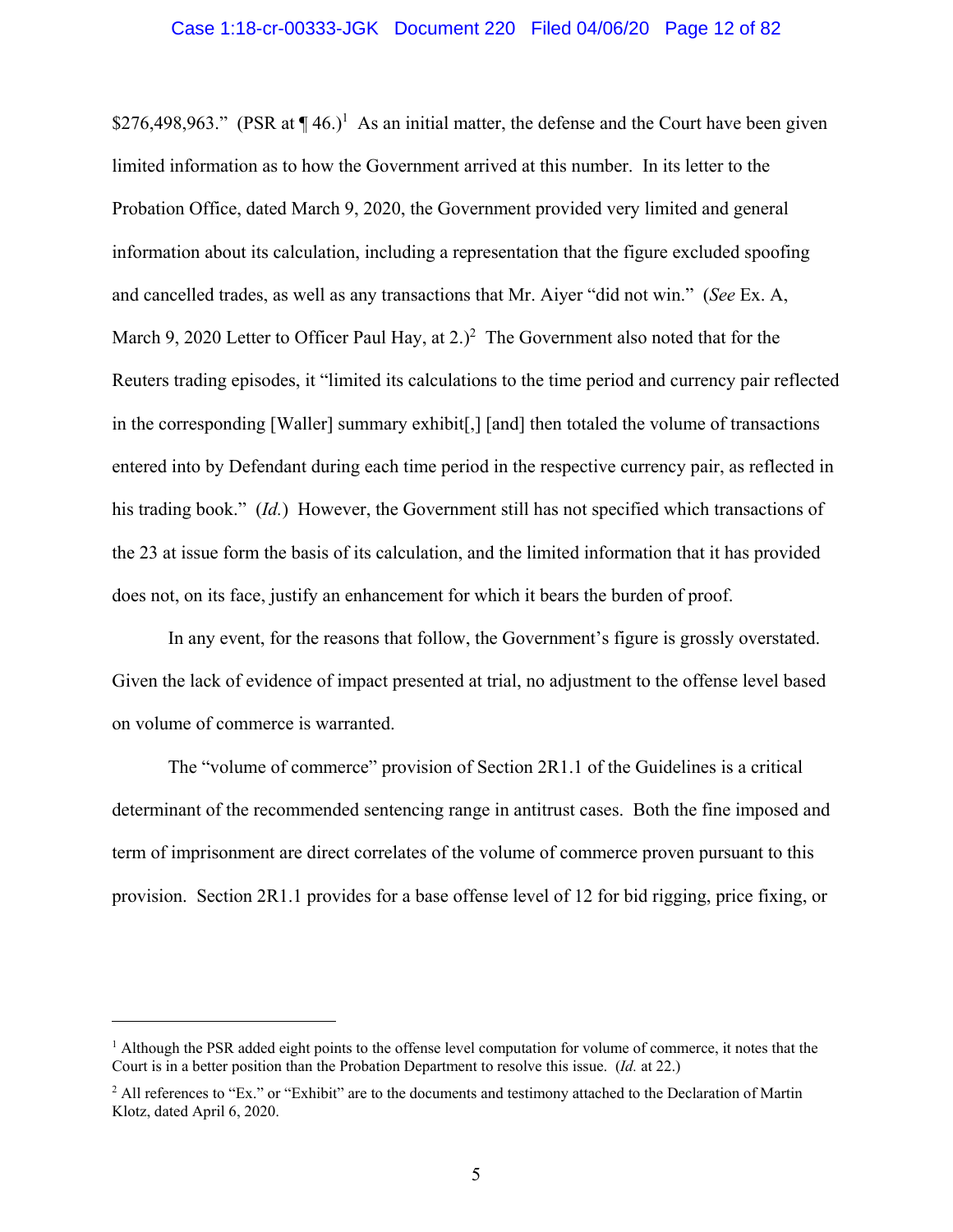#### Case 1:18-cr-00333-JGK Document 220 Filed 04/06/20 Page 13 of 82

market allocation agreements among competitors, and adjustments at increasing levels as the volume of commerce increases. U.S.S.G. § 2R1.1.

As to the definition of "volume of commerce," Section 2R1.1(b)(2) provides that "the volume of commerce *attributable to an individual participant* in a conspiracy is the volume of commerce done by him or his principal in goods or services that were *affected by the violation*." U.S.S.G. § 2R1.1(b)(2) (emphasis added). The Second Circuit has interpreted "volume of commerce" to signify "a rough approximation of the damage *caused by* the conspiracy." *United States v. SKW Metals & Alloys, Inc.,* 195 F.3d 83, 91 (2d Cir. 1999) (emphasis added).

In this case, the Government failed to prove any impact at all on pricing in the transactions at issue, much less the "approximation of the damage caused" that is the essence of "volume of commerce." *Id.* at 91. The Government presented no evidence of an effect on pricing, on the terms of any transaction, or on any customer in its entire case-in-chief. This lack of evidence demonstrates that a volume of commerce enhancement is inappropriate.

## 1. The Government Did Not Prove Any Volume Of Commerce *Affected By The Conspiracy.*

To prove the volume of commerce affected by the conspiracy, the Government must demonstrate more than simply that a conspiracy existed and "the inception and the end of the conspiracy." *Id.* at 90; *accord United States v. Appalachian Oil Co., Inc*., No. 2:91-CR-078, 1993 WL 773572, at \*1-2 (E.D. Tenn. Nov. 18, 1993) (rejecting the government's argument that "total retail sales … during the nine years of the conspiracy alleged in the indictment" constituted the volume of commerce and holding that the conspiracy "was at most periodic, affecting … 10% to 20% of its total sales). The Government must show an anticompetitive effect on price—namely, that the "conspiracy [was] incrementally successful at impacting the terms of trade or at elevating the price above the putative market price." *SKW Metals & Alloys,*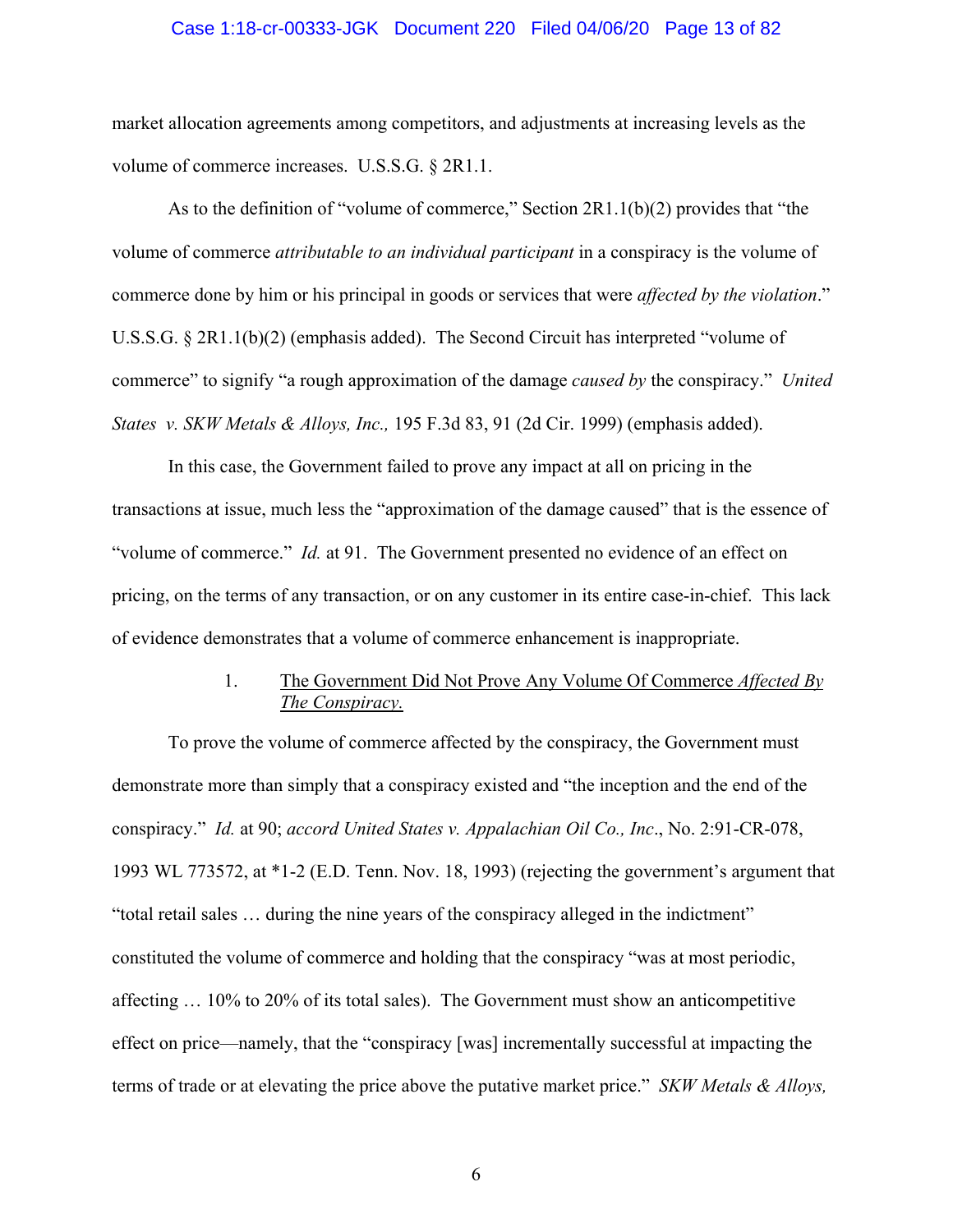#### Case 1:18-cr-00333-JGK Document 220 Filed 04/06/20 Page 14 of 82

195 F.3d at 90-91 (rejecting the government's argument that it need not show anticompetitive effect on prices in a per se case in order to apply the volume of commerce enhancement provision). Put simply, proving volume of commerce entails showing an actual "influence on sales." *Id.* at 90.

In *SKW Metals*, the defendants were convicted of a price fixing conspiracy in the ferrosilicon market in violation of Section 1 of the Sherman Act and subsequently sentenced. *Id.* at 85. On the issue of the volume of commerce affected by the ferrosilicon conspiracy, the district court found that the conspiracy was "successful"—i.e., that it had "affected" a specific volume of commerce—only during two short periods amounting to approximately two months during the almost two years that the conspiracy was alleged to have existed. *See id* at 89. The government appealed on the theory that, "because entering into a price-fixing conspiracy is a *per se* violation," all ferrosilicon sales during the entire period were "affected by" the illegal agreement. *Id*. at 90. The Second Circuit disagreed, rejecting the notion that sentencing should be based on a "tenuous presumption that commerce is affected by all sales within the period set forth in the indictment regardless of what effects, if any, the conspiracy may have had." *Id*. at 92. The court held that the government needed to "prove that the prices charged were 'affected by' the conspiracy"—i.e., that the conspiracy "*influence[d]* market transactions." *Id*. at 90-91 (emphasis added). On remand, the court re-imposed the same sentence of four months' home confinement and 18 months' probation, which was subsequently upheld by the Second Circuit on appeal. *See United States v. SKW Metals & Alloys, Inc.*, 6 F. App'x. 65, 66 (2d Cir. 2001) ("With respect to quantification, the government failed to present evidence on remand concerning the volume of sales affected by the violation during the two identified periods and instead continued to argue that all sales were affected" and thus failed to satisfy its burden.").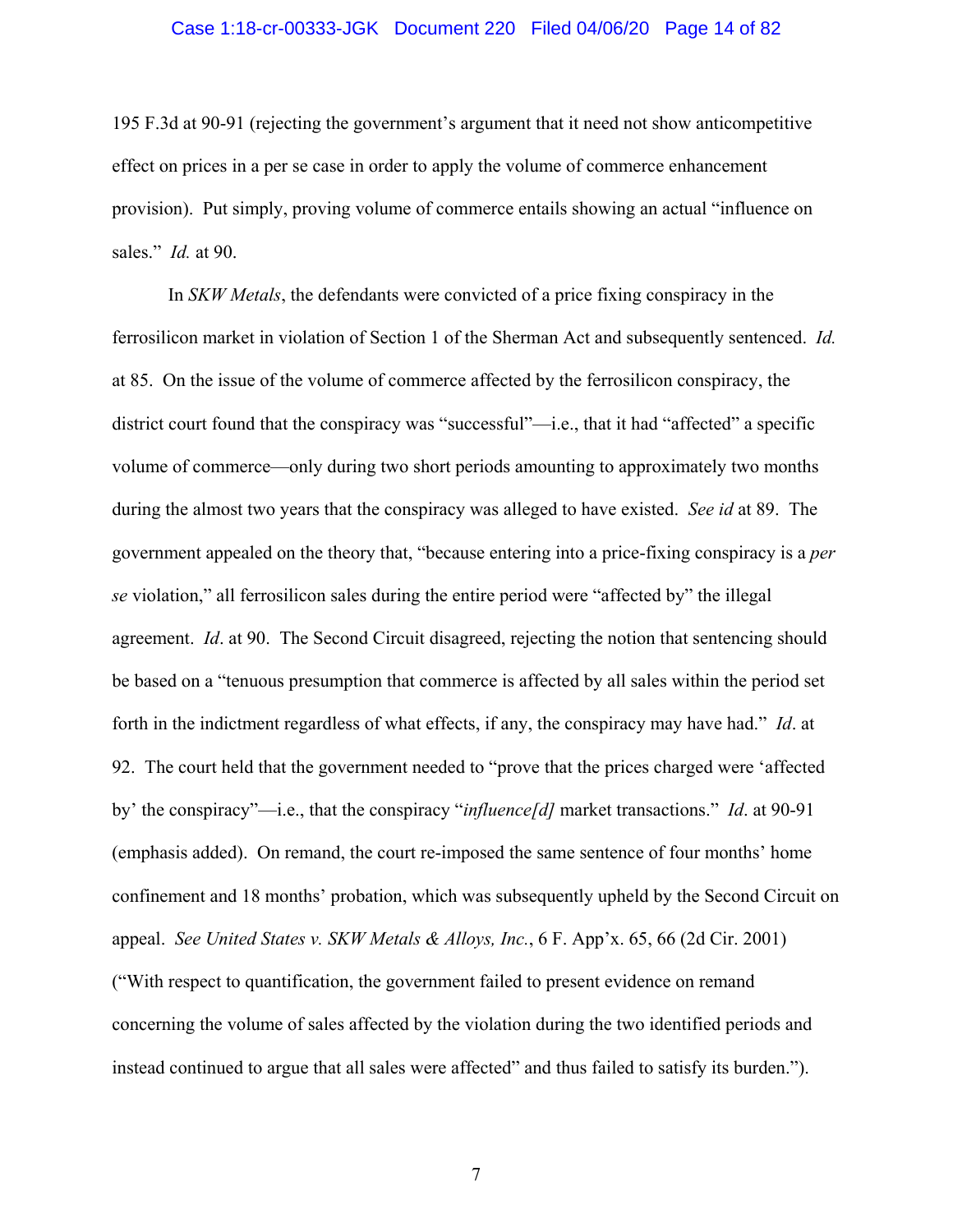#### Case 1:18-cr-00333-JGK Document 220 Filed 04/06/20 Page 15 of 82

Here, determining a relevant volume of commerce is particularly difficult because of the nature of the conspiracy shown at trial. The Government did not show any sustained or continuing attempt by the conspirators to manipulate the price of any currency. Similarly, the Government did not show any sustained or continuing attempt by the conspirators to coordinate pricing in competitive bidding situations. Indeed, the participants in the Rand Chat Room were not even shown to have discussed pricing to customers in any currencies other than the ruble and zloty, currencies in which Mr. Aiyer's expertise, and Mr. Katz's and Mr. Cummins' lack of expertise, provided an obvious explanation for such discussions. What the Government showed was a series of one-off episodes, involving different trading behaviors, selected from a general pattern of conduct that was entirely lawful. An analysis of five representative categories of episodes concerning which the Government introduced evidence at trial shows the Government's failure to prove any identifiable impact on a specific volume of commerce.

#### a. *Russian Ruble and Polish Zloty Episodes.*

Six episodes presented by the Government at trial involved trading in the ruble and zloty. All six episodes occurred against the same backdrop: Mr. Aiyer was vastly more skilled and active in trading the ruble than Mr. Katz, Mr. Cummins, and Mr. Williams; in addition to dealing directly with clients, Mr. Aiyer acted as a wholesaler for other traders, including Mr. Katz, Mr. Cummins, and Mr. Williams, who were risk-averse and willing to quote ruble prices to their customers only if they knew in advance that another party, such as Mr. Aiyer, would offset any position they acquired in dealing with a customer.<sup>3</sup> The Government contends that Mr. Aiyer and the alleged coconspirators coordinated pricing in the ruble and zloty. But the evidence

 $\overline{a}$ 

<sup>&</sup>lt;sup>3</sup> Ironically, what prompted these discussions about the ruble to begin with appears to have been Mr. Aiyer's impulse to be helpful to friends who were less skilled at trading the ruble than he was, a generous impulse highlighted throughout the letters submitted on his behalf.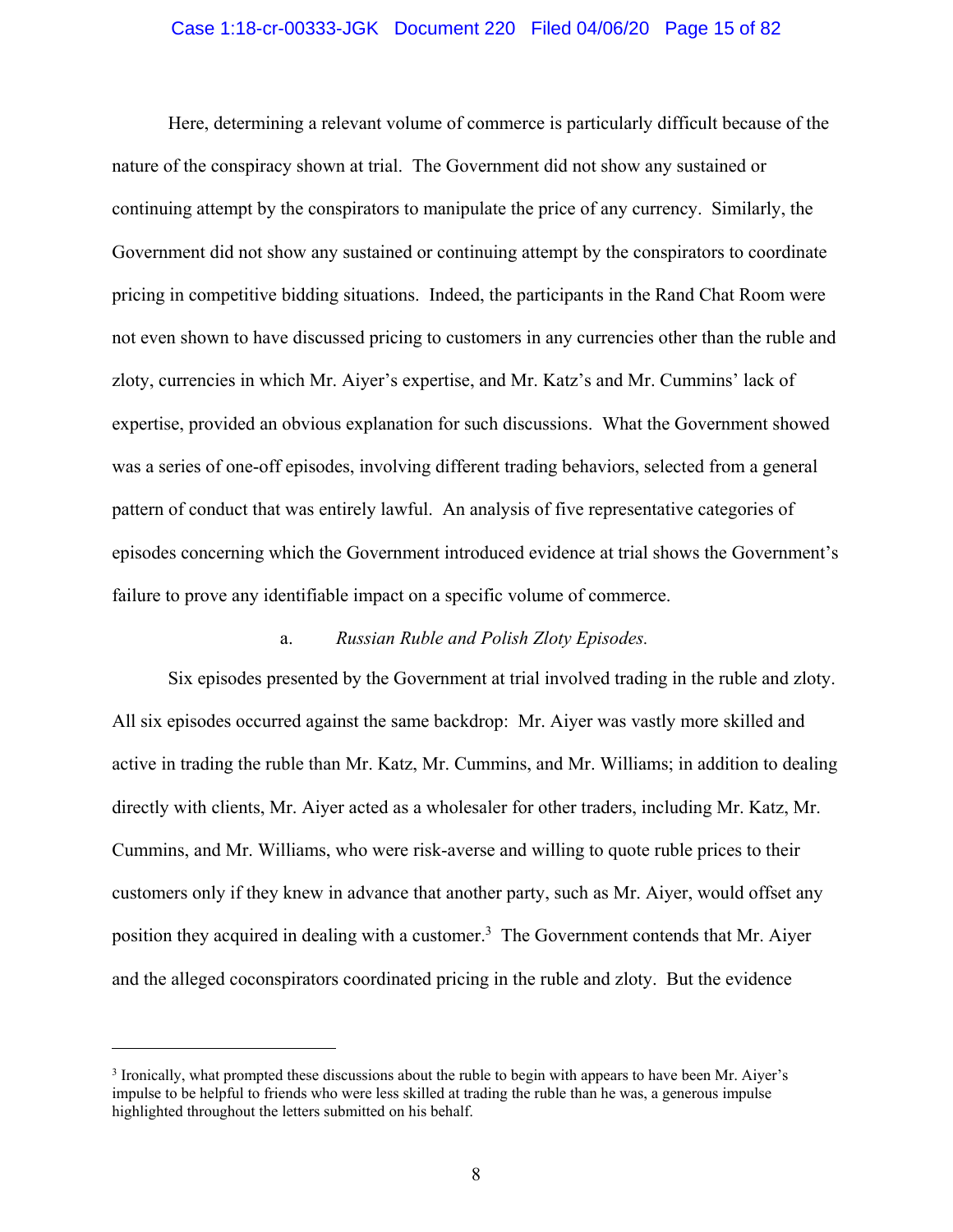#### Case 1:18-cr-00333-JGK Document 220 Filed 04/06/20 Page 16 of 82

showed only that they shared information on ruble prices. The evidence did not show that they agreed on prices to quote to customers, or that any customer received a worse price because of the information-sharing. Similarly, the evidence did not show that prices were at supracompetitive levels, what prices would or should have been in the absence of the communications challenged by the Government, or any other impact on a specific volume of commerce.

The episode on October 14, 2010, a date involving the ruble, is illustrative. On this date, Mr. Aiyer was not approached for a quote by the customer, McKinsey, and at no time dealt directly with the customer. (*See* Ex. B, Trial Tr. at 1265:2-4 (Katz).) Instead, Mr. Aiyer was asked for a price quote by a broker, ICAP, on behalf of other traders who apparently had been approached directly by McKinsey. Mr. Aiyer was under no obligation to provide such a quote, or to provide the same quote to anyone who asked.

Mr. Katz was also approached by McKinsey for a price in the ruble transaction. (*See* Ex. B, Trial Tr. at 943:23-944:10 (Katz).) By Mr. Katz's own admission, Mr. Aiyer encouraged Mr. Katz to show the "accurate price" and offered to "take [the position] into his book" if the customer accepted the quote, (Ex. B, Trial Tr. at 944:11-17 (Katz)), which is precisely what transpired. Mr. Katz won the business and immediately offset the position by trading with Mr. Aiyer. (*See* Ex. B, Trial Tr. at 962:25-963:14, 1269:3-14 (Katz).)

The Government contends that Mr. Aiyer, at Mr. Katz's request, changed his price quote to ICAP. But there was no evidence that *any* of the traders who approached ICAP even submitted a bid to McKinsey in competition with Mr. Katz. Even if they did, Mr. Aiyer had no control over what prices, if any, the traders that approached ICAP quoted McKinsey. Mr. Aiyer had no control over whether, in formulating their quotes to McKinsey, these traders relied on Mr. Aiyer's initial quote to ICAP, his revised quote to ICAP, or neither. And there was no evidence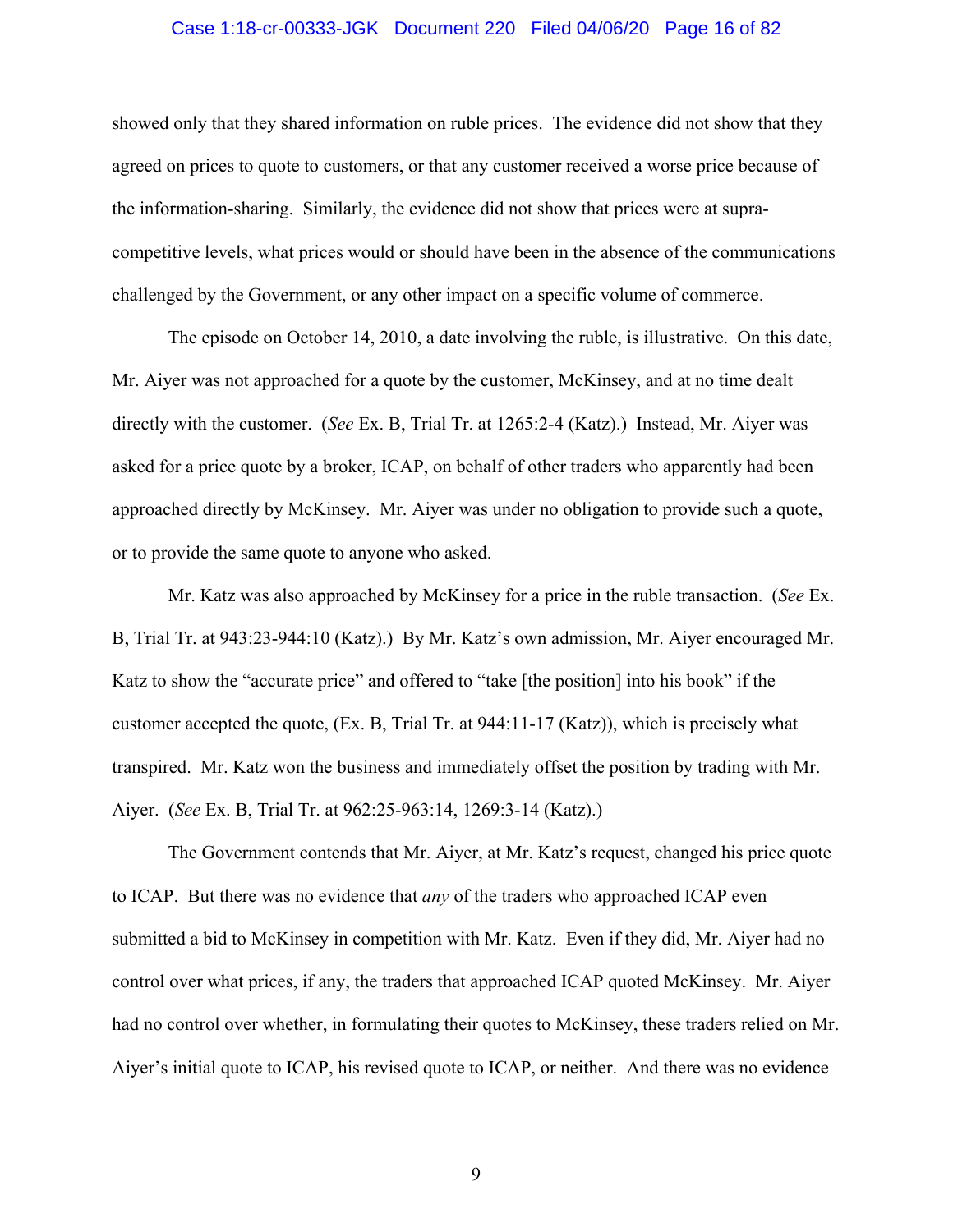#### Case 1:18-cr-00333-JGK Document 220 Filed 04/06/20 Page 17 of 82

that these traders were in a position, under any circumstances, to quote a better price than Mr. Katz quoted. There was simply no evidence of any impact on McKinsey.

The ruble episode on November 4, 2010 also demonstrates the Government's failure to prove impact. To begin with, Mr. Katz testified unequivocally that both the price that Mr. Aiyer quoted to the client and the price that Mr. Katz quoted were formulated independently, not by agreement. (*See* Ex. B, Trial Tr. at 1241:7-24 (Katz).) Mr. Aiyer did not change his price, and there was no evidence that his price was anything but competitive. Later in the conversation, after discussing the possibility of alternating which of the two traders would have the most attractive bid in the future, Mr. Katz stated to Mr. Aiyer: "conspiracies are nice." (Ex. C, GX-102 at 20:06:23.) But Mr. Katz expressly admitted on cross examination that nothing ever came of this proposed future "conspiracy." (Ex. B, Trial Tr. at 1243:23-1244:12 ("Q. So you are the one who said 'conspiracies are nice,' right? A. Correct. … What I'm referring to [in the quote] is into the switch it up now and then, to trick the customer into keep coming back to us. … Q. And that's something you didn't do. A. Correct.").)

The evidence concerning the ruble episode on February 28, 2012 similarly failed to show impact. On this date, Mr. Cummins was approached by a customer for a price in the ruble and contacted Mr. Aiyer for assistance. (*See* Ex. B, Trial Tr. at 509:8-24 (Cummins).) Mr. Williams and Mr. Aiyer then indicated that they were approached in the same transaction. (*See* Ex. B, Trial Tr. 510:4-16 (Cummins).) Mr. Cummins testified unequivocally that none of the traders directed anyone else's pricing on the transaction and that all pricing was decided unilaterally, and Professor Lyons explained that Mr. Aiyer ultimately offered to assume any risk resulting from a transaction between Mr. Cummins or Mr. Williams and the customer. (*See* Ex. B, Trial Tr. at 513:21-515:12 (Mr. Cummins agreeing that Mr. Williams' price was "[h]is decision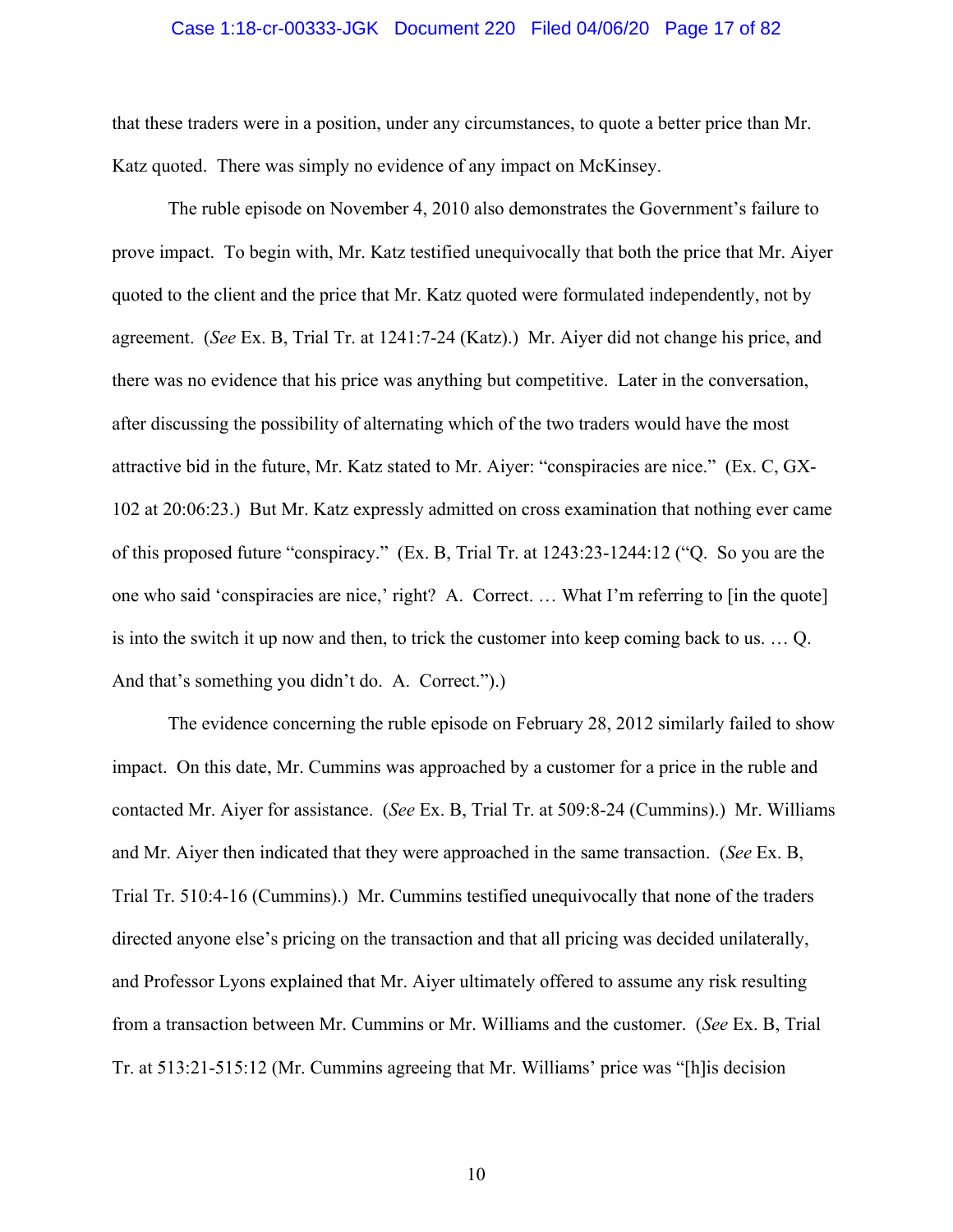#### Case 1:18-cr-00333-JGK Document 220 Filed 04/06/20 Page 18 of 82

entirely"); Ex. B, Trial Tr. at 516:22-517:19 (Mr. Cummins agreeing that his price was decided on his own); Ex. B, Trial Tr. at 517:20-518:2 (Mr. Cummins agreeing that Mr. Aiyer's updated price was "a decision … that [Mr. Aiyer] made himself."); Ex. B, Trial Tr. at 1857:11-1858:2 (Professor Lyons explaining that Mr. Aiyer was acting as a supplier of liquidity).)

The Government seized on the fact that Mr. Aiyer "updated" his quote on this transaction sometime after Mr. Cummins shared what price he himself quoted. (*See* Ex. B, Trial Tr. at 249:2-5 (Cummins).) But there was no direct evidence about the reasoning for this price update, about whether any of the traders' prices were competitive or not, or about what a "competitive" price would or should have been. Without any point of reference, as with the previously discussed episodes, the proof concerning this episode was insufficient to show impact.

### b. *Stop-Loss Order Episode.*

An episode that featured prominently in the Government's case, January 18, 2012, involved stop-loss orders. Stop-loss orders required traders to evaluate, based on their experience, whether the currency price would reach a certain threshold, "the stop-loss level," which would trigger the execution of any stop-loss orders that customers had placed with the traders. (*See* Ex. B, Trial Tr. at 530:13-532:16 (Cummins).) The Government's theory about the stop-loss episode is that the alleged coconspirators triggered the stop-loss level to their benefit and the customers' detriment through coordinated trading. But the Government's theory of how the customer was adversely affected assumed that the stop-loss level would not have been reached, nor the stop-loss orders executed, if the traders had not coordinated their trading to push down the price of the dollar/rand. In fact, however, the evidence showed that the stop-loss level would have been reached, and the stop-loss orders executed, no matter what the traders did. (*See*  Ex. C, DX-168-4; Ex. B, Trial Tr. at 810:10-14 (Davis).) After the dollar/rand reached the stoploss level, it traded below this level for an extended period of time, indicating that the price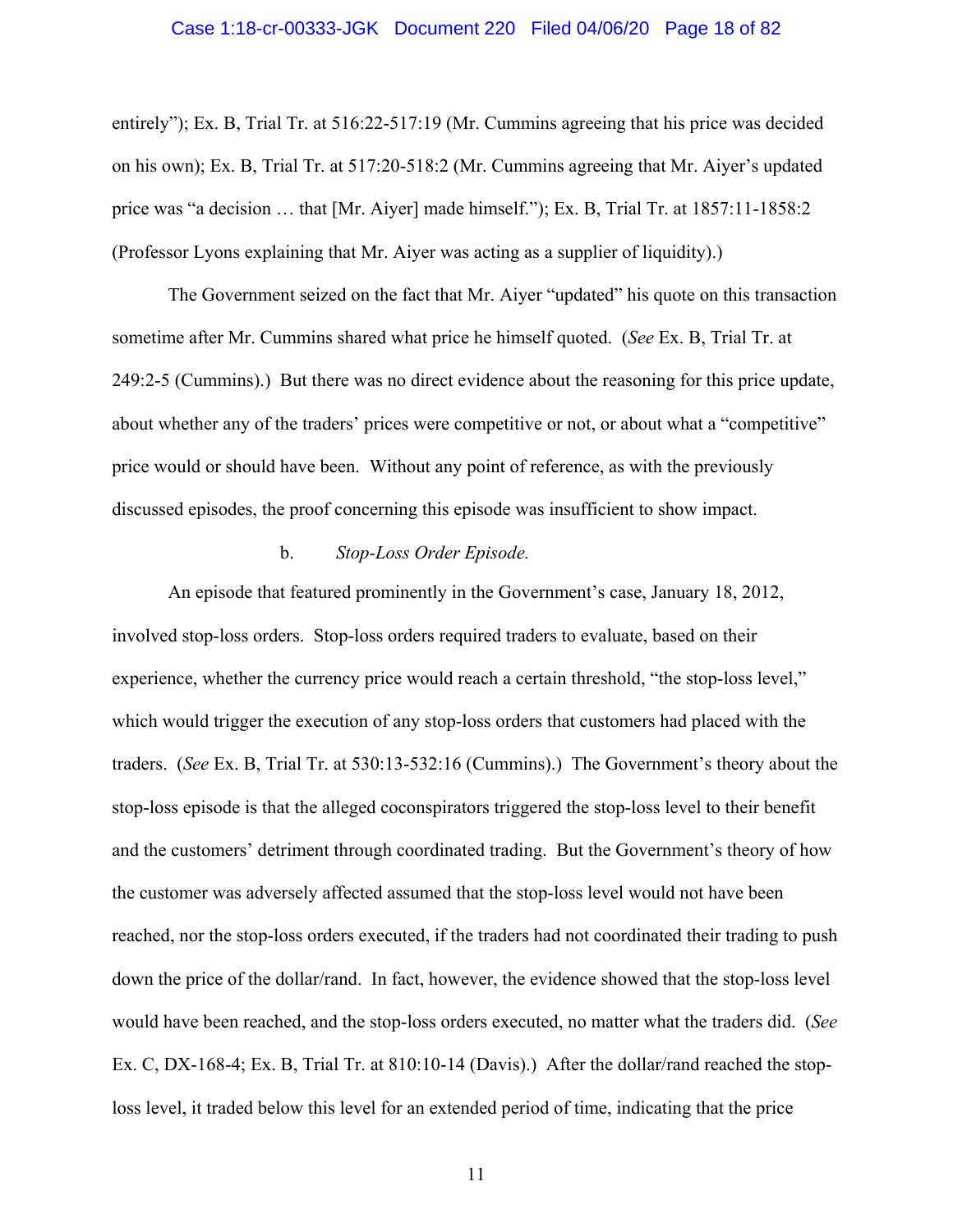#### Case 1:18-cr-00333-JGK Document 220 Filed 04/06/20 Page 19 of 82

decline was not artificial. After briefly rallying in the thinly-traded overnight market, it fell below the stop-loss level again, *and stayed there for the remainder of the month of January.*  (*See* Ex. B, Trial Tr. at 810:10-14 (Davis); Ex. B, Trial Tr. at 1550:17-1551:18 (Waller); Ex. C, DX-168-10.) Clearly, it was the market, not Mr. Cummins, Mr. Williams, and Mr. Aiyer, that determined that the stop-loss orders would be triggered. Then, assuming the orders would have been executed no matter what, the evidence showed that the order execution by Mr. Cummins and Mr. Aiyer was skillful and advantageous to the customer. (*See* Ex. B, Trial Tr. at 570:9- 571:3 (Cummins).) The evidence showed no adverse impact on the customer.

#### c. *Cancelled Trades And Spoofing Episodes.*

Eight of the episodes presented by the Government at trial involved cancelled trades and spoofing. The Government represents that none of these episodes is included in its calculation of the relevant volume of commerce affected by the violation. (*See* Ex. A, March 9, 2020 Letter to Officer Paul Hay, at 2.) However, according to the Government's letter dated March 16, 2020, certain episodes that the Government considers "coordinated interdealer trading" are what Mr. Aiyer contends should be properly characterized as spoofing activity. (*See* Ex. D, March 16, 2020 Letter to Judge Koeltl, at 1-2.) There are three such episodes, as listed in the Government's letter: August 25, 2011, September 10, 2012, and December 12, 2012. (*See id*.) The inclusion of these dates in the Government's letter strongly suggests that they were improperly included in the Government's volume of commerce calculation.

As a general matter, cancelled trades and spoofing, by their very nature, do not suppress supply or demand; rather, cancelled trades and coordinated spoofing, by design, *increase* output if successful. Professor Lyons' trial testimony established that cancelled trades and spoofing serve to induce market participants to become active in the market and therefore *add* supply. (*See* Ex. B, Trial Tr. at 1789:22-1790:6 (Lyons).) As the Court instructed the jury, spoofing and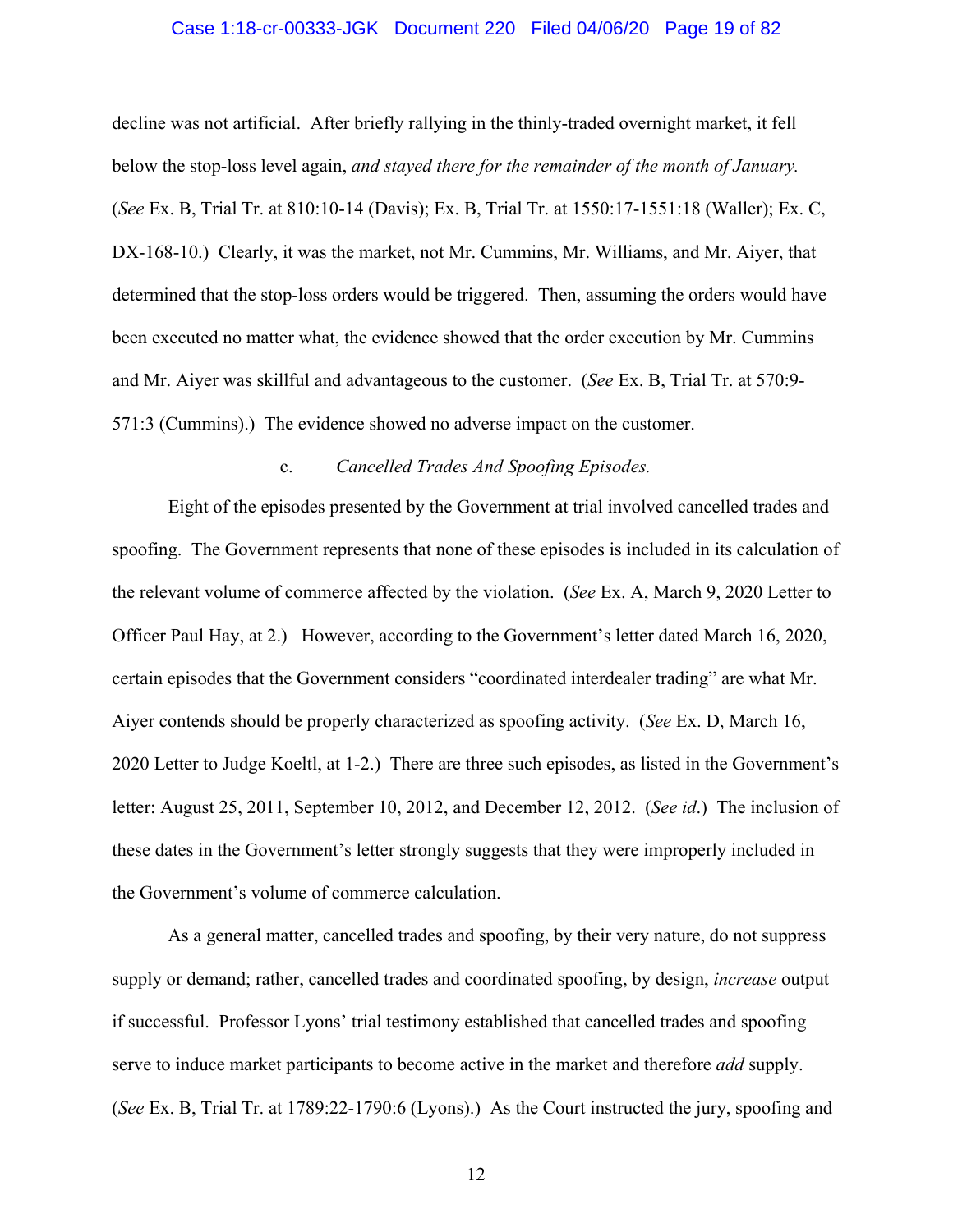#### Case 1:18-cr-00333-JGK Document 220 Filed 04/06/20 Page 20 of 82

cancelled trades "do not, in and of themselves, constitute the charged criminal conspiracy *and are not in themselves illegal*." (Ex. B, Trial Tr. at 2142:16-19 (Jury Instruction) (Koeltl, J.) (emphasis added).) Episodes of cancelled trades and spoofing therefore have no place in any calculation of the volume of commerce affected by the alleged conspiracy.

Furthermore, as to the three specific trading episodes that the Government apparently included in its volume of commerce calculation, the evidence presented at trial showed both that these were examples of spoofing or cancelled trades and should not have been included at all, and that there was no apparent impact resulting from them. For example, on August 25, 2011, Mr. Cummins and Mr. Aiyer executed two trades with each other at successively lower prices in an apparent attempt to "spoof" the market, precisely the type of behavior that is *not* an antitrust violation. 4 The Government presented no evidence that this attempt was successful, and Mr. Aiyer did not trade for an hour after the cancelled trade because he "forgot" about his dollar/lira position. (*See* Ex. B, Trial Tr. at 1547:6-9, 1547:20-24 (Waller); Ex. C, GX-121 at 18:12:30-36.)

The evidence concerning September 10, 2012 also failed to show any impact. On this date, Mr. Aiyer told the Rand Chat Room members not to "touch ZAR" because he was trying to unilaterally walk the price down by spoofing (Ex. C, GX-244 at 19:16:59-19:17:02), a practice that aims to increase supply or demand. (*See* Ex. B, Trial Tr. at 1710:5-10, 1789:20-1790:10 (Lyons)). The evidence shows that Mr. Katz did, however, "touch ZAR," and traded on Mr. Aiyer's spoof order unintentionally. (Ex. B, Trial Tr. at 1357:13-25 (Katz).) Mr. Aiyer reacted by jokingly calling Mr. Katz a "dick" (*see* Ex. B, Trial Tr. at 1358:4-8 (Katz); *see also* Ex. B, Trial Tr. at 1006:2-11 (Katz))—a reaction that Professor Lyons confirmed was not unusual, as

 $\overline{a}$ 

<sup>4</sup> Although the Government also presented August 25, 2011 as a refraining from trading episode, the evidence presented at trial contradicted this theory, showing that Mr. Cummins did not refrain from trading in the dollar/lira to help Mr. Aiyer on this date. (*See* Ex. C, DX-123-2E at 16:51:12, 16:52:28, 16:52:55; Ex. B, Trial Tr. at 648:9- 650:15 (Cummins).)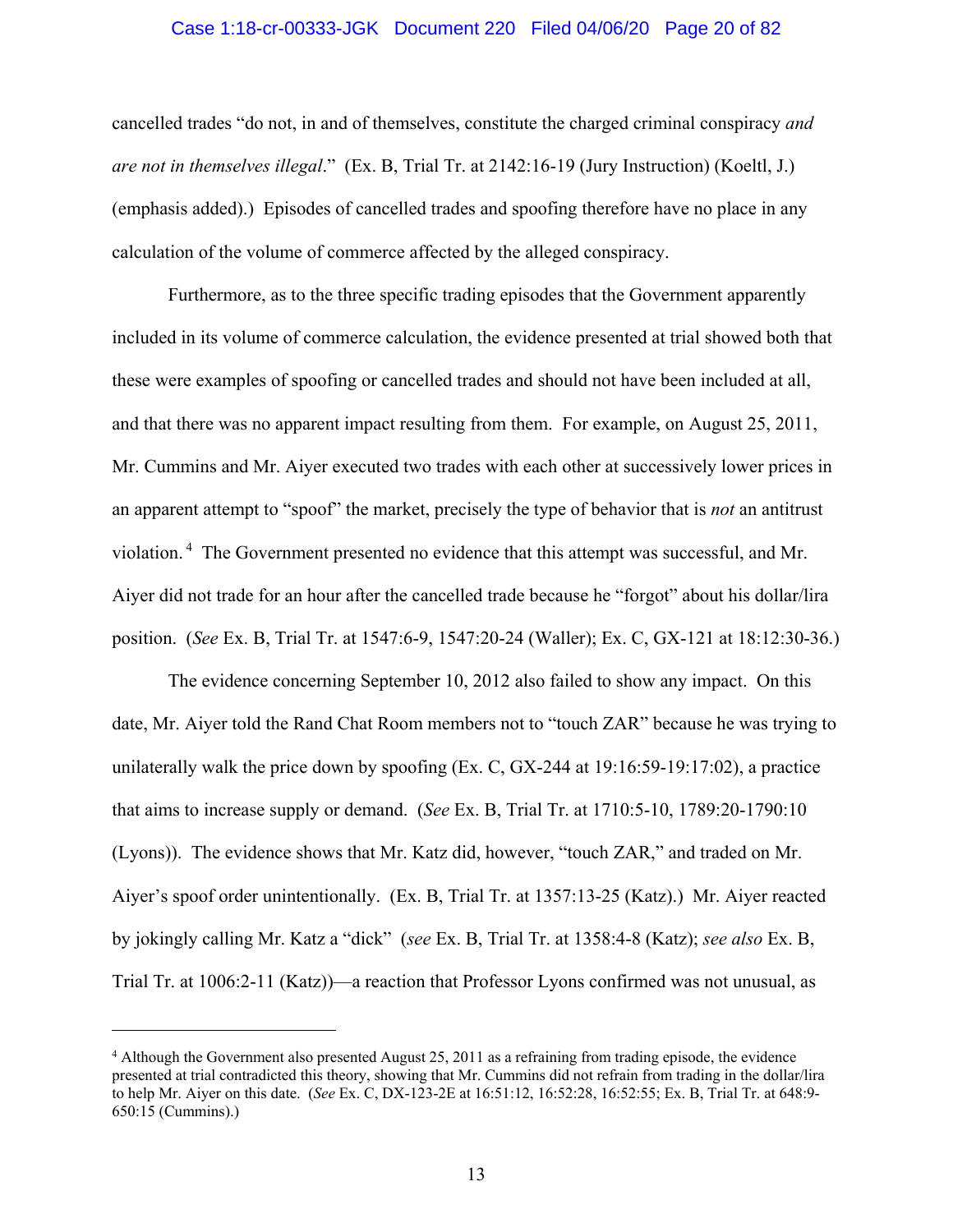#### Case 1:18-cr-00333-JGK Document 220 Filed 04/06/20 Page 21 of 82

any interruption to a trader's attempts at spoofing limits the market information that can be learned (*see* Ex. B, Trial Tr. at 1710:12-24, 1711:6-10, 1712:4-19 (Lyons).) The unintentional transaction that resulted from Mr. Aiyer's unilateral attempt to spoof alerted the two traders to the fact that they had opposite risk positions and enabled them to then execute a mutually advantageous match-off trade. (Ex. B, Trial Tr. at 1358:12-17 (Katz).) There is no evidence in the record of any anticompetitive impact resulting from Mr. Aiyer's unilateral spoofing activity or the subsequent match-off trade.

The third episode that the Government appears to have erroneously included in its volume of commerce calculation, December 12, 2012, is another instance of spoofing. The Government has presented this episode as a coordinated attempt by Mr. Cummins and Mr. Aiyer to move prices, seemingly because Mr. Aiyer pulled a bid for three minutes while Mr. Cummins spoofed an algorithmic trader.<sup>5</sup> But the Government's theory that this episode demonstrates "coordinated interdealer trading" is completely undermined by the fact that Mr. Aiyer inadvertently paid Mr. Cummins' spoof offer. (*See* Ex. B, Trial Tr. at 655:7-12) (Cummins).) Furthermore, Mr. Cummins repeatedly testified that his spoofing on this date was completely independent of Mr. Aiyer. (*See* Ex. B, Trial Tr. at 654:14-25, 656:9-19) (Cummins).) Finally, the Government showed no impact on prices from Mr. Cummins' spoofing that would suggest Mr. Aiyer's trading—the trading relevant to a volume of commerce calculation—was tainted.

#### d. *"Iceberg" Order Episodes.*

 $\overline{a}$ 

Three episodes presented by the Government, September 23, 2011, December 21, 2011, and March 16, 2012, involved "iceberg" orders, also referred to as "hiding the salami." An

<sup>&</sup>lt;sup>5</sup> This behavior does not implicate price fixing or bid rigging concerns, as there is no reason to believe that Mr. Aiyer was artificially removing demand to influence price; it is equally plausible that he was simply refraining from disrupting Mr. Cummins' spoofing.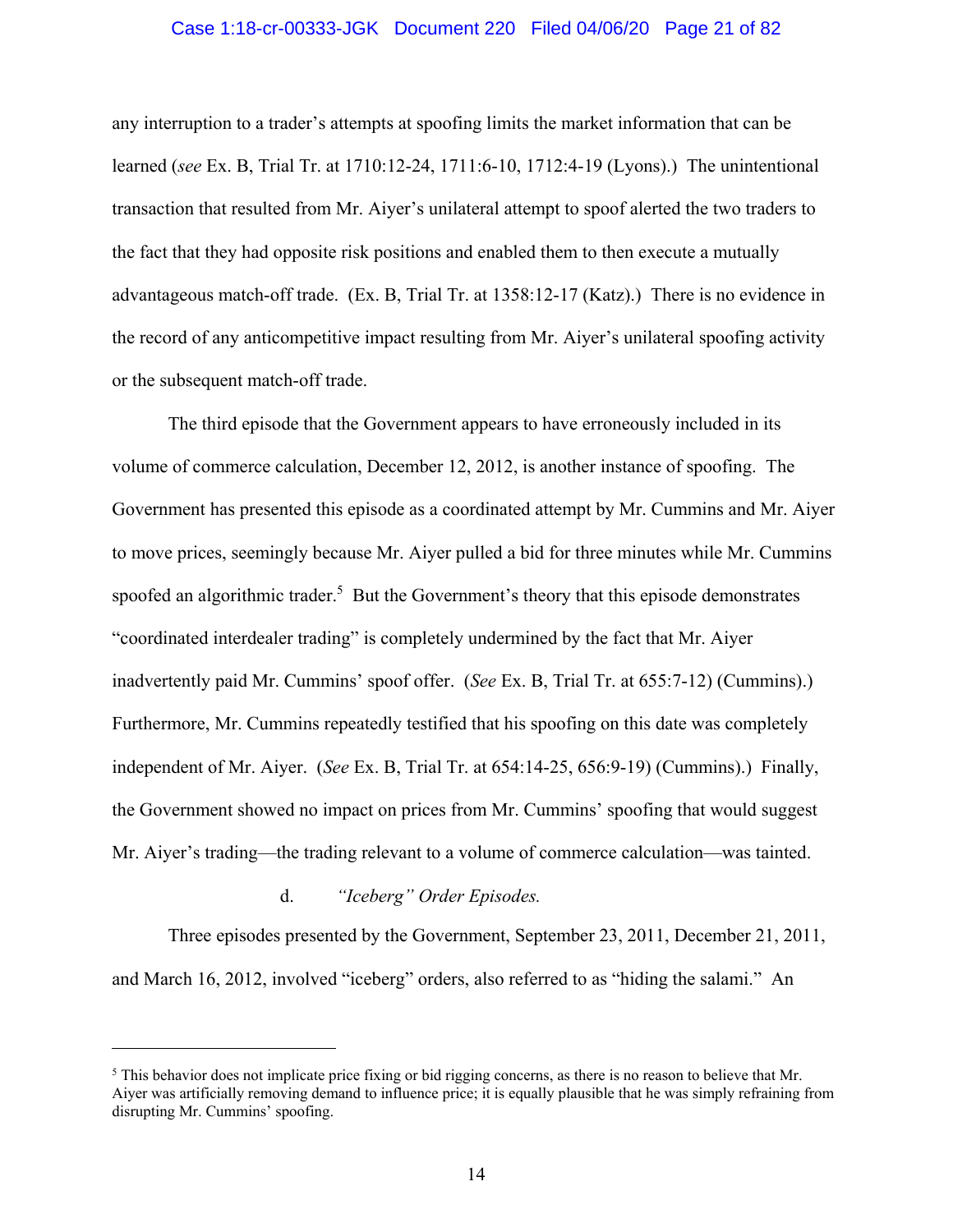#### Case 1:18-cr-00333-JGK Document 220 Filed 04/06/20 Page 22 of 82

"iceberg" order was the product of one trader combining his buying or selling interest with that of another trader. (*See* Ex. B, Trial Tr. at 1366:1-5, 1366:16-1367:10 (Katz).) As to the episodes involving iceberg orders, the Government's theory is that the iceberg orders deceived the market as to true supply and demand. But the Government presented no evidence whatsoever of any effect on supply or demand, much less any anticompetitive impact on a specific volume of commerce. Furthermore, the evidence presented at trial affirmatively established the absence of any discernible impact from the traders' iceberg orders.

On December 21, 2011, for example, Mr. Katz posted bids to buy dollar/lira on Reuters. (*See* Ex. B, Trial Tr. at 1365:17-20 (Katz).) After learning that Mr. Aiyer had interest in the same direction, Mr. Katz offered to "hide [the] salami" for Mr. Aiyer—i.e., add extra buying interest to the amount of interest already visible on Reuters—and did so. (*See* Ex. C, DX-167 at 1:21:17 (Mr. Aiyer announcing "get paid 10 usd try here"), 2:05:37-2:05:43; Ex. B, Trial Tr. at 1361:16-1362:8 (Katz).)

The Government did not introduce evidence of any effect on pricing or on the terms of the transaction that resulted. To begin with, the notion that Mr. Aiyer would have entered the market and traded independently, absent Mr. Katz's proposal that he trade for both of them, is a counterfactual hypothetical based only on speculation. (*See* Ex. C, GX-S11 (showing the absence of any trading activity by Mr. Aiyer prior to Mr. Katz's iceberg order); *see also* Ex. B, Trial Tr. at 1362:12-1363:8 (Katz).) Furthermore, the testimony of Professor Lyons, Mr. Katz, and Mr. Cummins established that the act of combining interests has no competitive significance whatsoever on the marketplace; whether two traders show their individual interests or one trader "hides" both traders' interests, the net supply or demand on which the market can act is the same. There is similarly no difference in what is visible to a market participant when interest is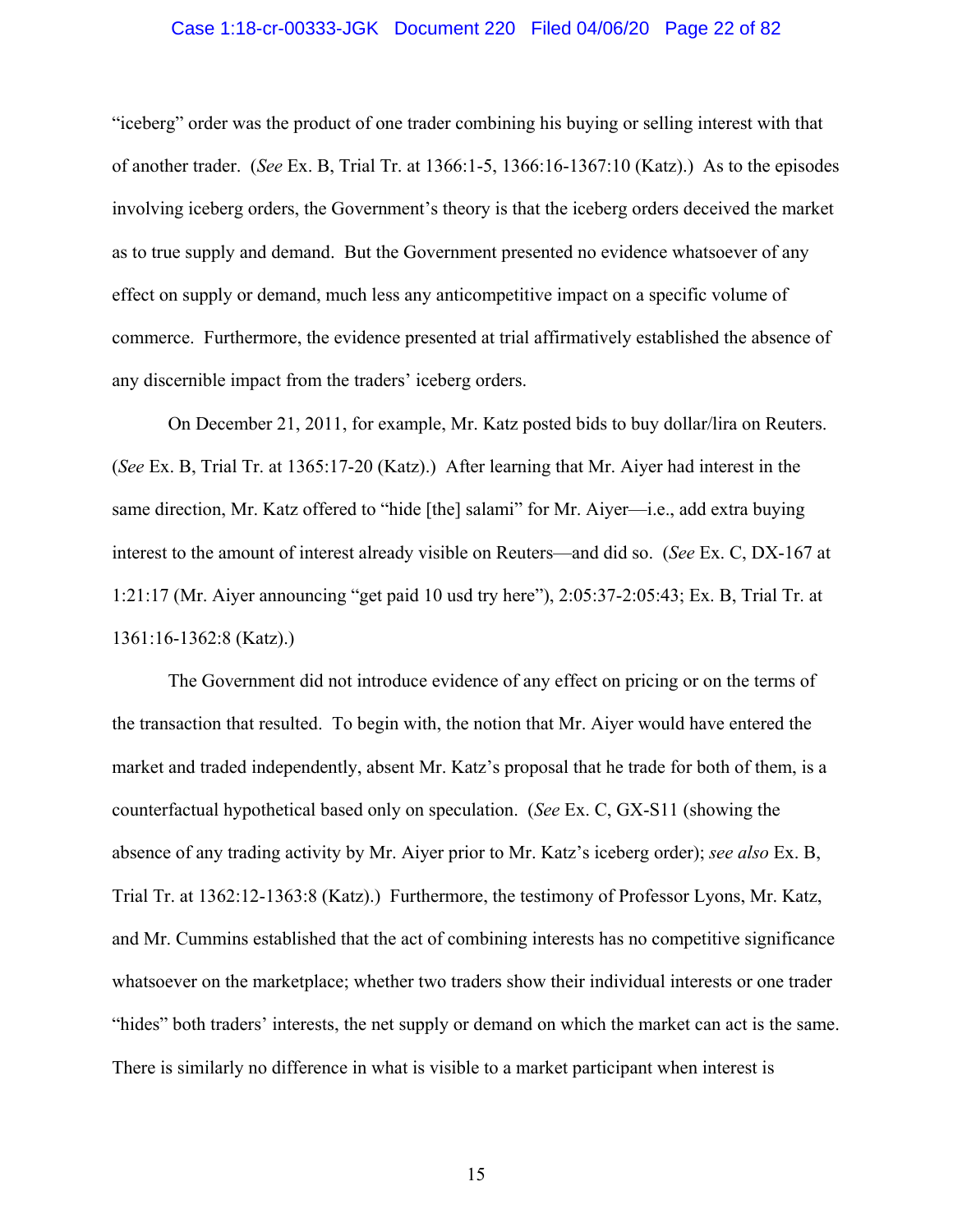#### Case 1:18-cr-00333-JGK Document 220 Filed 04/06/20 Page 23 of 82

"hidden" behind one order versus many different orders. (*See* Ex. B, Trial Tr. at 577:17-578:17, 653:10-654:6 (Cummins); Ex. B, Trial Tr. at 1369:25-1371:7 (Katz); Ex. B, Trial Tr. at 1676:14- 1679:17 (Lyons).)

The evidence with respect to the other two "iceberg" order episodes is the same. (*See, e.g.*, Ex. B, Trial Tr. at 577:24-578:17 (Cummins); Ex. B, Trial Tr. at 653:10-654:6 (Cummins); Ex. B, Trial Tr. at 1676:14-1679:17 (Lyons).) No volume of commerce adjustment is appropriate for any of these episodes.

#### e. *Fix Episodes.*

Two episodes presented by the Government, January 27, 2012 and May 8, 2012, involved trading around the time of the fix, a regularly scheduled window of time during which an independent third party analyzes actual trades, bids, and offers to determine an exchange rate between currency pairs that it then publishes. (*See* Ex. B, Trial Tr. at 116:6-15 (DeRosa).) These published exchange rates serve multiple purposes, one of which is that customers may place orders with traders to be executed at the fix rate. The Government's theory apparently is that the alleged coconspirators placed certain bids or offers in order to move the fix rate higher or lower, depending on their interests. The Government, however, presented no evidence of any effect on the fix rate or any other impact on a specific volume of commerce.

As to the May 8, 2012 fix episode, for example, Mr. Cummins purportedly placed offers on the Reuters platform to keep the price of the dollar/rand lower, purportedly to assist Mr. Aiyer. The evidence adduced at trial, however, showed that Mr. Cummins placed these orders unilaterally (*see* Ex. B, Trial Tr. at 584:24-585:9 (Cummins)), and that they had no impact on the market at all. Mr. Cummins testified expressly that no one in the market saw the offers, because they were not the best offers in the market at the time. (Ex. B, Trial Tr. at 586:12-23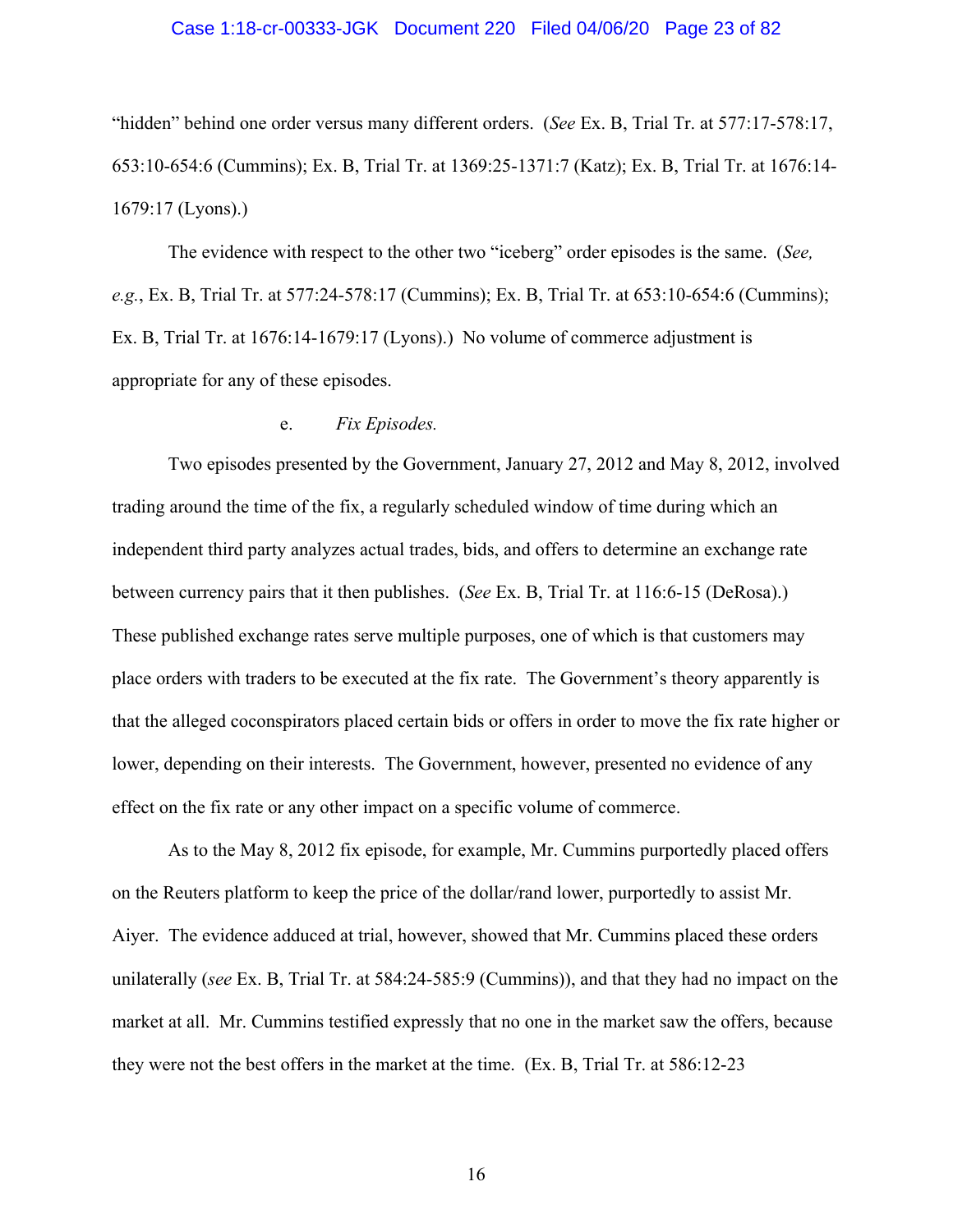(Cummins); *see also* Ex. C, GX-S33.) Mr. Cummins also stated unambiguously that his actions "did not affect the calculated [fix] rate." (Ex. B, Trial Tr. at 587:2-6 (Cummins).)

\* \* \* \* \*

In addition to the evidentiary shortcomings in the Government's case, as detailed above, Mr. Aiyer was prepared to present evidence in his case-in-chief through Professor Lyons that would have affirmatively shown the absence of any anticompetitive impact of any of the trades at issue. This evidence of the lack of anticompetitive effects, however, was excluded from trial. (*See generally* Ex. B, Trial Tr. at 1599:3-1609:14 (Koeltl, J.); *see also* Ex. B, Trial Tr. at 1601:12-13 ("Evidence of pro-competitive effects, or the lack of harm, is not relevant and should be excluded under Rule 403 …") (Koeltl, J.); Ex. B, Trial Tr. at 1602:10-13 ("To the extent that the exhibits are presented to show why the alleged activities of the coconspirators did not have an effect on price, the summary exhibits are not relevant and are inadmissible under Federal Rule of Evidence 403. …") (Koeltl, J.); Ex. B, Trial Tr. at 1690:4-1703:11 (Koeltl, J.).) Whether or not the exclusion was proper for purposes of trial, this evidence would have shown that the challenged trading activity had no anticompetitive effect on output and pricing. It contradicts the Government's theory that the alleged conspiracy "affected" any ascertainable volume of commerce.

In sum, the Government has failed to identify any evidence of impact on pricing and thus any ascertainable volume of commerce affected by illegal conduct, as required by Second Circuit law.

## 2. The Government Overstates The Volume Of Commerce By Including Trades Not Even Discussed At Trial.

Apart from the fact that the Government has failed to show that the conspiracy affected specific trades, the Government has also overstated the relevant volume of commerce by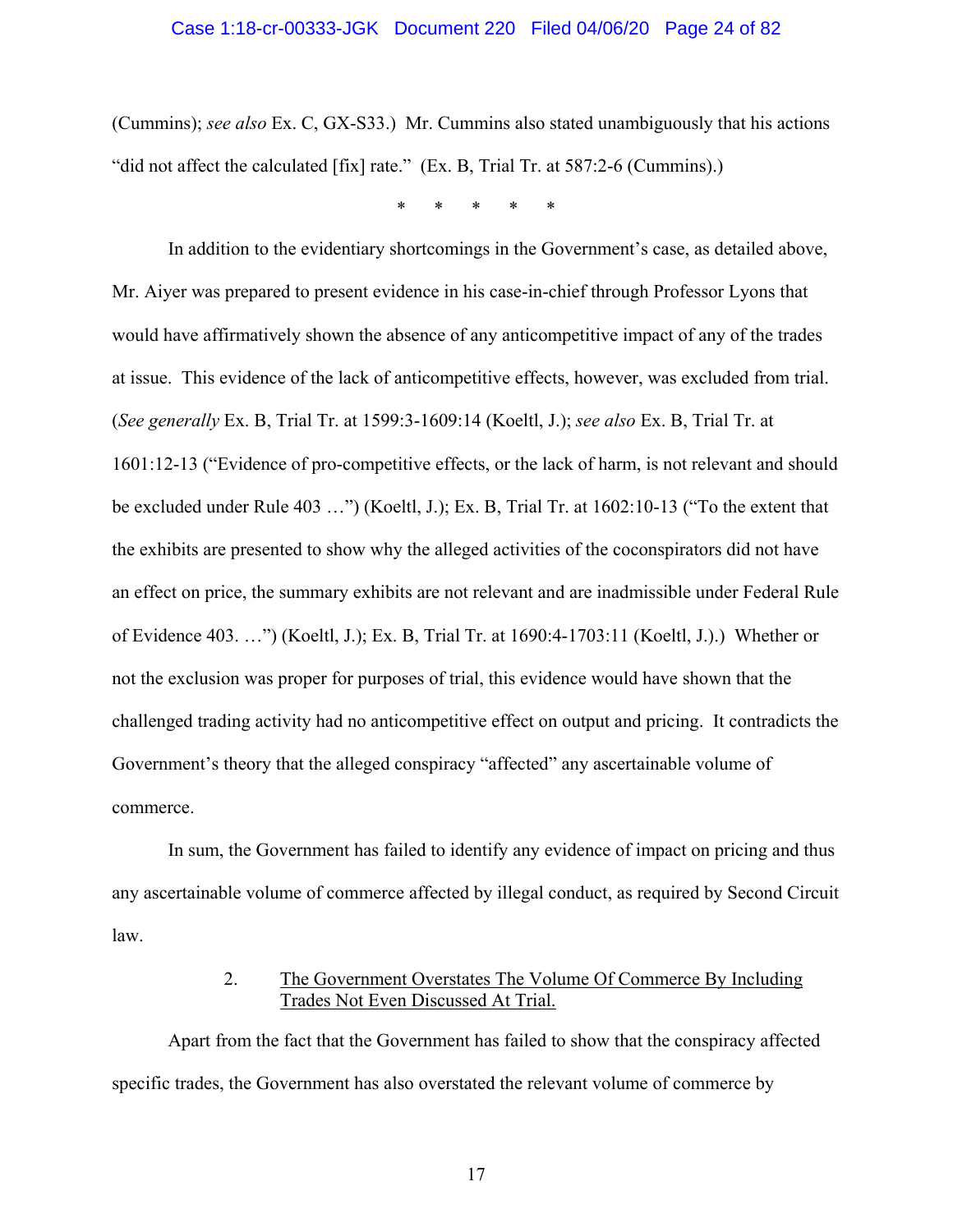#### Case 1:18-cr-00333-JGK Document 220 Filed 04/06/20 Page 25 of 82

including *other* trades that occurred close in time, without showing that or how they were affected. In *SKW*, as discussed previously, the Second Circuit held that the sum of all sales within a relevant time period is insufficient to prove volume of commerce; instead, only the sales "'affected by' the conspiracy" should be included in the calculation. *SKW Metals & Alloys*, 195 F.3d at 90-91. In that case, this meant that only the sales of ferrosilicon consummated at supracompetitive prices were the proper subject of the volume of commerce calculation. *See id*.

Here, as discussed, the Government has provided only limited information as to how it conducted its volume of commerce calculation. (*See supra* at 5.) However, its correspondence gives the impression that, for the episodes that the Government deems worthy of inclusion, *all* trades—on Reuters, off Reuters, internal, and otherwise—within the time period alleged to constitute the parameters of the episode were included. (*See* Ex. A, March 9, 2020 Letter to Officer Paul Hay, at 2.)

The Government's approach is flawed for at least two reasons. First, for all the episodes involving interdealer trading on Reuters, the Government has not proven any connection between the challenged trading activity, which occurred on Reuters, and other trades that occurred off Reuters but were apparently included in its volume of commerce calculation. On January 18, 2012, for example, the challenged conduct centers around the stop-loss level—a threshold that is reached if this price trades on Reuters. But the chart that Mr. Waller prepared to illustrate the January 18, 2012 episode includes Mr. Cummins' and Mr. Aiyer's off-Reuters trading activity (*see, e.g.,* Ex. C, GX-S12 at 19:53:15, 19:56:00), and the Government apparently included these off-Reuters trades by Mr. Aiyer in its calculation. The Government did not show, however, how these off-Reuters transactions related to, or were affected by, the conspiracy.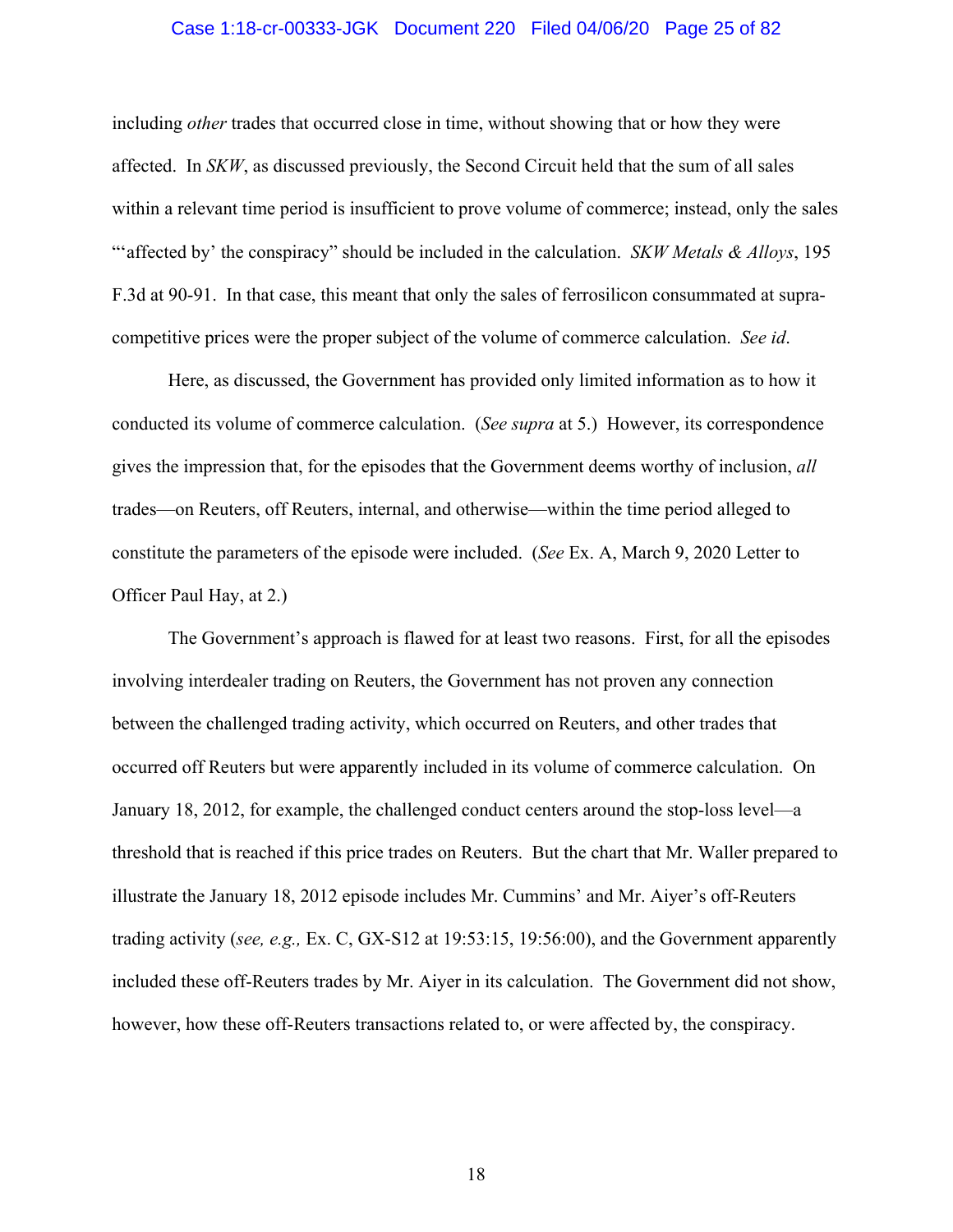#### Case 1:18-cr-00333-JGK Document 220 Filed 04/06/20 Page 26 of 82

Second, the time periods marking the "start" and "end" of the episodes—in between which the Government apparently counted all trades towards the volume of commerce—are arbitrary. *SKW* instructs that, rather than beginning the volume of commerce analysis with a time period and assuming that all trades within it were affected—as the Government appears to have done—the Government must begin its analysis with the trades themselves and the terms on which they were consummated, which *then* determines the relevant time period—not the other way around. *SKW Metals & Alloys*, 195 F.3d at 90-91. Only then can the Government ascertain a specific volume of commerce consisting of transactions that were "affected" by the conspiracy, as distinct from those that were not. *See id*.

## 3. The Distinct Possibility That The Jury Convicted On An Episode With The Least Significant Volume Further Supports The Argument That Any Upward Adjustment Based On Volume Of Commerce Is Not Warranted.

The Second Circuit has recognized that when a court cannot determine on which of multiple episodes a jury convicted, the threat of prejudice to the defendant permits a court to assume the defendant was convicted on the episode that carries the lowest recommended sentence. *See United States v. Sturdivant*, 244 F.3d 71 (2d Cir. 2001) (Sotomayor, J.). In *Sturdivant*, the defendant was convicted on one count of possessing and distributing narcotics. *Id*. at 73. The indictment had charged the defendant with participating in two separate and distinct drug transactions under a single count. *Id*. On appeal, the defendant argued that he was prejudiced by the duplicitous nature of the indictment, which created uncertainty as to whether the jury's general verdict represented a unanimous finding of guilt on one transaction, the other transaction, or both. *Id*. The Second Circuit court agreed and concluded that "any prejudice to defendant resulting from the duplicity of the count of conviction can be avoided simply by resentencing defendant under the assumption that he was convicted only on the transaction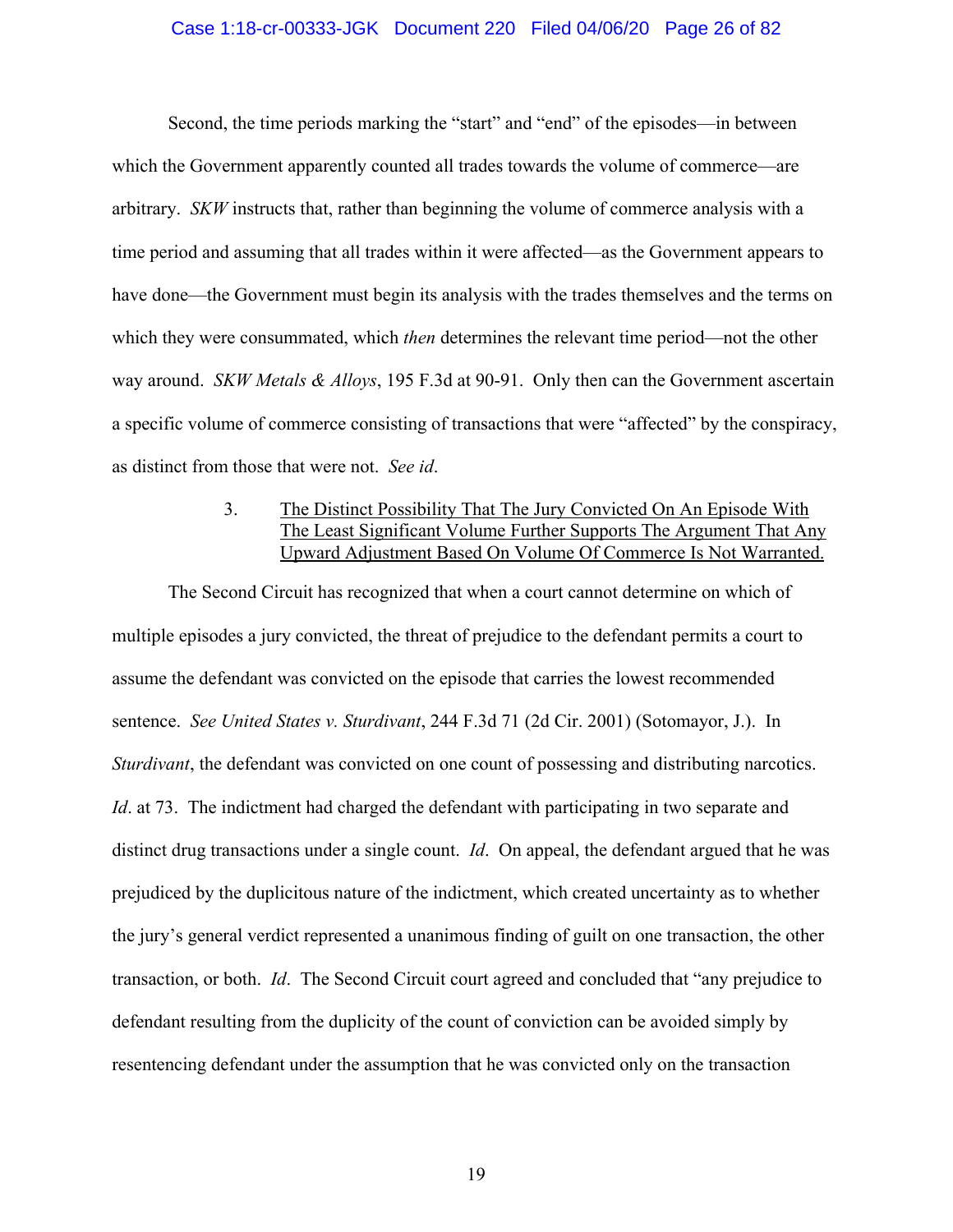#### Case 1:18-cr-00333-JGK Document 220 Filed 04/06/20 Page 27 of 82

involving the lesser drug amount and was acquitted on the other transaction." *Id*. Accordingly, the court vacated the sentence and remanded the case to the sentencing court. *See id*. at 78-80.

The same risk of prejudice presented in *Sturdivant* exists here. The general verdict in this case renders it impossible to discern on which transaction or transactions of the 23 at issue the jury in fact convicted. Under *Sturdivant*, the Government is not permitted to capitalize on this uncertainty by simply adding up the nominal trading volumes associated with any transactions it wishes among the many concerning which evidence was presented. Rather, to safeguard against the risk of prejudice to Mr. Aiyer, the case law provides that this Court may make the assumption that the jury convicted on the transaction involving the trading volume of least value.

For this additional reason, no enhancement to the offense level based on the volume of commerce affected is warranted.

> 4. Even If Calculated Correctly, The Government's Volume Of Commerce Number Greatly Overstates The Economic Significance Of The Trading Involved, And A Downward Departure From Mr. Aiyer's Calculated Guidelines Range Is Appropriate.

The concept of "volume of commerce" is intended to serve as a means of approximating damages without expending the time and resources needed to determine a defendant's actual profits or a victim's actual losses. *See* U.S.S.G. § 2R1.1, Background ("The offense levels are not based directly on the damage caused or profit made by the defendant because damages are difficult and time consuming to establish. The volume of commerce is an acceptable and more readily measurable substitute [for such calculations]."). For most industries, the volume of commerce affected may be a reasonable proxy for the profits earned in a price fixing conspiracy; for the foreign exchange market, however, the gross dollar volume of currency traded significantly overstates the economic significance of the trading activity.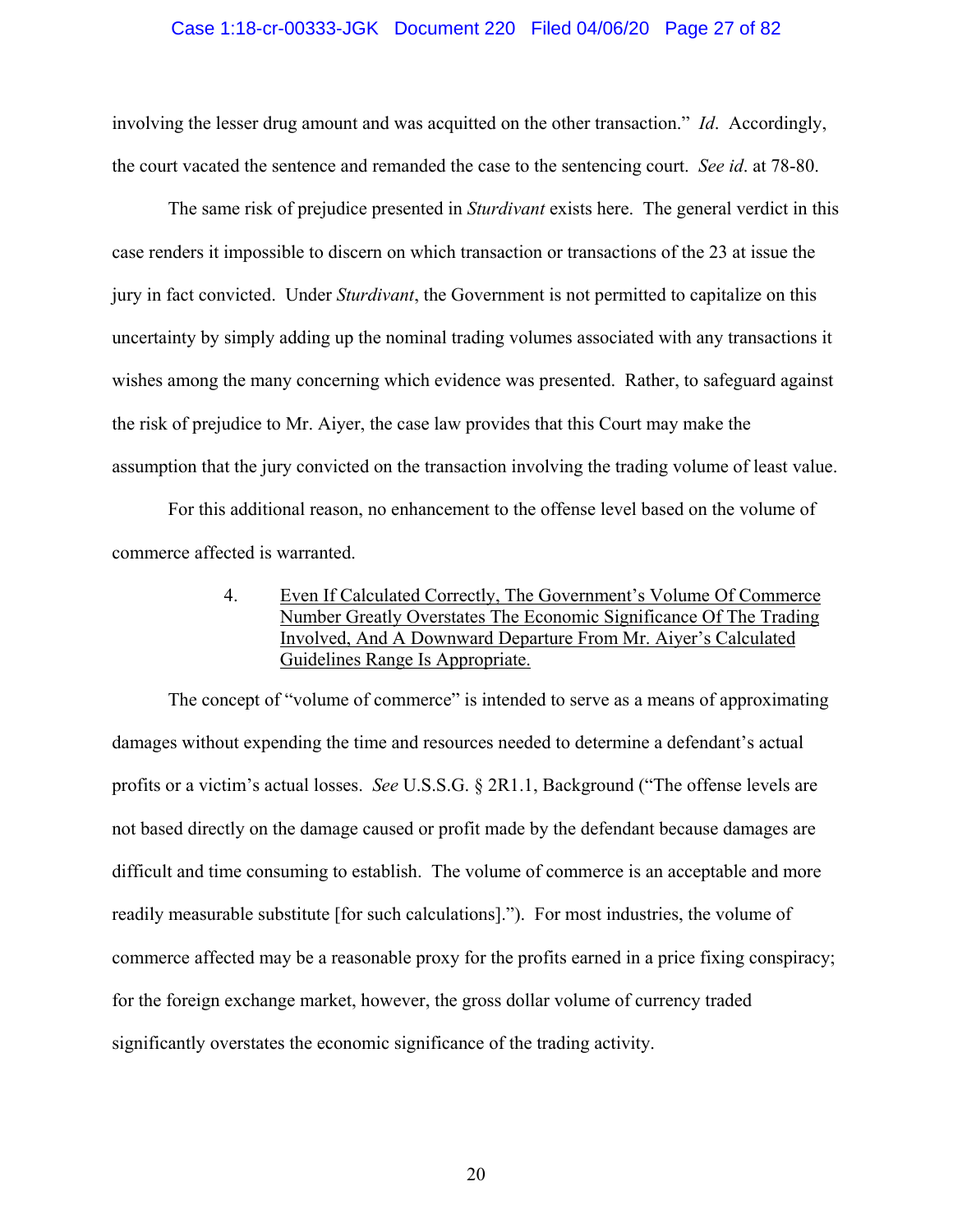#### Case 1:18-cr-00333-JGK Document 220 Filed 04/06/20 Page 28 of 82

During the alleged conspiracy period, Mr. Aiyer generated, on average, an annual net income of approximately \$20 million for JP Morgan on a total currency trading volume that exceeded \$1 trillion per year. (*See* Ex. C, DX-102 (not admitted); Ex. C, DX-186.) JP Morgan's net income was thus about *1/500th* of 1% of Mr. Aiyer's gross trading volume. Similarly, a typical spread for Mr. Aiyer on a ruble transaction was approximately 3 kopecks, or 3/100<sup>ths</sup> of a ruble, per dollar. (*See, e.g.,* Ex. C, GX-101 at 17:57:18; *see also* Ex. C, GX-248 at 18:13:15.) Since a ruble is worth about 3 cents, this amounts to a margin of approximately  $1/10^{th}$  of  $1\%$  of total volume, without taking expenses into account. By contrast, percentages showing returns, after expenses, on the net sales of prominent Fortune 500 companies are many times more. In 2019, for example, Walmart earned 1.3% on its net sales (*see* Ex. E, Walmart Inc. Form 10-K), Apple earned 2.12% on its net sales (*see* Ex. F, Apple Inc. Form 10-K), and Amazon earned 4.13% on its net sales (*see* Ex. G, Amazon.com, Inc. Form 10-K). In short, using the gross dollar volume of currency traded to calculate the "volume of commerce" appears to vastly overstate the economic significance of the trading activity, perhaps by a factor of as much as 1,000.

The breakdown of profits on two of the challenged transactions in this case also demonstrates that gross trading volumes greatly overstate the relevant volume of commerce in currency trading. On February 28, 2012, the prices at issue were Mr. Aiyer's quote of 29.10 rubles per dollar and Mr. Aiyer's subsequent quote of 29.08 rubles per dollar. (*See* Ex. C, GX-193 at 20:21:47, 20:22:18.) The quotes were to exchange rubles for \$5 million. (*See* Ex. C, GX-193 at 20:21:10.) Assuming that the two-kopeck price adjustment was the result of an illegal agreement—which Mr. Aiyer disputes—the difference between these two prices is still only 2 kopecks, or 2/100<sup>ths</sup> of a ruble, per dollar. This difference translates to about 20,000 rubles, or \$665, per \$ 1 million dollars traded, or about \$3,300 in additional gross revenue to JP Morgan on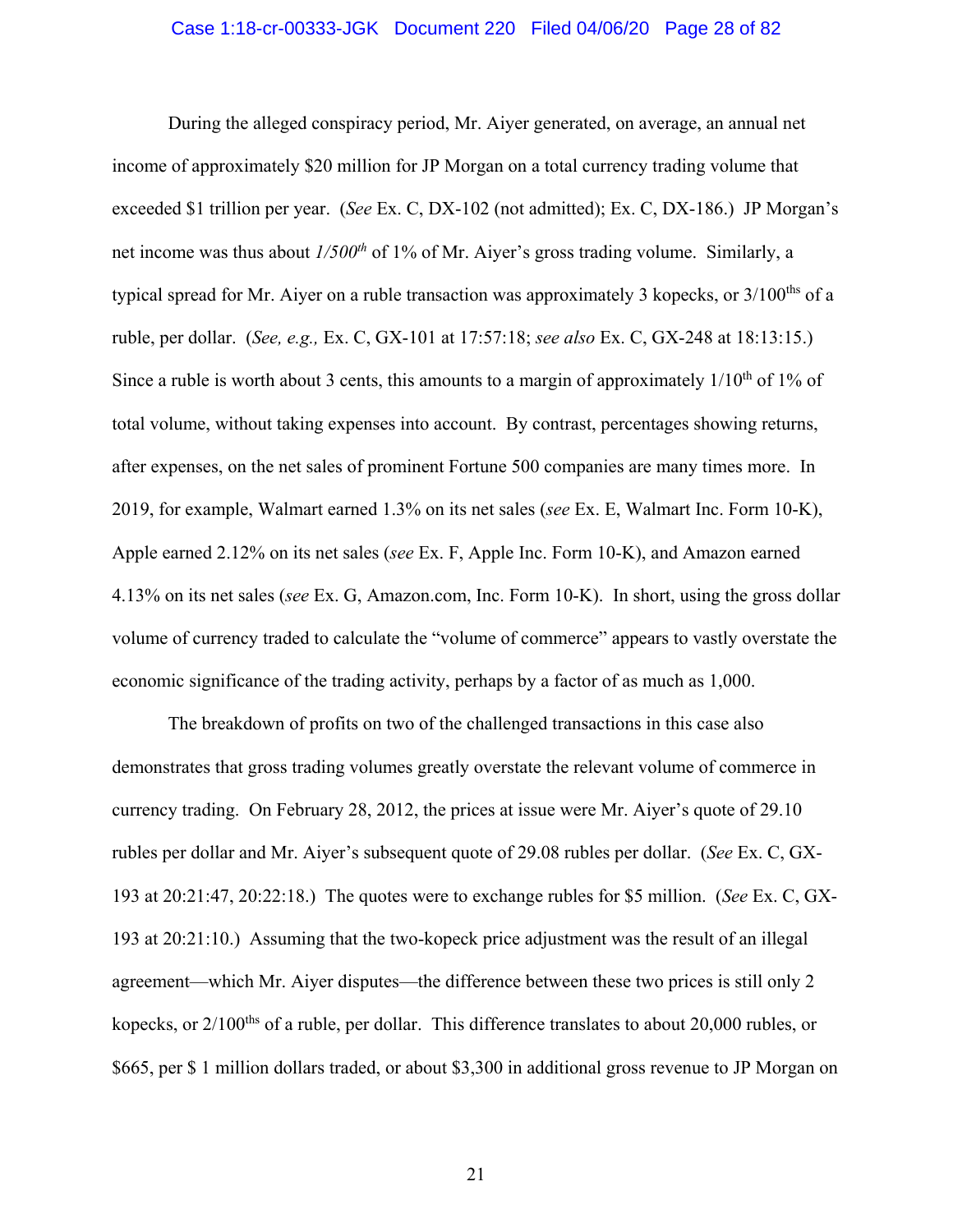#### Case 1:18-cr-00333-JGK Document 220 Filed 04/06/20 Page 29 of 82

this entire \$5 million transaction. The \$3,300 in additional gross revenue to JP Morgan is a far more accurate measure of the "size" of the transaction than the \$5 million nominal volume.<sup>6</sup>

Similarly, on October 14, 2010, Mr. Aiyer initially quoted a price of 30.195 rubles to the dollar to a broker, then later changed his quote to the broker to 30.220 rubles to the dollar. (*See* Ex. C, GX-101 at 18:07:35; Ex. C, GX-0015-T at 2:19.) The size of the transaction at issue was \$5.5 million. (*See* Ex. C, GX-101 at 18:00:18-18:00:42.) Assuming that this adjustment was the product of an illegal agreement—which Mr. Aiyer disputes—the difference between these two quotes is 2.5 kopecks per dollar. This difference translates to 25,000 rubles, or \$833, per \$1 million traded. Multiplying \$833 by 5.5 to reflect the size of the transaction yields a total benefit to JP Morgan of \$4,582, or one-tenth of 1% of the total volume. Again, the \$4,582 in additional gross revenue is a better marker of the "size" of the transaction than the gross nominal volume of  $$5.5$  million.<sup>7</sup>

From both a general and a transaction-specific perspective, it is evident that the actual "profits" at issue in this case are almost inconsequential, even if they were the product of illegal activity, and the proposed volume of commerce adjustment is misleading and inappropriate. For this reason, even if the Government's calculation of the relevant volume of commerce were technically accurate, Mr. Aiyer would be entitled to a downward departure from the sentencing range calculated.

A downward departure from the range established by the Guidelines is appropriate where "there exists an aggravating or mitigating circumstance" not adequately taken into consideration

 $\overline{a}$ 

<sup>&</sup>lt;sup>6</sup> Mr. Aiyer consistently generated more than \$20 million in net income for JP Morgan per year. His annual compensation was somewhat in excess of \$1 million, or about 5% of the net income he generated for JP Morgan. Using this ratio to approximate the additional compensation Mr. Aiyer might reasonably have expected to gain by changing his price to the customer, the "benefit" to Mr. Aiyer of the February 28, 2012 transaction was about \$165.

<sup>&</sup>lt;sup>7</sup> Conducting the same calculation as in footnote 6, the expected benefit to Mr. Aiyer was approximately \$229.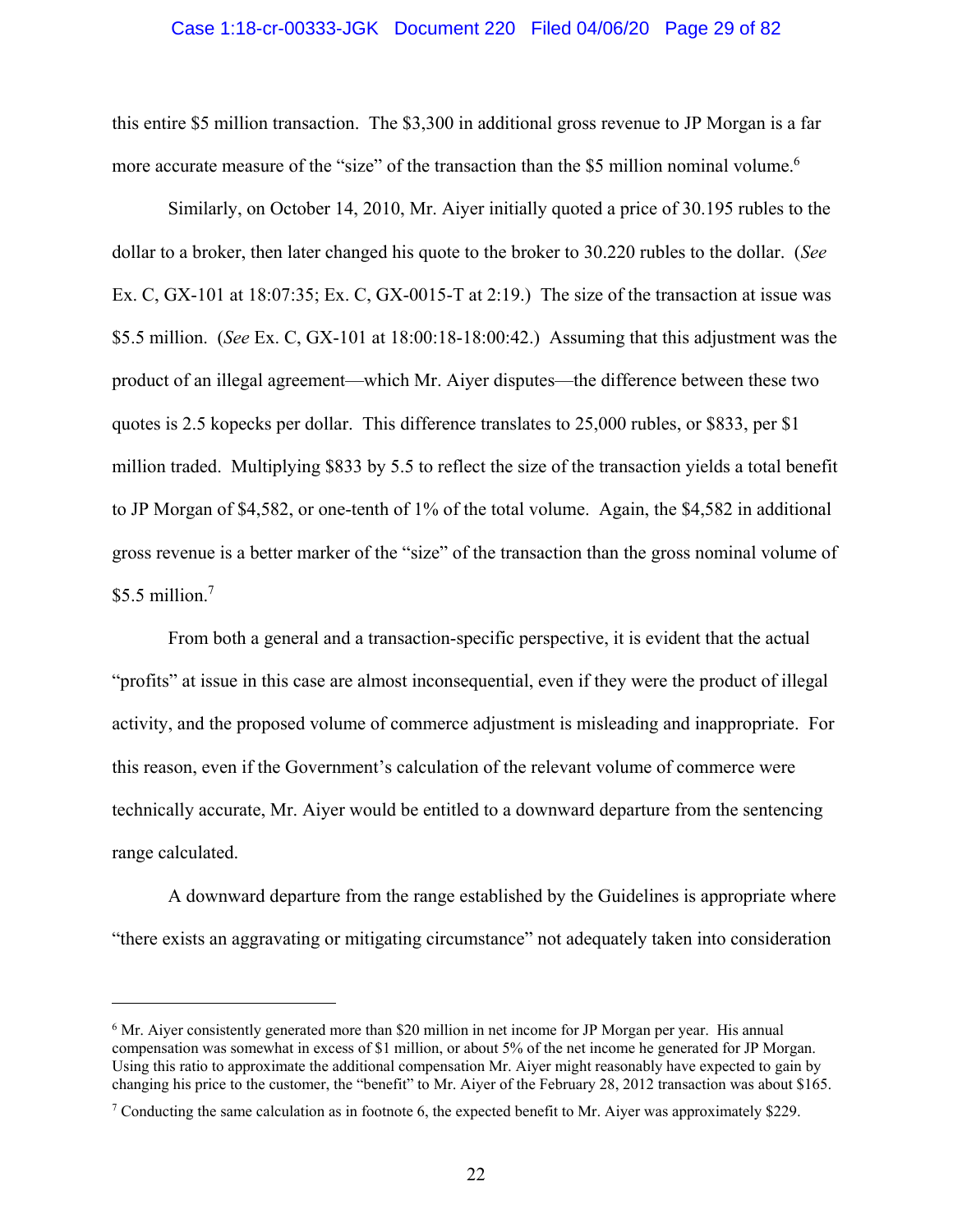#### Case 1:18-cr-00333-JGK Document 220 Filed 04/06/20 Page 30 of 82

by the Sentencing Commission in formulating the Guidelines. U.S.S.G.  $\S$  5K2.0 (a)(1)(A). Courts in the Second Circuit have acknowledged that the Guidelines do not adequately account for the financial "magnitude"—or lack thereof—of certain types of criminal activity. *United States v. Caruso*, 814 F. Supp. 382, 383 (S.D.N.Y. 1993). In *United States v. Caruso*, the defendant pleaded guilty to the illegal use of interstate wires for wagering and gambling in violation of 18 U.S.C. § 1084. *Id*. at 382. The Guidelines range for the crime was twelve to eighteen months' imprisonment. *Id*. The Southern District of New York court concluded that no part of the Sentencing Guidelines—neither § 2E3, "Offense Conduct," nor § 3B1.2, "Role in the Offense"— accounted for the fact that, while the defendant was the "chief participant" of the conduct, the "activity was itself of a small magnitude, indicated … by [the] income of only \$25,000, which is minute compared to amounts involved in any significant illegal gambling operation." *Id*. at 383. The court held that the insignificant financial magnitude was "information not foreseen in the Guidelines" and that "[d]eparture on such grounds is an essential part of the sentencing scheme intended and enacted by Congress." *Id*. The defendant was instead sentenced to probation for three years, including six months of home confinement. *Id*. at 382.

Similar circumstances presenting an unusually small financial magnitude exist here. It is apparent, in view of the actual "profits" earned, that the gross dollar volume of currency trades vastly overstates the economic significance of the trading activity compared to gross sales numbers in other lines of business. The Guidelines do not take this potential overstatement into consideration, and a downward departure is appropriate even if the Government calculated the relevant volume of commerce correctly.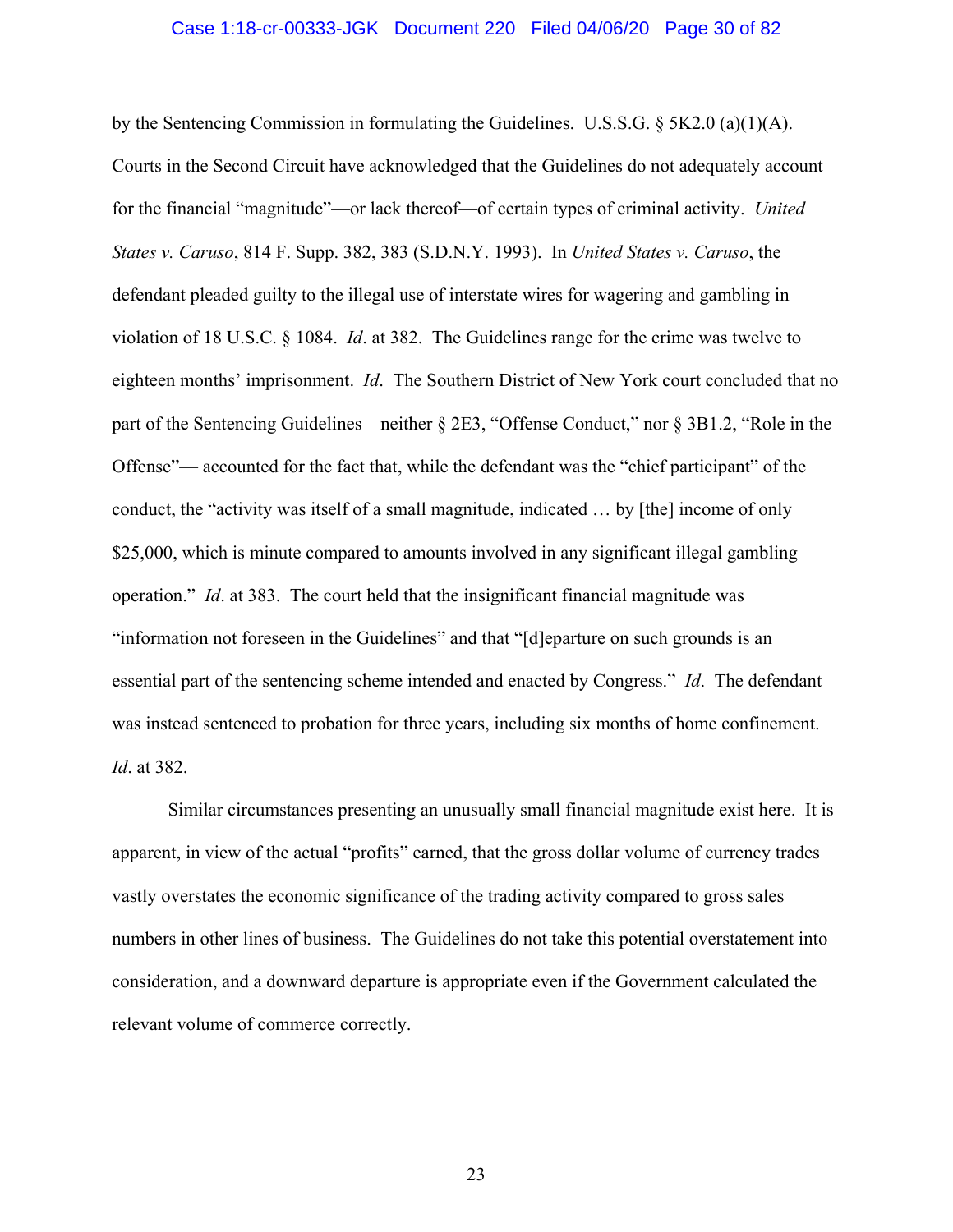### **B. Mr. Aiyer Objects To The One-Level Enhancement For Bid Rigging.**

The PSR states that a one-level increase in Mr. Aiyer's offense level is warranted because "the bid-rigging scheme involved the agreement to submit non-competitive bids." (PSR at ¶  $(45.)^8$  As an initial matter, Mr. Aiyer is not aware of the specific episodes that the Government contends involved bid rigging, and there is no further discussion of, or support for, this one-level enhancement in the PSR. Given the evidence presented at trial and case law relevant to this issue, no adjustment to the offense level for bid rigging is warranted.

Bid rigging is a distinct antitrust offense that has been consistently interpreted to mean a scheme involving bid rotation. Although the Guidelines fail to define "bid rigging," the comments to the Section on Antitrust Offenses support the proposition that it applies to bid rotation. In its discussion regarding the possibility that the volume of commerce is understated for bid rigging schemes, the Guidelines include bid rotation as the representative example: "If, for example, the defendant participated in an agreement not to submit a bid, or to submit an unreasonably high bid, on one occasion, *in exchange for his being allowed to win a subsequent bid* that he did not in fact win, his volume of commerce would be zero, although he would have contributed to harm that possibly was quite substantial." U.S.S.G § 2R1.1, cmt. n.6 (emphasis added).

That bid rigging means bid rotation is consistent with the case law on this issue: "[T]he vast majority of cases in which the term ["bid rigging"] has appeared have treated it as a synonym for bid rotation." *United States v. Heffernan*, 43 F.3d 1144, 1146 (7th Cir. 1994) (collecting cases). In a bid rotation scheme, "for each job the competitors agree which of them

 $\overline{a}$ 

<sup>&</sup>lt;sup>8</sup> The PSR notes, however, that the Court is in a better position than the Probation Department to determine if this enhancement is appropriate. (*See* PSR at 22.)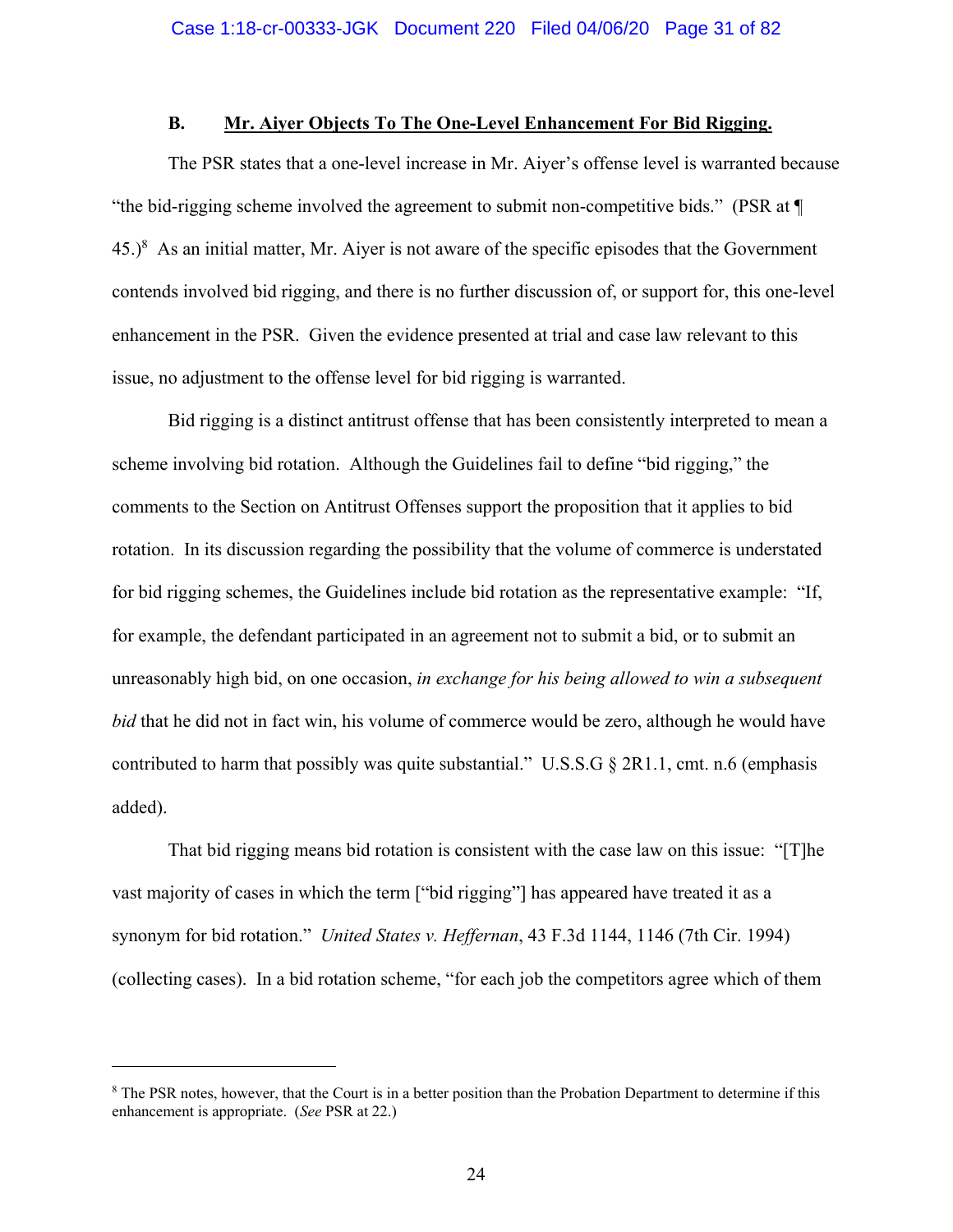#### Case 1:18-cr-00333-JGK Document 220 Filed 04/06/20 Page 32 of 82

shall be the low bidder, and the others submit higher bids to make sure the designated bidder wins." *Id.* 

In addition, a bid rigging scheme assumes a classic procurement auction setting in which the coconspirators control the outcome of the transaction. Fundamental characteristics of such a scheme include "a sealed-bid system of procurement," typically used by "government agencies" and "in the purchase of inputs of a simple, standardized character." *Id.* at 1149. In *New York v. Hendrickson Brothers, Inc.*, for example, the Second Circuit observed that bid rigging occurs in an auction setting in which bids are solicited from multiple bidders and the conspiracy controls the winner of the auction. 840 F.2d 1065, 1074 (2d Cir. 1988). The fact that the challenged conduct involves the placement of so-called "bids" is not dispositive. *Heffernan,* 43 F.3d at 1149 ("To punish [the defendant] more heavily than an ordinary price fixer merely because his customers asked for 'bids' rather than 'offers' would be irrational.").

None of the episodes presented by the Government at trial occurred in the context of a procurement auction, nor was there any form of bid rotation among the Rand Chat Room members. At most, the evidence at trial showed that the alleged coconspirators exchanged pricing information and that Mr. Aiyer may have used this information to his advantage on one or two occasions, without any agreement or expectation that Mr. Katz or Mr. Cummins would be "allowed" to win subsequent bids. Application of the term "bid rigging" to the conduct charged—and the one-level enhancement—is therefore inappropriate.

## 1. Conduct Involving The Ruble And Zloty Is Not Bid Rigging.

The Government is incorrect to the extent it contends that any of the episodes involving trading in the ruble and zloty amount to bid rigging. The Government failed to present any evidence at trial of the Rand Chat Room members *agreeing* to provide Mr. Aiyer with ruble or zloty prices they had quoted or would quote to a customer, or that they were doing so to enable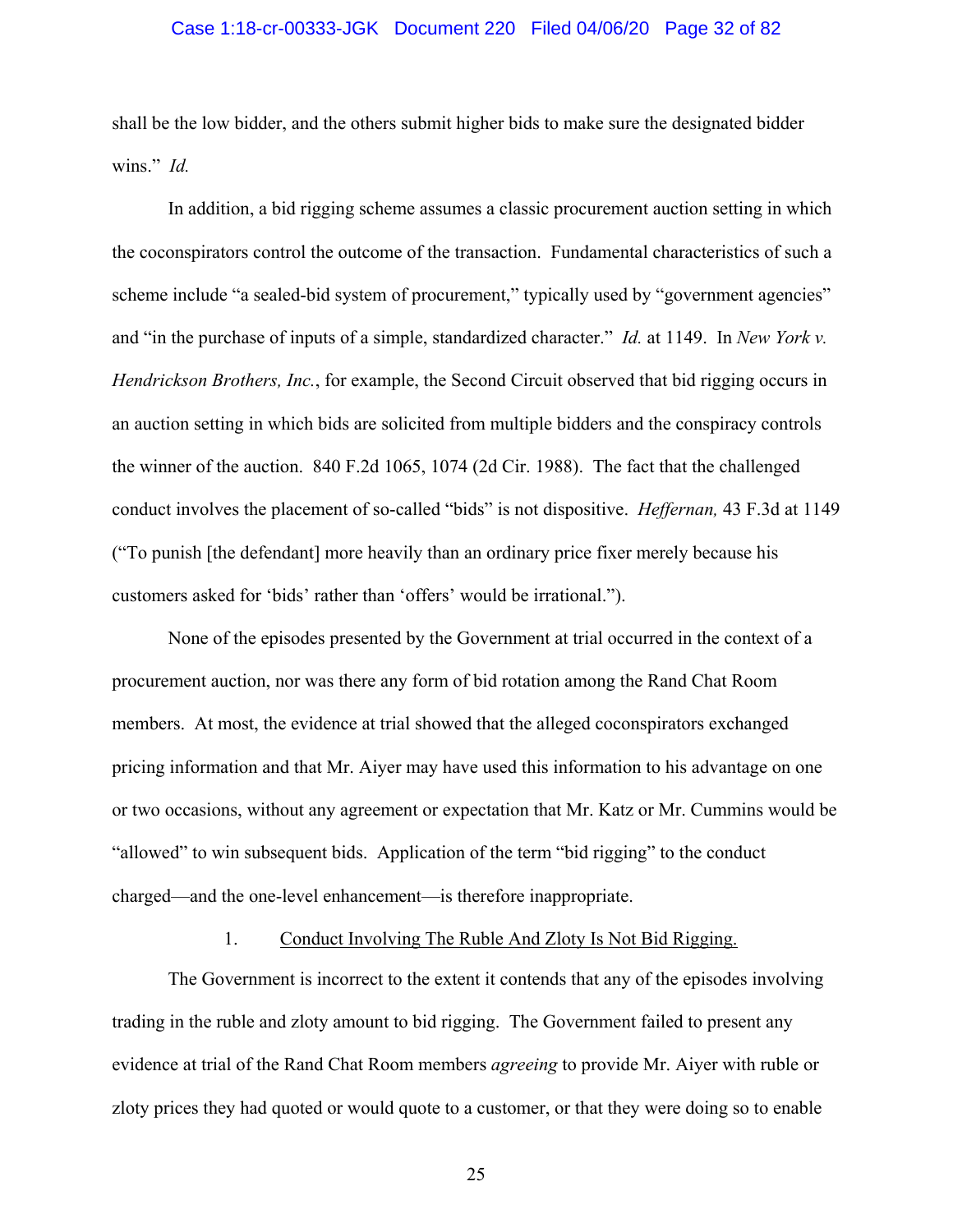#### Case 1:18-cr-00333-JGK Document 220 Filed 04/06/20 Page 33 of 82

Mr. Aiyer to win, or that they had the expectation that they would win a later transaction. The evidence demonstrated, at most, the disclosure of bid and offer information among the Rand Chat Room participants, including instances in which Mr. Cummins and Mr. Katz independently decided to quote prices that would not win the business.

The zloty episode on February 23, 2012 is illustrative. In this episode, a customer approached Mr. Cummins for a price in the zloty against the koruna. (*See* Ex. B, Trial Tr. at 661:2-12 (Cummins).) Mr. Williams and Mr. Aiyer responded that they were approached for a price in the same transaction. (*See* Ex. B, Trial Tr. at 661:13-15 (Cummins); Ex. C, GX-189 at 21:42:43-21:42:54.) Mr. Aiyer and Mr. Cummins disclosed what prices they had decided to quote, and Mr. Cummins expressed his desire not to win the business. (*See* Ex. B, Trial Tr. at 664:11-665:13 (Cummins); Ex. C, GX-189 at 21:42:43-21:46:04.)

Mr. Cummins admitted several times that he and Mr. Aiyer independently priced the transaction at issue and did not coordinate. (*See* Ex. B, Trial Tr. at 664:11-665:11, 666:9-11 (Cummins.) In addition to the substantial evidence supporting a finding of no coordination, there was no evidence that *any* of the Rand Chat Room members won this transaction—a typical result, and the entire purpose, of a bid rigging scheme.

Even if the disclosure of bids by the Rand Chat Room members to one another—such as in the February 23, 2012 episode—could be interpreted as an improper interference with the bidding process, it does not therefore constitute criminal antitrust bid rigging. *See Phillips Getschow Co. v. Green Bay Brown Cty. Prof'l Football Stadium Dist.*, 270 F. Supp. 2d 1043, 1050 (E.D. Wis. 2003) (holding that "improperly, even illegally, disclos[ing] a sealed bid" during the bidding process "does not amount to a violation of §1" of the Sherman Act); *see also Granite Partners, L.P. v. Bear, Stearns & Co*., 58 F. Supp. 2d 228, 237 (S.D.N.Y. 1999)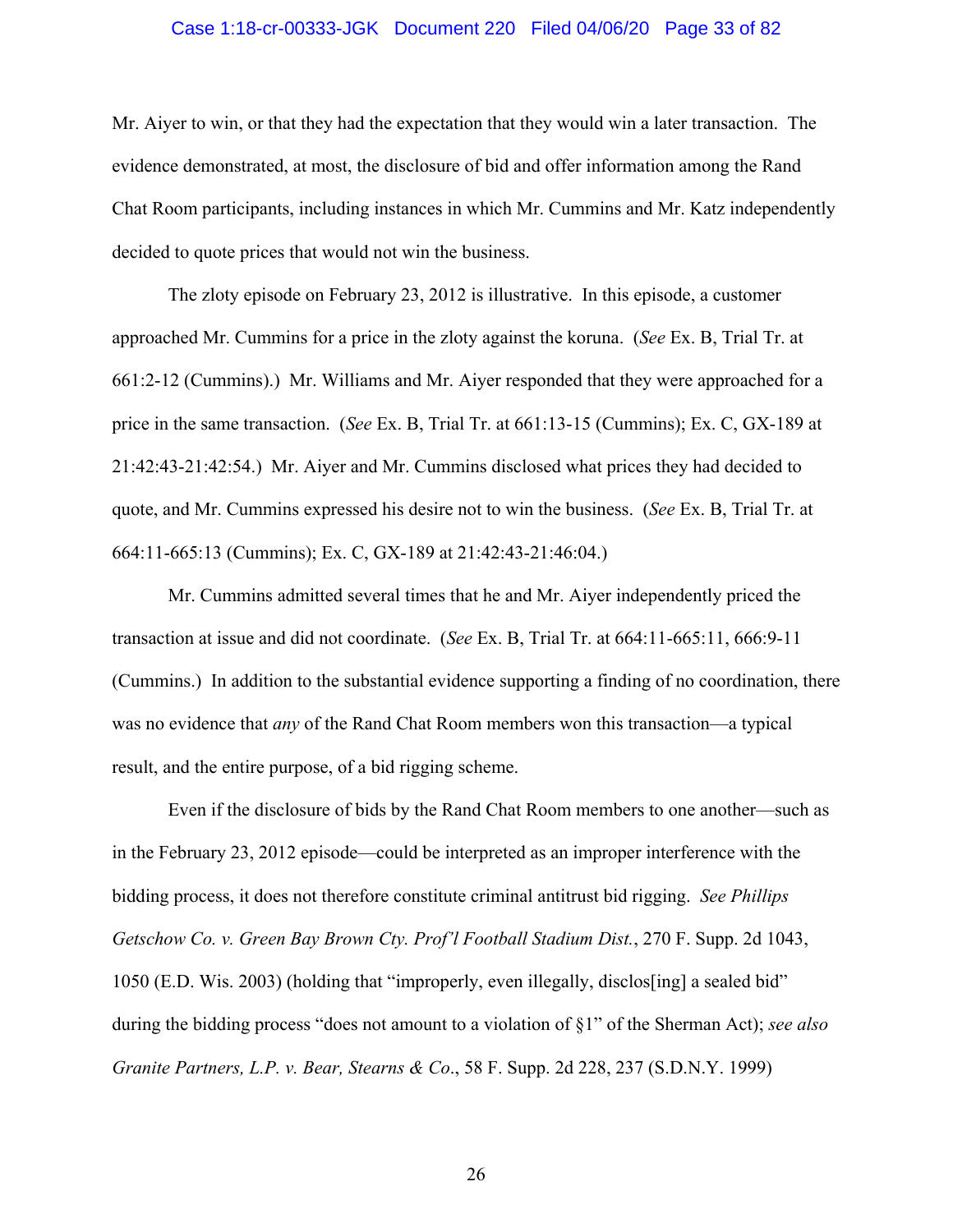#### Case 1:18-cr-00333-JGK Document 220 Filed 04/06/20 Page 34 of 82

(allegations that the defendants "engag[ed] in a conspiracy to exchange 'lowball,' accommodation bids," thereby "forestall[ing] a competitive auction," did not amount to per se bid rigging).

## 2. Conduct Involving Interdealer Transactions On Reuters Is Not Bid Rigging.

Any argument that coordinated conduct involving the placement of bids and offers on the Reuters platform constitutes bid rigging is mistaken. Most of the Reuters trading challenged by the Government involved episodes of cancelled trades or allegedly coordinated spoofing, conduct which the Court instructed the jury did *not* constitute bid rigging. (*See supra* at 5, 12- 14.)

Moreover, the Reuters platform has none of the hallmarks of a classic auction. The Reuters platform consists of a continuous flow of bids and offers that differs in kind from the discrete and stand-alone job, contract, product, or service as to which bids are solicited in a procurement auction. In addition, the alleged conspirators could not control and determine the "winning bidder," as they constituted only three or four traders among potentially dozens of traders that may have had similar buying or selling interests.

Mr. Aiyer was prepared to present evidence in his case-in-chief, through Professor Carlton, that would have demonstrated that coordinated trading on Reuters is materially different from the bid rigging that can occur in procurement actions. However, testimony from Professor Carlton on this topic was excluded from trial. (*See* Ex. B, Trial Tr. at 1605:8-1606:5 (Koeltl, J.).) Whether or not this exclusion was proper for purposes of trial, it would have affirmatively shown that coordinated trading on the Reuters platform shares none of the features of bid rigging in a procurement auction.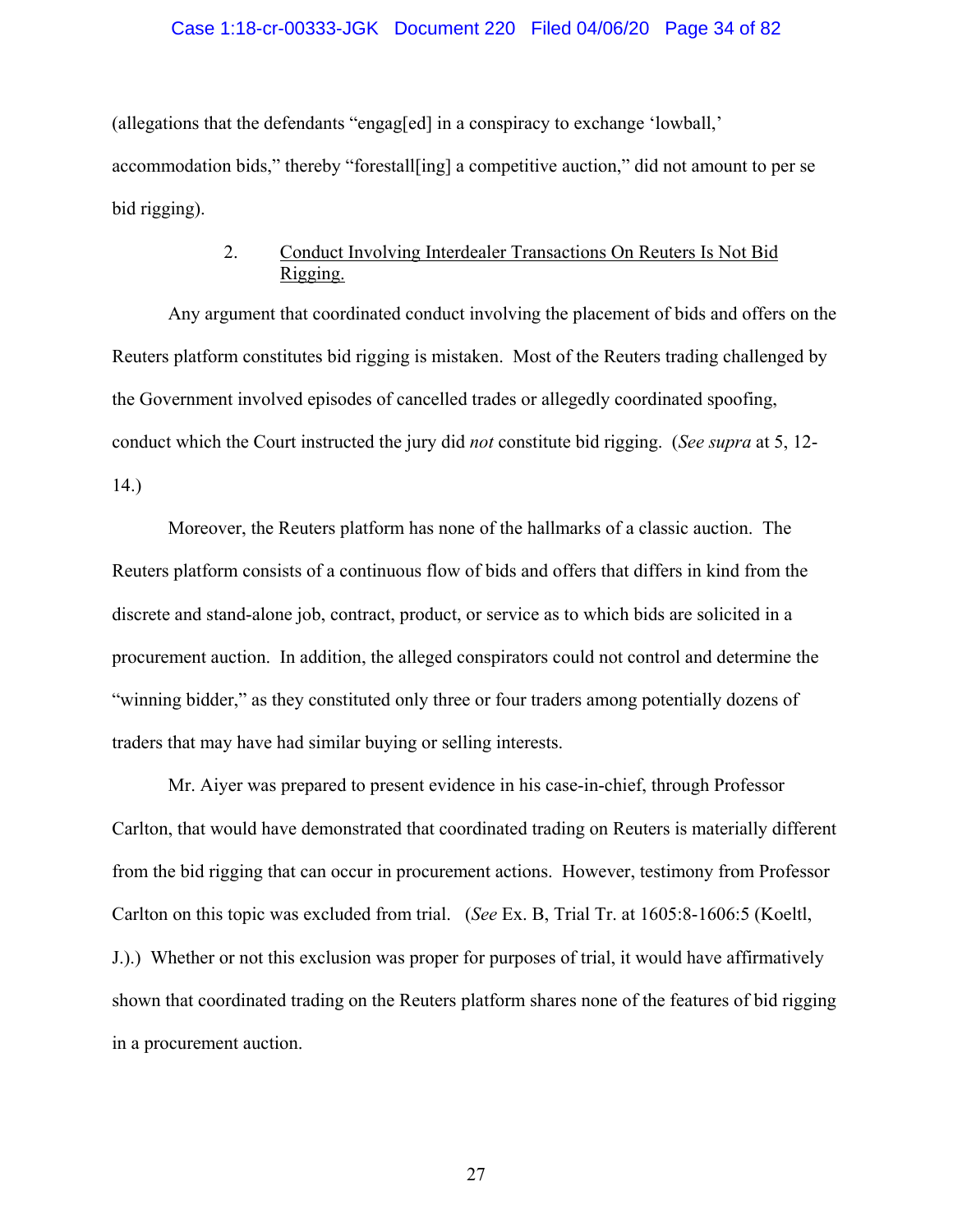#### Case 1:18-cr-00333-JGK Document 220 Filed 04/06/20 Page 35 of 82

For purposes of sentencing, this dictates that the one-level enhancement is not appropriate.

## **C. Mr. Aiyer Should Receive A Two-Level Downward Adjustment For His Role As A Minor Participant.**

The extent of Mr. Aiyer's role in the conduct underlying his conviction, as compared to that of Mr. Katz and Mr. Cummins, is minor. As explained below, Mr. Aiyer is less culpable than his primary coconspirators with respect to the duration, amount, and quality of his participation in the charged conduct and, therefore, Mr. Aiyer warrants a two-level mitigating role reduction.

Section 3B1.2(b) of the Guidelines provides that a sentencing judge is authorized to reduce an adjusted offense level by two levels if "the defendant was a minor participant in any criminal activity." A minor participant is one who "is less culpable than most other participants in the criminal activity, but whose role could not be described as minimal." U.S.S.G. § 3B1.2 cmt. n.5. For the purposes of Section 3B1.2(b), the other participants in the criminal activity compared to which the minor participant is "less culpable"—are those who are "criminally responsible for the commission of the offense, but need not have been convicted." *Id*. at §§ 3B1.1, cmt. n.1; 3B1.2, cmt. n.1. In considering whether to apply the reduction, a sentencing court "must compare the culpability of the defendant to her codefendants in the criminal enterprise for which she has been convicted, not other defendants convicted of the same offense generally." *United States v. Carbajal*, 717 F. App'x 234, 240 (4th Cir. 2018). Furthermore, "[t]he fact that a defendant performs an essential or indispensable role in the criminal activity is not determinative. Such a defendant may receive an adjustment under this guideline if he or she is substantially less culpable than the average participant in the criminal activity." U.S.S.G. § 3B1.2 cmt. n.3(C).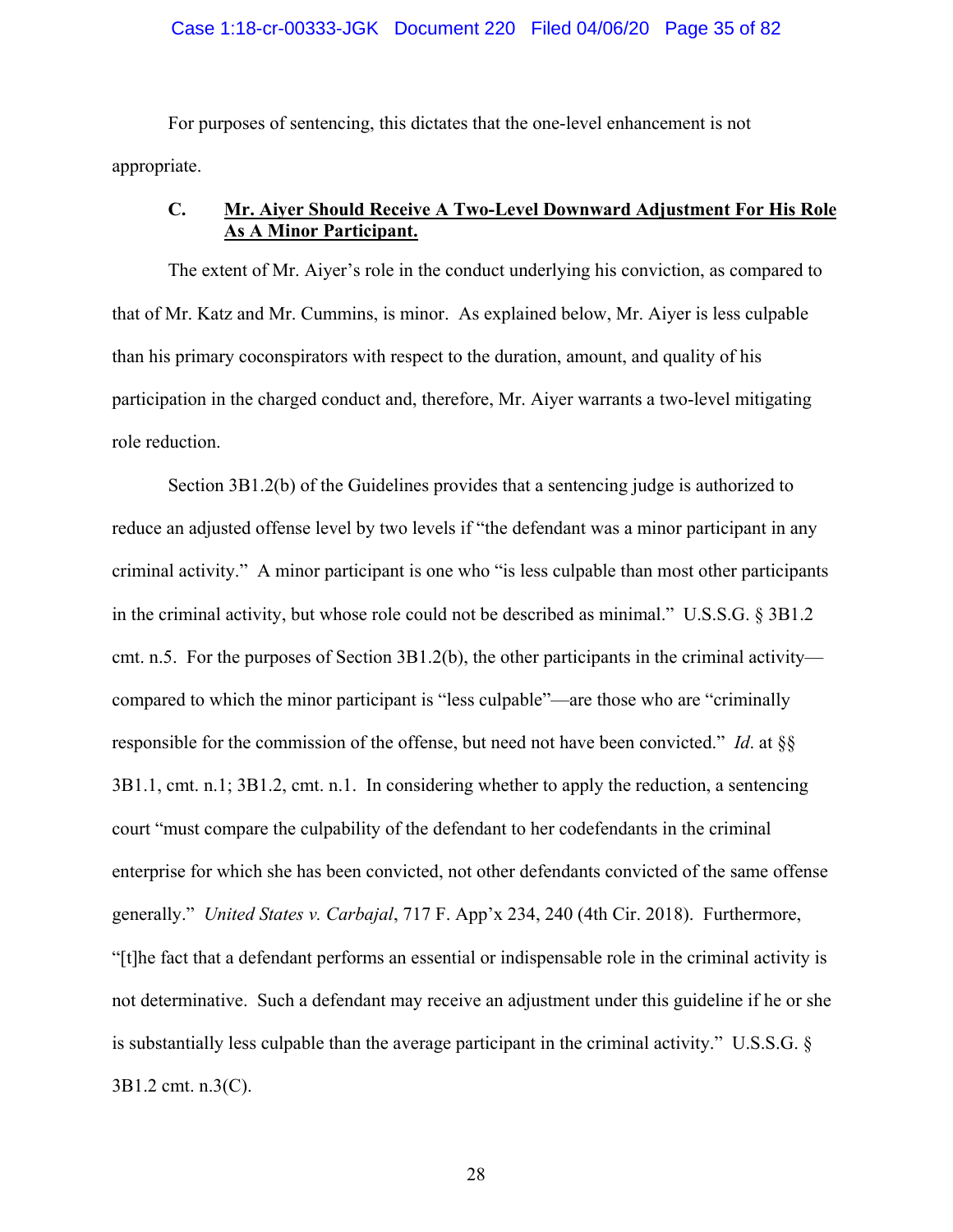#### Case 1:18-cr-00333-JGK Document 220 Filed 04/06/20 Page 36 of 82

The district court's inquiry into the minor role reduction is "based on the totality of the circumstances" and "heavily dependent upon the facts of the particular case." *Id*.; *see also United States v. Ruiz*, 246 F. Supp. 2d 263, 268 (S.D.N.Y. 2002) ("[T]he Court of Appeals has … repeatedly emphasized that the 'assessment of the defendant's role in criminal activity is highly fact-specific.'") (internal citation omitted); *United States v. Perez*, 321 F. Supp. 2d 574, 584 (S.D.N.Y. 2003). The district court may consider a non-exhaustive list of factors when applying Section 3B1.2, including, *inter alia*, "the degree to which the defendant participated in planning or organizing the criminal activity," "the degree to which the defendant exercised decision-making authority or influenced the exercise of decision-making authority," and "the nature and extent of the defendant's participation in the commission of the criminal activity, including the acts the defendant performed and the responsibility and discretion the defendant had in performing those acts." U.S.S.G. § 3B1.2 cmt. n.3(C); *see also United States v. Quintero-Leyva*, 823 F.3d 519, 523 (9th Cir. 2016) (in considering the list of factors, the sentencing court "may grant a minor role reduction even if some of the factors weigh against doing so" and "may also consider other reasons for granting or denying a minor role reduction").

A defendant who participates in a scheme of criminal activity nonetheless merits a minor participant reduction if his role is less culpable than that of his coconspirators. In *United States v. Petrelli*, for example—a case involving a mail fraud conspiracy—the defendant was granted a two-level minor role reduction notwithstanding the many acts that he undertook to carry out the crime. 8 F. Supp. 2d 449, 452 (S.D.N.Y. 2004). The court found that, even though the defendant "took various steps in carrying out the scheme, including opening bank accounts, establishing post-office boxes, and printing fraudulent invoices and business envelopes, among other acts," the defendant's conduct "was less culpable than the conduct of [his co-conspirator],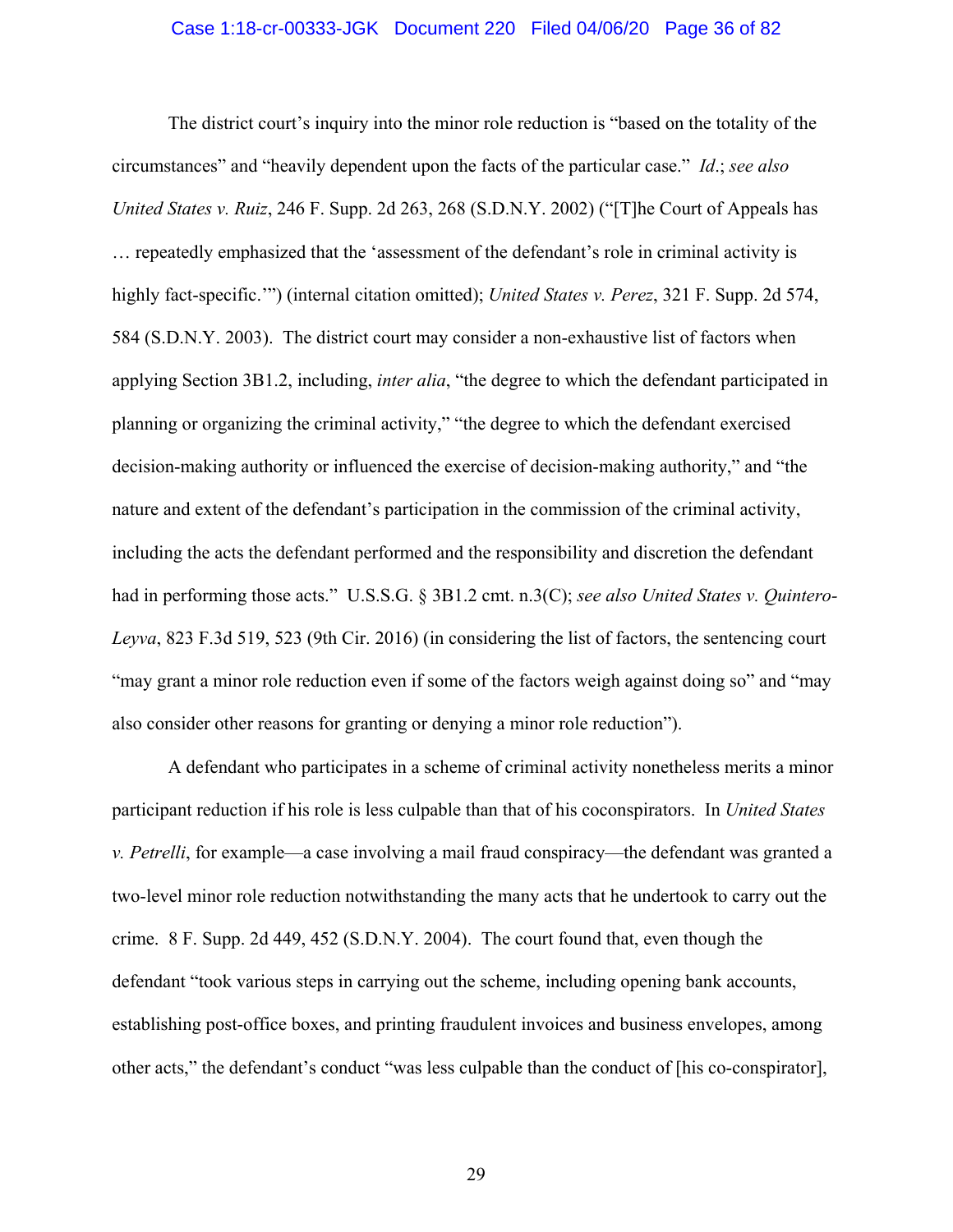#### Case 1:18-cr-00333-JGK Document 220 Filed 04/06/20 Page 37 of 82

who admittedly devised and orchestrated the scheme and recruited [the defendant's] participation." *Id*.; s*ee also United States v. Arthur*, No. 04-cr-122, 2006 WL 3857491, at \*5 (E.D. Wis. Dec. 22, 2006) (finding that the defendant, who was convicted of various counts in a bankruptcy fraud scheme, qualified for a two-level "minor participant" reduction where "[i]t was clear from the evidence at trial that this was [the defendant's husband's] scheme," even though the court concluded that the defendant "engaged in conduct to facilitate the scheme" and "largely understood the scheme.").

# 1. Mr. Katz's And Mr. Cummins' Conspiracy With Each Other And Additional Traders Began As Early As Nine Years Before They Met Mr. Aiyer.

First, Mr. Aiyer should receive the minor participant downward adjustment because his participation in the criminal activity was substantially less extensive than that of Mr. Katz and Mr. Cummins, who engaged in the same conduct with each other and numerous other traders and completely without any involvement from Mr. Aiyer—beginning as early as 2001. Mr. Aiyer allegedly joined a pattern of behavior initiated by Mr. Katz and Mr. Cummins that was in full force many years before they met Mr. Aiyer.

Mr. Katz and Mr. Cummins pleaded guilty to "knowingly entering into and engaging in a combination and conspiracy to suppress and eliminate competition by fixing prices for … 'CEEMEA' currencies … *from at least as early as January 2007* and continuing until at least July 2013, in violation of Section One of the Sherman Antitrust Act, 15 U.S.C. § 1." (Ex. C, GX-663, *United States of America v. Jason Katz*, Plea Agreement, ¶ 1 (emphasis added); Ex. C, GX-664, *United States of America v. Christopher Cummins*, Plea Agreement, ¶ 1) (emphasis added). Mr. Cummins did not know Mr. Aiyer until approximately 2011 and agreed that Mr. Aiyer had "nothing to do with" the first four years of the conspiracy to which Mr. Cummins pleaded guilty. (*See* Ex. B, Trial Tr. at 362:15-363:7 (Cummins).) Mr. Cummins testified that,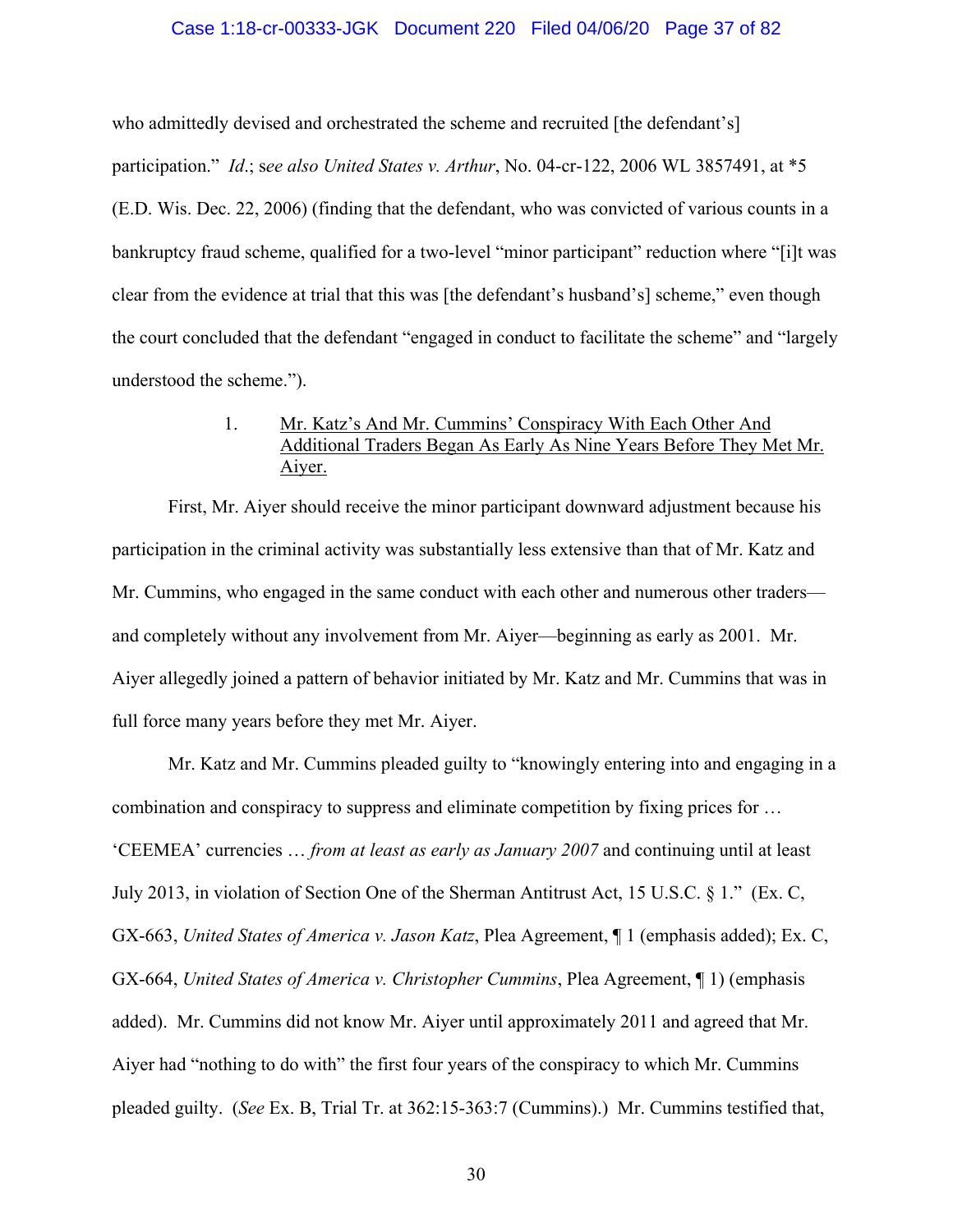#### Case 1:18-cr-00333-JGK Document 220 Filed 04/06/20 Page 38 of 82

starting in 2007, he and Mr. Katz conspired with each other and at least five additional traders working at competitor banks, including members of the "Old Gits" chat room—a group of coconspirators of which Mr. Aiyer was not a part (*see* Ex. B, Trial Tr. at 376:22-377:3, 433:2-14 (Cummins))—namely Gavin Cook, Jim Mullaney, Chris Hatton, Matthew Sweeney, Patrick McInerney, Mark Sheppard, Bernard Barasic, and Chris Chan, as well as individuals outside of the Old Gits chat, such as Louis Friedman and potentially others. (*See* Ex. B, Trial Tr. at 363:8- 365:5, 366:14-368:7 (Cummins).)

Mr. Katz testified that he began conspiring to violate antitrust laws with Mr. Cummins as well as with at least two members of the Old Gits chat room as early as 2001—six years earlier than the year Mr. Cummins said he and Mr. Katz began to conspire—and possibly with others. (*See* Ex. B, Trial Tr. at 866:11-16, 1083:12-1087:7; 1089:19-24, 1090:22-1091:13, 1092:15- 1093:8, 1094:15-1095:7, 1114:16-1115:4, 1115:12-1116:10, 1222:19-1223:18 (Katz).) Mr. Cummins and Mr. Katz continued to conspire with some or all of these individuals and each other until at least 2013. (*See* Ex. B, Trial Tr. at 365:16-366:13, 433:12-22 (Cummins).)

#### 2. Mr. Aiyer Was Generally A Passive Participant In The Charged Conduct.

Mr. Aiyer further merits the mitigating role reduction because, even once he began trading with Mr. Katz and Mr. Cummins in 2010 and 2011, his role in the challenged conduct underlying his conviction was generally passive; in the majority of trading episodes offered at trial, Mr. Aiyer did not initiate the conduct or request it from his coconspirators.

Mr. Cummins testified that, in several of the episodes presented by the Government, he volunteered to purportedly "help" Mr. Aiyer, such as by spoofing, without being asked, prompted, or encouraged to do so. (*See* Ex. B, Trial Tr. at 315:8-13, 322:9-14, 584:24-585:9, 591:18-592:1, 601:6-22, 602:24-603:3, 680:15-20 (Cummins).) For example, in the January 15, 2013 episode, Mr. Aiyer announced his risk position to Mr. Cummins and Mr. Katz in a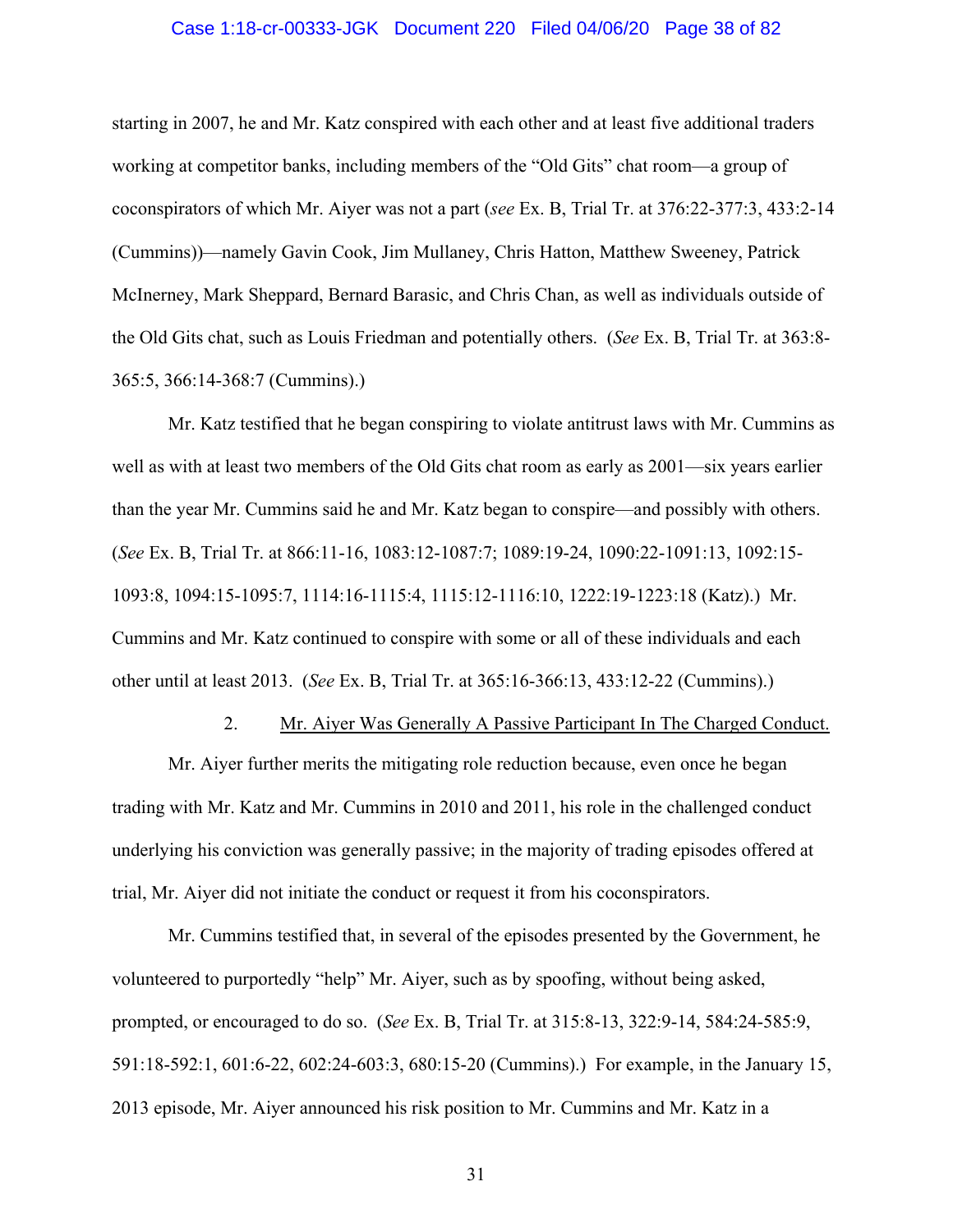#### Case 1:18-cr-00333-JGK Document 220 Filed 04/06/20 Page 39 of 82

Bloomberg chat—a statement that, as established at trial, often signaled an invitation to match off (s*ee, e.g.*, Ex. B, Trial Tr. at 651:2-14 (Cummins))—and told Mr. Cummins that he had been walking down the price of the euro/forint by unilaterally spoofing. (Ex. B, Trial Tr. at 599:20- 600:18 (Cummins).) In response, Mr. Cummins offered that he would "try[] sticking in a few offers," to which Mr. Aiyer replied that he thought the "low hanging fruit [was] gone" and that "it[']s just one where we sit and wait." (Ex. C, GX-283 at 18:36:40-18:37:48; *see also* Ex. B, Trial Tr. at 601:6-18 (Cummins).) Mr. Cummins confirmed in his trial testimony that he "volunteered" to spoof for Mr. Aiyer, and that Mr. Aiyer did not ask him to do so and in fact discouraged Mr. Cummins from attempting to spoof on his behalf, telling Mr. Cummins to "do nothing." (Ex. B, Trial Tr. at 601:6-603:3 (Cummins).)

Mr. Cummins and Mr. Katz did not just make these unsolicited offers to purportedly "help" Mr. Aiyer during spoofing episodes. In the episodes featured by the Government involving "iceberg" orders on December 21, 2011 and March 16, 2012, both Mr. Katz and Mr. Cummins, respectively, voluntarily offered to "hide" interest for Mr. Aiyer after Mr. Aiyer announced his position in an attempt to match off. (*See* Ex. B, Trial Tr. at 652:23-653:4 (Cummins); Ex. B, Trial Tr. at 1367:1-14 (Katz).) Mr. Aiyer did not ask for this trading activity on his behalf.

Finally, Mr. Aiyer did not initiate the pricing discussion in *any* of the ruble or zloty episodes. In every instance, it was Mr. Katz or Mr. Cummins who approached him, seeking advice on how to price a transaction. And although Mr. Aiyer, on occasion, told Mr. Katz or Mr.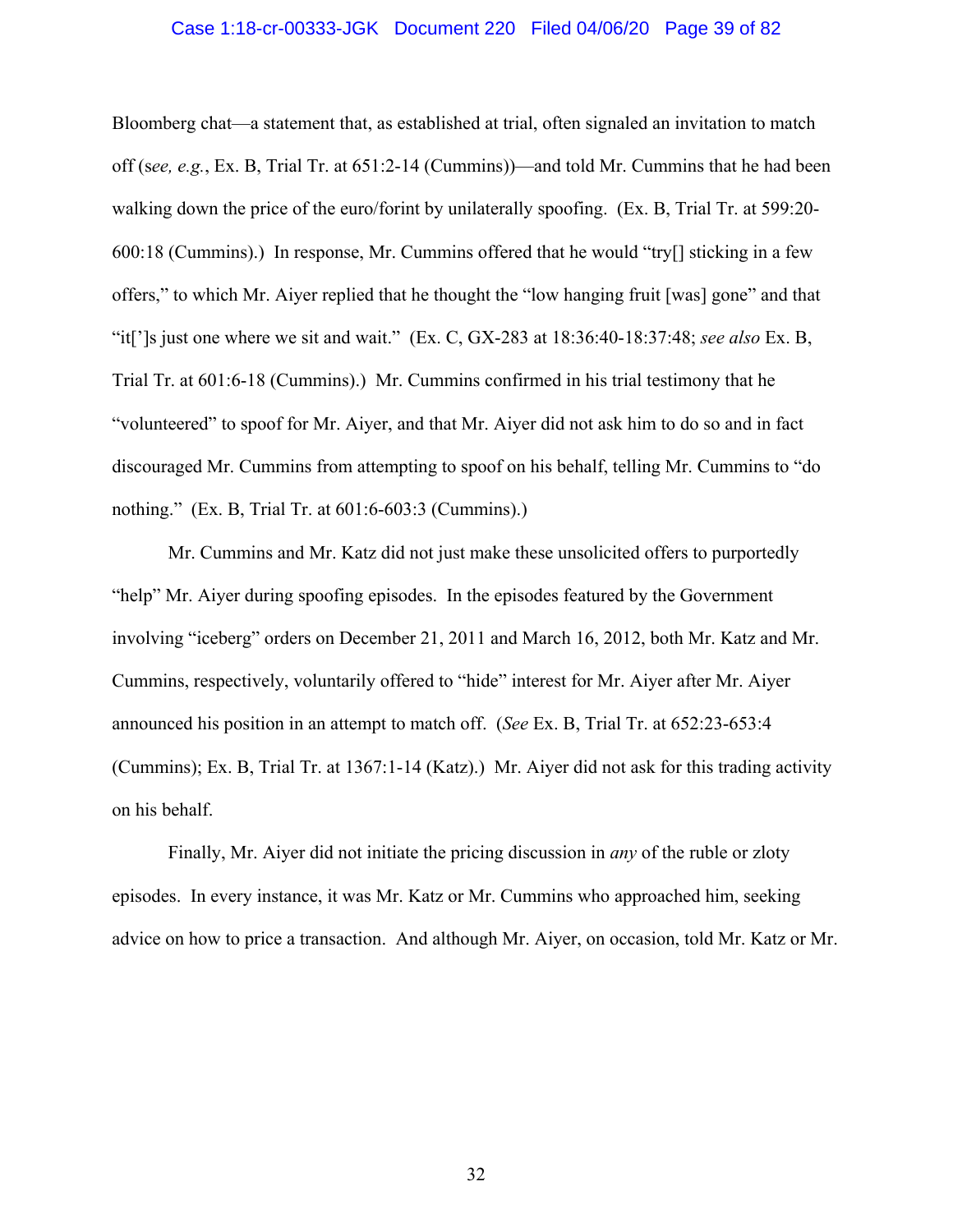#### Case 1:18-cr-00333-JGK Document 220 Filed 04/06/20 Page 40 of 82

Cummins what price he had quoted—and presumably therefore the price at which he would buy from or sell to them—he never, with one exception, told them what price they should quote.<sup>9</sup>

Because Mr. Aiyer's involvement in the activity underlying his conviction is less culpable than that of his primary coconspirators, he should receive a two-level reduction for his status as a minor participant.

\* \* \* \* \*

For the foregoing reasons, Mr. Aiyer respectfully disagrees with the PSR's calculation of the applicable Offense Level. Mr. Aiyer submits that, when calculated correctly, the applicable Offense Level should be 10, and the Guidelines sentencing range between 6 to 12 months.

# **II. The Section 3353(a) Factors Weigh In Favor Of A Sentence Of Probation With A Special Condition Of A Period Of Home Confinement.**

As discussed above, a calculation of the Guidelines range is the starting point for any sentencing court. *Gall*, 552 U.S. at 49. The Guidelines range calculation, however, "[is] not the only consideration" and is not binding on the sentencing court. *Id.* That calculation, in fact, falls "second" to "the bedrock" of federal sentencing, 18 U.S.C. § 3553(a), which "requires a court to take account of a defendant's character in imposing a sentence." *Gupta*, 904 F. Supp. 2d at 354.

Pursuant to Section 3553(a), the Court must additionally consider: (1) the history and characteristics of the defendant, (2) the nature and circumstances of the offense, (3) the need to protect the public, (4) deterrence, and (5) unwanted sentencing disparities. 18 U.S.C. § 3553(a). The overarching aim of Section  $3553(a)$  is for the defendant to receive a sentence that is "sufficient, but not greater than necessary, to comply with the purposes" of sentencing. *Id*.

<sup>9</sup> The exception is November 21, 2011, when Mr. Aiyer told Mr. Katz to quote a *better* price to the customer than he initially proposed. Since Mr. Aiyer intended to take Mr. Katz's position if he was the successful bidder, this advice reflects Mr. Aiyer trying to improve his chances of winning the transaction through aggressive pricing; he was indifferent whether he won directly or through Mr. Katz.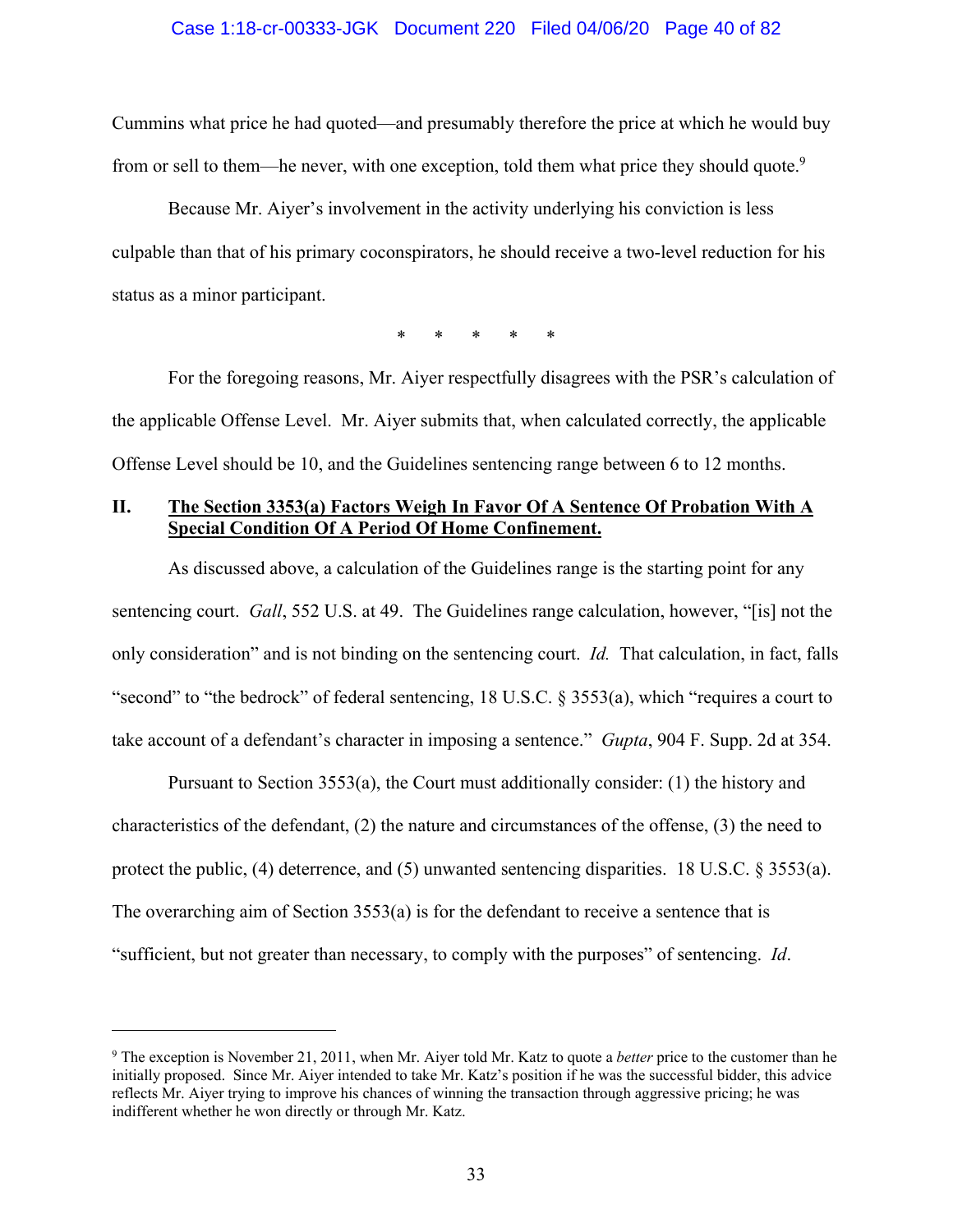### Case 1:18-cr-00333-JGK Document 220 Filed 04/06/20 Page 41 of 82

Here, all of the Section 3353(a) factors weigh heavily in favor of sentencing Mr.

Aiyer to probation with a special condition of a period of home confinement.

# **A. The Conduct For Which Mr. Aiyer Was Convicted Is Not Representative Of Mr. Aiyer's History And Character.**

More than fifty individuals have written letters to the Court on Mr. Aiyer's behalf, attesting to his good character, his commitment to his friends and family, and his selflessness. Individuals who have known him his whole life and those who met him later in life describe Mr. Aiyer as a person who puts others' needs before his own, who has talent and intelligence, and who loves the United States—the place he has called home for almost 18 years.

Mr. Aiyer has never before been charged with or convicted of a crime, and during the pendency of this matter, there have been no issues with respect to his bail. As the letters make clear, the conduct for which Mr. Aiyer was convicted is not representative of Mr. Aiyer's character, and the letters plead with the Court to exercise leniency for a man who has already suffered tremendously.

## 1. Mr. Aiyer's Upbringing.

Mr. Aiyer was born and raised in Pune, India—a city two hours outside of Mumbai where he lived until he was eighteen years old. (PSR at  $\P$  62.) He is the elder of two children; his sister, Ashima, is three years younger. (*Id.* at ¶ 62-63.) Mr. Aiyer grew up in a home with both his parents and his maternal grandparents. (*Id.* at ¶ 64.)

Mr. Aiyer was an extremely bright and positive child, who always focused on, and excelled in, school. As Mr. Aiyer's mother explains, "primary school in India is extremely competitive as there are hundreds of 5-year olds vying for only 60 odd available seats." (Ex. H, Letter from A. Ganapathi at H-1.) At the age of five, Mr. Aiyer took "an exam which would determine his future accessibility to good schooling and a good career" and was awarded one of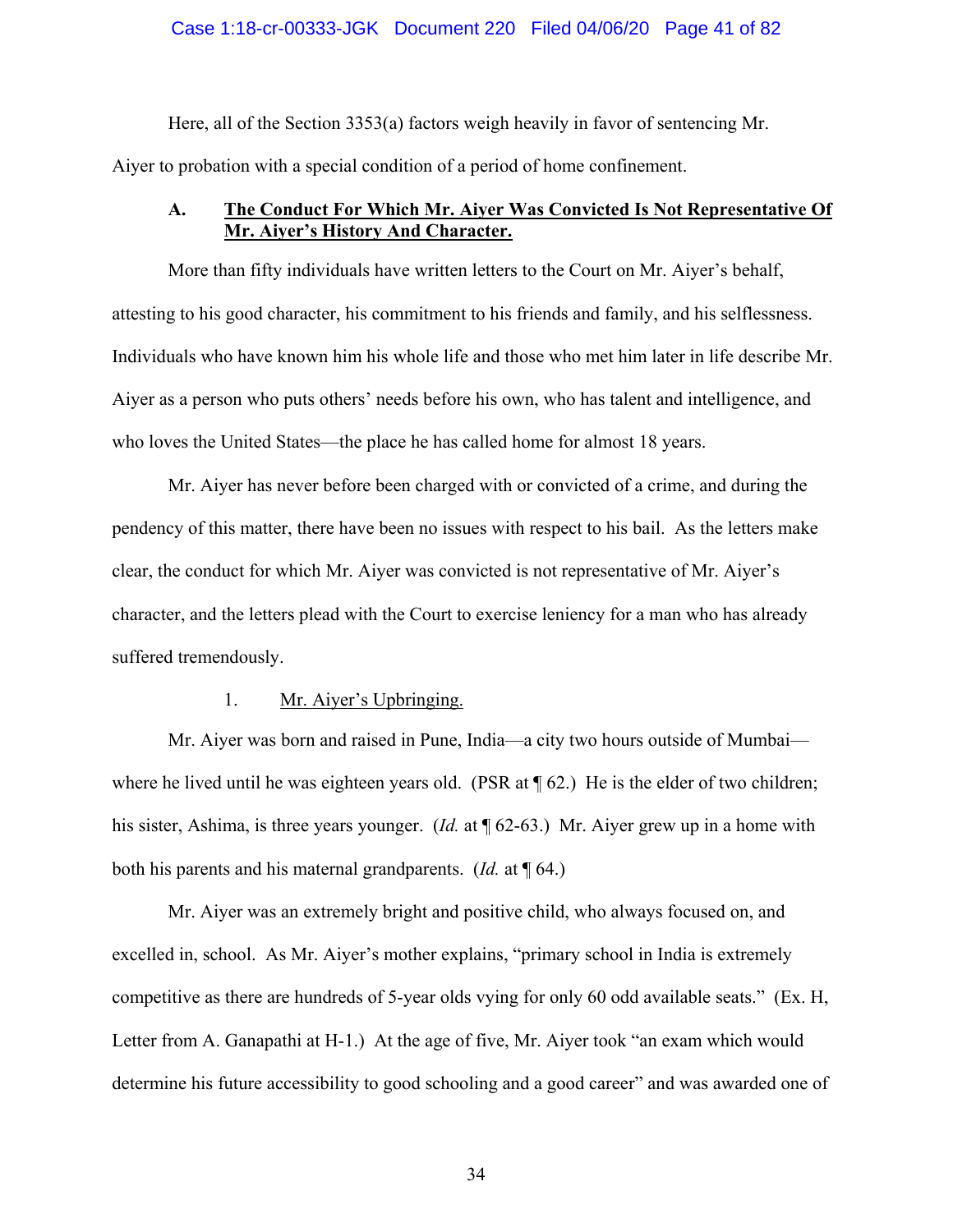### Case 1:18-cr-00333-JGK Document 220 Filed 04/06/20 Page 42 of 82

those coveted seats. (*Id.*) For the next ten years, Mr. Aiyer attended "an all boy's school in India that didn't have any electricity, running side by side up and down a dirt hill for his Physical Education classes alongside students who could afford just one uniform." (Ex. H, Letter from Alexandra Kislevitz at H-6*.*)

Mr. Aiyer's school years were marked by hard work, positivity, and curiosity. In middle school, Mr. Aiyer was selected as a "National Talent Scholar." (Ex. H, Letter from A. Ganapathi at H-1.) To qualify for this prestigious award, Mr. Aiyer was selected out of the "thousands of children across the country [who] appear[ed] for this exam." (*Id.*) But Mr. Aiyer's successes were not limited to his academics—he "participated in every sport and cultural event and was a darling of all the teachers not just because he was a very bright and intelligent child but also because he was such a happy person, always ready to help in any way he could with extracurricular activities, to represent the school at any competition, and win accolades." (*Id.*) One of Mr. Aiyer's closest friends and former classmates describes Mr. Aiyer during his childhood as someone that "focused on his studies[, but] always took time to help out his peers." (Ex. H, Letter from S. Singh at H-13.)

### 2. Mr. Aiyer's Time At Vassar College.

As a young man, Mr. Aiyer's "dream was to study in the United States." (Ex. H, Letter from A. Ganapathi at H-2.) Although Mr. Aiyer excelled on entrance exams for colleges in India—with "an overall result of 80% and 98% in Maths & Science"—in 2002, he decided to immigrate to the United States to attend Vassar College ("Vassar"), located in Poughkeepsie, New York, where he had earned admission and a scholarship. (*See id.*; PSR at ¶¶ 65, 68.) As Mr. Aiyer's mother explains, she "had no reason to worry about Akshay going so far away ... [because] he always showed such a strong sense of responsibility and of right and wrong." (Ex. H, Letter from A. Ganapathi at H-2.)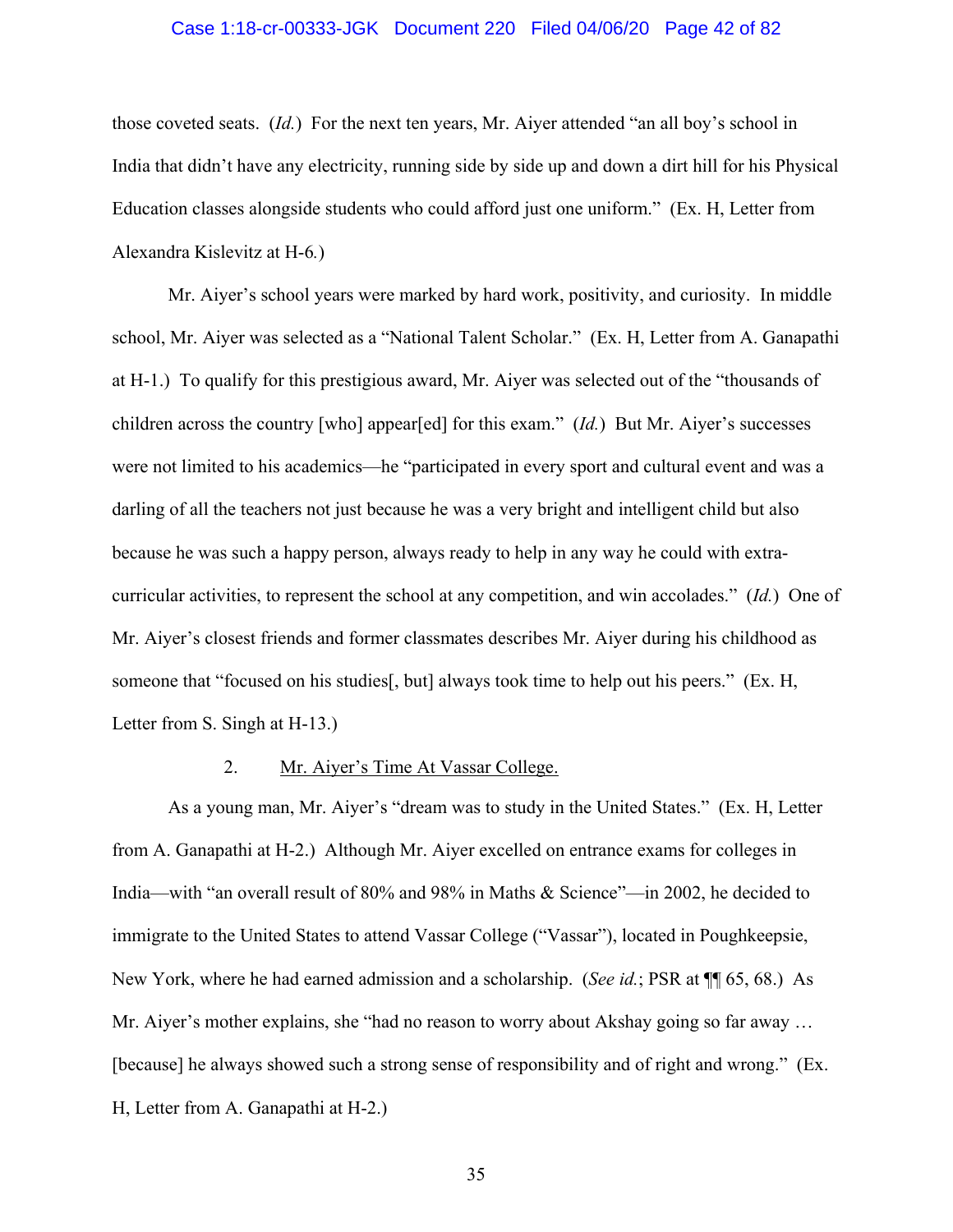#### Case 1:18-cr-00333-JGK Document 220 Filed 04/06/20 Page 43 of 82

Mr. Aiyer is deeply grateful to have had the opportunity to study in the United States. (*See* Ex. H, Letter from R. Lulla at H-14.) As a "scholarship and financial-aid recipient," Mr. Aiyer "understood the importance of being fiscally responsible, performing well in school, and giving back to the community." (Ex. H, Letter from G. Thacker at H-16.) And that is exactly what Mr. Aiyer achieved.

Mr. Aiyer was an exceptional student. He was "one of the top economic students at Vassar." (Ex. H, Letter from G. Kantrowitz at H-19.) Because of his abilities in the study of economics, Mr. Aiyer "was picked by the Economics faculty to be a TA [teaching assistant]" during his sophomore year—a "post normally reserved for seniors." (Ex. H, Letter from G. Thacker at H-16.)

Beyond his academic successes, Mr. Aiyer built a strong and far-reaching social network; his peers were drawn to him because of his kindness, generosity, and thoughtfulness. (*Id*.) He always remained ready to share his knowledge and academic aptitude with others. One of Mr. Aiyer's Vassar classmates "recall[s] several instances of Akshay's holding extra office hours gratis—for underclassmen struggling with intermediate economics courses," notwithstanding the fact that these sessions were extremely time-consuming. (Ex. H, Letter from G. Thacker at H-16-17) This same classmate also credits Mr. Aiyer with helping him to navigate "an academic system that was foreign to [him]" and to "integrate effectively into the broader Vassar community." (Ex. H, Letter from G. Thacker at H-16.)

Mr. Aiyer was as kind and caring towards others as he was generous with his knowledge. His first-year neighbor recalls how he suffered from an injured foot when he arrived to Vassar, and Mr. Aiyer "insisted on carrying [his] luggage up the stairs …, helping [him] walk around campus, or carrying [his] tray of food, … despite having just arrived" to the United States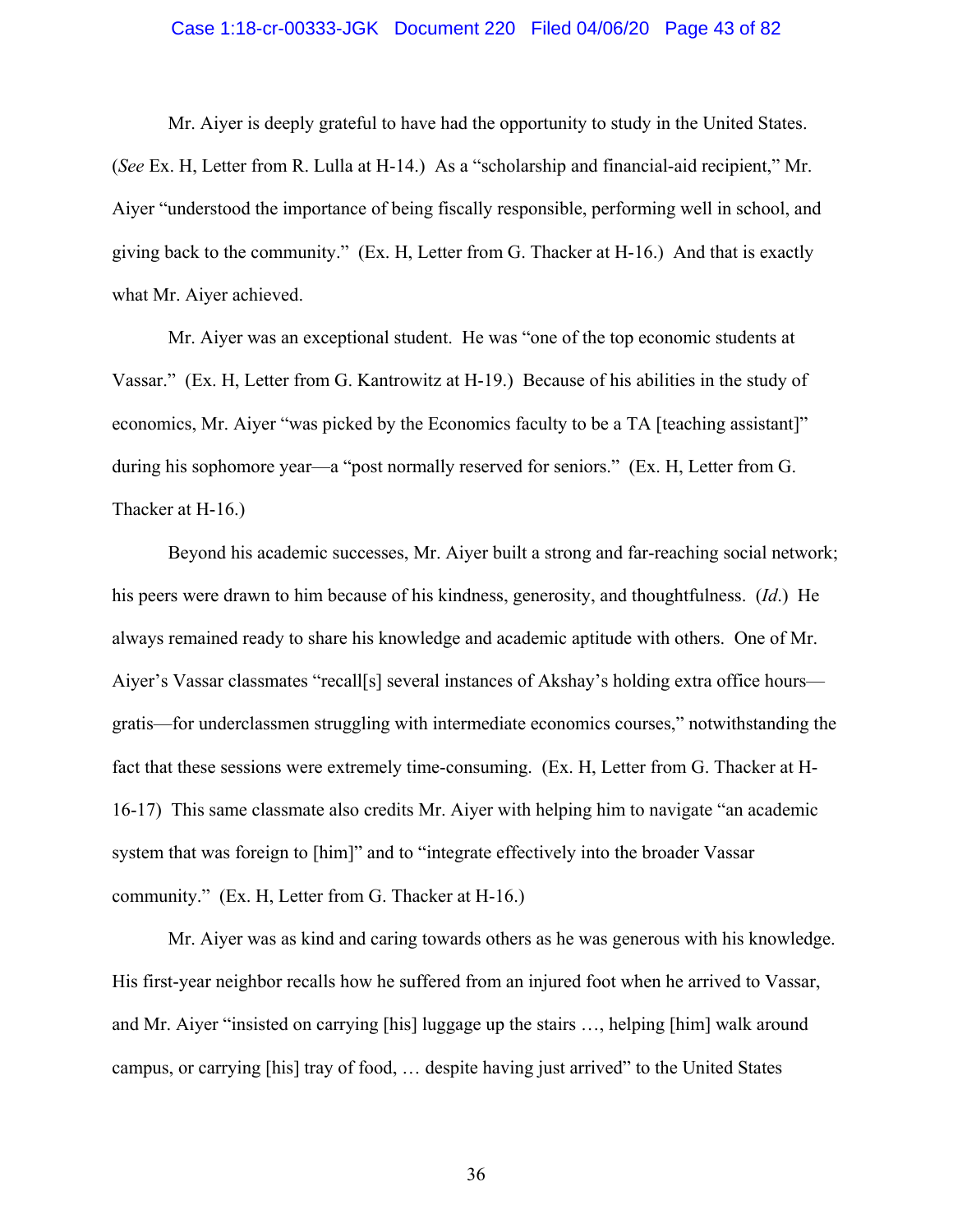#### Case 1:18-cr-00333-JGK Document 220 Filed 04/06/20 Page 44 of 82

himself. (*See* Ex. H, Letter from J. Bernstein at H-21.) While college—and the United States generally—was as new to Mr. Aiyer as to anyone, Mr. Aiyer sought to make his injured peer "feel comfortable and welcome." (*Id*.)

This same inclination to give to others extended to Mr. Aiyer's time on the squash team. Mr. Aiyer was highly regarded among his teammates for his character above all else. (*See* Ex. H, Letter from R. McGinley-Stempel at H-24.) One teammate describes Mr. Aiyer as "thoughtful, compassionate, and hardworking" and like a "big brother" to him. (Ex. H, Letter from R. McGinley-Stempel at H-23) This teammate attests, Mr. Aiyer "welcomed everyone to the team—regardless of experience or background—just as he would his own family." (Ex. H, Letter from R. McGinley-Stempel at H-24) For this teammate, Mr. Aiyer's "character and supportive outlook was fundamental to feeling welcomed in that community." (*Id*.) Mr. Aiyer was a constant source of support and inspiration to his teammates on the squash team and beyond. (*See id*.)

### 3. Mr. Aiyer As A JP Morgan Trader.

After college, Mr. Aiyer secured "a highly coveted job" at JP Morgan. (Ex. H, Letter from S. Singh at H-13) Securing this job was no small feat for Mr. Aiyer—"it required taking the hardest classes at college, working extra jobs and interning at offices in the city while concurrently completing his studies." (*Id*.) Mr. Aiyer had "hopes for a meaningful career in financial services" and was particularly skilled and well-suited for the industry. (*See* Ex. H, Letter from R. Lulla at H-15; Ex. H, Letter from Y. Roso at H-84.)

During his almost ten-year long career at JP Morgan, Mr. Aiyer experienced tremendous success. He started in an entry-level position as an analyst, but quickly impressed his superiors and, after two years, was promoted to the role of currency trader. Mr. Aiyer continued to develop into a great trader, even receiving a promotion in 2014, after the start of JP Morgan's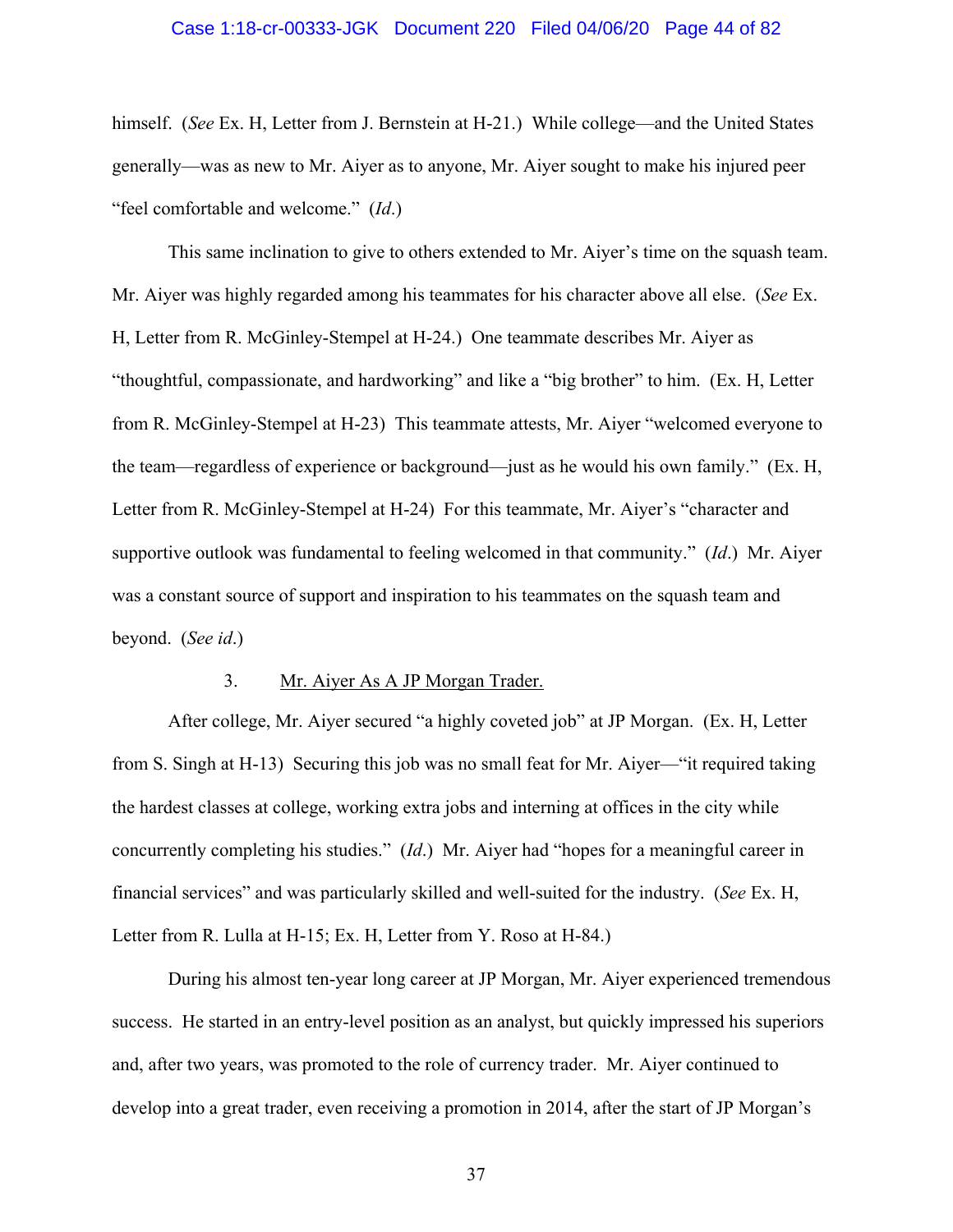#### Case 1:18-cr-00333-JGK Document 220 Filed 04/06/20 Page 45 of 82

internal investigation and shortly before he was fired. (*See* Ex. C, DX-70 at JPMC-0000068652

(not admitted).)

Over the entirety of his career, Mr. Aiyer consistently received praise for his excellent pricing and market knowledge and was "well regarded by his peers and seniors throughout the firm." (*See, e.g*., Ex. C, DX-649 at JPMC-0000068660, 2008 JP Morgan Performance Review of Akshay Aiyer.) For example, Mr. Aiyer's 2009 performance review notes:

Akshay has developed a solid franchise and continues to build his reputation with many important clients as the go-to person for the currencies he trades … Akshay continues to receive excellent marks for partnership from sales and trading colleagues alike. He has been cited by sales for sharp pricing, being knowledgeable and providing good color, being client friendly and easy to work with. Trading colleagues compliment him for his team spirit and on his understanding of markets and liquidity. … He shows a genuine concern for others and goes out of his way to help people whenever he can.

(Ex. C, DX-650 at JPMC-0000068662-68663, 2009 JP Morgan Performance Review of Akshay Aiyer.) Similarly, Mr. Aiyer's 2012 review describes him "as the go to person for EMEA EM FX in NY; … Totally selfless when working with other centres across the group; … Very strong sales feedback[;] Consistently aggressive, Demonstrates leadership, very sharp pricing, provides seem-less [sic] access to the instruments he trades." (Ex. C, DX-651 at JPMC-0000068672, 2012 JP Morgan Performance Review of Akshay Aiyer.)

The positive performance reviews that Mr. Aiyer received are corroborated by the numerous letters submitted to the Court by Mr. Aiyer's former industry colleagues. What the reviews and letters make clear is that Mr. Aiyer's success was not dependent on, or linked to, the money that he earned for JP Morgan. He succeeded as a currency trader because he was "always hard working and diligent, as well as smart." (Ex. H, Letter from C. Ponsonby at H-28.) Mr. Aiyer had a willingness to "wake up in the middle of the night in Eastern European trading hours to trade and manage his risk," (Ex. H, Letter from Y. Roso at H-86) and a "willing[ness] to help colleagues … beyond the scope of his day-to-day requirements." (Ex. H, Letter from D. Civitillo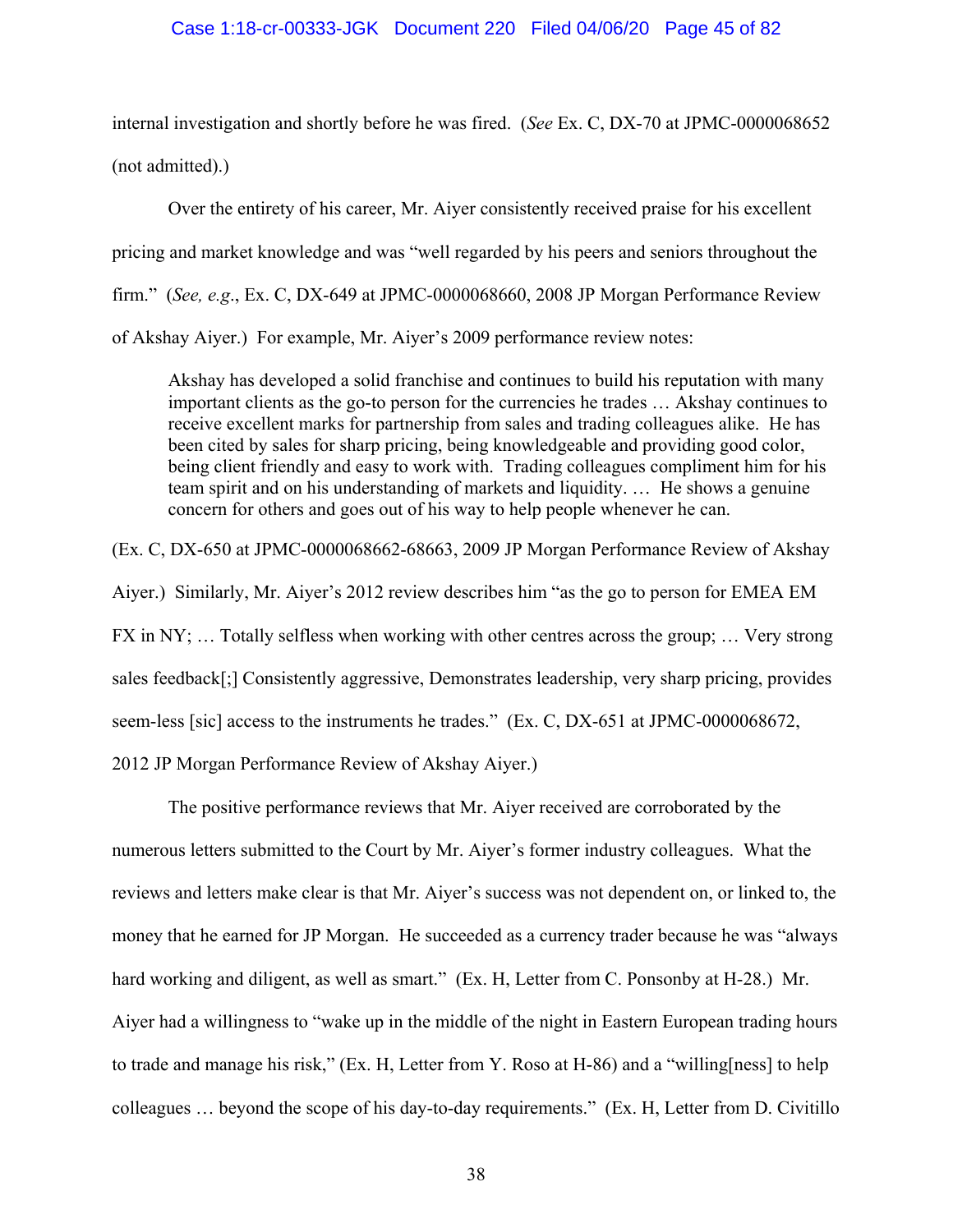#### Case 1:18-cr-00333-JGK Document 220 Filed 04/06/20 Page 46 of 82

at H-29.) He was a constant source of support for his colleagues, including female colleagues who felt marginalized in a male-dominated industry. (Ex. H, Letter from D. Civitillo at H-30.)

As one former colleague explains, Mr. Aiyer "strived for excellence, and his vision of excellence is one where he did not maximise the short-term profits for the bank, but rather was a great professional, valuable colleague, mentor and friend, and this of course meant that his clients received a service that was extremely competitive and among the best in the industry." (Ex. H, Letter from V. Lazurenko at H-31.) Another colleague emphasizes that "he was one of the few traders respected both by his managers on the trading side as well as his counterparts on the sales side." (Ex. H, Letter from Y. Roso at H-85.)

Not only was Mr. Aiyer highly-regarded as an excellent colleague, but he also developed a reputation for his dedication to the bank's customers. When a former colleague "spoke with clients, ranging from hedge funds to pension funds and central banks, Akshay's name came up repeatedly as someone the clients had dealt with and been helped by. Very few traders build that sort of reputation with clients as quickly as he did, and that can only be done by 'stepping up' and being there for them when needed." (Ex. H, Letter from R. Usher at H-33.) "[C]lients … would mention Akshay as a trader they trusted and respected, and he was often praised for good pricing." (Ex. H, Letter from C. Ponsonby at H-28.)

One former colleague views Mr. Aiyer as "one of the best traders on the currency desk in terms of … client-orientation. He was hard-working, honest, and dedicated to his job [and] his clients." (Ex. H, Letter from H. MacDonald at H-34.) A former Executive Director of Institutional Sales remembers Mr. Aiyer as "a favorite of sales people for his ability to provide unrivaled service to [JP Morgan] clients." (Ex. H, Letter from C. Lemee at H-35.) Mr. Aiyer was even acknowledged for his ability to "provide" | much tighter spreads than the traders in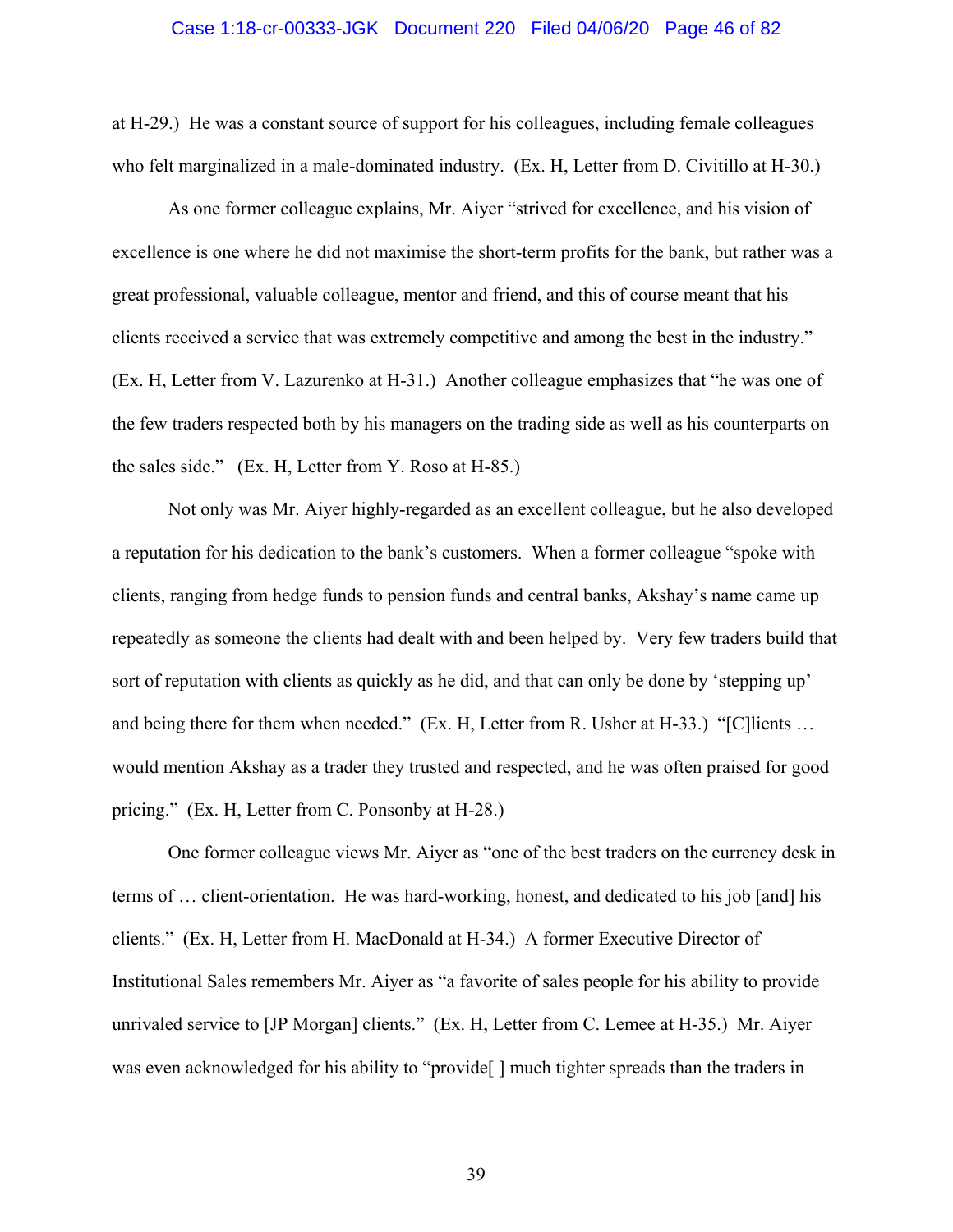#### Case 1:18-cr-00333-JGK Document 220 Filed 04/06/20 Page 47 of 82

London," which ultimately led the London desk "providing competitive prices and growing its business with the multinational development banks." (Ex. H, Letter from Y. Roso at H-86.)

Mr. Aiyer was also respected for his professionalism. A broker that worked with Mr. Aiyer for his entire career describes him as "one of the most professional [] market makers [] in the market, he was quick and clear and his prices were among the best and tightest in the whole market." (Ex. H, Letter from T. Vaux at H-36.) Another broker explains that "Akshay gave the impression that he was not interested in short term gains or making a quick buck at other market [] participants expense. He gave the impression that he wanted to build the market into something bigger." (Ex. H, Letter from R. Kelly at H-37.)

### 4. Mr. Aiyer's Commitment To His Family.

Notwithstanding all of Mr. Aiyer's successes, and the life that he built in the United States, Mr. Aiyer has remained extremely close with, and committed to, his family, including the members of his family living in India. As Mr. Aiyer's partner explains, "[h]is upbringing in India deeply contributed to the person who he is today … [and,] he has never forgotten where he came from." (Ex. H, Letter from Alexandra Kislevitz at H-6.)

In fact, Mr. Aiyer's drive to succeed was based, in part, on his "desire to better the lives of [his] famil[y members] who sacrificed so much for [him] to come to the U.S. (Ex. H, Letter from Y. Roso at H-84.) After Mr. Aiyer moved to the United States, his parents' marital problems intensified, which led Mr. Aiyer's mother and sister to leave Mr. Aiyer's father and find a new home. (Ex. H, Letter from A. Ganapathi at H-2.) His mother, for the first time, "struggl[ed] to reshape [her] career as a startup entrepreneur" and "to secure financial security." (Ex. H, Letter from A. Ganapathi at H-3.) Mr. Aiyer, recognizing how fortunate he was to have the many opportunities afforded to him in the United States, stepped up immediately to emotionally and "financially support[ ] his mother, grandparents, and his sister." (Ex. H, Letter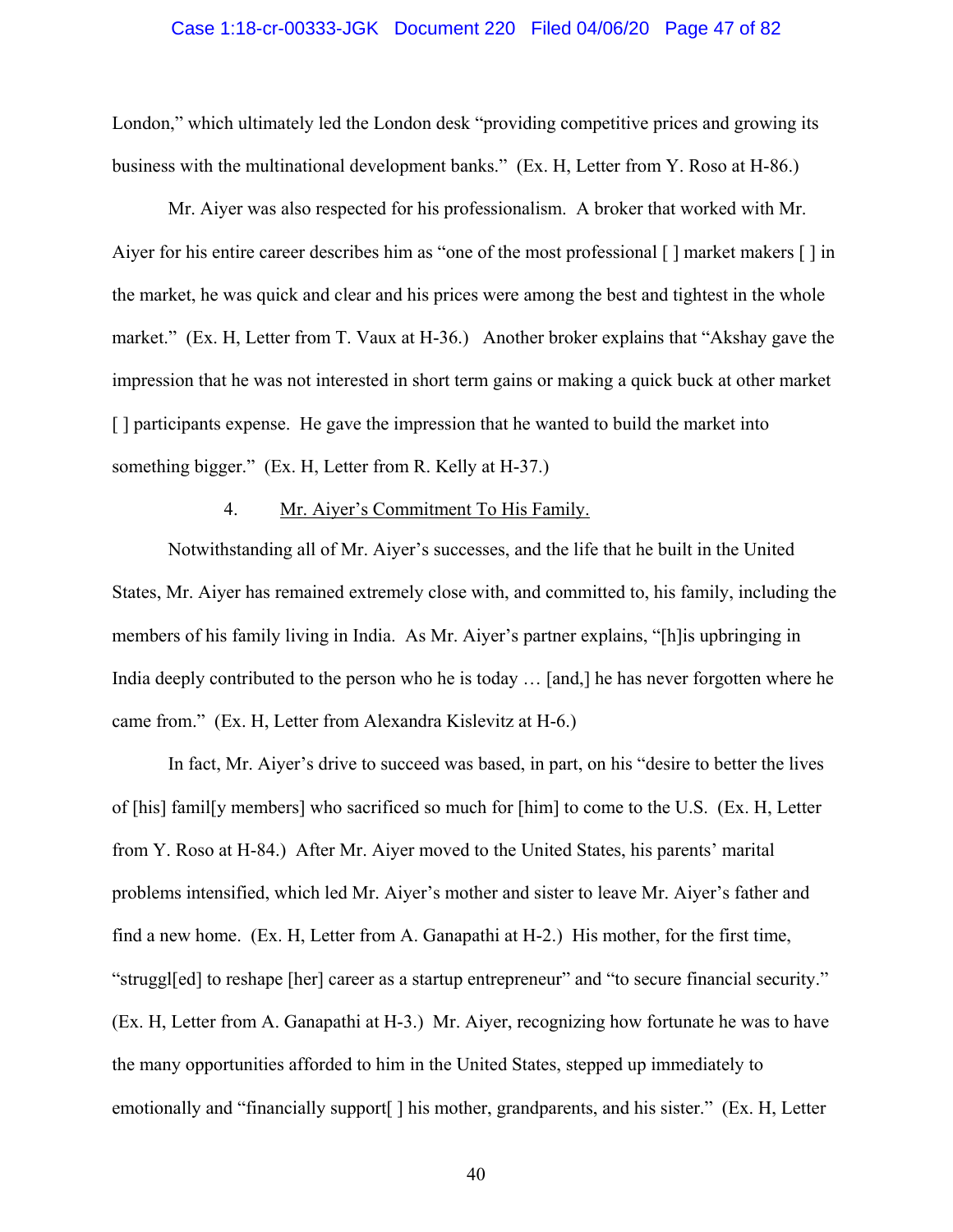#### Case 1:18-cr-00333-JGK Document 220 Filed 04/06/20 Page 48 of 82

from Y. Roso at H-84*.*) He provided his mother with money that allowed her to purchase a home, renovated his maternal grandparents' newly purchased home, and paid for his sister's college—never expecting anything in return. (*See id.*; PSR at ¶ 87.)

Mr. Aiyer's mother describes her son as "a good person, a good friend, a good partner, a good brother and a great son and grandson." (Ex. H, Letter from A. Ganapathi at H-4.) She remains deeply committed to her son, traveling from India to the United States to support Mr. Aiyer during his trial and hoping to travel again for his sentencing. (Ex. H, Letter from Alexandra Kislevitz at H-9.) This is also true of Mr. Aiyer's grandparents—they stand "stoically with [their] grandson" and "eagerly await [] to hug him again." (Ex. H, Letter from A. Ganapathi at H-4.)

### 5. Mr. Aiyer's Commitment To His Friends And Community.

From the numerous letters submitted on Mr. Aiyer's behalf, it is clear that he has formed unshakeable friendships with individuals from all different walks of life—many of these same individuals attended Mr. Aiyer's trial and submitted letters on his behalf. These letters paint a picture of Mr. Aiyer as a generous and kind-hearted person, who consistently puts others before himself. (*See e.g.,* Ex. H, Letter from L. Casfikis at H-39.)

Mr. Aiyer has been described in these letters as "the first one to call when there is a problem" because of his fierce loyalty and his unquestionable support. (*See, e.g.*, Ex. H, Letter from G. Kantrowitz at H-20; Ex. H, Letter from E. Boldenow at H-41.) Letter after letter recounts the lengths that Mr. Aiyer goes to in order to support the people that mean the most to him. He has offered his time, his support (emotional and financial), and even his home to his friends, going as far as moving out of his own apartment when his friends were renovating their own and needed a place to live. (*See* Ex. H, Letter from G. Shetty at H-42; Ex. H, Letter from J. Bernstein at H-21; Ex. H, Letter from G. Thacker at H-17; Ex. H, Letter from Y. Roso at H-85.)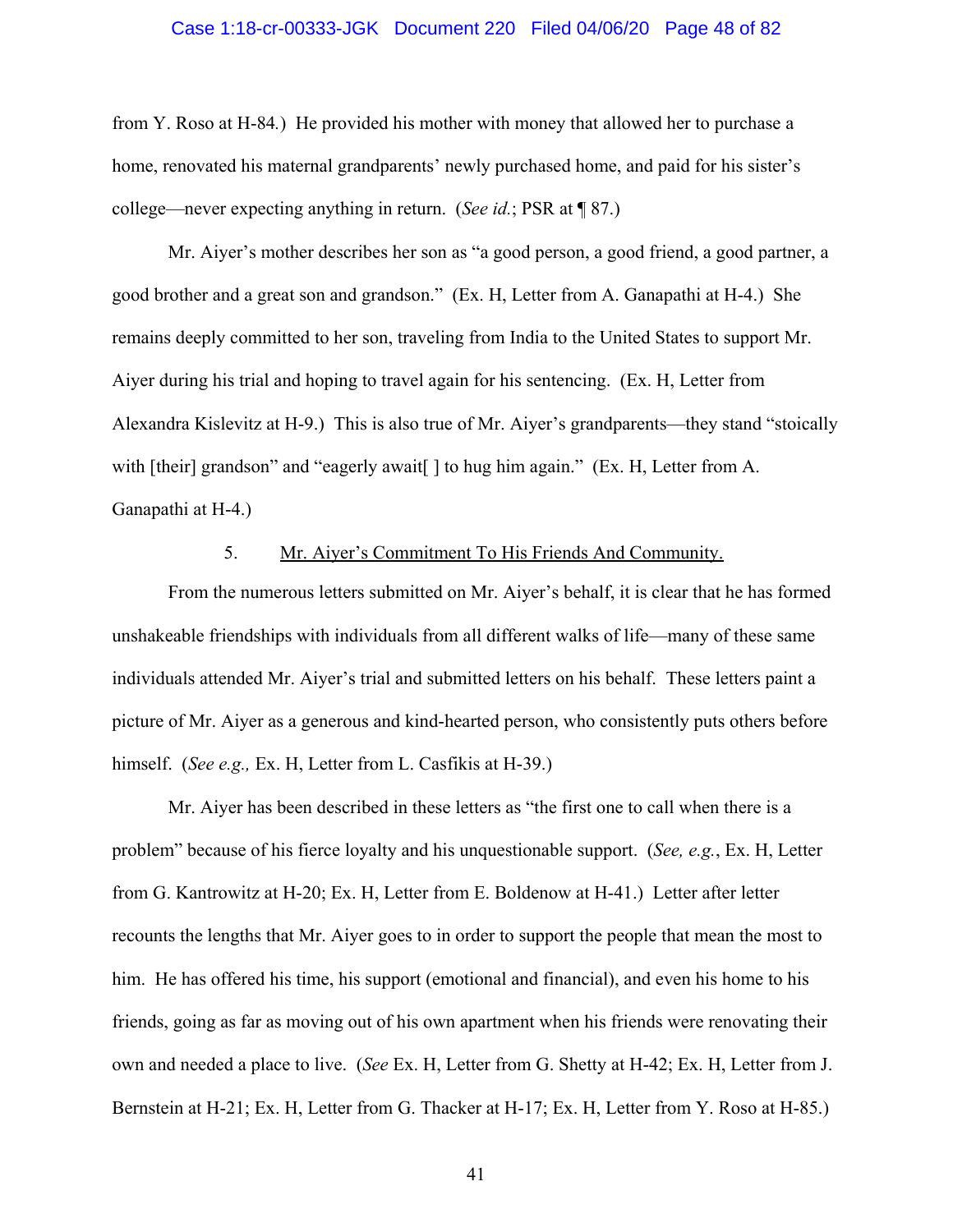#### Case 1:18-cr-00333-JGK Document 220 Filed 04/06/20 Page 49 of 82

As one friend shares, at a time when his wife was separating from her business partner and he was "burned out from the stress of [his] own job," Mr. Aiyer "offered [them] his house in Martha's Vineyard" for a six-month period "so that [they could] rest and find some peace. He did not ask for anything and helped us in the most selfless way possible." (Ex. H, Letter from Y. Roso at H-85.) Another friend explains how Mr. Aiyer stood by his side during a personal crisis, ultimately "play[ing] an integral role in [his] recovery," and for which he "owe[s] an enormous debt of gratitude to him." (*See* Ex. H, Letter from G. Thacker at H-17.) In another example, a friend recounts how "a few months ago during a medical emergency, Akshay was the first person [he] called while on route to the ER. … After his ER trip Akshay continued to invite himself over until [his] wife got back from abroad, just to keep [him] company as [he] recovered." (Ex. H,Letter from N. Lehmann at H-44-45.) These are but a few of the many examples depicting the continual support that Mr. Aiyer provides to those who are "truly grateful to have [him] as a friend." (*See, e.g.,* Ex. H, Letter from J. Douglas at H-47.)

In addition to Mr. Aiyer's devotion to his friends, Mr. Aiyer remains committed to his community. Mr. Aiyer serves as a "Top Honors volunteer math tutor," "provid[ing] free weekly one-on-one math tutoring and mentorship to under-resourced New York middle school students." (Ex. H, Letter from N. Deshmukh at H-48.) Through this mentorship program, Mr. Aiyer spends three hours every Wednesday with a seventh-grade student with "skills [that] translate to roughly a fourth-grade level." (*Id.*) The friend that introduced Mr. Aiyer to the program explains that because of Mr. Aiyer's "phenomenal tutor[ing] and mentor[ing]," his student "has been thriving." (*Id.*) Mr. Aiyer has also "participat[ed] in alumni panels, career days, and other volunteer opportunities at" high schools in "under-resourced neighborhoods in Brooklyn." (Ex. H, Letter from L. Louis at H-49.)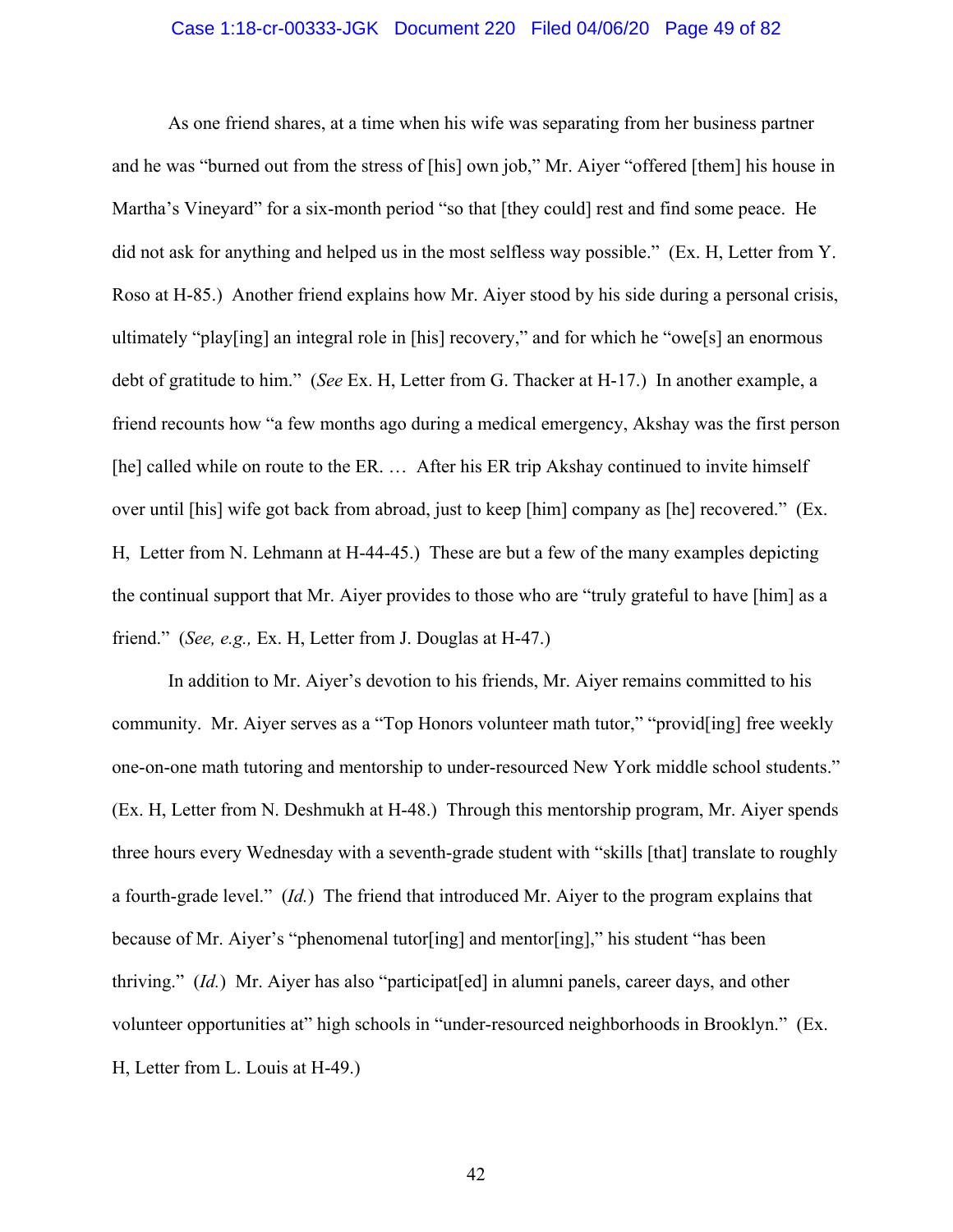### 6. Mr. Aiyer's Commitment To His Partner.

Unquestionably, the most important aspect of Mr. Aiyer's life is his relationship with his partner, Alexandra Kislevitz. Mr. Aiyer and Ms. Kislevitz first met in September 2017, a particularly uncertain and difficult time in Mr. Aiyer's life. (*See* PSR at ¶70.) Despite the challenges they have faced—and will continue to face—as a result of Mr. Aiyer's legal situation, Ms. Kislevitz "has stood by him no matter what," (Ex. H, Letter from A. Ganapathi at H-4), and their "relationship remains stronger than ever" (Ex. H, Letter from Alexandra Kislevitz at H-5).

Ms. Kislevitz describes Mr. Aiyer as "a caring, considerate and devoted partner." (Ex. H, Letter from Alexandra Kislevitz at H-7.) She suffers from a chronic health condition, which can cause debilitating pain in her joints, among other complications, and requires frequent medical treatments. Mr. Aiyer has never wavered in his care and compassion for Ms. Kislevitz. As Ms. Kislevitz's father explains, "Akshay has been beyond devoted to her. He attends to her needs ranging from simply keeping her company during her 2 hour plus monthly infusions to helping her monitor her diet[.] But more importantly, it is the level of care and understanding he brings to someone who has a chronic illness." (Ex. H, Letter from Adam Kislevitz at H-50-51.) Ms. Kislevitz's mother expresses that Mr. Aiyer's "emotional support has been invaluable to [her] daughter." (Ex. H, Letter from K. Kislevitz at H-52.)

One particularly striking example of Mr. Aiyer's loyalty is how Mr. Aiyer reacted during their first trip as a couple, when Ms. Kislevitz fell very sick. The two had traveled to London to witness one of Mr. Aiyer's close friends get married. Because of her chronic condition, Ms. Kislevitz "was so sick and exhausted that even keeping [her] eyes open felt like a challenge." (Ex. H, Letter from Alexandra Kislevitz at H-7.) But true to Mr. Aiyer's character, "[t]hough this was early in [their] relationship, and this was the wedding of a good friend, Akshay refused to leave [her] side." (*Id.*) As Ms. Kislevitz explains, "[h]e made sure I had water to drink and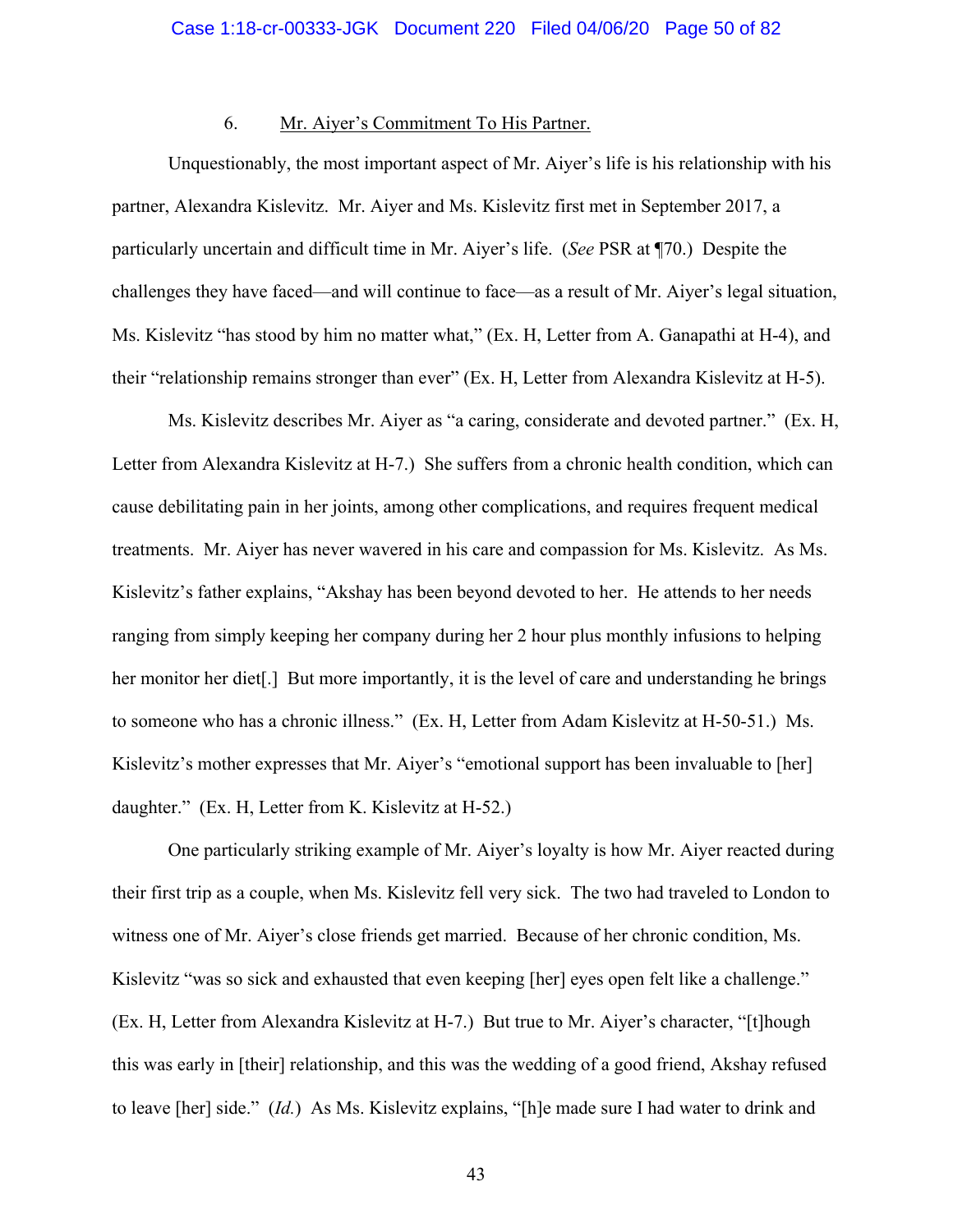### Case 1:18-cr-00333-JGK Document 220 Filed 04/06/20 Page 51 of 82

that I stayed warm because I was breaking through a fever. He had the hotel wheel in a heater to place next to the bed and he stayed by my side all day playing different podcasts for me to keep my mind distracted. It was on this trip I realized Akshay is one-of-a-kind with a tremendous ability to think of other people and put others needs before his own." (*Id.*)

To Ms. Kislevitz, Mr. Aiyer is her "rock," and it is clear that the two share a special partnership. According to one of Mr. Aiyer's close friend, Ms. Kislevitz "has undoubtedly made [Mr. Aiyer] happier than [he] ha[s] ever seen him." (Ex. H, Letter from L. Thiagarajah at H-54.) Mr. Aiyer and Ms. Kislevitz dream of one day "get[ting] married and hav[ing] a family together." (Ex. H, Letter from Alexandra Kislevitz at H-8.) This sentiment is echoed by both Ms. Kislevitz's parents and Mr. Aiyer's mother, who strongly support and admire the two as a couple. (Ex. H, Letter from A. Ganapathi at H-4; Ex. H, Letter from K. Kislevitz at H-53.)

#### 7. Mr. Aiyer's Desire To Remain In The United States.

Over the past almost 18 years, Mr. Aiyer "has built a life in the United States and has become so important in the lives of so many other people." (Ex. H, Letter from J. Bernstein at H-22.) The United States is where Mr. Aiyer has spent almost all of his adult life, and because of that, he "has built an immense network of colleagues, friends, and quasi-family in New York." (Ex. H, Letter from M. Renda at H-57.)

Although more than five years elapsed between the beginning of his criminal investigation and his indictment, Mr. Aiyer was never interested in leaving the United States. As one of Mr. Aiyer's closest friends explains, "[h]e would have had numerous opportunities between 2015 and 2018 to leave the U.S. and create a new life for himself in India or elsewhere." (Ex. H, Letter from R. Lulla at H-15.) In fact, "[o]n numerous occasions prior to his indictment, friends urged Akshay to seriously consider a life outside the United States, to take his considerable talents and seek shelter elsewhere … [But] Akshay chose to face his troubles head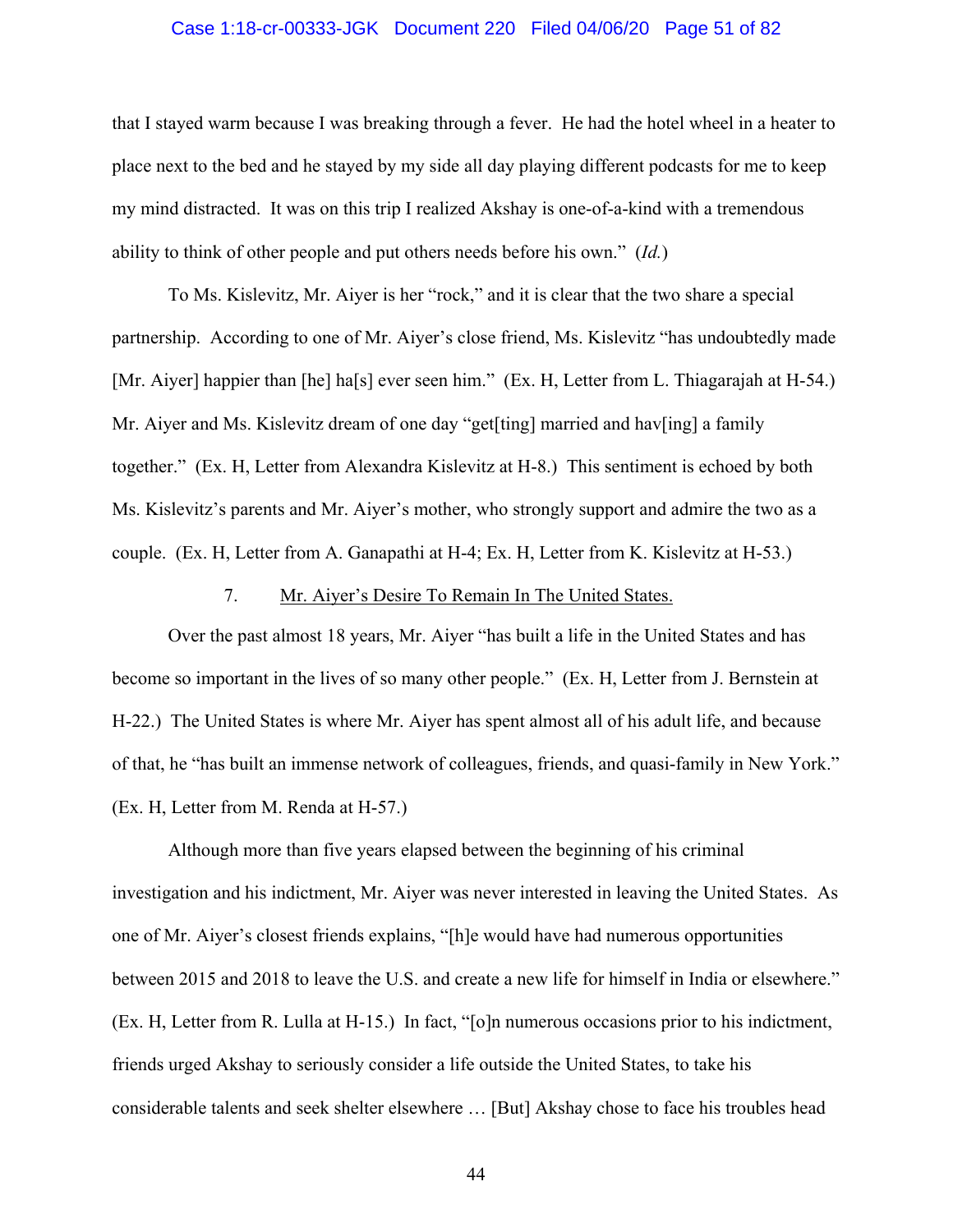#### Case 1:18-cr-00333-JGK Document 220 Filed 04/06/20 Page 52 of 82

on, and stay in the one place he truly considers home: New York." (Ex. H, Letter from G.

Thacker at H-18.) Mr. Aiyer "was resolute about standing up to the charges / claims that would be levelled against him and ready to take on the consequences." (Ex. H, Letter from R. Lulla at H-15.)

Mr. Aiyer wants nothing more than to remain in the United States, to begin a new chapter with his partner, and to once again meaningfully contribute to society. His friends believe that if Mr. Aiyer "were ever forced to leave New York, … it would absolutely turn his life upside down, removing him from his support system and the only life he has known over his adult life." (Ex. H, Letter from N. Lehmann at H-45.)

## **B. The Unique Nature And Characteristics Of The Conduct For Which Mr. Aiyer Was Convicted Support A Sentence Of Probation With A Period of Home Confinement.**

Mr. Aiyer is a non-violent, first-time offender, who was convicted of a crime in connection with conduct that was widespread in the foreign exchange industry, required no knowledge of illegality nor any showing of harm, and from which Mr. Aiyer did not profit significantly. The unique characteristics and nature of the offense for which Mr. Aiyer was convicted warrant a non-incarceratory sentence.

Foreign exchange traders at almost every major bank participated in conduct similar to the conduct that led to Mr. Aiyer's conviction. (*See* Ex. I, Jamie McGeever, *Timeline – The global FX rigging scandal*, Reuters (Jan. 11, 2017); Ex. J, Trial Tr. at 2169:21-22, *United States v. Usher*, No. 17 Cr. 19 (RMB) (S.D.N.Y. Oct. 23, 2018) ("Usher Trial Tr.") ("The stuff that you've seen in these chats is what everyone did to do their job.") (former trader, witness for the defense); Ex. K, Transcript of Motions *in Limine*, at 25:4-8, *United States v. Usher*, No. 17 Cr. 19 (RMB) (S.D.N.Y. Sept. 13, 2018) ("[D]uring the years in which this conspiracy operated, 2007 through 2013, … this entire industry was very, very sick from a competition standpoint.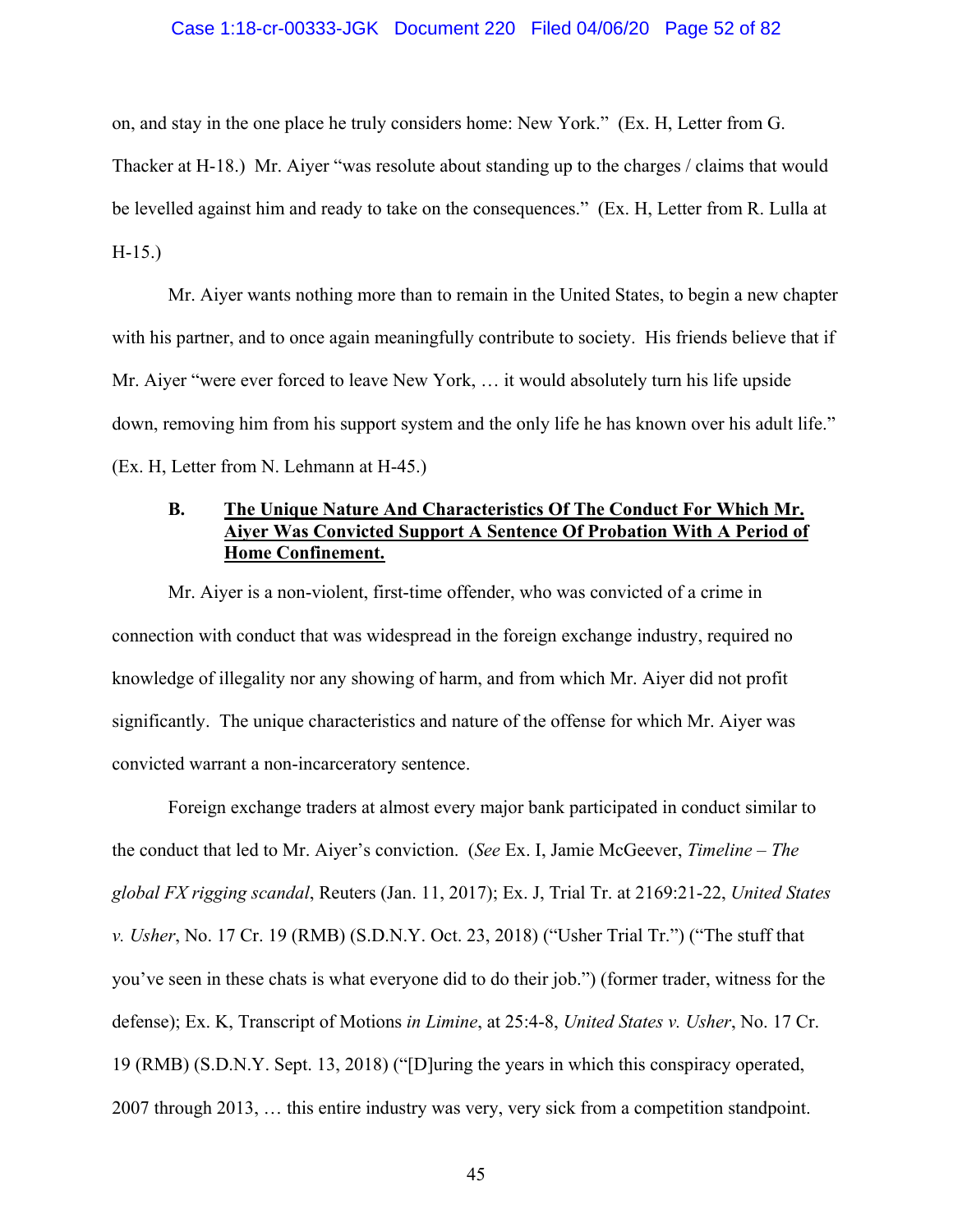#### Case 1:18-cr-00333-JGK Document 220 Filed 04/06/20 Page 53 of 82

There were problems rife throughout many, many of these different banks, many of these chat rooms.") (argument by Department of Justice).) Mr. Aiyer's arrest stemmed from an investigation into the entire foreign exchange industry in connection with allegations that major banks were colluding with one another for over ten years to manipulate foreign exchange rates, resulting in many institutions pleading guilty and paying billions of dollars in fines. (*See In re Foreign Exchange Benchmark Rates Antitrust Litig.*, 74. F. Supp. 3d 581, 586 (S.D.N.Y 2015) (describing the conspiracy involving the manipulation of foreign exchange benchmark rates as starting in 2003); Ex. I, McGeever, *supra* at 1 (describing "a rigging scandal that engulfed the world's largest financial market, saw dozens of traders fired and big banks fined around \$10 billion.").) The number of foreign exchange traders that lost their jobs because of behavior substantially identical to that of Mr. Aiyer is more than fifty. (*See* Ex. J, *Usher* Trial Tr. at 1257:3-11 ("Q. Well, I can remember, to my horror, kind of keeping count and just reading press articles … I think I lost count when the count [of FX traders that were fired] went sort of north of 50/55.") (cooperator and main witness for Government).)

Despite the pervasiveness of the challenged conduct, Mr. Aiyer was one of only six traders who were charged criminally in connection with this industry-wide crackdown, and the only one convicted after trial. Moreover, Mr. Aiyer was not charged with or convicted of fraud, a classic crime of moral turpitude, but of an antitrust offense, proof of which does not require an intent to defraud or even an intent to injure competition, but only an intent to engage in conduct that in fact constitutes a per se violation of the antitrust laws. *See United States v. U.S. Gypsum Co.*, 438 U.S. 422, 444 n.20 (1978) ("traditional intent" in a per se antitrust case is the "intent to effectuate the object of the conspiracy").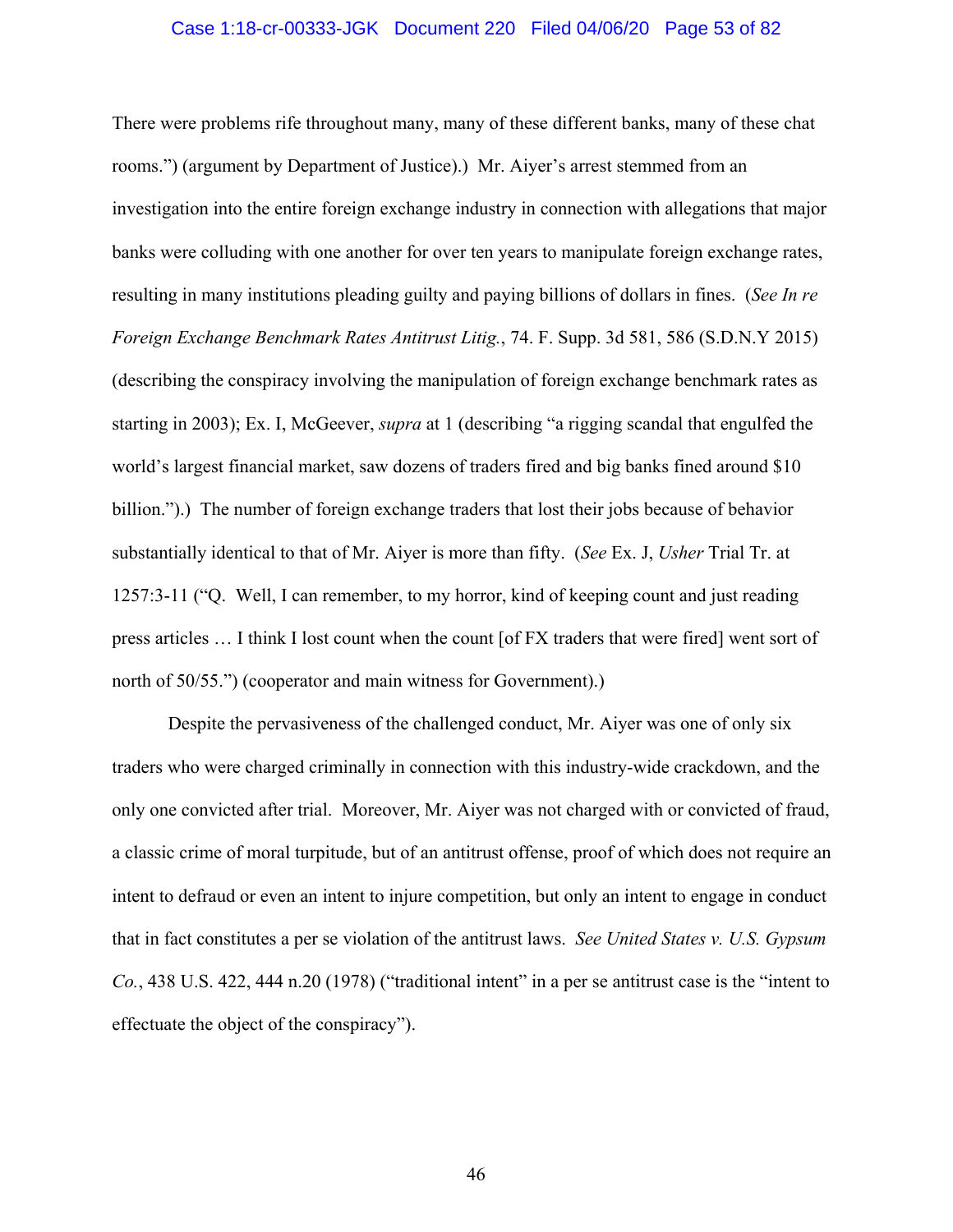Antitrust concepts and Sherman Act violations are not familiar or intuitive to the average person. (*See*, *e.g.*, Ex. B, Trial Tr. at 1114:21-1115:1 ("Q. But do you remember whether you violated any antitrust laws in your dealings with Mr. Howes? A. I'm not – antitrust? I'm not an attorney. …") (Katz); *see also U.S. Gypsum Co.*, 438 U.S. at 440-41 ("[T]he behavior proscribed by the [Sherman] Act is often difficult to distinguish from the gray zone of socially acceptable and economically justifiable business conduct").) In fact, Mr. Aiyer, as well as his alleged coconspirators, may not have understood the illegality of their behavior. (*See* Ex. L, Transcript of Mr. Cummins' Plea Allocution, at 23:23-24:3 ("Q. You mentioned a moment ago that you knew that what you were doing was wrong. Just to be clear, did you know as well you were committing a crime? A. I did not. …").) It is appropriate for the Court to consider Mr. Aiyer's lack of awareness regarding the illegality of his behavior when formulating an appropriate sentence. (*See* Ex. M, Sentencing Transcript at 53:14-54:3, *United States v. Mannix*, No. 2:16 cr-403 (D. Utah Jan. 23, 2020) ("Mannix Sentencing Tr.") ("Mr. Mannix did not believe this agreement was an obvious and per se violation of the Sherman Antitrust Act. … Though he was incorrect in his belief, Mr. Mannix operated within the terms of this agreement as if it were legal. Accordingly, his culpability is reduced.").)

Moreover, unlike in a fraud case, the Government failed to prove any intent to harm arising from the conduct at issue. (*See supra* at 46.) Similarly, the Government did not prove that Mr. Aiyer profited in any significant way from the alleged illegal conduct. Prior to trial, the Government moved *in limine* to introduce evidence of the amount of Mr. Aiyer's bonus, arguing that "Defendant and his co-conspirators worked together to avoid trading losses as well as improve trading profits, which would factor into their bonus and overall compensation." (ECF No. 93, Memorandum of Law in Support of the United States' Motions *in Limine*, at 3.) The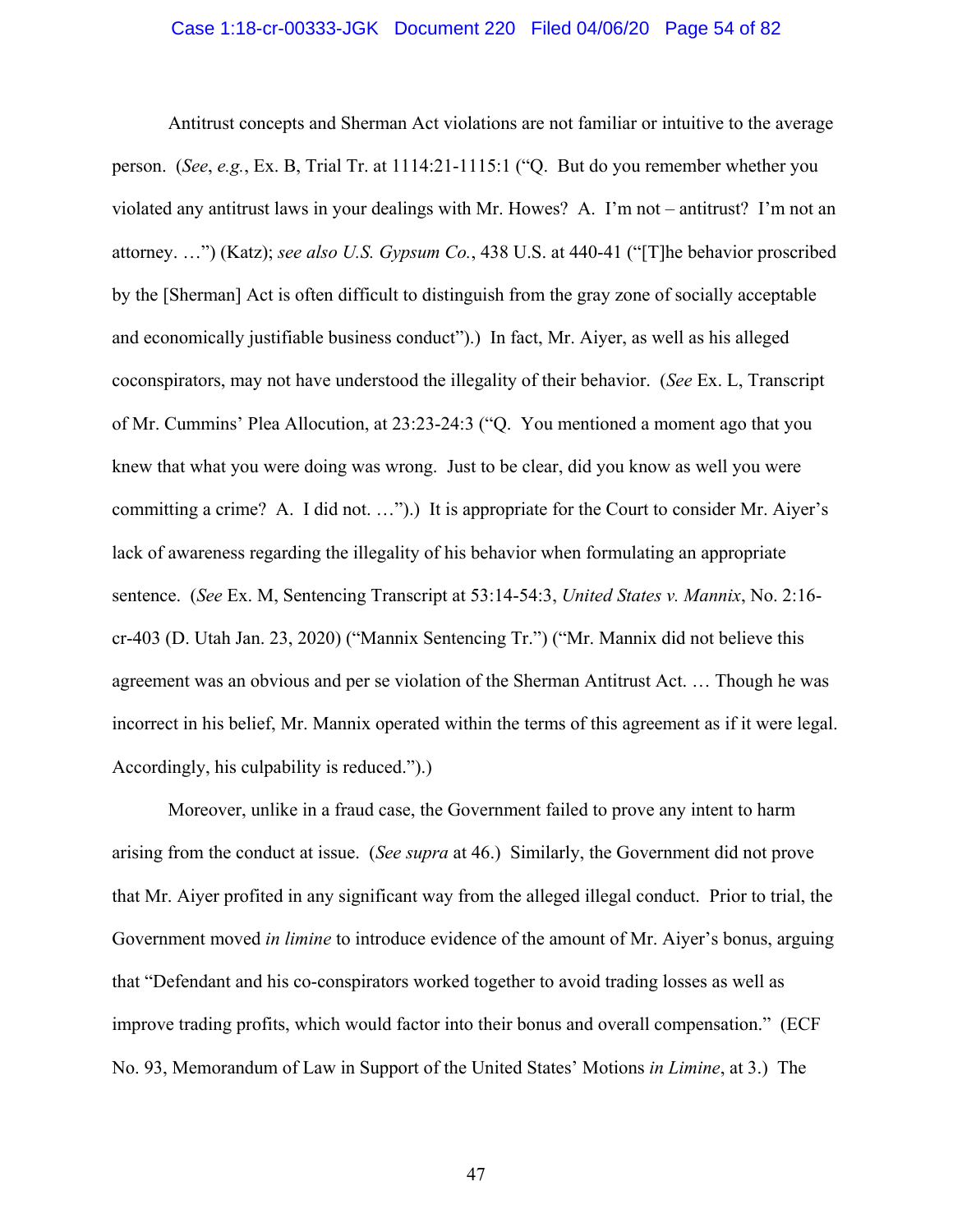#### Case 1:18-cr-00333-JGK Document 220 Filed 04/06/20 Page 55 of 82

Court, however, denied the Government's motion, finding that the Government failed to demonstrate "the specific amount of bonus that could be tied to the net profit to the defendant's employer from the alleged illegal trading profits." (ECF No. 119, Transcript of Motions *in Limine* Hearing, at 3:3-7.) Even if the Government could have tied Mr. Aiyer's bonus to his alleged trading profits, any increase in those profits shown at trial was insignificant. (*See, e.g., supra* at 20-23; *see also* Ex. C, DX-186 (demonstrating that only two to five percent of Mr. Aiyer's total trading volume was done on Reuters Matching or EBS).)

The lack of proven harm to others or personal gain for himself is highlighted by the Government's decision not to seek restitution in this case. (*See* PSR at ¶ 103.) As the Government seemingly recognizes, restitution is especially ill-suited for this case, where the allegedly harmed parties are sophisticated entities, including large banks that engaged in similar conduct in the interbank market. At trial, the Government did not call any of these large banks, allegedly impacted by the Reuters scheme to testify. And none of the alleged victims that the Government did decide to call as witnesses testified that Mr. Aiyer caused them specific harm, nor did they elect to provide witnesses' impact statements. (*Id.* at ¶ 40.)

From the trial record, and the many letters submitted by Mr. Aiyer's former colleagues, it is clear that Mr. Aiyer was an extremely qualified and diligent foreign exchange trader who provided his clients with excellent care and pricing. (*See, e.g.*, *supra* at 37-40; Ex. B, Trial Tr. at 1122:4-8, 1123:18-23 ("Q. And when you said 'will get best price,' you meant best price for the customer, right? A. For whoever is asking this person, yes. Q. Because he, Mr. Aiyer, gave the best price in the ruble, is that right? A. Yes.") (Katz); Ex. B, Trial Tr. at 496:3-12 (Cummins).) This too is of significance. (*See* Ex. M, Mannix Sentencing Tr. at 53:14-54:3 ("While Kemp & Associates and Mr. Mannix engaged in an ongoing conspiracy in violation of antitrust laws, they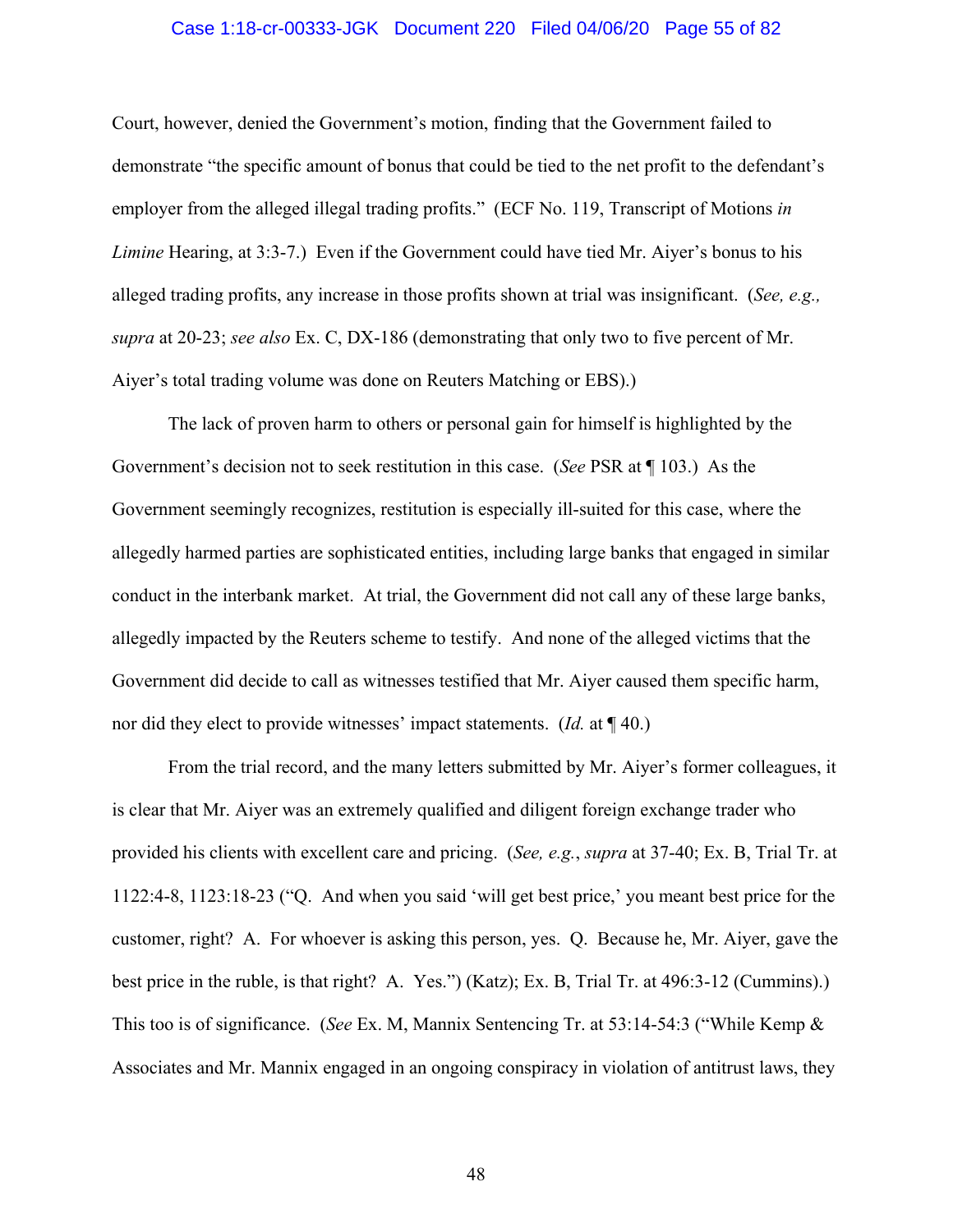#### Case 1:18-cr-00333-JGK Document 220 Filed 04/06/20 Page 56 of 82

also legally served hundreds of rightful heirs of estates. … It should also be noted that the guideline agreement affected only 2.5 to 3.3 percent of the estates handled by Kemp & Associates.").)

Given the unique characteristics of the offense, a non-incarceratory sentence is appropriate. This conclusion accords with the recommendation of the Report on Behalf of The American Bar Association Criminal Justice Task Force on the Reform of Federal Sentencing for Economic Crimes, published in 2014 (the "ABA Task Force Report"). While acknowledging that there is no straightforward "workable formula" for sentencing, the report itemizes several "culpability factors" for a court's consideration when sentencing a defendant convicted of an economic crime. (Ex. N, ABA Task Force Report, at 1.) The factors include, among others, "the gain to the defendant or to others involved in the criminal undertaking," the level of "victim impact," and whether the offense "was otherwise serious"—a factor that revisits the previously mentioned considerations in conjunction with additional ones, such as "the amount of the loss; whether loss was intended at the outset of the offense conduct; [and] whether the defendant's gain from the offense is less than the loss." (*Id.* at 2-7.) The report recommends that in cases where, as here, these factors tend to be minimal or absent—"where the circumstances of the offense support a finding that the offense was not 'otherwise serious'"—and where a defendant has no criminal history, "a sentence other than imprisonment is generally appropriate." (*Id.* at 6- 7; *accord* U.S.S.G. at § 5C1.1 cmt. n.4 ("If the defendant is a nonviolent first offender and the applicable guideline range is in Zone A or B of the Sentencing Table, the court should consider imposing a sentence other than a sentence of imprisonment[.]").)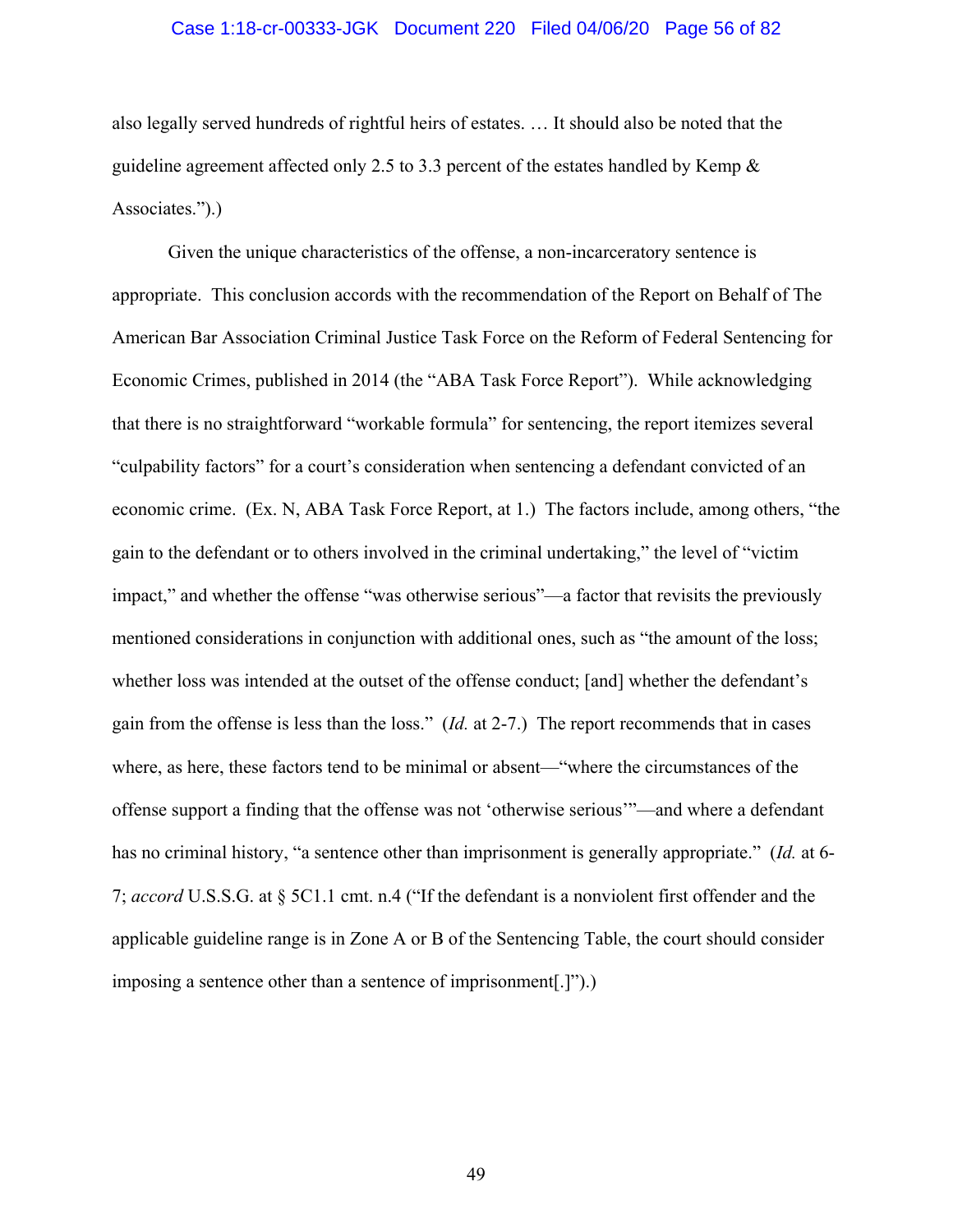# **C. A Non-Custodial Sentence Will Be Sufficient To Punish Mr. Aiyer, Protect The Public, And Deter Others In The Financial Sector.**

A sentence of probation with a period of home confinement is a "sufficient, but not [a] greater than necessary" punishment, which would further the aims of the Section 3553(a). For one, a period of home confinement—although not a custodial sentence—is a significant punishment that would impose severe restrictions on Mr. Aiyer's liberty and his life. Such a sentence also appropriately takes into account the many personal and professional collateral consequences that Mr. Aiyer has already experienced, and will continue to experience, as a result of this case, including his permanent loss of employment in the financial sector, the negative impact of this case on his reputation and relationships, the public scrutiny and humiliation he has endured, and the potential immigration consequences that he may face as a result of his sentence.

# 1. A Sentence With A Period Of Home Confinement Is A Sufficient Punishment, Considering The Numerous Collateral Consequences Mr. Aiyer Has Faced And Will Continue To Face.

The defense's proposed sentence of probation with a period of home confinement constitutes a "just punishment" in this case, as required by Section  $3553(a)(2)(A)$ , as it would severely restrict Mr. Aiyer's liberty, but also account for the severe collateral consequences Mr. Aiyer has already suffered and will continue to suffer as a result of this case. Probation is "*significant* punishment" and, as the Supreme Court has acknowledged, "substantially restrict[s]" a defendant's "liberty." *United States v. Leitch*, No. 11-cr-00609 (JG), 2013 WL 753445, at \*12 (E.D.N.Y. Feb. 28, 2013) ("[I]t bears emphasis that when a judge chooses between a prison term and probation, she is not choosing between punishment and no punishment. … And as the Supreme Court has recognized, probation is *significant* punishment. …") (emphasis in original); *Gall*, 552 U.S. at 48-49 ("Offenders on probation are … subject to several standard conditions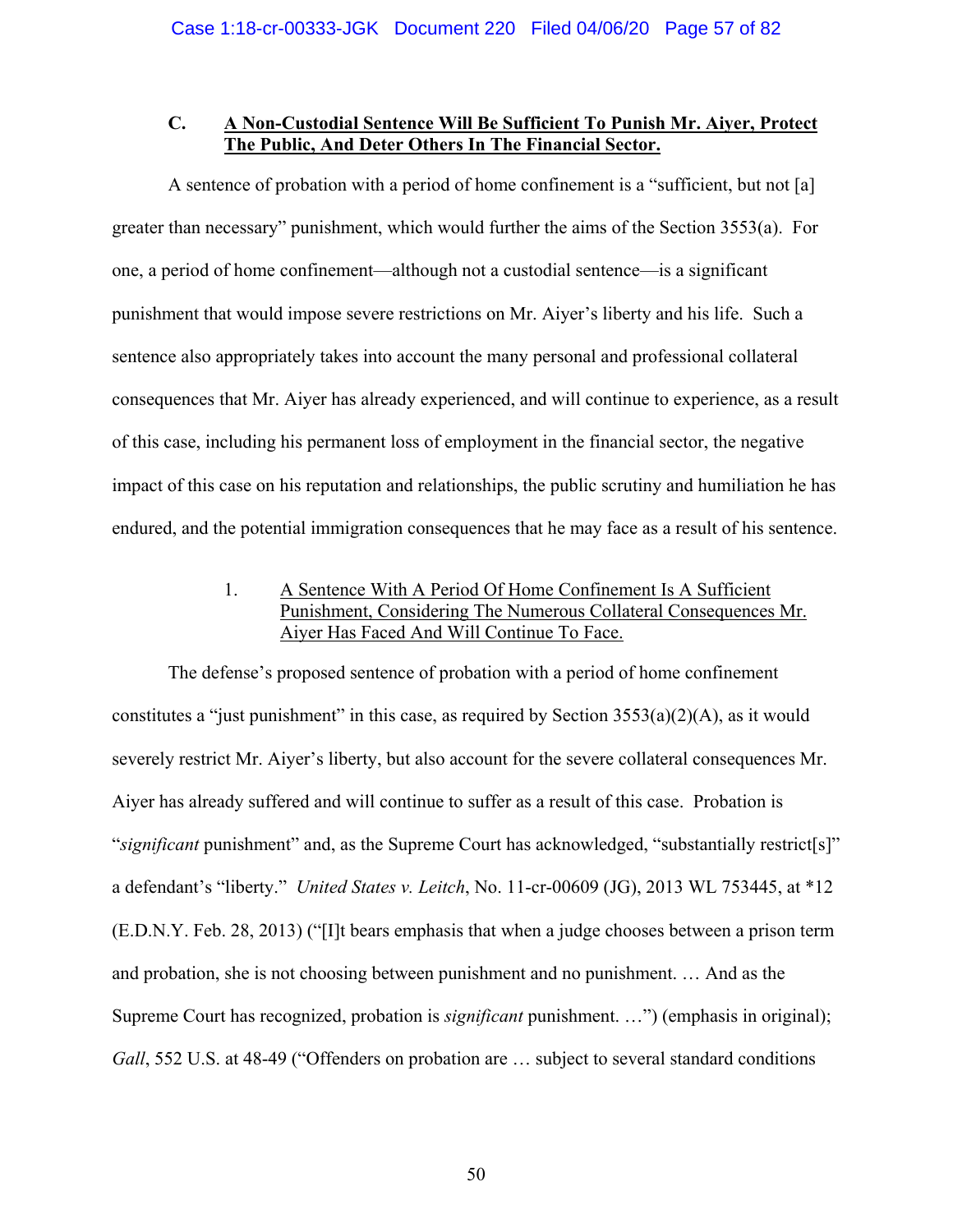#### Case 1:18-cr-00333-JGK Document 220 Filed 04/06/20 Page 58 of 82

that substantially restrict their liberty. … Most probationers are also subject to individual 'special conditions' imposed by the court.").

As the Second Circuit has acknowledged, in determining what constitutes a "just punishment" under Section 3553(a)(2)(A), courts must consider the collateral consequences a sentence will bring for the defendant. *United States v. Stewart*, 590 F.3d 93, 141 (2d Cir. 2009) ("It is difficult to see how a court can properly calibrate a 'just punishment' if it does not consider the collateral effects of a particular sentence"); *see also United States v. Nesbeth*, 188 F. Supp. 3d 179, 180, 188 (E.D.N.Y. 2016) (imposing a non-custodial sentence, despite a guidelines sentencing range of 33-41 months of imprisonment, "in part because of a number of statutory and regulatory collateral consequences [the defendant] will face as a convicted felon," and noting that "the Second Circuit['s] … embrace of the impact and significance of the collateral consequences facing a convicted felon as bearing upon a just punishment is the enlightened view"); *United States v. Chong*, No. 13-CR-570, 2014 WL 4773978, at \*6 (E.D.N.Y. Sept. 24, 2014) ("In imposing 'just punishment' for a particular offense, a sentencing judge cannot ignore the additional penalties and hardships that will attach as a result of conviction").

One of the most severe collateral consequences with which Mr. Aiyer has contended is his loss of employment. As a result of the Government's investigation and prosecution of this case, the Office of the Comptroller of the Currency has banned Mr. Aiyer from working in the financial services industry—the only field in which he has ever been employed or trained. Mr. Aiyer dedicated his college years to the study of economics. Mr. Aiyer relished his career in finance and was particularly skilled and well-suited to the industry. He was viewed by his supervisor as "on track to be one of the future leaders of the firm," with a "very bright future ahead." (Ex. C, DX-649 at JPMC-0000068660; Ex. C, DX-650 at JPMC-0000068664.) Mr.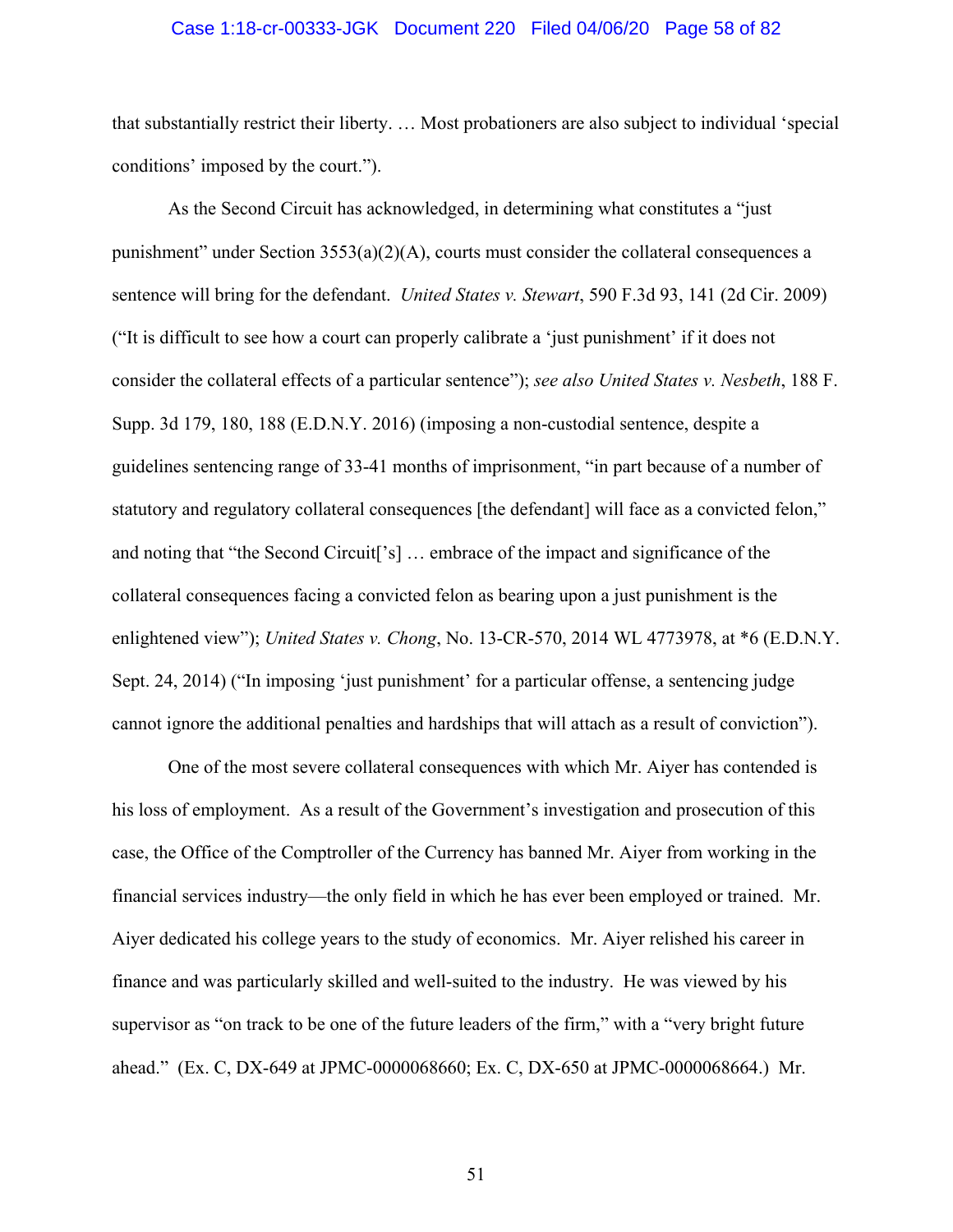### Case 1:18-cr-00333-JGK Document 220 Filed 04/06/20 Page 59 of 82

Aiyer is now not only banned from working in finance but he has also "been ostracized by the financial community." (Ex. H, Letter from B. McGuigan at H-58.) The loss of his ability to be employed in the field that previously gave Mr. Aiyer such professional and personal fulfillment is devastating to Mr. Aiyer and should be considered in determining his sentence. *See Stewart,*  590 F.3d at 141 (finding that the district court "appropriately" considered the fact that the defendant could no longer pursue his chosen career in determining a "just punishment").

In addition to the professional consequences this case has brought upon Mr. Aiyer, he has suffered extensively on a personal level due to the stigma and public humiliation that have come with the Government's investigation and prosecution of this case and the highly-publicized trial. (*See* Ex. H, Letter from R. Lulla at H-15 ("He has experienced his hopes for a meaningful career in financial services end and felt the shame that comes from all the press surrounding his situation").) Such harm is a "form[] of punishment [the defendant] has already suffered" and a collateral consequence that is rightly considered in determining a just sentence. *See United States v. Vigil*, 476 F. Supp. 2d 1231, 1315 (D.N.M. 2007) (accounting for the "incalculable damage to [the defendant's] personal and professional reputation as a result of tremendous media coverage of his case and the case against his co-conspirators" as a collateral consequence for the purposes of "fashioning a just sentence"). Although many of Mr. Aiyer's friends have steadfastly remained by his side and lent him support during this difficult time—as evidenced by the dozens of letters appended to this memorandum—there are "many former friends and acquaintances [who have] abandoned him" as a result of this case, which has noticeably "weigh[ed] on" Mr. Aiyer, and he has had difficulty "[b]uilding new meaningful relationships." (Ex. H, Letter from G. Thacker at H-18.) This has been an "emotionally turbulent period" for Mr. Aiyer and one that has "certainly negatively impacted his mental health." (*Id*.)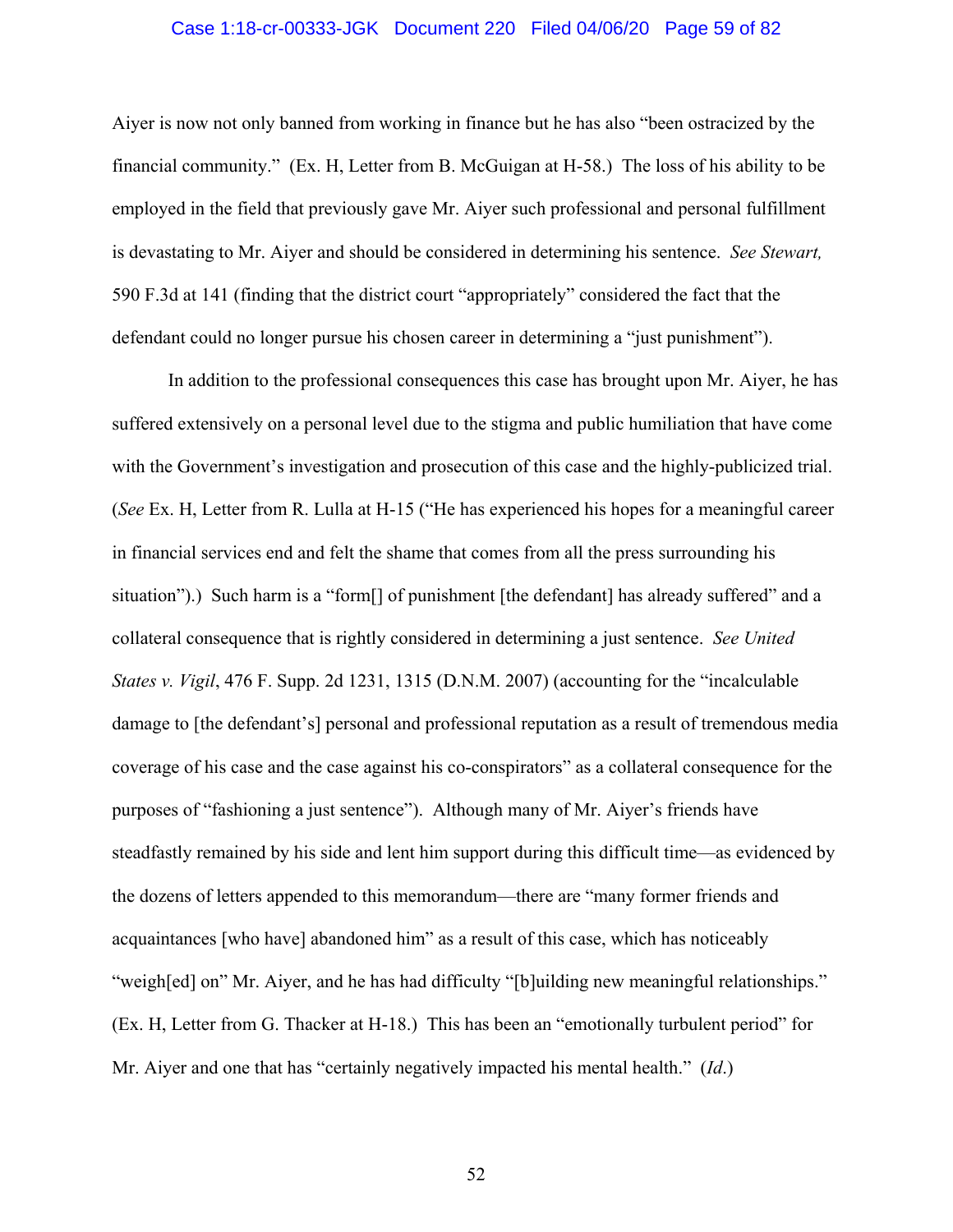#### Case 1:18-cr-00333-JGK Document 220 Filed 04/06/20 Page 60 of 82

Ever since the Government first began its investigation in 2014, all aspects of Mr. Aiyer's life have been plagued by uncertainty—his future, his career, his ability to remain in the United States, his personal relationships, and his liberty. As a result, Mr. Aiyer's life has effectively been "on hold" for the past six years, as he anxiously awaits the resolution of this case. The current impossibility of moving forward professionally or personally—especially with respect to starting a family with his partner, Ms. Kislevitz—has weighed on Mr. Aiyer enormously. (Ex. H, Letter from Alexandra Kislevitz at H-9.) As Ms. Kislevitz describes, "Each week that goes by he encounters more hurdles, either concretely or mentally as he contemplates how he will secure a stable future for himself and the family we both hope to create together. … Our lives as a couple are on hold and this is one of the many stressors that keeps us both up at night." (*Id*.)

Furthermore, because of the travel restrictions that have been placed on Mr. Aiyer during the pendency of this case, he has been confined to the Southern and Eastern Districts of New York and the District of Massachusetts for almost two years. As a result, Mr. Aiyer has been unable to visit his elderly grandparents, with whom he is extremely close, who live in India. Mr. Aiyer's grandfather, "now 90 years of age, has fallen very ill and over the past year has been gradually losing all comprehension" and his grandmother, "at 86, stands stoically with her grandson and eagerly awaits to hug him again." (Ex. H, Letter from A. Ganapathi at H-4.) Mr. Aiyer has experienced extreme distress that he has not been able to visit his grandparents, who "helped raise him and … are both very sick," and although Mr. Aiyer tries to stay in touch with his grandparents via telephone, "their hearing is poor [,] which makes these calls challenging." (Ex. H, Letter from Alexandra Kislevitz at H-9.) "[I]t kills Akshay that he has not been able to see [his grandparents], and when he talks about his current travel restrictions, potential sentencing, and ongoing limitations, the thought that he may never see his grandparents again,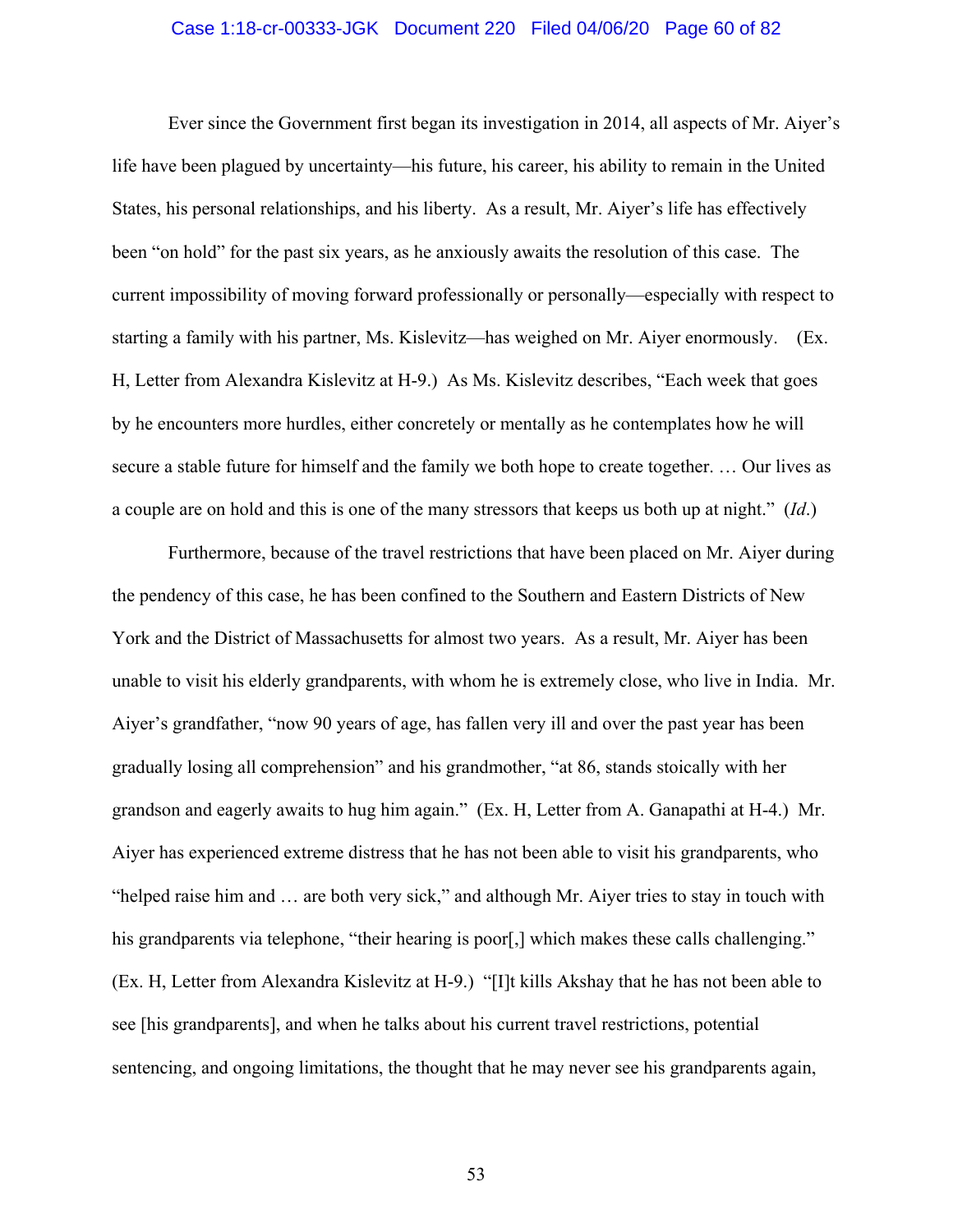brings him to tears." (*Id*.) Mr. Aiyer has "suffered not being able to travel to see his family and friends." (*Id*.)

# 2. A Sentence With A Period Of Home Confinement Protects The Public and Furthers The Goals Of Deterrence.

A sentence of probation with a period of home confinement is sufficient "to afford adequate deterrence to criminal conduct" and "to protect the public from further crimes of the defendant." 18 U.S.C. § 3553(a)(2)(B)-(C). Mr. Aiyer is a first-time offender with no criminal history, whose 36 years of life have been otherwise characterized by law-abiding behavior. (*See*  PSR at ¶ 54-60.) *See also United States v. Mullings*, 131 F. Supp. 3d 1, 4 (E.D.N.Y. 2015) (holding that a custodial sentence was unnecessary in part because the defendant's criminal conduct "appeared to be an 'aberration' from his otherwise law-abiding life" and noting that, "[i]n view of the excessive incarceration rates in the recent past and their unnecessary, deleterious effects on individuals sentenced, society and our economy, justifiable parsimony in incarceration is prized."); *United States v. Emmenegger*, 329 F. Supp. 2d 416, 428 (S.D.N.Y. 2004) ("[The defendant] is young with respect to his exposure to the business world, yet relatively old for a first-time offender. He is old enough to have a meaningful record of previous good behavior, but young enough to be given a second chance. While the Guidelines discourage the use of age as a reason for departure … it is entirely rational to consider this factor in setting a sentence in the Court's discretion"); 28 U.S.C. § 994(j) (Congress instructing the Sentencing Commission to craft guidelines that "reflect the general appropriateness of imposing a sentence other than imprisonment in cases in which the defendant is a first offender who has not been convicted of a crime of violence or an otherwise serious offense.")

Furthermore, Mr. Aiyer does not pose any recidivism risk, and thus there is no need for specific deterrence in this case, because Mr. Aiyer has lost his livelihood and will never again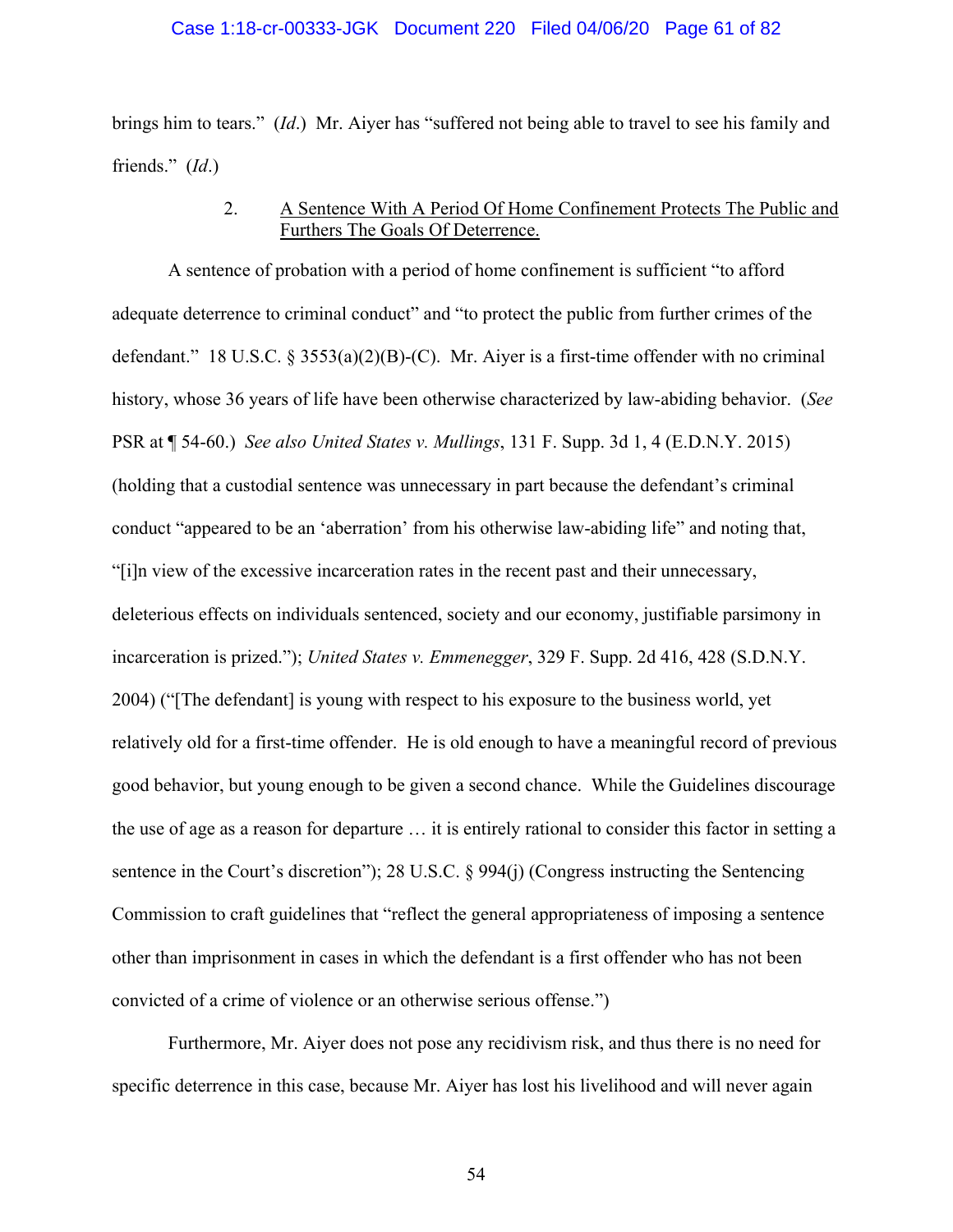#### Case 1:18-cr-00333-JGK Document 220 Filed 04/06/20 Page 62 of 82

work in the financial markets. Courts have recognized that in cases where the defendant's conviction has resulted in the loss of his career, "the need for further deterrence and protection of the public is lessened because the conviction itself already visits substantial punishment on the defendant." *Stewart*, 590 F.3d at 141 (internal quotation marks omitted); *see also Emmenegger*, 329 F. Supp. 2d at 428 (noting that "there is less need for incarceration to protect the public from future crimes committed by [a] defendant" where the defendant lost his livelihood due to his conviction for an offense that was "particularly adapted to his chosen career," since "[t]hat career is over, and his potential to commit this particular type of crime has been eliminated."); *United States v. Gaind*, 829 F. Supp. 669, 671 (S.D.N.Y. 1993), *aff'd*, 31 F.3d 73 (2d Cir. 1994) ("Elimination of the defendant's ability to engage in similar or related activities—or indeed any major business activity—for some time, and the substantial loss of assets and income resulting from this … constitutes a source of both individual and general deterrence."); *Gupta*, 904 F. Supp. 2d at 355 ("As to specific deterrence, it seems obvious that, having suffered such a blow to his reputation, Mr. Gupta is unlikely to repeat his transgressions, and no further punishment is needed to achieve this result.")

A non-custodial sentence with a period of home confinement is also sufficient to further the goal of general deterrence. The details of Mr. Aiyer's case have been widely publicized for the world to read—a Google search for the name "Akshay Aiyer" yields over 1,300 results, most of which detail Mr. Aiyer's indictment, trial, and conviction—and his case has undoubtedly been closely followed by those in the FX industry. Mr. Aiyer's public humiliation and the loss of his career are readily apparent to everyone in the finance world and, with the "*significant* punishment" of probation and home confinement, are sufficient to send a strong message of deterrence to any would-be offenders. *Leitch*, 2013 WL 753445, at \*12 (emphasis in original);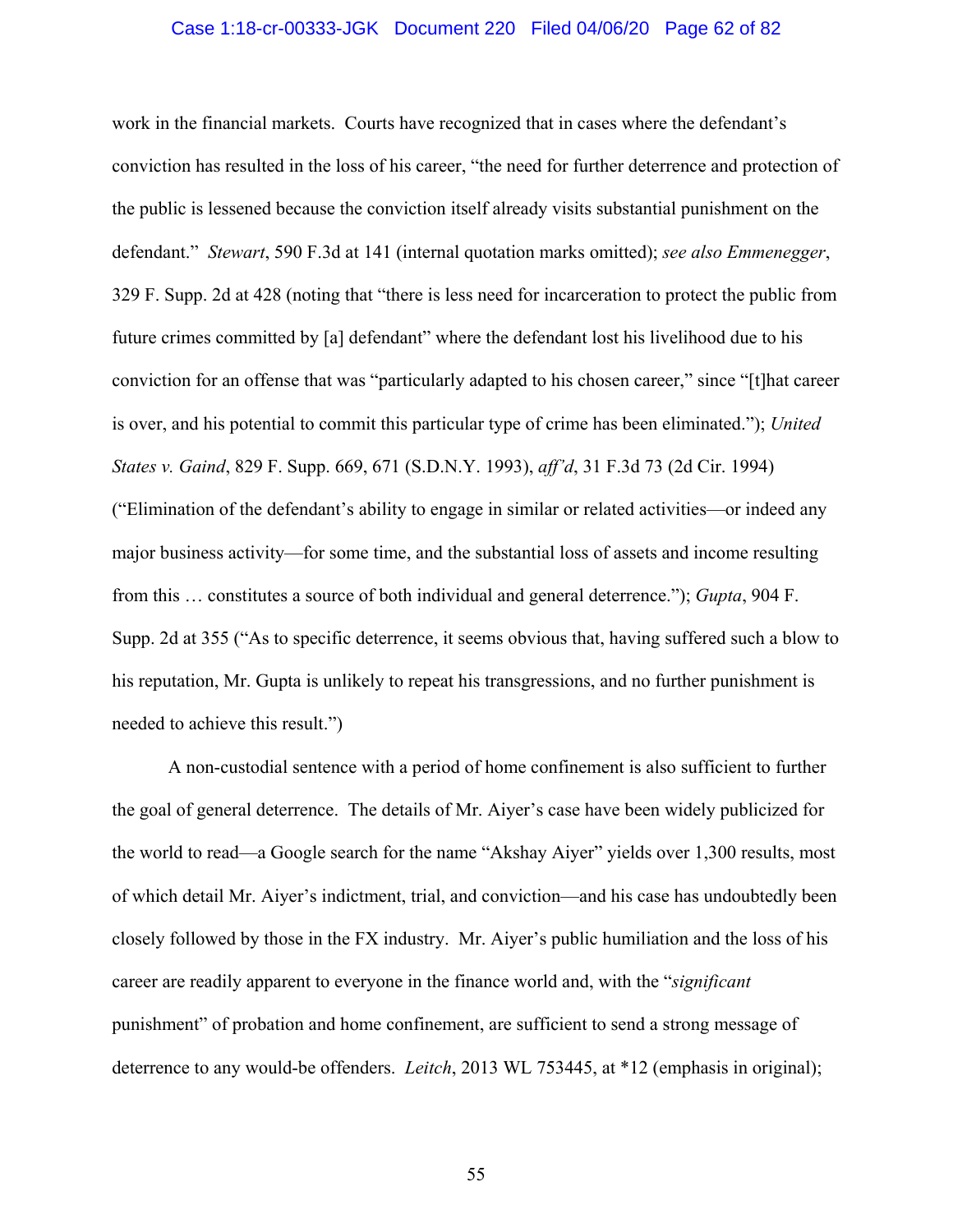*see also* Ex. O, Sentencing Transcript at 90:1-14, *United States v. Connolly*, No. 16 Cr. 370 (S.D.N.Y. Oct. 24, 2019) ("Connolly Sentencing Tr.") (sentencing the defendants—who were convicted in connection with a LIBOR manipulation conspiracy—to non-custodial sentences and noting, "[A] long period of incarceration for these defendants is simply not needed to accomplish the goal of general deterrence. The players in the market have witnessed their arrest, … the loss of jobs and employability, the financial stress on them and their families, the loss of status in the community … all collateral consequences that play into general deterrence."); Ex. M, Mannix Sentencing Tr. at 55:11-56:6 ("As for the need of this sentence to afford adequate deterrence to criminal conduct and to protect the public from further crimes of the defendant, a probation sentence will allow supervising officers to monitor the defendant's behavior … the public will be protected through the oversight of the probation office. As for deterrence, this very public and publicized conviction alone will deter both the defendant through specific deterrence and others in similar occupations through general deterrence."); *United States v. Coughlin*, No. 06-20005, 2008 WL 313099, at \*6 (W.D. Ark. Feb 1, 2008) (noting the "severely punitive quality of probation" and holding that a sentence of probation and home detention was "capable of deterring corporate executives like [the defendant], who cherish their freedom of movement and right of privacy, from engaging in conduct similar to [the defendant]'s"); *United States v. Musgrave*, 647 F. App'x 529, 533 (6th Cir. 2016) (affirming a sentence of probation and home confinement, and noting that the district court "correctly explained that '[t]here is no justice in imposing a sentence merely to make an example out of a defendant'").

The imposition of a sentence of imprisonment is not necessary to achieve the goal of general deterrence. The National Institute of Justice—the research, development, and evaluation agency of the U.S. Department of Justice—has found that prison sentences are not generally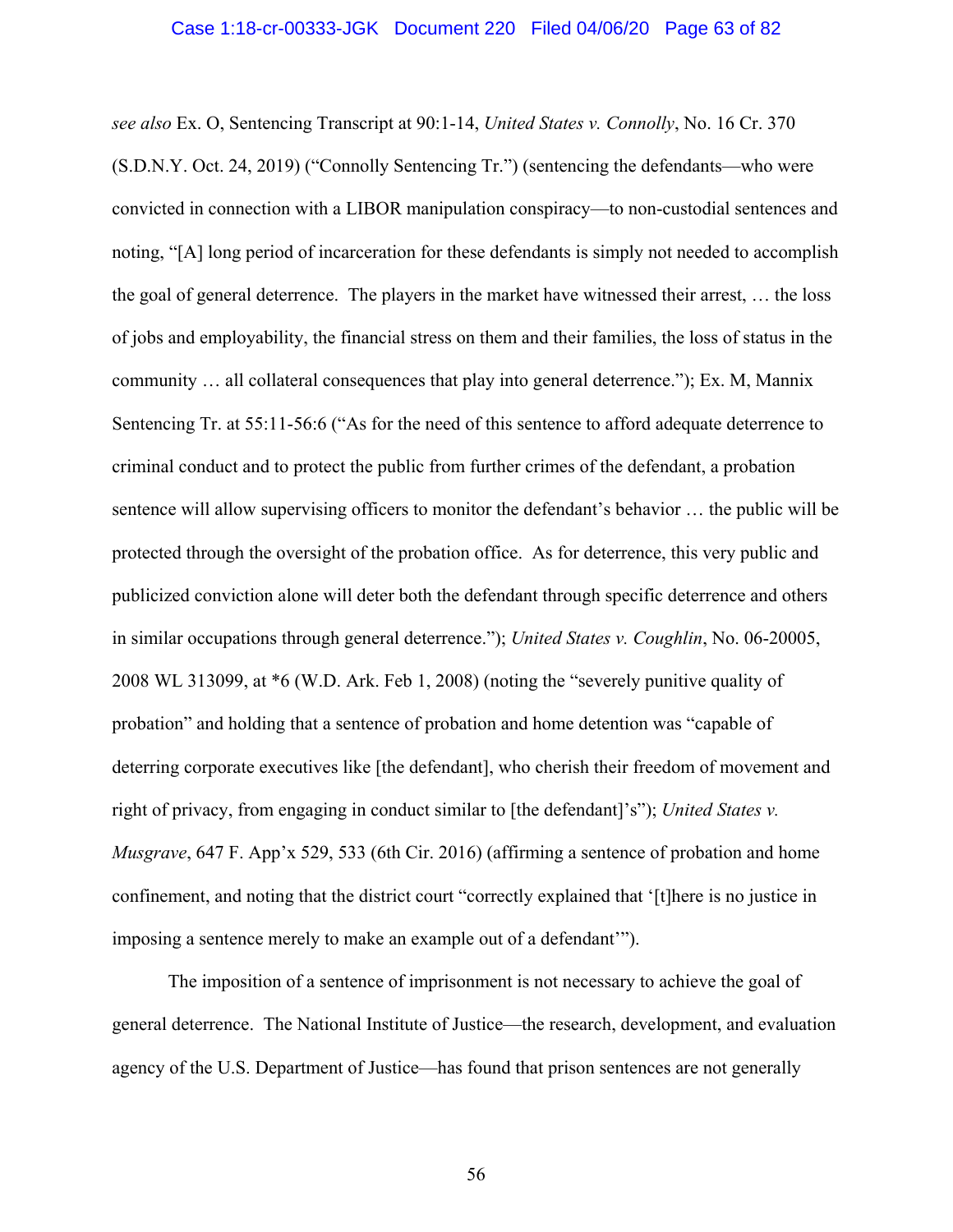#### Case 1:18-cr-00333-JGK Document 220 Filed 04/06/20 Page 64 of 82

effective in deterring crime and that "it is the certainty of being caught that deters a person from committing crime, not the fear of being punished or the severity of the punishment." (Ex. P, National Institute of Justice, *Five Things About Deterrence* at 1-2 (May 2016) (concluding, *inter alia*, that "the chance of being caught is a vastly more effective deterrent than even draconian punishment," that "[s]ending an individual convicted of a crime to prison isn't a very effective way to deter crime," and that "prison sentences … are unlikely to deter future crime," and noting that there is no "evidence that the deterrent effect increases when the likelihood of conviction increases"); *see also* Ex. Q, Michael Tonry, *Purposes and Functions of Sentencing*, 34 Crime & Just. 1, 28–29 (2006) (concluding that "certainty and promptness of punishment are more powerful deterrents than severity" and "increases in severity of punishments do not yield significant (if any) marginal deterrent effects," and noting that "[t]hree national Academy of Sciences panels" and "every major survey of the evidence" have all reached the same conclusion).)

## **D. A Sentence With A Period Of Home Confinement Is Appropriate To Avoid Unwarranted Sentence Disparities.**

One of the aims of Section 3553(a) is to avoid unwarranted sentence disparities among similarly-situated individuals. 18 U.S.C. § 3553(a)(6) (The Court "shall consider the need to avoid unwarranted sentence disparities among defendants with similar records who have been found guilty of similar conduct."). This Section 3553(a) factor strongly supports a sentence of probation with a special condition of a period of home confinement.

## 1. A Non-Incarceratory Sentence Avoids Unwarranted Sentence Disparities With Other Foreign Exchange Traders.

As discussed above, Mr. Aiyer's arrest was the a result of a large, multi-year investigation into the foreign exchange industry that resulted in widely publicized settlements and major financial institutions paying billions of dollars in fines. (*See supra* at 45-46.) Foreign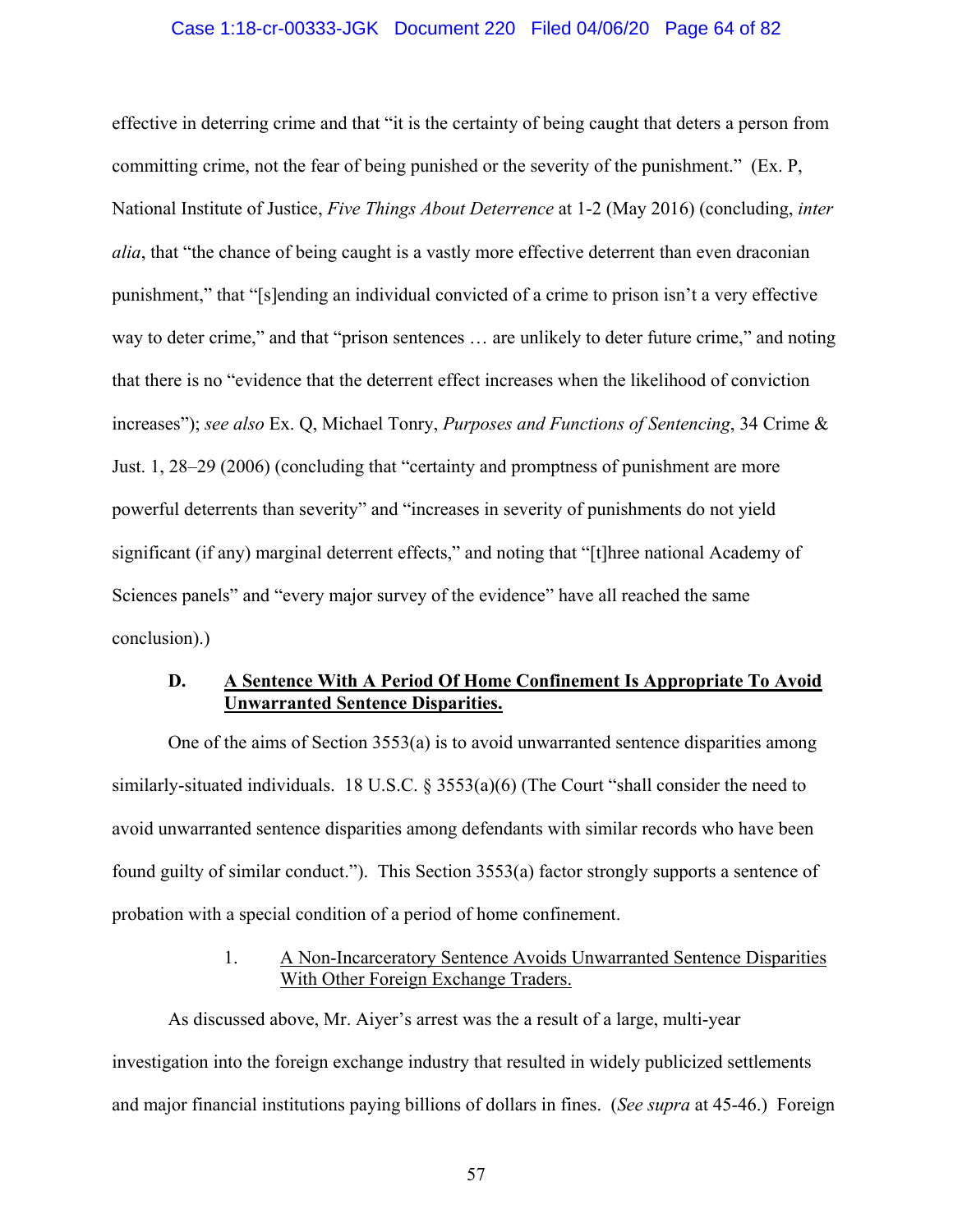#### Case 1:18-cr-00333-JGK Document 220 Filed 04/06/20 Page 65 of 82

exchange traders at many of the major financial institutions engaged in conduct similar to the behaviors at issue in this case, and at least 50 of these traders were eventually terminated from their jobs as a result. (*See id*.) Notwithstanding the widespread nature of the conduct, Mr. Aiyer is one of only a handful of individuals criminally prosecuted for Sherman Act violations, and the others have either been acquitted (i.e., the defendants in *United States v. Usher*), or have evaded conviction, or, in the case of Mr. Katz and Mr. Cummins, have reached agreements with the Government pursuant to which they will likely receive more lenient sentences than Mr. Aiyer.

Mr. Katz and Mr. Cummins—individuals who, as explained above, are more culpable than Mr. Aiyer (*see supra* at 28-33)—will likely receive non-incarceratory sentences because they pleaded guilty—an option not realistically available to Mr. Aiyer due to the immigration consequences that accompany a conviction—and served as cooperating witnesses for the Government. Nicholas Williams, who engaged in the same conduct as his fellow members of the Rand Chat Room, was not even charged and likely will not receive any form of criminal punishment. Mr. Aiyer is therefore the only member of the alleged conspiracy at risk of receiving a sentence of imprisonment—a result that would fly in the face of Section 3553(a)(6)'s recommendation to minimize sentencing disparities, particularly considering the greater culpability of his coconspirators.

Courts in the Southern District of New York have previously varied from the Guidelines' recommendation in sentencing a defendant convicted of violating Section 1 of the Sherman Act where the defendant's coconspirators, most of whom were cooperating with the government, would not serve time in prison. (*See, e.g.,* Ex. R, Hearing Transcript at 13:8-15:14, *United States v. Savarese et al.*, No. 05-cr-516 (GEL) (S.D.N.Y. Jan. 20, 2006) ("Savarese Hearing Tr.") (stating that "it d[id]n't look right on the face of it" that the defendant was the only member of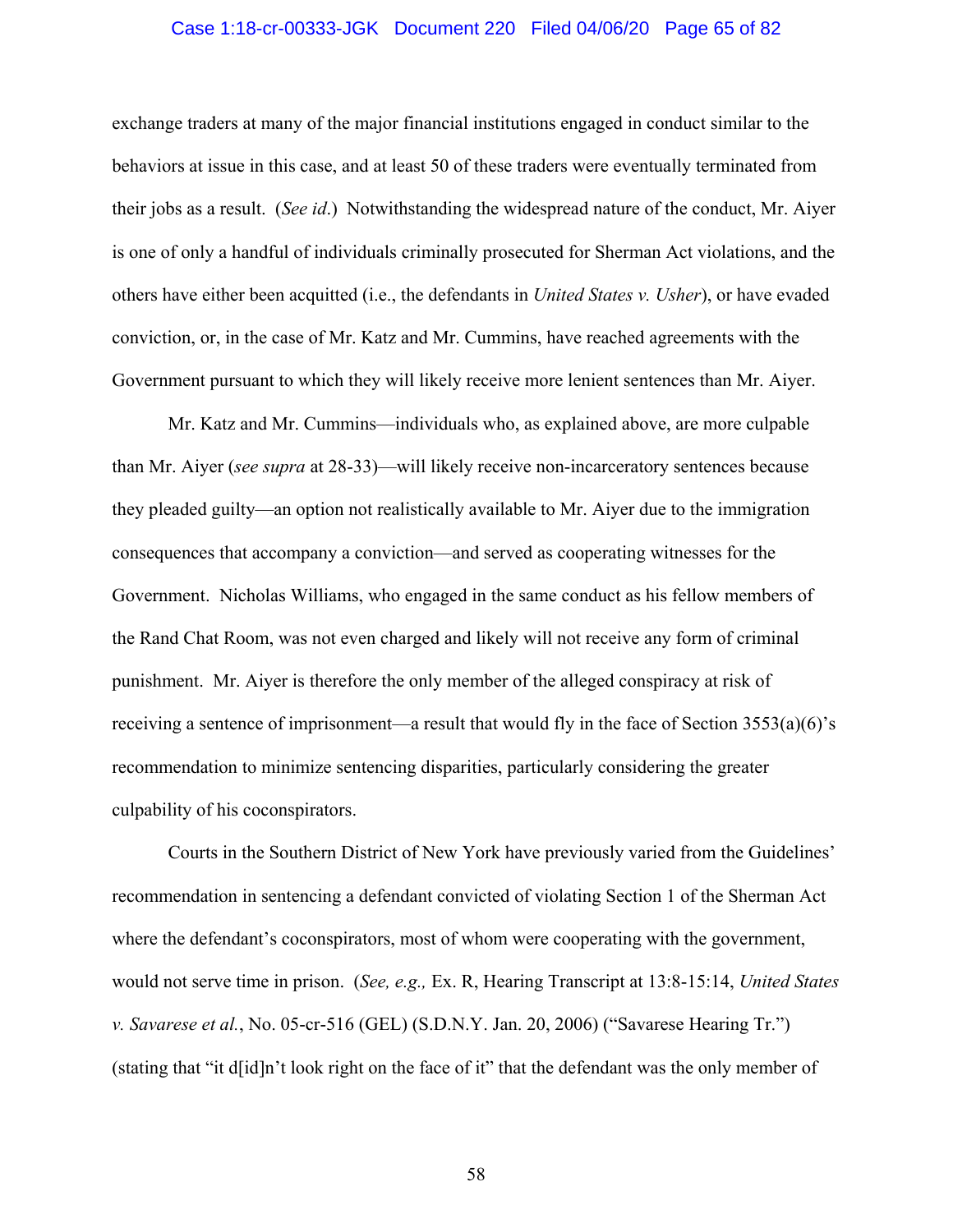### Case 1:18-cr-00333-JGK Document 220 Filed 04/06/20 Page 66 of 82

the conspiracy who stood to serve time in prison, given that he was not alleged to be the ringleader of the conspiracy, and requesting a rationale from the prosecution for this potential disparity other than "the naked fact that some folks [the cooperating witnesses] signed on the dotted line in the way that the government likes.")10; *see also* Ex. S, Sentencing Transcript at 8:5-9, 41:6-19, *United States v. Savarese, et al.*, No. 05-cr-516 ("Savarese Sentencing Tr.") (S.D.N.Y. April 28, 2006).) Similarly, in giving the defendants in *United States v. Connolly*  non-custodial sentences, Judge McMahon disregarded the Guidelines recommendation of imprisonment in part because the recommendation was "out of line with similarly situated defendants who have committed the same crime," none of whom would serve any time in prison. (Ex. O, Connolly Sentencing Tr. at 87:10-88:6.) The court also noted that it would not allow the government to "make an example" out of the defendants in that case by imposing a lengthy sentence on them as "proxy wrongdoers" for hundreds of individuals at financial institutions in

<sup>&</sup>lt;sup>10</sup> "I'm ... concerned about disparity in sentencing. We are supposed to see what we can do to see to it that similarly situated people are treated similarly. And, in particular, I would think that applies when we've got a number of people engaged in the same conspiracy. A number of people have pled guilty to this conspiracy. … It is further complicated because … of the individual human beings who were running this conspiracy, of the six who have been charged, five have now been convicted, none have been sentenced and four of the five, all but [the defendant] Mr. Savarese, are cooperating with the authorities. Now, cooperation is … necessary and cooperation usually leads to lower sentences. On the other hand, that tends to suggest to me that if things take their normal course, … of the five who are guilty of this conspiracy, four of them are very likely not to go to jail and Mr. Savarese stands as the one who is left. … Maybe the reason is he was the ring leader and the other four cooperated against him and the government went to get him. That would make a reason why he might have to go to jail and the others not. On the other hand, no one is contending … that Mr. Savarese is somehow the most culpable of these individuals. … It may be rational[ ] that for whatever set of reasons it comes out that Mr. Savarese goes to jail and nobody else does. But it doesn't look right on the face of it …" (Ex. R, Savarese Hearing Tr. at 13:8-17:12.)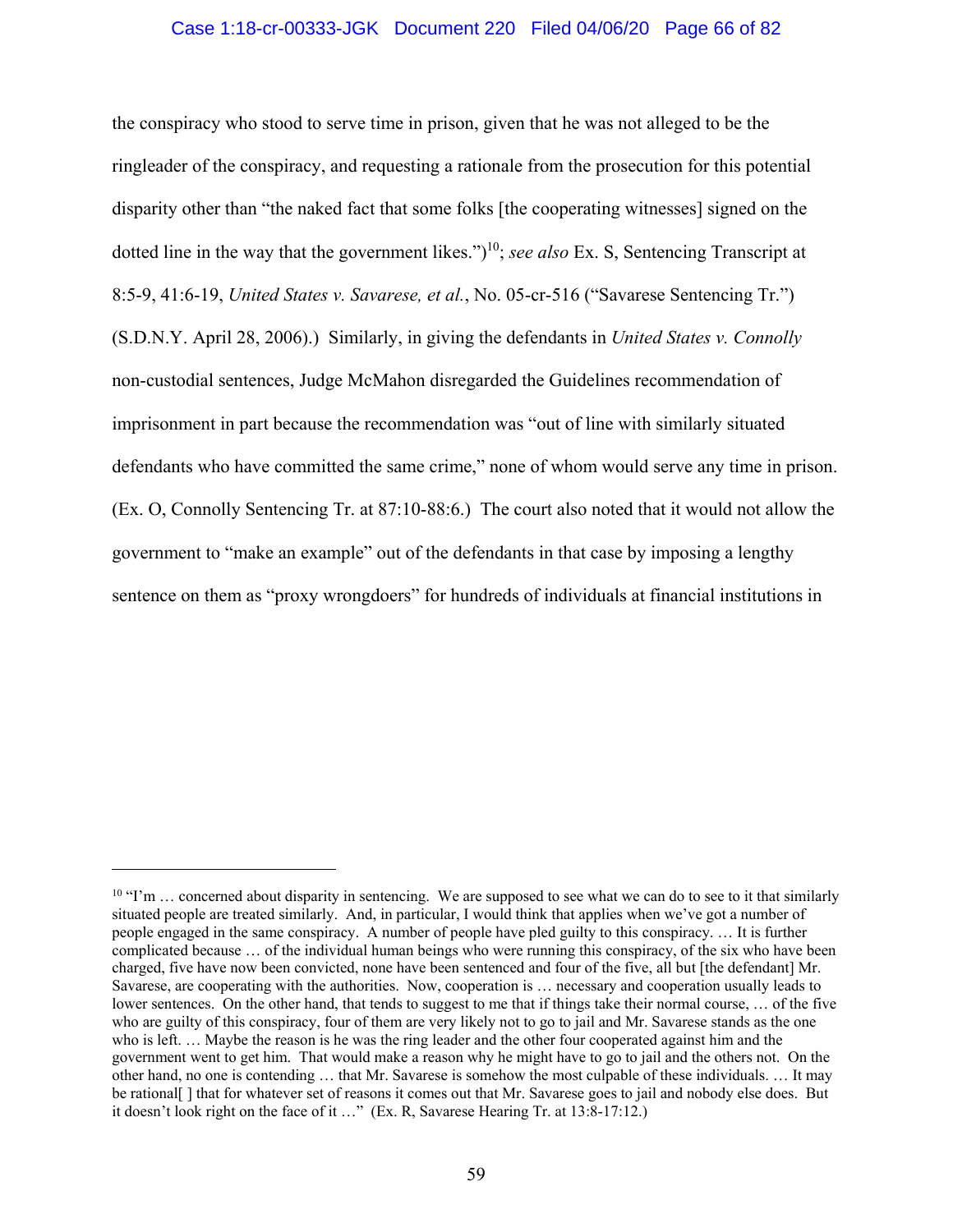#### Case 1:18-cr-00333-JGK Document 220 Filed 04/06/20 Page 67 of 82

the United States and abroad who participated in the same LIBOR manipulation conduct as the defendants but who were not charged. (*Id.* at  $85:1-86:12$ .)<sup>11</sup>

Mr. Katz and Mr. Cummins also testified at length about other foreign exchange traders with whom they engaged in the same behaviors at issue in this case, none of whom were ever charged. As discussed above, these traders—including the members of the "Old Gits" chatroom, which did not include Mr. Aiyer, as well other individuals—participated in the conspiracy to which Mr. Katz and Mr. Cummins pleaded guilty, and which began as early as 2001. (*See supra* at 30-31.) These coconspirators of Mr. Katz and Mr. Cummins, despite engaging in behavior identical to that underlying Mr. Aiyer's conviction, were never prosecuted, much less convicted and sentenced to prison.

*In re Foreign Exchange Benchmark Rates Antitrust Litigation* further demonstrates the pervasiveness of coordination amongst foreign exchange traders—in that case, to manipulate fix prices—and highlights the number of traders who participated in such conduct but who were never charged. 74 F. Supp. 3d 581 (S.D.N.Y. 2015). The complaint in that case alleged that foreign exchange traders at the twelve defendant banks "used electronic communications to meet and conspire for over a decade," starting in 2003—long before Mr. Aiyer starting working as a foreign exchange trader—and that "chat rooms, with evocative names such as 'The Cartel,' 'The Bandits' Club,' 'The Mafia,' and 'One Team, One Dream,' were the primary sites of

<sup>&</sup>lt;sup>11</sup> "[The defendants] were participants along with many other people, a few of whom have been indicted here and abroad, most of them have not, in a massive effort, one that went on at many if not all of the submitting banks over a course of years to manipulate LIBOR to benefit the banks' trading positions … [T]he government has used Mr. Connolly and Mr. Black, as well as a few other people … as proxy wrongdoers, to make them an example for the wrongdoings of those two [financial] institutions … and for similar wrongdoing of other unindicted institutions as well. ... [The government] now asks the Court to impose excessively large punishments ... because of a far more widespread problem in which hundreds of other people at Deutsche Bank and elsewhere were also wrongdoers, and the government asks that I do that to make an example of them. … I yet cannot make [the defendants] scapegoats for the sins of the entire industry. They stand convicted of crimes for which they will be punished, and that is all they will be punished for." (*Id*.)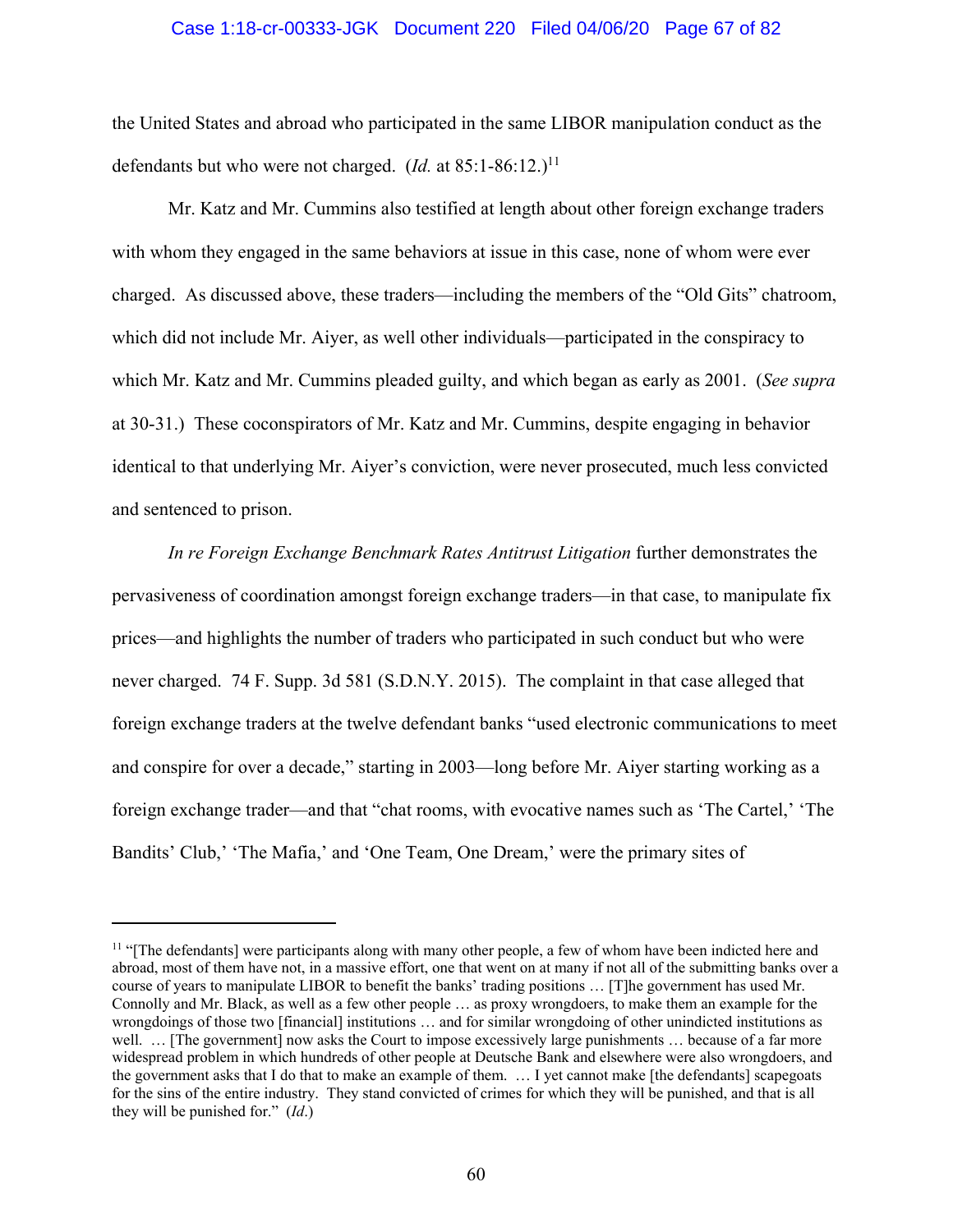### Case 1:18-cr-00333-JGK Document 220 Filed 04/06/20 Page 68 of 82

conspiracy." *Id*. at 587. None of the traders whose conduct prompted the *In re Foreign Exchange* plaintiffs to pursue legal action against the defendant banks—except for the defendants in *United States v. Usher*—were ever charged.

Given the fact that many other individuals in the foreign exchange industry who engaged in the same conduct as Mr. Aiyer, including individuals who were much more culpable, have never been—and will never be—prosecuted, let alone imprisoned, Mr. Aiyer should be given a non-incarceratory sentence to avoid unwanted sentencing disparities.

# 2. A Non-Incarceratory Sentence Avoids Unwarranted Sentence Disparities With Other Antitrust Defendants Sentenced In The Southern District Of New York.

Courts in the Southern District of New York have routinely given defendants convicted of Sherman Act violations non-custodial sentences or minimal prison time, often departing from the Guidelines' recommended sentences.<sup>12</sup> Publicly available information about the sentences imposed on Sherman Act defendants over the past twenty years in the Southern District of New York shows that these sentences have seldom exceeded one year, and approximately half of individual defendants have received probationary sentences. (*See* Ex. T, Chart of Sherman Act

<sup>12 (</sup>*See, e.g.*, Ex. U, Sentencing Transcript at 4:8-9, 6:24-7:2, *United States v. Apfelbaum*, No. 02-cr-106 (JES) (S.D.N.Y. March 31, 2004) (varying from the Guidelines sentence of 8 to 14 months of imprisonment and sentencing the defendant to three years of probation); Ex. S, Savarese Sentencing Tr. at 8:5-9, 41:6-19 (varying from the Guidelines sentence of 12 to 18 months and sentencing the defendant to 24 months of probation, with a requirement that for the first 12 months, the defendant must reside at a community confinement corrections facility for three days of each week); Ex. V, Sentencing Transcript at 3:7-16, 51:22-52:3, *United States v. Levy, et al.*, 1:00 cr-00596 (S.D.N.Y. Oct. 17, 2001) (sentencing the defendant to six weeks in prison and one year of supervised release, despite the Guidelines recommendation of 12-18 months); *United States v. Spadola*, No. 1:06-cr-00898, ECF No. 18 (S.D.N.Y. Aug. 24, 2007) (sentencing the defendant to three years of probation on Sherman Act count); *United States v. Briggin*, No. 1:02-cr-01431, ECF No. 19 (S.D.N.Y. May 4, 2006) (sentencing the defendant to three years of probation on Sherman Act count); *United States v. Montgomery*, No. 1:02-cr-01308, ECF No. 12 (S.D.N.Y. May 6, 2004) (sentencing the defendant to two years of probation); *United States v. Doody*, No. 1:00-cr-00602, ECF No. 8 (S.D.N.Y. Oct. 18, 2001) (sentencing the defendant to 12 months of probation); *United States v. Schenider*, No. 1:00-cr-00597, ECF No. 17, 19 (S.D.N.Y. Oct. 16, 2001) (sentencing defendants to five years of probation with one year of home confinement).)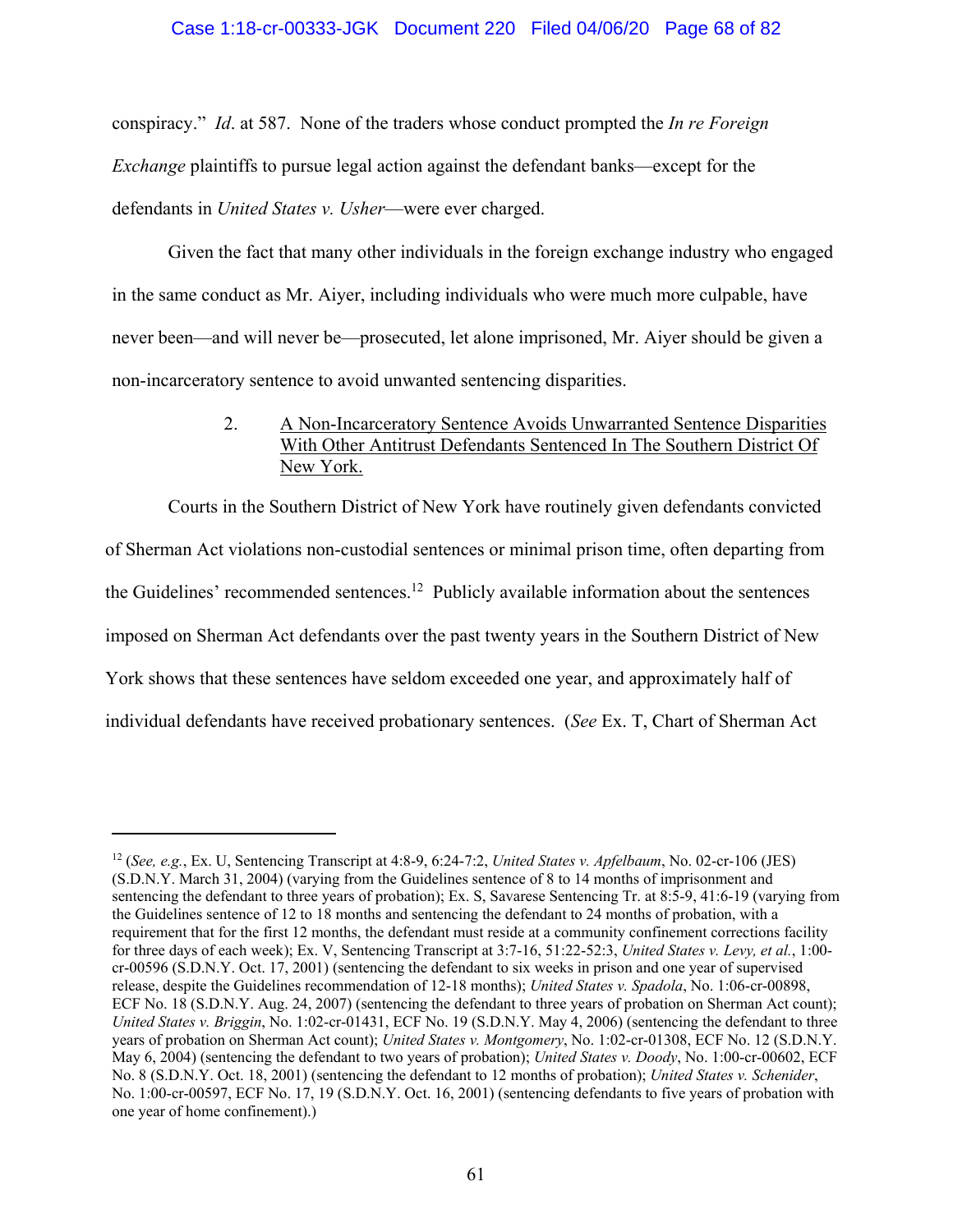#### Case 1:18-cr-00333-JGK Document 220 Filed 04/06/20 Page 69 of 82

Sentences in S.D.N.Y. from 2000-2020.)<sup>13</sup> The Second Circuit has also affirmed such sentences. *See, e.g., SKW Metals & Alloys, Inc.*, 6 F. App'x. at 66 (affirming a sentence of four months' home confinement and 18 months' probation). Courts in other jurisdictions have similarly imposed probationary sentences on Sherman Act defendants.<sup>14</sup>

Even the shorter sentences given in Sherman Act cases may overstate the sentence length appropriate in this case, due to the unique and complex nature of the charged conduct here. There are few, if any, factually comparable criminal antitrust cases in this jurisdiction that can serve as an effective guide for sentencing, since the vast majority of Sherman Act cases involve straightforward instances of customer allocation, procurement auctions, group boycotts, and the like—behaviors that, unlike the currency trading conduct at issue in this case, are clear-cut antitrust violations. As discussed above (*supra* at 45-47), it is not apparent that Mr. Aiyer engaged in conduct he understood to be illegal. As such, Mr. Aiyer is less culpable than those defendants who understood the illegality of the conduct for which they were convicted under the Sherman Act. (*See* Ex. M, Mannix Sentencing Tr. at 53:14-54:3 (noting that because the defendant "did not believe [the] agreement was an obvious and per se violation of the Sherman Antitrust Act" and "operated within the terms of [the] agreement as if it were legal," the defendant's "culpability is reduced.").)

<sup>&</sup>lt;sup>13</sup> Mr. Aiyer compiled most of the information contained in Exhibit T from the website of Transactional Records Access Clearinghouse (TRAC), a "data gathering, data research and data distribution organization" associated with Syracuse University that collects data from the federal government, mostly under the Freedom of Information Act (FOIA). *See* https://trac.syr.edu/aboutTRACgeneral.html. Mr. Aiyer also included case information gathered from targeted Westlaw and Bloomberg Law searches.

<sup>14 (</sup>*See, e.g.*, Ex. M, Mannix Sentencing Tr. at 56:4-6 (varying from the Guidelines sentence of 18 to 24 months of imprisonment to one year of probation).)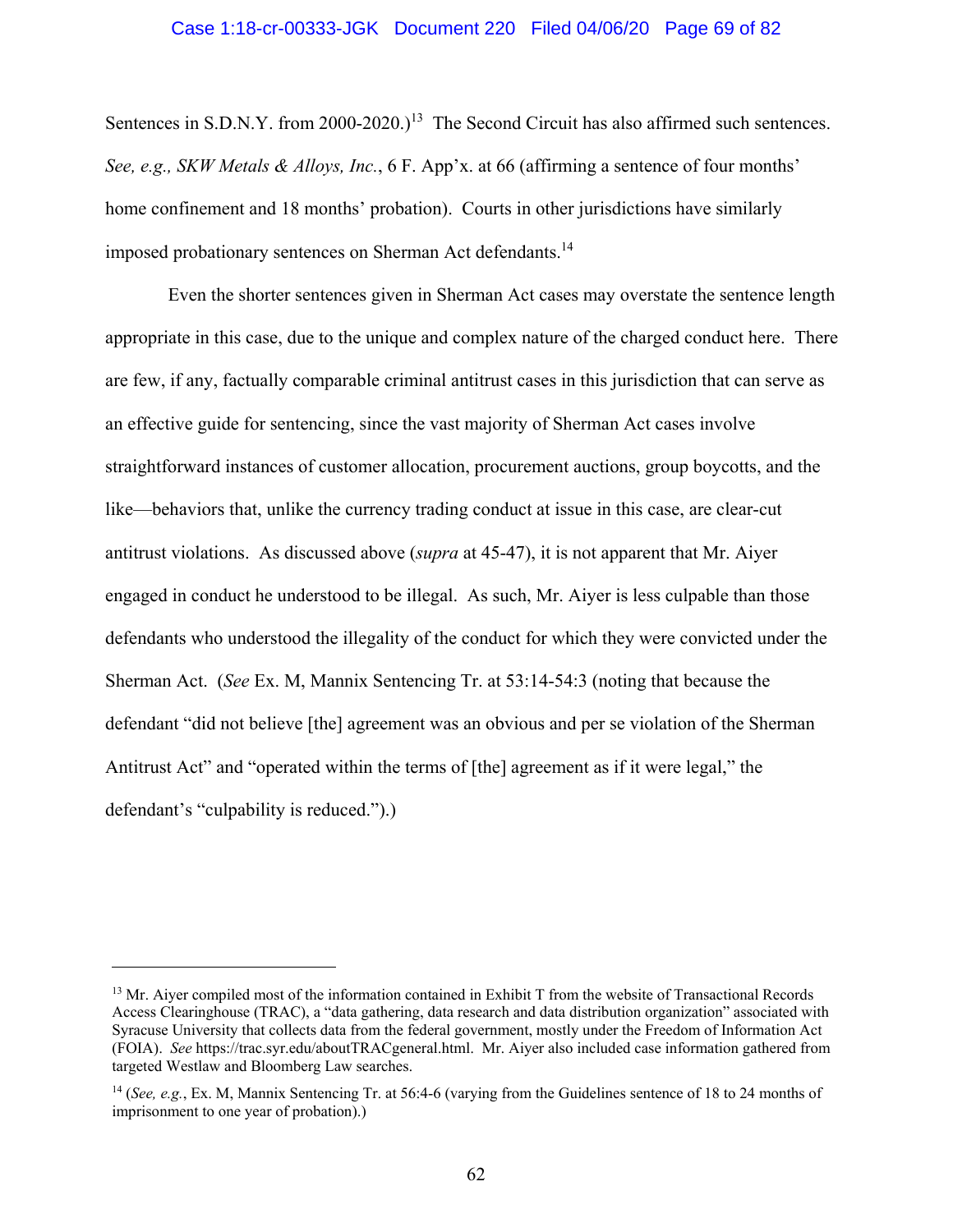Outside of the Sherman Act context, courts have often imposed non-custodial or minimal prison sentences in white collar crime cases where the offense conduct was both more serious and blatant than Mr. Aiver's conduct.<sup>15</sup>

# **III. Special Considerations Applicable To Mr. Aiyer Weigh In Favor Of A Sentence Of Probation With A Period of Home Confinement.**

# **A. The Severity Of The Potential Consequences Of Mr. Aiyer's Immigration Status Supports A Non-Custodial Sentence.**

Mr. Aiyer's status as a non-citizen has serious repercussions for any term of imprisonment that he may serve. The disparate treatment provided non-citizen prisoners, as compared with their citizen counterparts, means that any sentence of imprisonment given to Mr. Aiyer would be significantly harsher than the same sentence given to an identically-situated citizen defendant. Furthermore, if Mr. Aiyer receives a sentence of imprisonment, such a sentence increases the likelihood that he will afterwards be taken into in the custody of ICE and that removal proceedings will be commenced against him. Finally, if Mr. Aiyer is given a sentence of imprisonment of one year or more, as distinct from a sentence of imprisonment of less than one year, he is far more likely to be held without bail in ICE detention during the pendency of any removal proceedings, which he would contest. Given the severity of the

<sup>15</sup> *See, e.g., United States v. Thompson*, No. 14-cr-00272 ECF No. 268 (S.D.N.Y. Nov. 22, 2016) (sentencing the defendant trader to three months in jail on wire fraud charges in connection with a scheme to rig LIBOR rates); *United States v. Prosperi*, 686 F.3d 32, 44, 50 (1st Cir. 2012) (affirming variance from Guidelines range of 87 to 108 months of imprisonment to non-custodial sentences in case where defendants were convicted of years-long fraud scheme in which they provided concrete for a federally funded construction project and created false documentation); *United States v. Howe*, 543 F.3d 128, 128-132 (3d Cir. 2008) (affirming variance from Guidelines range of 18 to 24 months of imprisonment to a non-custodial sentence where government contractor was convicted of defrauding the United States Air Force of \$150,000 and "engaged in a sustained effort to obstruct the investigation in order to hide his crime"); *United States v. Musgrave*, 647 F. App'x 529, 538 (6th Cir. 2016) (affirming variance from Guidelines range of 57 to 71 months of imprisonment to one day of imprisonment and five years of supervised release, where defendant was convicted of defrauding a bank and the Small Business Association, causing the SBA to lose approximately \$1.7 million); *United States v. DiAmbrosio*, No. 04 Cr. 66, 2008 WL 732031 (E.D. Pa. Mar. 13, 2008) (varying from the Guidelines range of 46 to 57 months of imprisonment to a non-custodial sentence and \$2.1 million in restitution where the defendant was convicted by a jury of defrauding a securities option trading firm of \$2.8 million).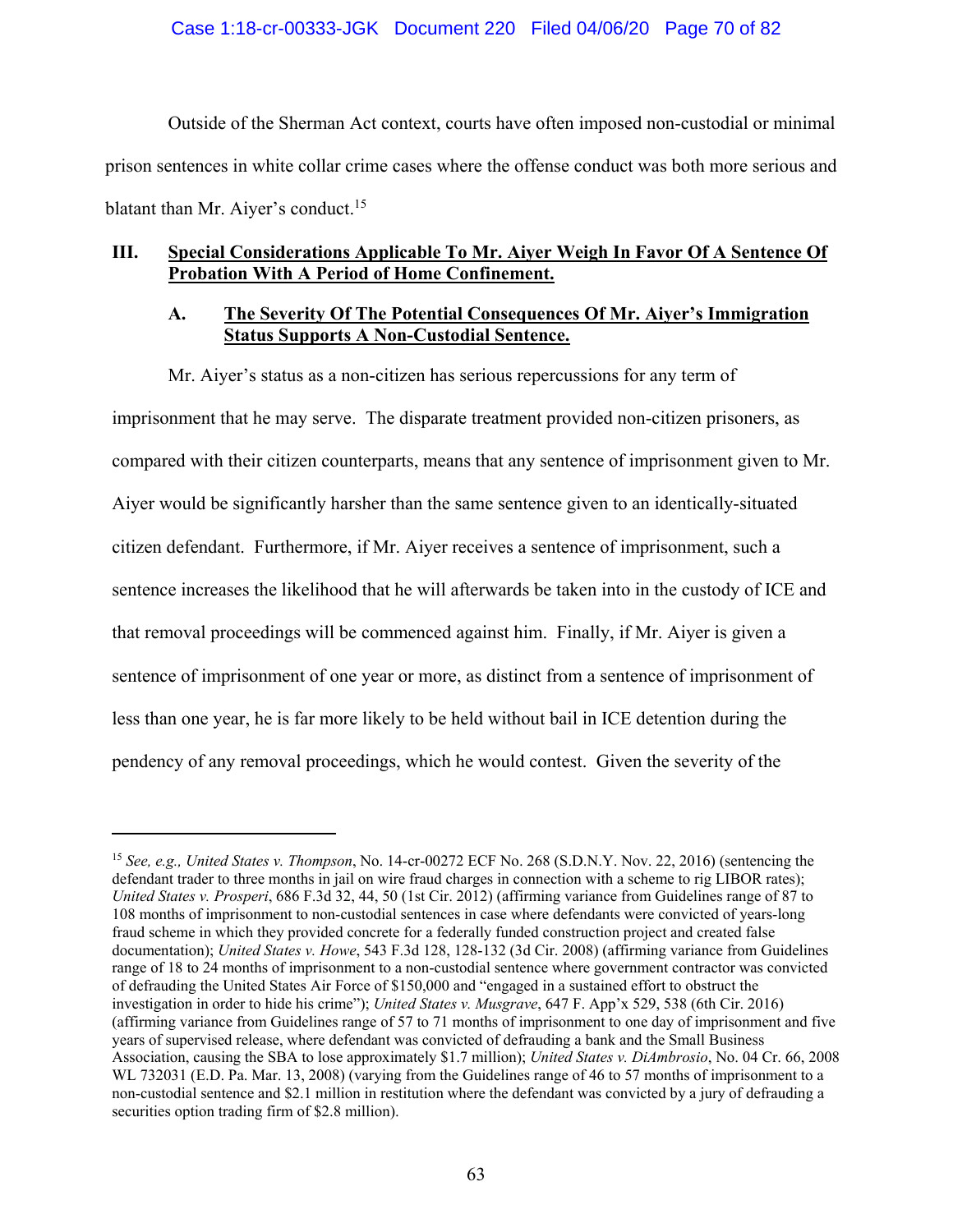### Case 1:18-cr-00333-JGK Document 220 Filed 04/06/20 Page 71 of 82

potential consequences of Mr. Aiyer's non-citizen status, as described below, his status should be considered in determining what sentence is appropriate.

The fact that Mr. Aiyer's status as a non-citizen will necessarily result in a more severe punishment than an otherwise identical citizen defendant would experience if given the same sentence is of utmost relevance in determining his sentence. In *United States v. Connolly*, Judge McMahon concluded that the defendant, Gavin Black, who had been convicted of wire fraud charges in connection with a LIBOR manipulation conspiracy, should not be sentenced to any term of incarceration due to his status as a non-citizen and the disparate treatment he would receive as a result:

If I could sentence Mr. Black to a term of incarceration -- a brief term of incarceration -- knowing that he would go to a facility appropriate to his criminal conduct, I would do it. But I know that I can't. I know that simply because he is a non[-]citizen -- and I use that term advisedly, he is not an illegal alien – [b]ut because he is a non-citizen, he will not be eligible to serve his sentence in the same way that any American citizen who stood convicted of this crime would serve. And that's not right. And for reasons that are incomprehensible to me, were I to sentence him to a short term of imprisonment – which would be served in a private facility and not at some place like FCI Allenwood … -- for reasons I cannot comprehend, at the end of that term he could not walk out the door and be picked up by [his attorney] Mr. Levine and taken to the airport. He would be treated like an illegal alien, and he would be released into the custody of ICE, and at some point long after my intended sentence had expired he would be deported. And that's not right. … I can't bring myself to impose a sentence of incarceration in the United States for Mr. Black.

### (Ex. O, Connolly Sentencing Tr. at 91:8-92:13.)

As described below, Mr. Aiyer's immigration status will result in the same disparate treatment to which Mr. Black would have been subject—namely, imprisonment in a private prison, followed by prolonged detention in an ICE facility, which Judge McMahon determined was simply "not right." *Id*. This Court should determine for the same reasons that Mr. Aiyer also should not be sentenced to a term of imprisonment.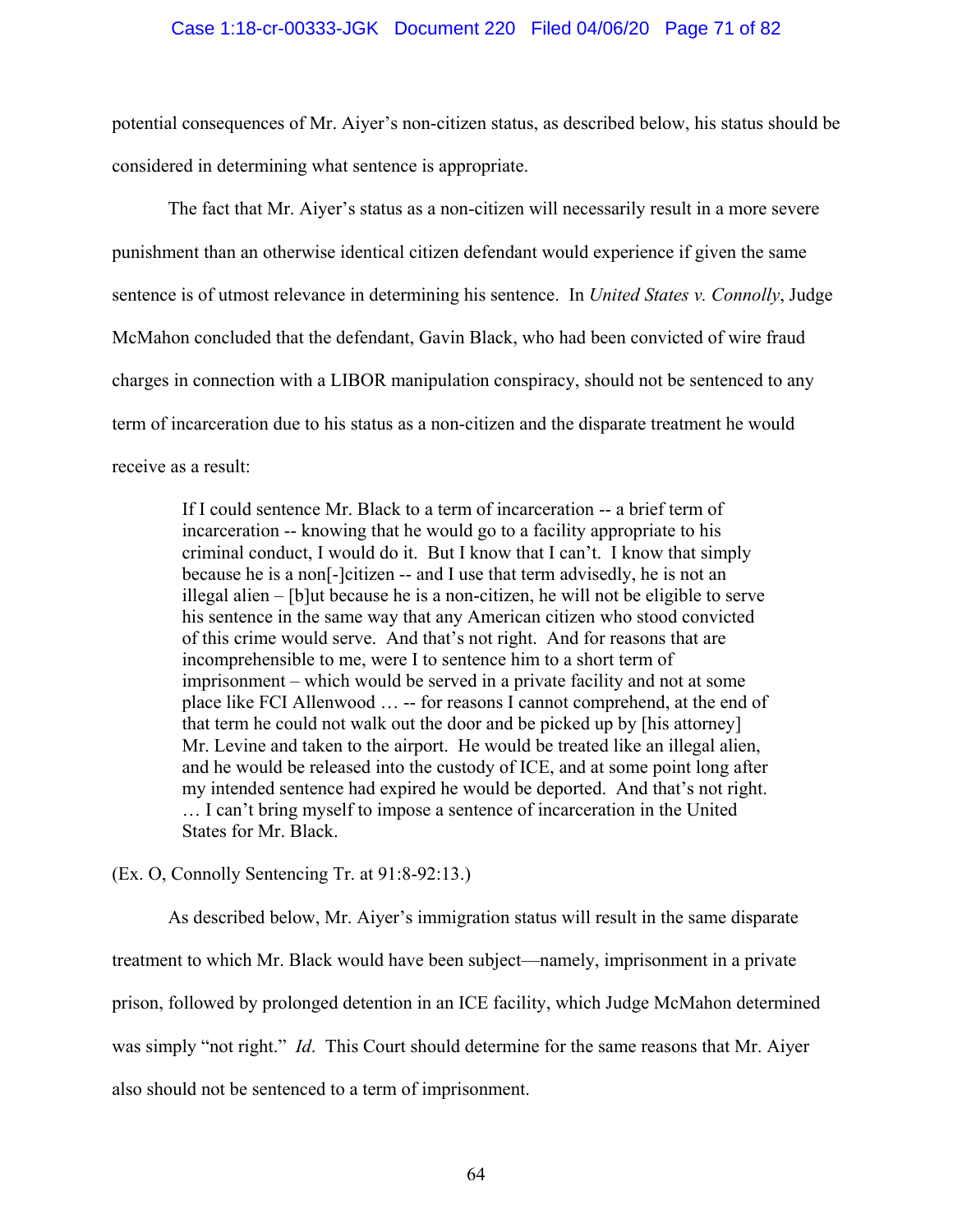# 1. The Effect Of Mr. Aiyer's Non-Citizen Status On Imprisonment Conditions.

Mr. Aiyer is a first-time, non-violent offender who, but for his immigration status, would be eligible for placement in a minimum-security facility, such as a federal prison camp, for the duration of any sentence of imprisonment. (*See* Ex. W, Fed. Bureau of Prisons Program Statement 5100.08, *Inmate Security Designation and Custody Classification* at ch. 1, p. 2 (Sept. 12, 2006); *id.* at ch. 5, p. 12.) However, because Mr. Aiyer is not a U.S. citizen, he will be designated as a "deportable alien" and required to be housed in at least a low security level institution. (*Id*. at ch. 5, p. 9 (describing the Public Safety Factor ("PSF") designation "Deportable Alien" as: "A male or female inmate who is not a citizen of the United States. All long-term detainees will have this PSF applied. When applied, the inmate or the long-term detainee shall be housed in at least a Low security level institution."); *id*. at ch. 5, p. 12.) Mr. Aiyer will be treated as a "deportable alien" for purposes of designation to a facility simply because he is not a citizen, and despite the fact that he is and always has been lawfully in the United States and will contest deportation.

Moreover, pursuant to a 2018 BOP Memorandum, Mr. Aiyer's non-citizen status dictates that the BOP will assign him to a privately-run, for-profit prison. (*See* Ex. X, Bureau of Prisons Memorandum for Chief Executive Officers, *Increasing Population Levels in Private Contract Facilities* (Jan. 24, 2018) (stating that "eligible inmates"—i.e., "male, non-U.S. citizen[s]" with "90 months or less remaining to serve on their sentence," who are "classified as Low security with IN custody" and assigned a low medical and mental health care level—must be submitted for "re-designation to the Designation and Sentence Computation Center for transfer consideration to private contract facilities.").)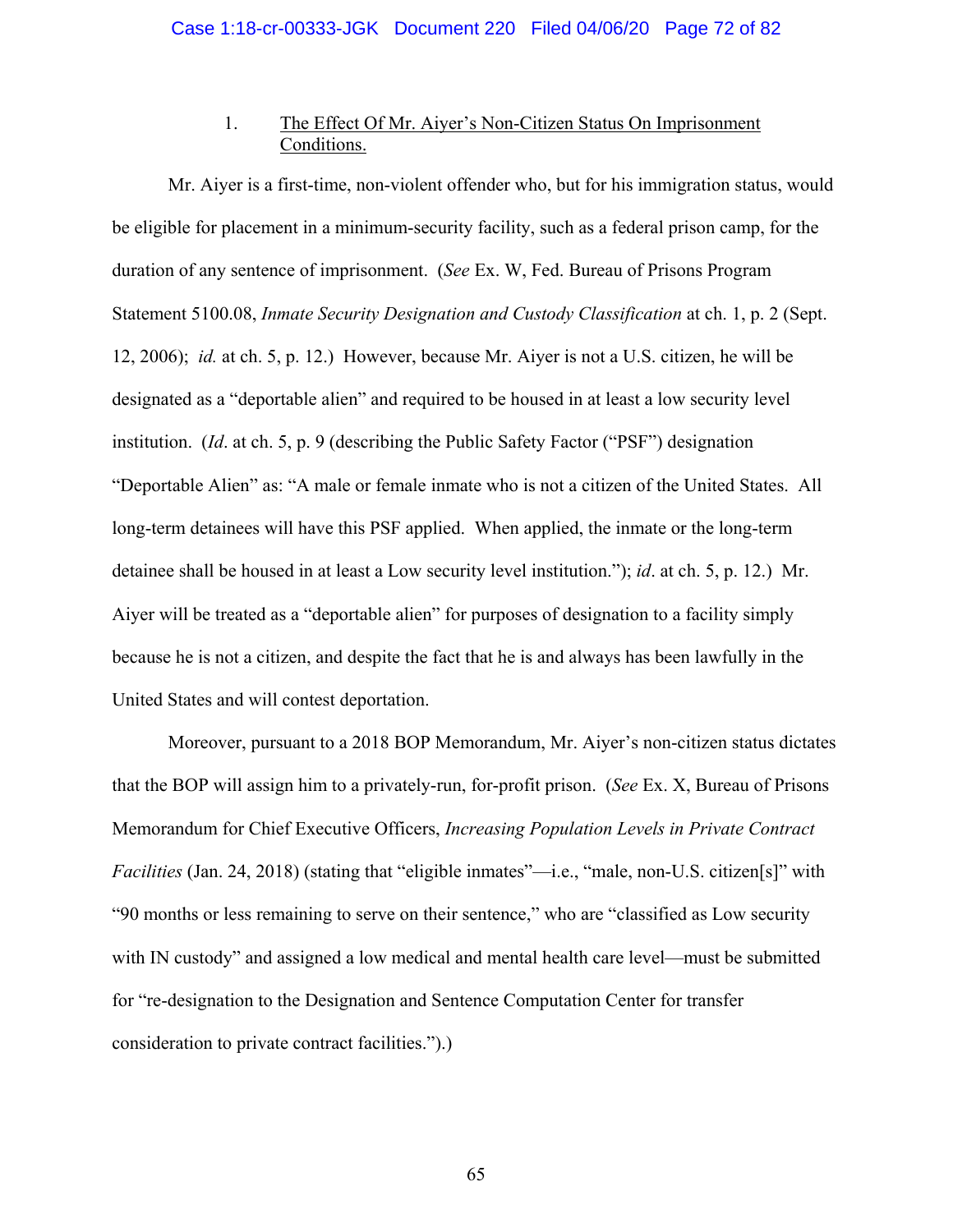### Case 1:18-cr-00333-JGK Document 220 Filed 04/06/20 Page 73 of 82

Most non-citizen federal prisoners are placed in "Criminal Alien Requirement" or "CAR" prisons, all of which are run by for-profit corporations, and hold non-citizen prisoners. (*See* Ex. Y, Emma Kaufman, *Segregation by Citizenship*, 132 Harv. L. Rev. 1379, 1403 (2019); Ex. Z, Nathaniel Meyersohn, *Justice Department Seeks Increase in Private Prison Beds*, CNN (May 19, 2017) ("These [CAR] prisons hold 21,287 inmates, 96% of whom are non-US citizens, according to a Bureau of Prisons spokesman.").) These non-citizen prisoners live "in harsh conditions with higher rates of prison violence and reduced access to family and counsel," in institutions with "unusually poor" healthcare, overcrowding, and higher rates of solitary confinement, lockdowns, and deaths in custody than comparable BOP institutions. (Ex. Y, Kaufman, *supra* at 1408-09; *see also* Ex. AA, ACLU, *Warehoused and Forgotten: Immigrants Trapped in Our Shadow Private Prison System* at 3 (June 2014) ("ACLU Report") (investigative report finding that the men held in CAR prisons are "subjected to shocking abuse and mistreatment, and discriminated against by BOP policies that impede family contact and exclude them from rehabilitative programs"); Ex. BB, Seth Freed Wessler, '*This Man Will Almost Certainly Die*,' THE NATION (Jan. 28, 2016) (documenting, based on 9,000 pages of BOP medical records, the "inadequate medical care" available in privatized, immigrant-only prisons, which has caused the "premature deaths" of dozens of prisoners); Ex. CC, Lauren-Brooke Eisen, *Inside Private Prisons: An American Dilemma in the Age of Mass Incarceration*, at 139 (Columbia Univ. Press 2018) ("Private detention centers frequently receive complaints of substandard conditions: bad food, inadequate medical care, allegations of sexual abuse, too few lawyers, and no due process.").)

In a 2016 report, the Office of the Inspector General at the Department of Justice found that private prisons, also called contract prisons, "incurred more safety and security incidents per capita than comparable BOP institutions," and that "the BOP onsite monitors were not verifying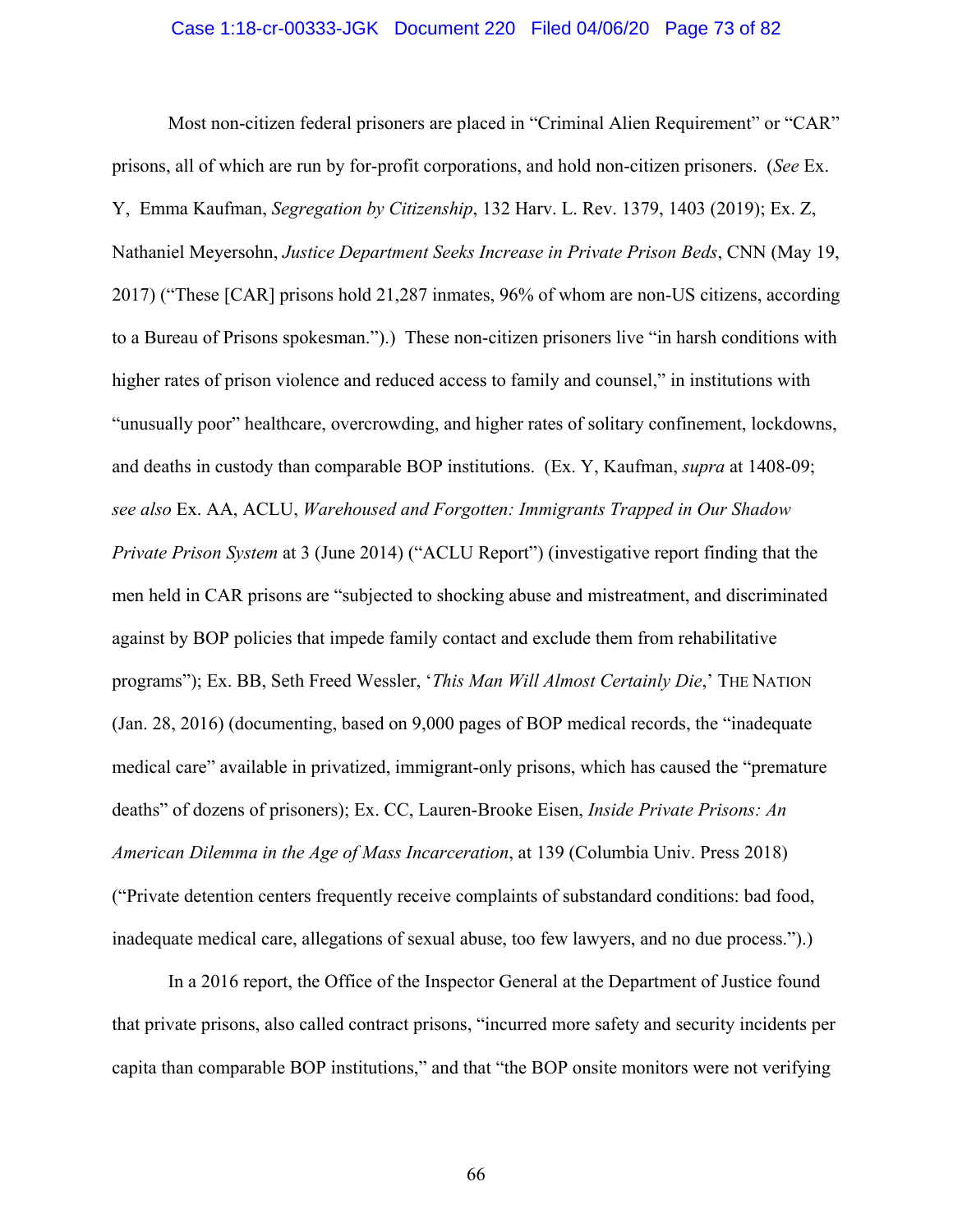#### Case 1:18-cr-00333-JGK Document 220 Filed 04/06/20 Page 74 of 82

each month whether inmates in contract prisons were receiving basic medical care." (Ex. DD, Office of the Inspector General, United States Department of Justice, *Review of the Federal Bureau of Prisons' Monitoring of Contract Prisons* (August 2016), at i-ii, 32; *see also* Ex. EE, Cody Mason, The Sentencing Project, *Too Good to be True: Private Prisons in America*, at 11- 12 (Jan. 13, 2012) ("Studies have found that assaults in private prisons can occur at double the rate found in public facilities. Researchers also find that public facilities tend to be safer than their private counterparts and that privately operated prisons appear to have systemic problems in maintaining secure facilities.") (internal citations and quotations omitted).) Furthermore, private prisons are exempt from requirements that would necessitate the disclosure of this troubling data. (*See* Ex. AA, ACLU Report at 5 ("[T]hese private prisons operate in the shadows, effectively free from public scrutiny. By statute, most of their records are exempt from the open records laws that apply to other federal prisons. … BOP fails to subject its private prison contractors to adequate oversight and accountability, and it fights to avoid public disclosure of basic information about these prisons.").) In sum, CAR prisons "represent a new model of prison management … an emergent penology in which noncitizens are punished differently than citizens of the United States." (Ex. Y, Kaufman, *supra* at 1408.)

In addition to the difficult conditions Mr. Aiyer would face in a CAR institution, the fact that Mr. Aiyer is not a U.S. citizen makes it likely that the prison where he would serve any sentence would be geographically remote from his home, partner, and friends. Although BOP generally attempts to hold prisoners within 500 miles of the location where they have the most "community and/or family support," non-citizens are not afforded this consideration and are often placed in prisons much farther from their homes. (*Id.* at 1411 (quoting Fed. Bureau of Prisons Program Statement 5100.08 at ch. 7, p. 4).) Nearly all non-citizen prisoners are subject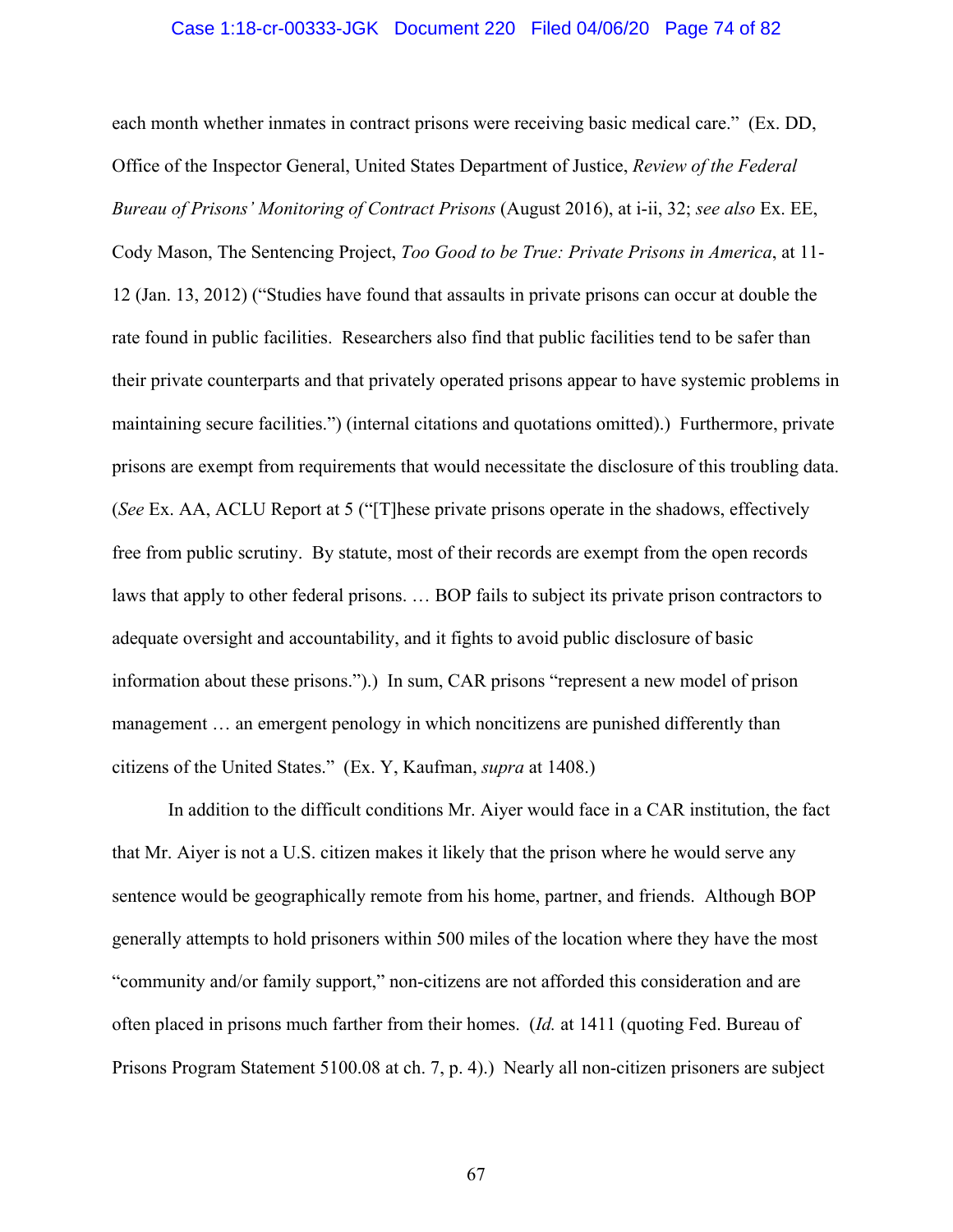# Case 1:18-cr-00333-JGK Document 220 Filed 04/06/20 Page 75 of 82

to immigration detainers, and BOP expressly exempts prisoners with detainers from its 500-mile rule, including long-term legal residents. (*See id*. at 1400 n.149, 1411.) As a result, non-citizen prisoners can be transferred anywhere in the country, and more than half of all CAR prisoners are held over 500 miles from home. (*Id*. at 1411.)

Mr. Aiyer's status as a non-citizen has further consequences for the prospect of prerelease custody. Generally, BOP is required to "ensure that a prisoner serving a term of imprisonment spends a portion of the final months of that term (not to exceed 12 months) under conditions that will afford that prisoner a reasonable opportunity to adjust to and prepare for the reentry of that prisoner into the community," including a halfway house. 18 U.S.C. § 3624(c)(1). However, because of his status as a non-citizen, Mr. Aiyer is not eligible for placement in a halfway house. (*See* Ex. FF, Fed. Bureau of Prisons Program Statement 7310.04, Community Corrections Center Utilization and Transfer Procedures, at 10 (Dec. 16, 1998) ("Inmates in the following categories shall not ordinarily participate in CCC programs: … Inmates who are assigned a 'Deportable Alien' Public Safety Factor.").)

# 2. The Potential Immigration Consequences Of Sentencing: Deportation And ICE Detention.

Critically, Mr. Aiyer's conviction makes him subject to possible deportation. *See* 8 U.S.C. § 1227(a)(2)(A)(i) ("Any alien  $\ldots$  in and admitted to the United States shall  $\ldots$  be removed if the alien is within one of more of the following classes of deportable aliens: … Any alien who  $- (I)$  is convicted of a crime involving moral turpitude committed within five years ...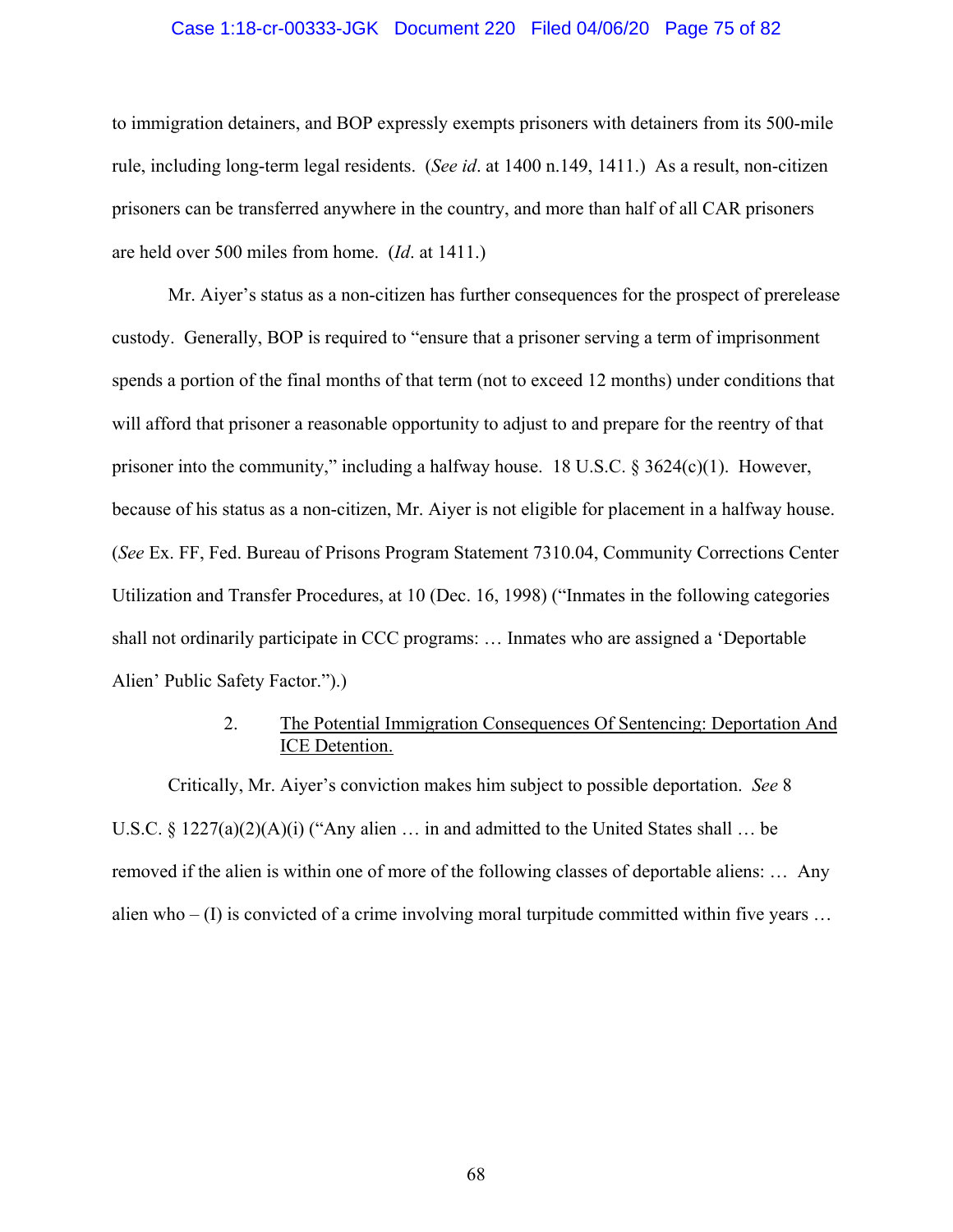# Case 1:18-cr-00333-JGK Document 220 Filed 04/06/20 Page 76 of 82

after the date of admission,  $16$  and (II) is convicted of a crime for which a sentence of one year or longer may be imposed."). The possibility of Mr. Aiyer's deportation is a collateral effect of sentencing that must be considered in determining his sentence. *See United States v. Chong*, No. 13-CR-570, 2014 WL 4773978, at \*4 (E.D.N.Y. Sept. 24, 2014) (holding that "Section 3553 should now be interpreted as requiring district courts to weigh the prospect of deportation, which is 'an integral part—indeed, sometimes the most important part—of the penalty that may be imposed on noncitizen defendants[,]' when imposing a sentence." (quoting *Padilla v. Kentucky*, 559 U.S. 356, 364 (2010))); *see also United States v. Thavaraja*, 740 F.3d 253, 262-63 (2d Cir. 2014) ("In determining what sentence is 'sufficient, but not greater than necessary,' to serve the needs of justice, 18 U.S.C. § 3553(a), a district court may take into account the uncertainties presented by the prospect of removal proceedings and the impact deportation will have on the defendant and his family."); *Stewart*, 590 F.3d at 141-42 ("It is difficult to see how a court can properly calibrate a 'just punishment' if it does not consider the collateral effects of a particular sentence.").)

Following the completion of any term of imprisonment, Mr. Aiyer will likely be taken into the custody of ICE and removal proceedings will likely be commenced against him. *See* 8 U.S.C. § 1226(a) ("On a warrant issued by the Attorney General, an alien may be arrested and detained pending a decision on whether the alien is to be removed from the United States."); *see also* Ex. Y, Kaufman, *supra* at 1408 ("[M]ost CAR prisoners are sent to immigration detention

<u>.</u>

<sup>&</sup>lt;sup>16</sup> Mr. Aiyer contends that antitrust violations are not crimes of moral turpitude and will challenge this characterization if ICE commences removal proceedings against him. The Antitrust Division takes the official position that antitrust offenses *are* crimes of moral turpitude, although it regularly waives this characterization in the case of cooperating non-citizens. (*See* Ex. GG, March 15, 1996 Memorandum of Understanding Between the Antitrust Division of the United States Department of Justice and the Immigration and Naturalization Service of the United States Department of Justice; *see also* Ex. HH, Grannon, Eric, *Are Antitrust Violations Crimes Involving Moral Turpitude?*, The National Association of Criminal Defense Lawyers (April 2012).)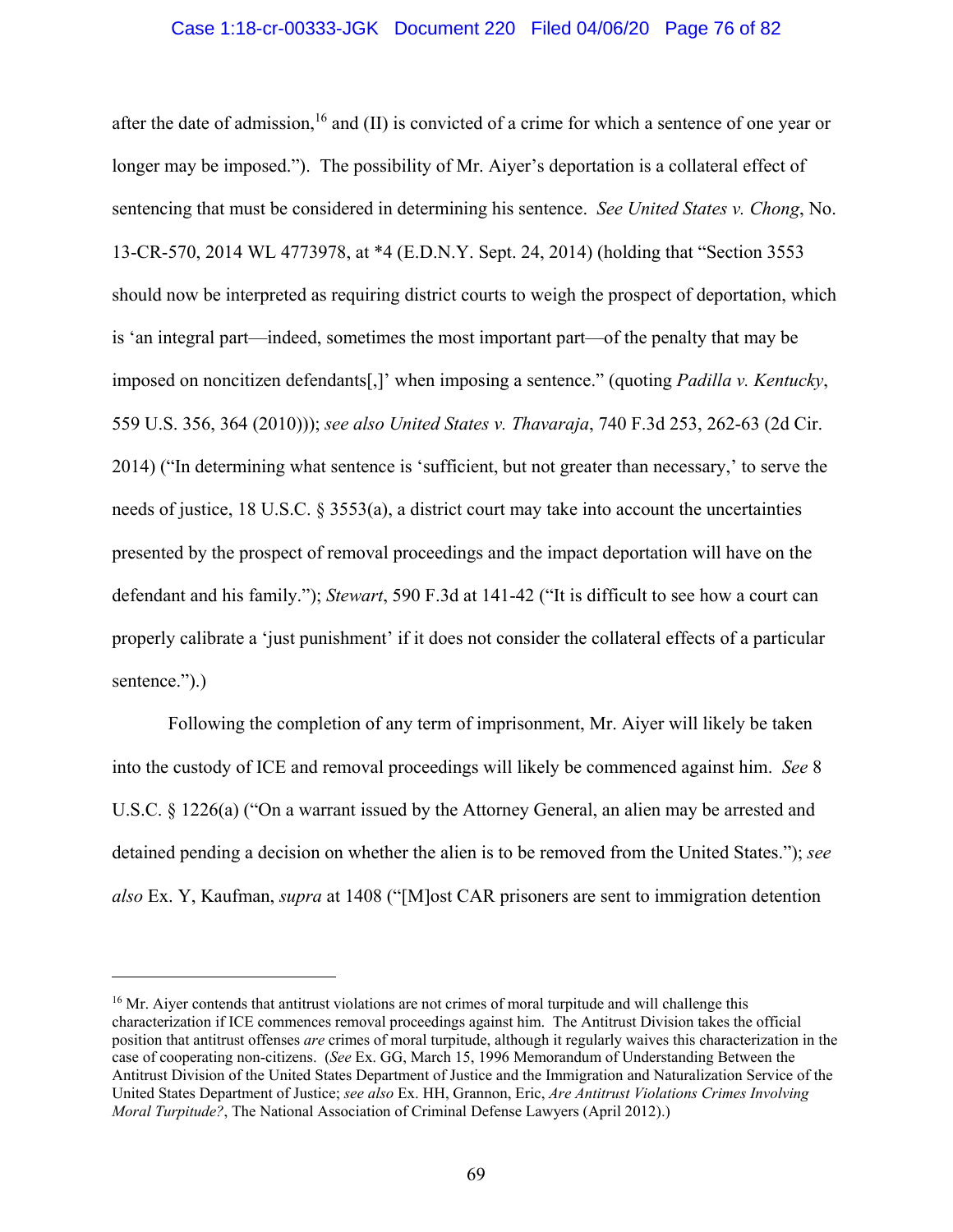# Case 1:18-cr-00333-JGK Document 220 Filed 04/06/20 Page 77 of 82

centers at the end of their prison sentences"). Pursuant to Section  $1226(c)(1)$  of Title 8 of the United States Code, certain non-citizens are subject to mandatory detention requirements while removal proceedings are pending, including those who have been convicted of a crime of moral turpitude and sentenced to at least one year in prison. *See* 8 U.S.C. § 1226(c)(1)(C) ("The Attorney General shall take into custody any alien who … is deportable under section 1227(a)(2)(A)(i) of this title on the basis of an offense for which the alien has been *sentence[d] to a term of imprisonment of at least 1 year*.") (emphasis added); 8 USC § 1227(a)(2)(A)(i).

If a non-citizen does not fall within one of the mandatory detention categories set forth in Section  $1226(c)(1)(C)$ , he or she can be released on bail pending final resolution of the removal proceedings. *See* 8 U.S.C. § 1226(a)(2) ("[T]he Attorney General … may release the alien on … bond of at least \$1,500 with security approved by, and containing conditions prescribed by, the Attorney General; or … conditional parole."). A non-citizen will be released on bail if it is determined that he or she is (1) not a danger to society; and (2) not a flight risk. *See Medley v. Decker*, No. 18-CV-7361 (AJN), 2019 WL 7374408, at \*4 (S.D.N.Y. Dec. 11, 2019).

If, however, ICE determines that Mr. Aiyer falls within one of the mandatory detention categories, Mr. Aiyer can be released on bail only if he can establish that the Department of Homeland Security "is substantially unlikely to establish at the merits hearing, or on appeal, the charge or charges that would otherwise subject the alien to mandatory detention." *In re Joseph*, 22 I. & N. Dec. 799, 803, 806 (1999)

In short, the difference between a sentence of imprisonment of less than one year and a sentence of imprisonment of one year or more is likely the difference between Mr. Aiyer's being detained in ICE custody while he contests removal, however long this process takes, and his being free on bail during these proceedings.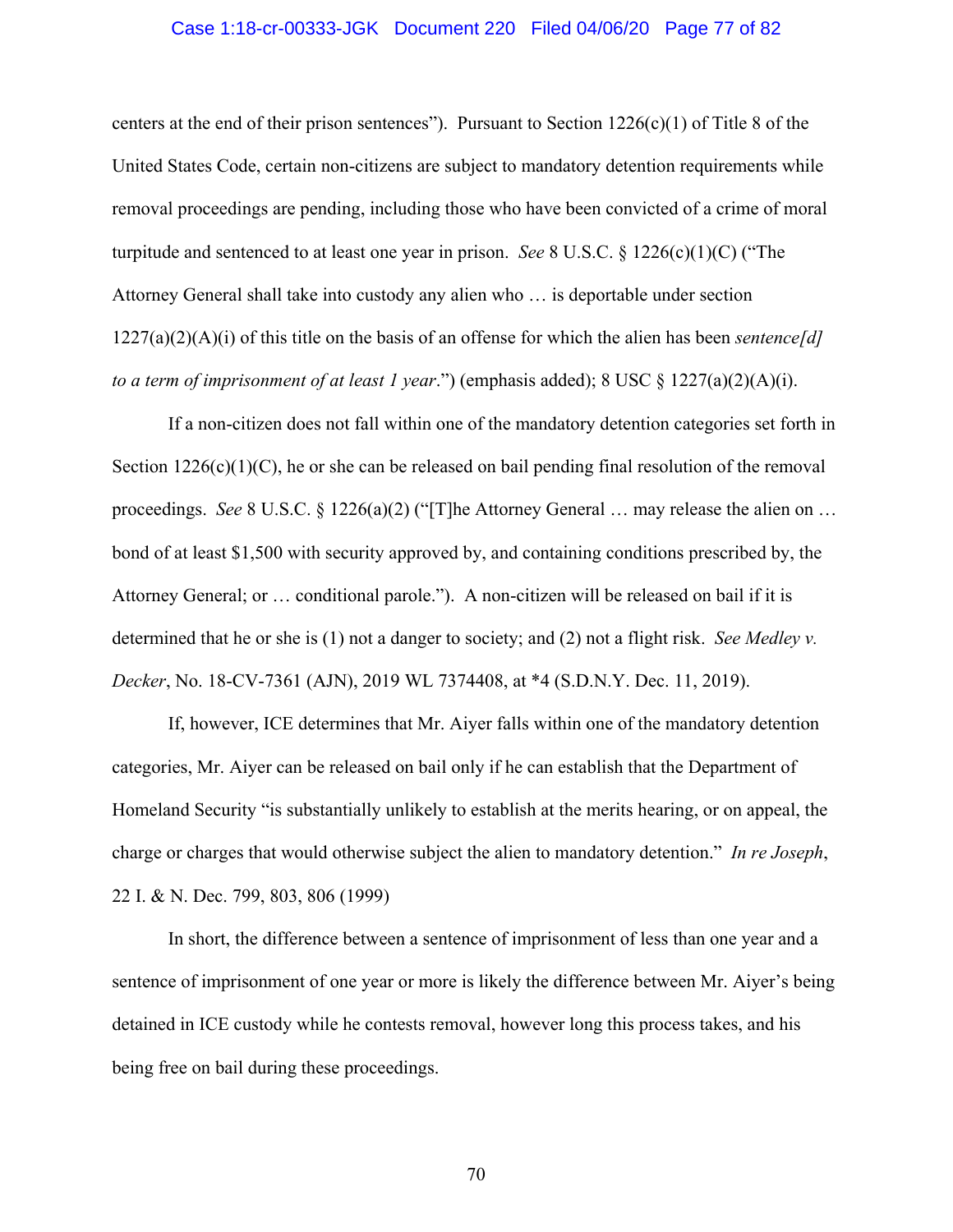### Case 1:18-cr-00333-JGK Document 220 Filed 04/06/20 Page 78 of 82

A review of ICE detention facilities by the Office of the Inspector General at the Department of Homeland Security revealed "immediate risks or egregious violations of detention standards … including nooses in detainee cells, overly restrictive segregation, inadequate medical care, unreported security incidents, and significant food safety issues," as well as "dilapidated and moldy" bathrooms, failure to provide detainees with "appropriate clothing and hygiene items to ensure they could properly care for themselves," and generally "unsafe and unhealthy conditions to varying degrees at all of the facilities [they] visited." (Ex. II, Office of the Inspector General, Department of Homeland Security, *Concerns about ICE Detainee Treatment and Care at Four Detention Facilities* (June 3, 2019).)

# **B. A Sentence Of Home Confinement Is Appropriate Given The Unprecedented Global Pandemic.**

The Court should sentence Mr. Aiyer to home confinement, rather than a term imprisonment, given the current unprecedented global pandemic. As the Court is aware, since the first case of COVID-19—also referred to as the "coronavirus"—was documented in December 2019, the virus has spread widely and rapidly. Although the number of cases grows by the hour, at the time of this memorandum, United States currently has over 300,000 cases the highest number of cases of any nation—with New York serving as the epicenter of the virus.

One population at heightened risk of contracting the virus is the approximately 2.3 million inmates detained in state and federal prisons across the United States. (*See* Ex. JJ, Kimberly Kindy, Emma Brown & Dalton Bennett, '*Disaster waiting to happen': Thousands of inmates released as jails and prisons face coronavirus threat*, The Washington Post (March 25, 2020); Ex. KK, Josiah Bates, *'We Feel Like All of Us Are Gonna Get Corona. Anticipating COVID-19 Outbreaks, Rikers Island Offers Warning For U.S. Jails, Prisons*, TIME Magazine (March 24, 2020) ("Once the coronavirus is introduced into the [prison or jail] setting it would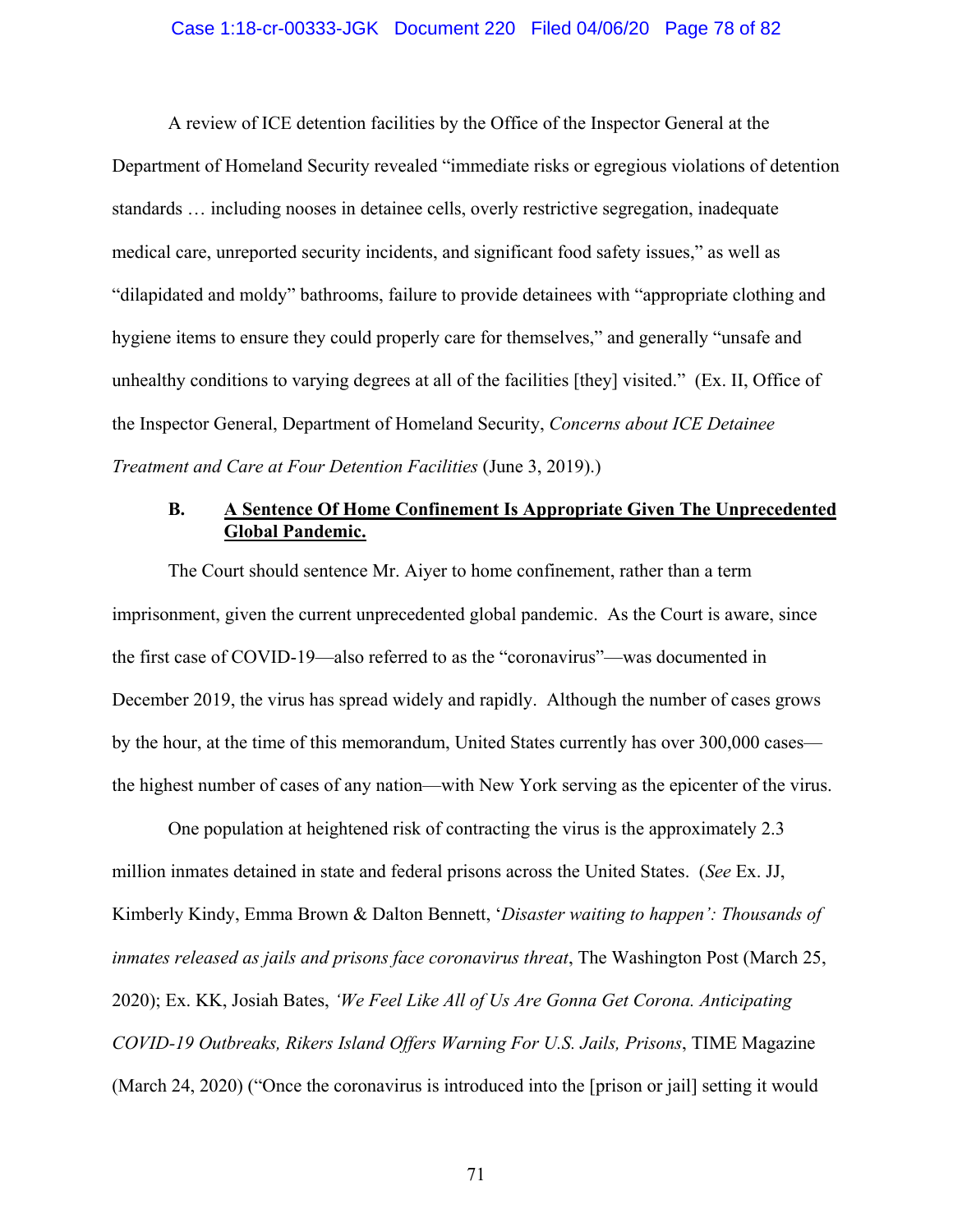### Case 1:18-cr-00333-JGK Document 220 Filed 04/06/20 Page 79 of 82

be extremely difficult to control its spread") (internal citations and quotations omitted).)A prison is the ideal environment for pandemics to grow and spread: "[O]vercrowded jail, prison, and immigration detention facilities [ ] force people together in close quarters without access to proper hygiene or medical care, sometimes living barracks-style in gyms or other open spaces, breathing the same recycled air for up to 23 hours per day." (*See* Ex. LL, Joint Statement from Elected Prosecutors on COVID-19 and Addressing the Rights and Needs of Those in Custody (March 25, 2020), at 1.) Inmates across the country have already been infected with the virus, and the number of confirmed cases in prisons is certain to increase in the coming weeks and months. (*See* Ex. KK, Bates, *supra* at 3; Ex. JJ, Kindy, *supra* at 1; Ex. QQ, Katie Benner, *Barr Expands Early Release of Inmates at Prisons Seeing More Coronavirus Cases*, The New York Times (Apr. 3, 2020).)

To protect the prison population from the virus, prosecutors, senators, and non-profit organizations, among others, are calling for prison reforms. For example, a group of elected prosecutors from across the country issued a joint statement, acknowledging that "[a]n outbreak of the coronavirus in these custodial facilities would not only move fast, it would potentially be catastrophic." (Ex. LL, Joint Statement from Elected Prosecutors on COVID-19 at 1*.*) The statement "urge[s] local officials to stop admitting people to jail absent a serious risk to the physical safety of the community" and "[p]olicymakers, prosecutors and criminal justice leaders … [to] also take steps to dramatically reduce detention and the incarcerated population." (*Id.* at 2.) These prosecutors insist that individuals who "pose no immediate physical threat to the community" should be released and assert that "[e]ven after the urgent threat of the coronavirus subsides, these sensible and smart policies should remain." (*Id.* at 2, 4.)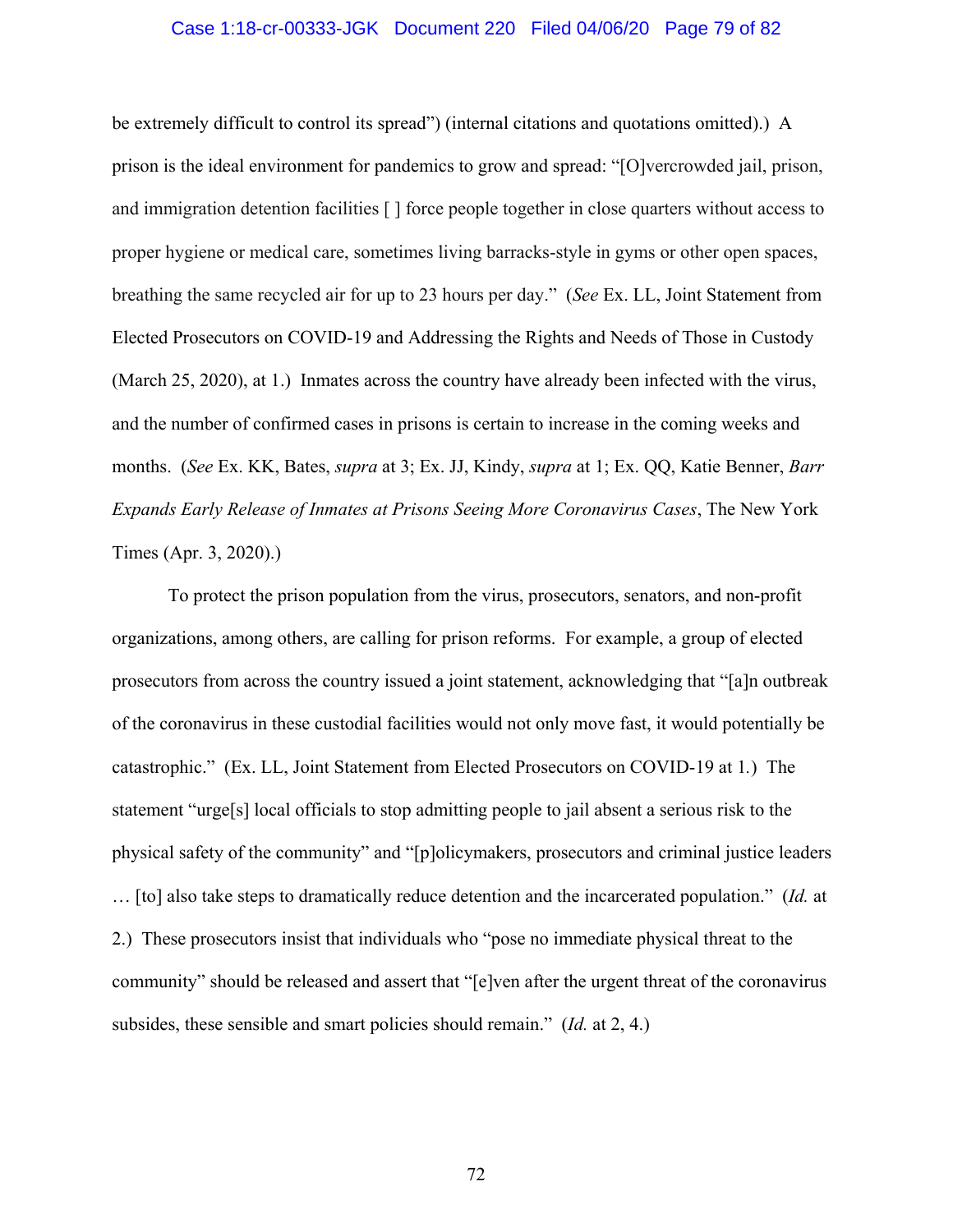# Case 1:18-cr-00333-JGK Document 220 Filed 04/06/20 Page 80 of 82

At the end of March, a group of bipartisan senators sent a letter to the Attorney General and the Director of the Federal of Bureau of Prisons "express[ing] [their] serious concern for the health and wellbeing of federal prison staff and inmates in Federal custody." (Ex. MM, Letter from Senators to Attorney General Barr and Director Carvajal (March 23, 2020), at 1.) The Senators' letter pleads for the release of the "most vulnerable inmates … or transfer[ ] to home confinement." (*Id.*)

At the local level, states have taken immediate action to protect the prison populations: "In New Jersey, over 1,000 inmates are scheduled to be released from the county jail in what's believed to be the biggest preventative act any jail or prison administration has taken in response to the pandemic. California, Ohio and Oklahoma are among other states processing inmate releases." (*See* Ex. KK, Bates, *supra* at 6.)

At the federal level, the Department of Justice submitted proposed legislation to Congress to combat the issues created by COVID-19. One of the Department of Justice's proposals would allow the Bureau of Prisons to "have the discretion to expand the use of home confinement pass [sic] our current limitations of 10% of the term of imprisonment or 6 months." (*See* Ex. NN, Department of Justice Proposals for Addressing Issues Created by the COVID-19 Pandemic, Tab H: BOP Provisions for COVID-19 Response, at II.) Seemingly in furtherance of the Department of Justice's proposed legislation, on March 26, 2020, Attorney General Barr "directed the federal Bureau of Prisons to begin identifying older and medically at-risk inmates for release to home confinement." (Ex. OO, Tom McParland, *US AG Barr Seeks to Expand Home Confinement to Halt Coronavirus Spread in Federal Prison*, New York Law Journal (March 26, 2020), at 1.) On April 3, 2020, Attorney General Barr "expand[ed] the group of federal inmates eligible for early release" and "intensif[ied] the push to release prisoners to home confinement because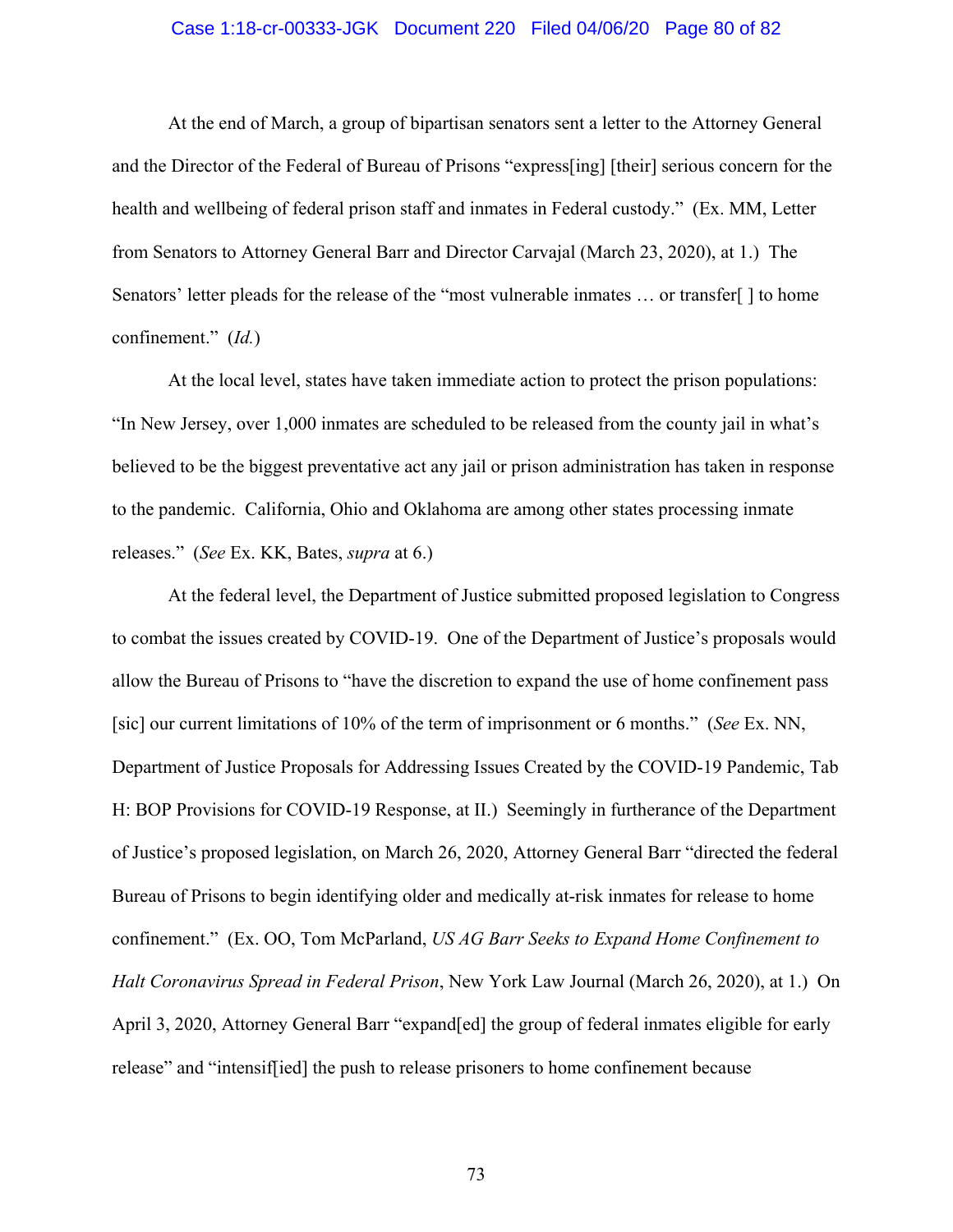### Case 1:18-cr-00333-JGK Document 220 Filed 04/06/20 Page 81 of 82

'emergency conditions' created by the coronavirus have affected the ability of the bureau to function." (Ex. QQ, Benner, *supra* at 1.)

Moreover, courts in the Southern District of New York have ordered the release of individuals with certain medical conditions from prison and the custody of ICE. *See United States v. Hernandez*, 18-cr-834 (S.D.N.Y. Apr. 2, 2020), ECF No. 451; *Basank v. Decke*r, 20-cv-2518 (AT) (S.D.N.Y. March 26, 2020), ECF No. 11; *Coronel v. Decker*, No. 20-cv-2472 (AJN) (S.D.N.Y. March 27, 2020), ECF No. 26. For example, Judge Engelmayer recently ordered a defendant—who pleaded guilty to multiple counts of racketeering, firearms offenses, and drug trafficking—to serve the remaining four months of his sentence in home detention, noting that "COVID-19 presents a heightened risk for incarcerated defendants … with respiratory ailments such as asthma." *Hernandez*, 18-cr-834, at \*5. Judge Nathans ordered the release of an ICE detainee because of ICE's failure to meet the needs of detainees who are particularly at risk because of COVID-19, noting that "the Department of Homeland Security's own medical subject matter experts state that the agency has a track record … of failing to develop early detection and containment protocols for infectious diseases outbreaks." *Coronel*, No. 20-cv-2472 (AJN), at \*9 (internal citations and quotations omitted).

Given the current global health crisis, and consistent with the actions taken at the state and federal levels in response to COVID-19, a sentence of probation with a period of home confinement is warranted. Mr. Aiyer is non-violent, first-time offender and poses no risk to the safety of his community. Moreover, Mr. Aiyer suffers from asthma, which increases his risk of becoming severely ill from COVID-19. (*See* PSR at ¶ 75; Ex. PP, Center for Disease Control and Prevention, *What You Can Do If You Are At Higher Risk Of Severe Illness From COVID-19,*  April 3, 2020, https://www.cdc.gov/coronavirus/2019-ncov/downloads/COVID19-What-You-